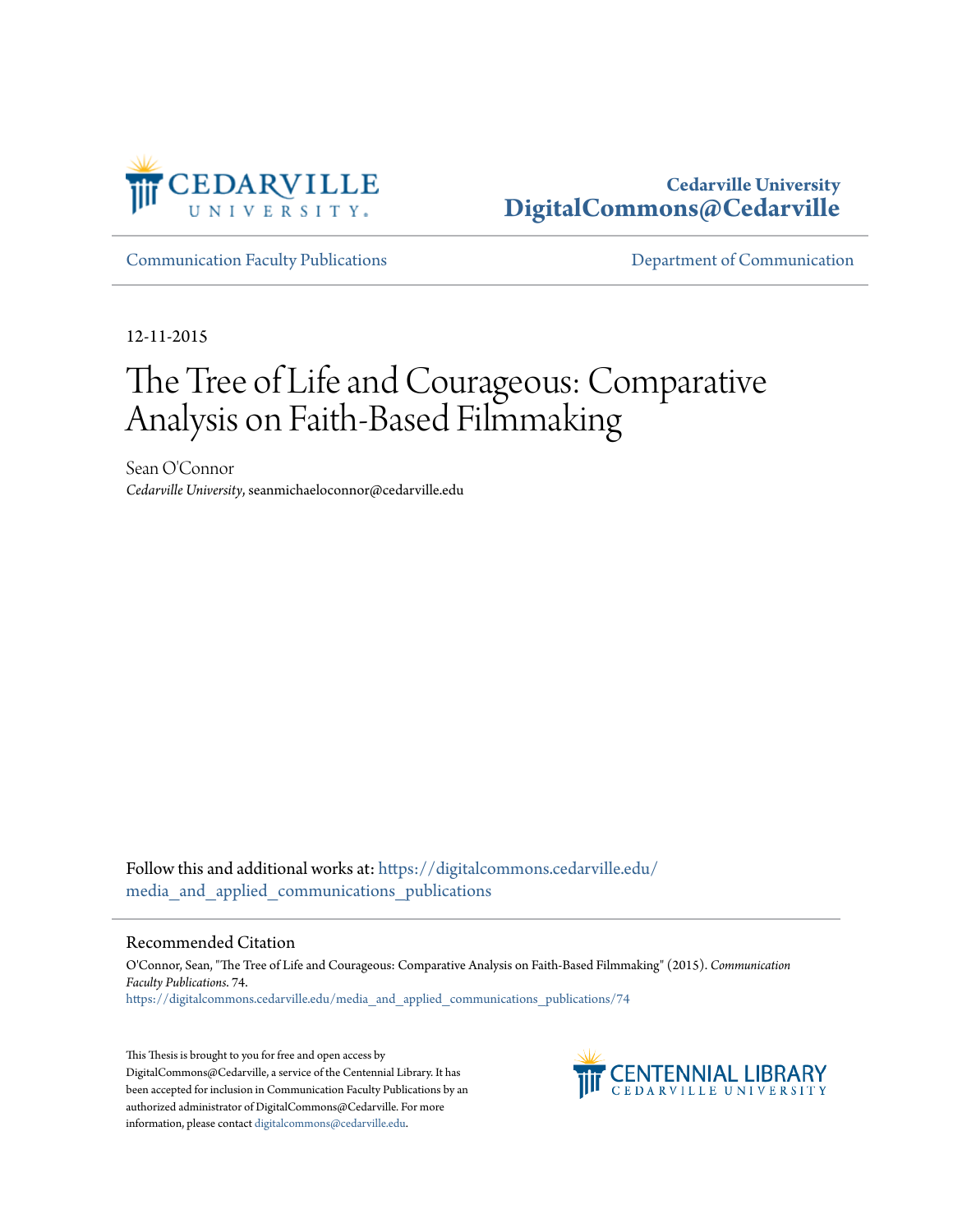*The Tree of Life* and *Courageous*: Comparative Analysis on Faith-Based Filmmaking

A Thesis Presented to the Faculty of School of Communication Arts of Asbury University

> In Partial Fulfillment Of the Requirements for the Degree Master of Arts

> > by

Sean O'Connor

December 11, 2015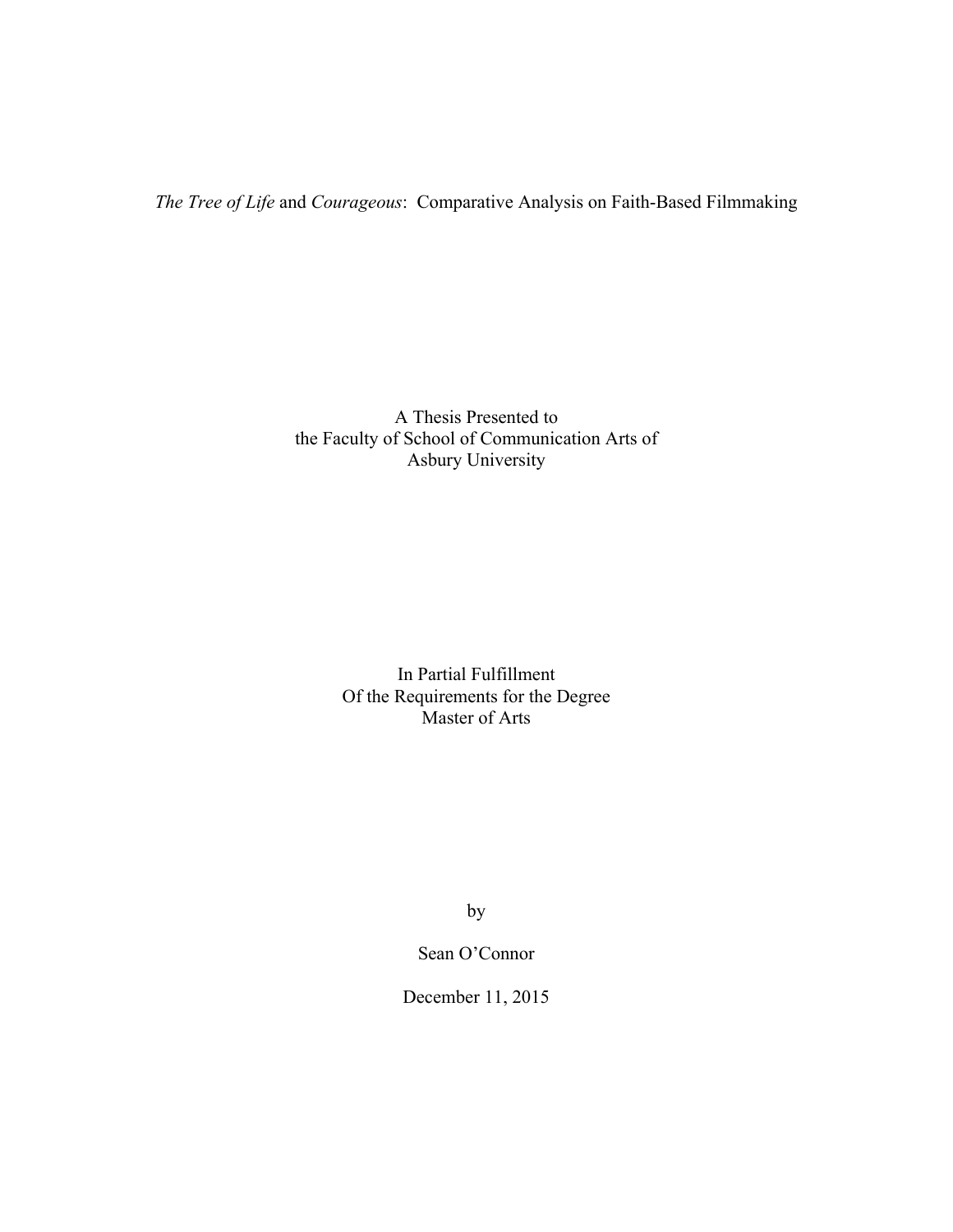© 2015 Sean Michael O'Connor

The U.S. Copyright Act of 2009 protects a thesis with the following clause, "original works of authorship fixed in any tangible medium of expression, now known or later developed, from which they can be perceived, reproduced, or otherwise communicated, either directly or with the aid of a machine or device".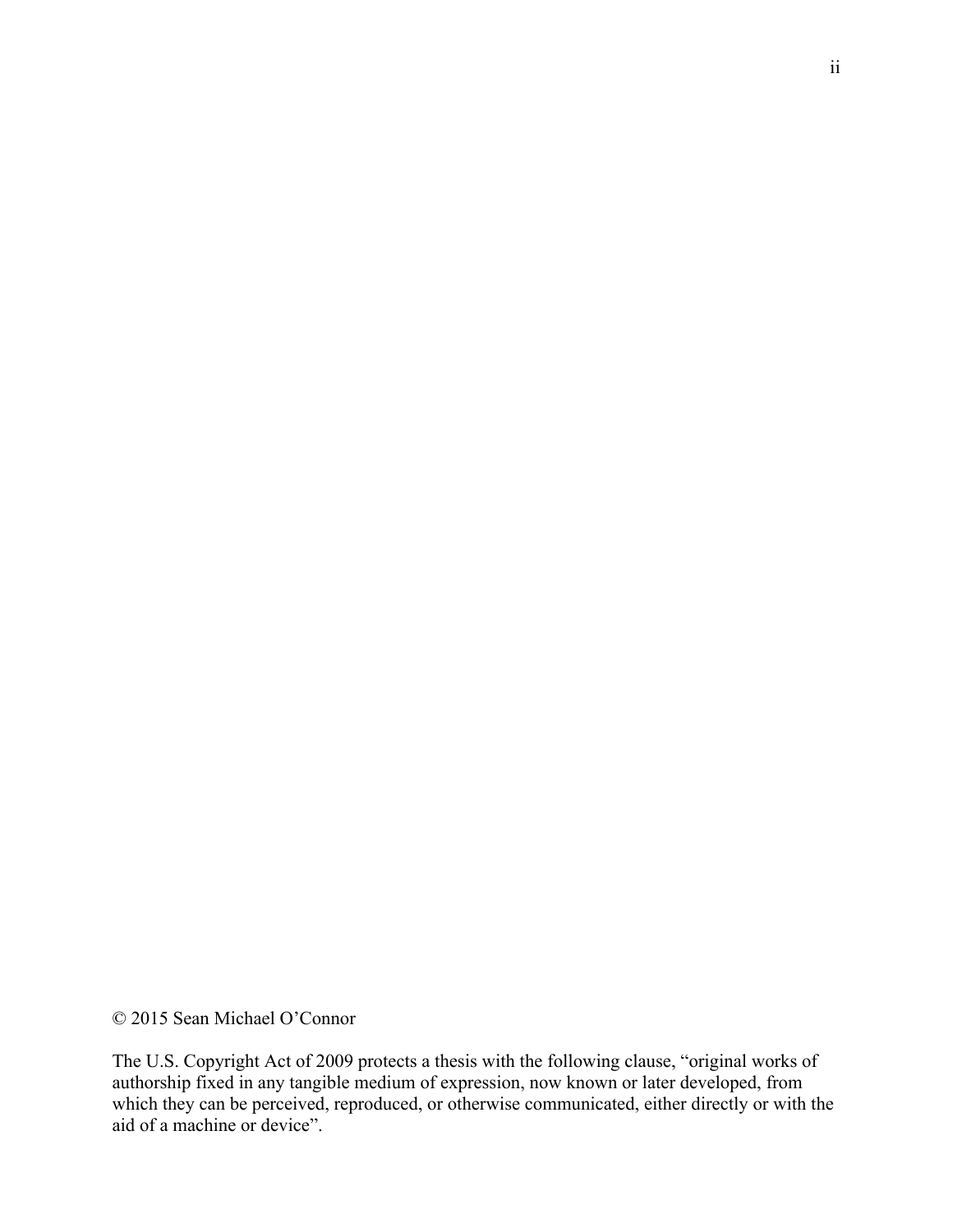This thesis has been approved for the School of Communication Arts

Dr. Don Simmons, Ph.D., Thesis Advisor

Dr. Jim Owens, Ph.D., Dean of School of Communication Arts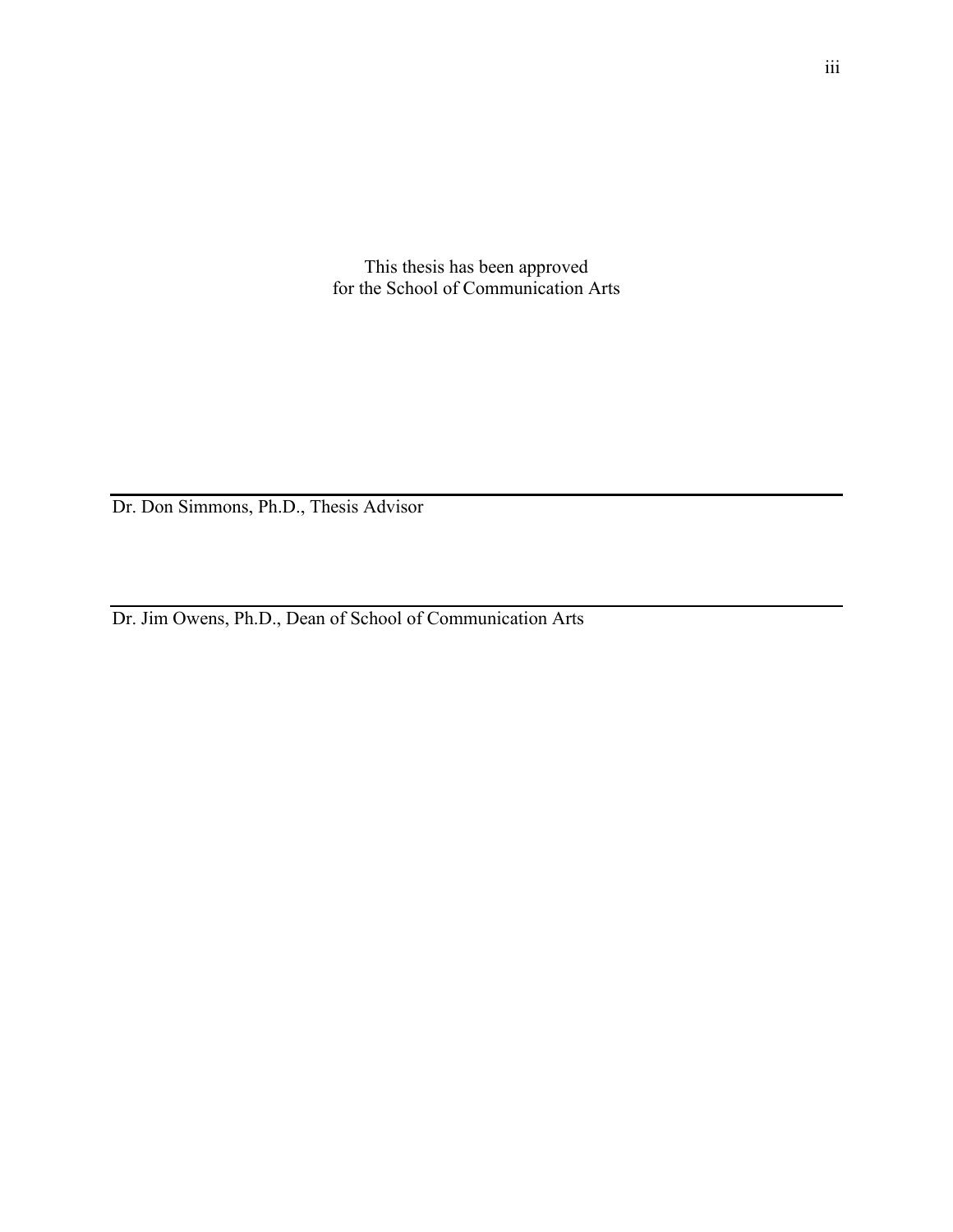#### ACKNOWLEDGEMENTS

 As I reflect on all of those who have encouraged and supported me in the last year as I have pursued my graduate studies, I would first of all like to thank my family. I have seen the love of God through the love you have shown me, and I am grateful to feel the results of your prayers in my accomplishments this year.

 The faculty and staff of Asbury University, in both my undergraduate and graduate studies, have also been an incredible support. I especially would like to thank my thesis advisor, Dr. Don Simmons, and my thesis committee members, Prof. Sarah Leckie and Dr. Doug Walker. Thank you for taking the time to guide me through this journey and for pushing me to a level of excellence in my work.

 During this process, I also had many mentors and supporters outside of the university that encouraged me in my work. I am grateful for the support of the staff of the Christian and Missionary Alliance National Office, the staff of Beulah Beach Camp, and my home church family at Hope Church of the C&MA. Serving with you as I completed my coursework constantly encouraged and uplifted me.

 I also must acknowledge my appreciation to a few individuals with whom I had personal correspondence that affected the material of this thesis. Thank you to J. Ryan Parker for your encouragement in this subject matter as I began writing, as well as to Brenda Harris at Kendrick Brothers Productions, who provided me with the shooting script for *Courageous* specifically for this project. I am extremely grateful for your support in these ways.

 Lastly, I must give glory to the Lord Jesus Christ, who has not only made Himself known to me in my own life but has also revealed Himself to others through several of the films and filmmakers referenced in this thesis. To God be the glory, forever and ever, amen!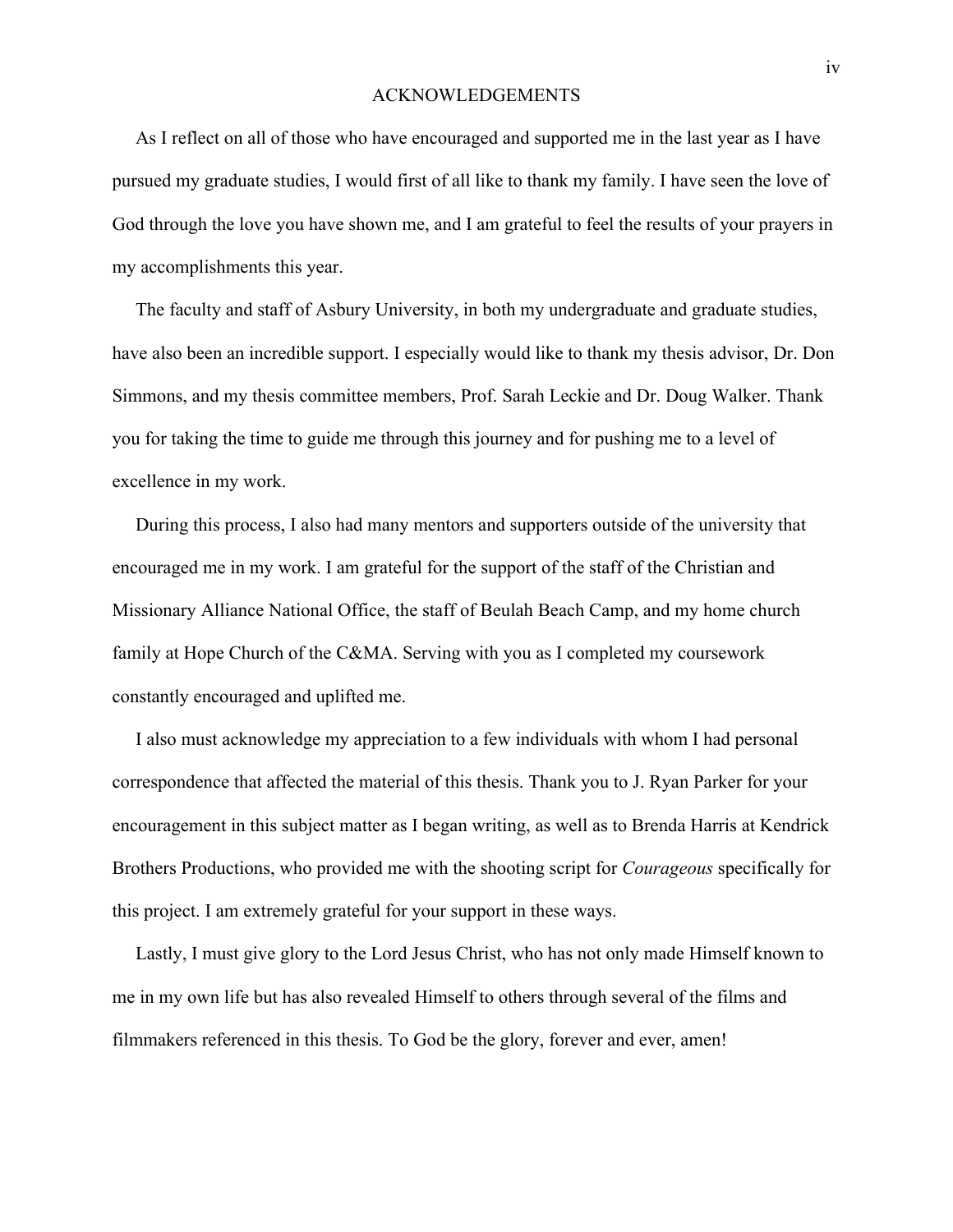## TABLE OF CONTENTS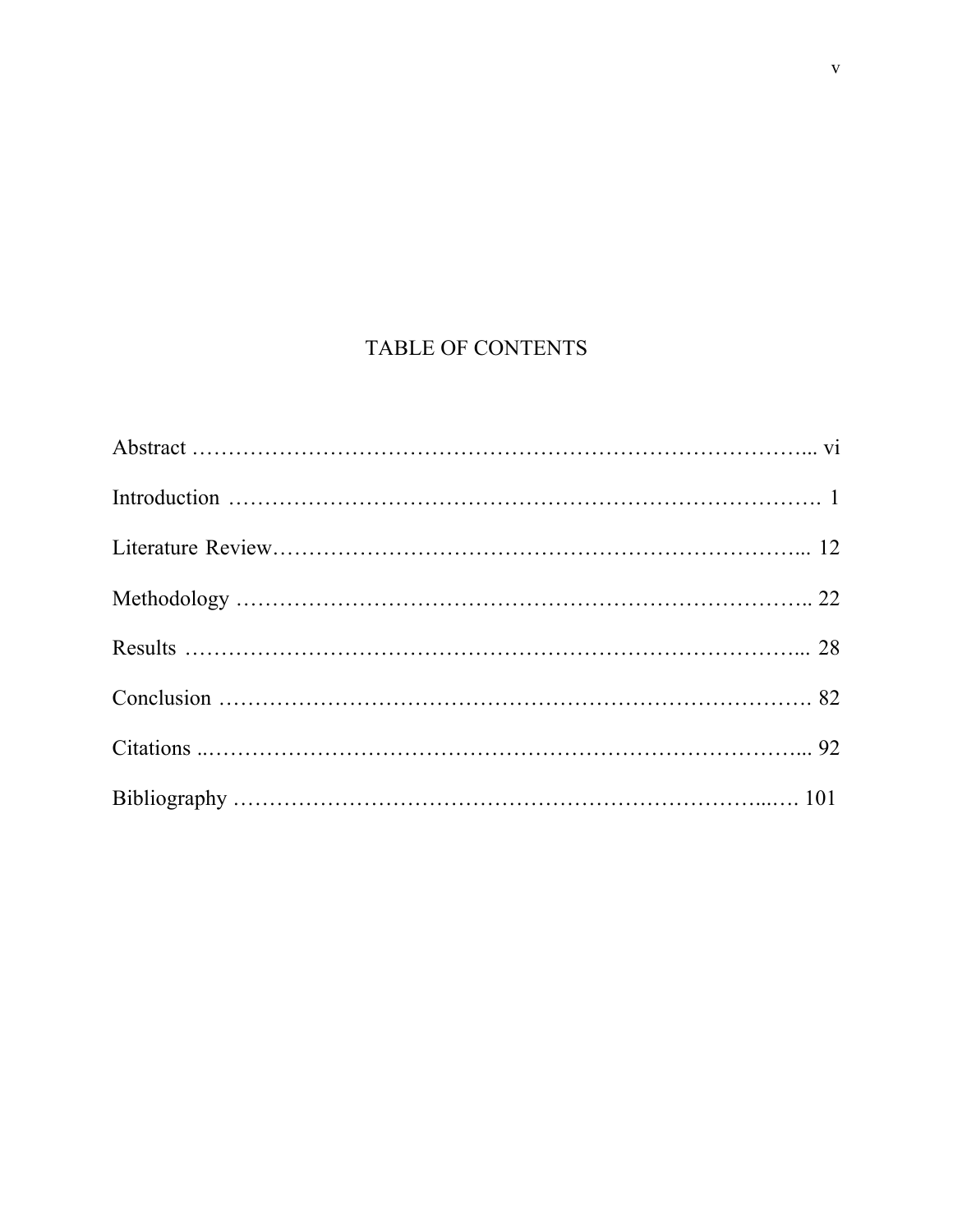## ABSTRACT

 This thesis analyzes the story structure of two films, *The Tree of Life* (2011) and *Courageous* (2011), and their similarities and differences in storytelling and Christian themes. Using screenwriting scholar Robert McKee's theories on story structure, this comparative analysis highlights the plot elements, conflicts, dialogue, and overall execution of the two films in order to identify their agreement or disagreement with establishing screenwriting theory. By providing a specific example of analysis between two films, this thesis provides insight as to how Christian faith can be portrayed in films produced by non-Christian and evangelical filmmakers. This insight bridges a divide in the faith-based film industry between mainstream and evangelical filmmakers seeking to ask spiritual questions in their work. In this time period in particular, as both filmmakers are finding critical and financial success with films dealing with Christian faith, this insight presents a standard for using established story structure to tell compelling spiritual stories.

Key words/topics located in thesis: Alex Kendrick, Christian film, *Courageous*, Robert McKee, story structure, Terrence Malick, *The Tree of Life*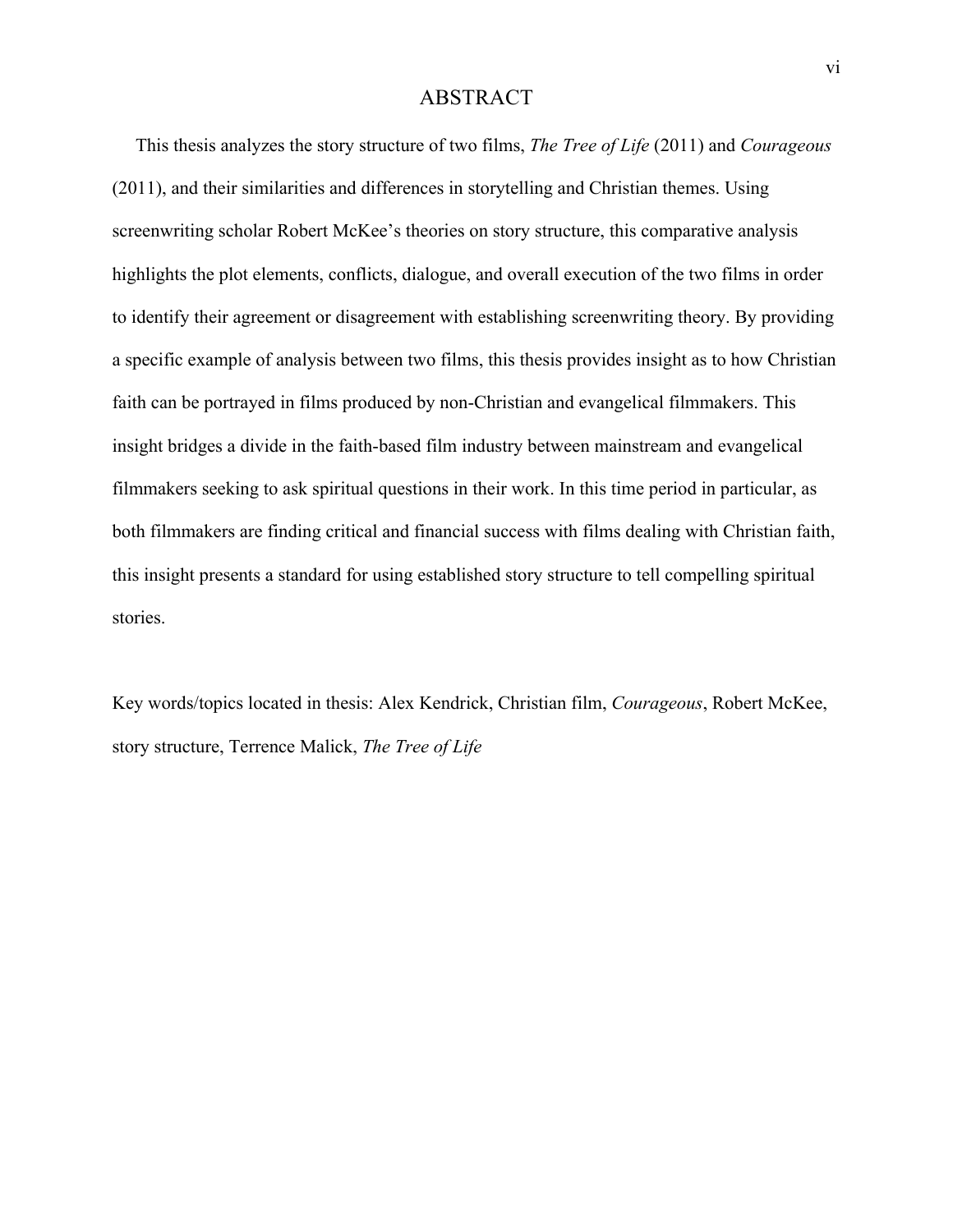## CHAPTER 1

## INTRODUCTION

 In 2005, Spencer Lewerenz and Barbara Nicolosi published a collection of essays entitled *Behind the Screen: Hollywood Insiders on Faith, Film, and Culture*. Since 1999, Lewerenz and Nicolosi had trained Christian screenwriters within the Act One program in Hollywood. (While Lewerenz left the program to teach elsewhere, Nicolosi still serves on the board of directors for Act One.) After many students had asked them how to engage culture as Christians, the instructors interviewed several colleagues working in film and television in Hollywood, asking their thoughts on the subject. The result was *Behind the Screen*, an anthology of 18 essays addressing how Christians can better influence culture through media.

 One of these essays was "Opportunity Lost," written by Biola University communications professor Craig Detwiler. The essay briefly chronicled the history of Jews in Hollywood and their rise to prominence in the film industry, as well as the decline of Christians in Hollywood due to decades of political tension and boycotting. Detwiler claimed that the tension between Christians and Jews in Hollywood still continued, including at the time of the release of *The Passion of the Christ*. According to Detwiler, the film's 2004 release could have led to dialogue between Christian and Jewish audiences about Jesus. After decades of tension, this dialogue would have helped the two groups understand each other's perspectives on faith and led to reconciliation. "The controversy over *The Passion of the Christ* presented the Christian community with an opportunity to build bridges with Hollywood's Jewish community," stated Detwiler. "Yet Christians missed this opportunity due to their ignorance of Hollywood's painful history."<sup>1</sup> A divide had formed between these Christians and non-Christians in Hollywood, preventing Christians from engaging culture.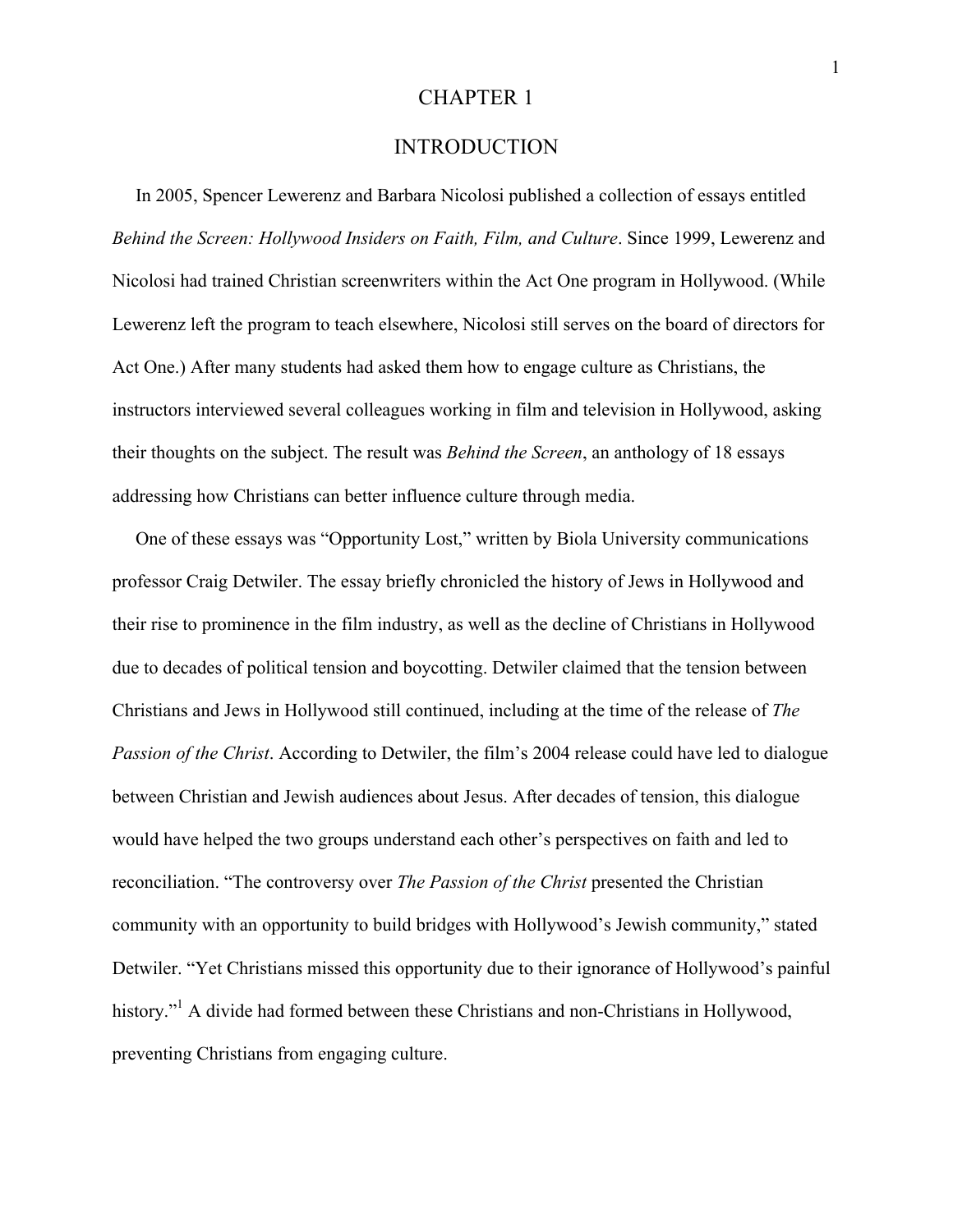Detwiler was not the only author to address this issue in *Behind the Screen.* Azusa Pacific University film professor Thomas Parham contributed his essay, "Why Do Heathens Make the Best Christian Films?" At the start of his essay, Parham compared two categories of films dealing with Christian faith. In one category were films about faith made by non-Christian filmmakers, such as *Places in the Heart* (1984) and *The Apostle* (1998). In the other category were faith-based films made by evangelicals, such as *The Omega Code* (1999) and *Left Behind* (2000). Parham called these films "unwatchable" and claimed, "Most films that successfully incorporate religious themes are made by nonreligious people.<sup>22</sup> Noting the difference in the quality of the films, Parham observed another divide between secular and evangelical filmmakers.

 This project asks the question: What are the differences and similarities between films dealing with Christian faith made by secular and evangelical filmmakers? Answering this question and addressing the divide between the two groups of filmmakers will give insight into how faith is portrayed in film. To address and bring insight to this divide will be relevant and beneficial to the current faith-based film industry.

 Fox News declared the year 2014, a decade after the release of *The Passion of the Christ*, "the year of the Christian film."<sup>3</sup> Several faith-based motion pictures saw wide theatrical releases and commercial success. Many of these films, such as *God's Not Dead, Moms' Night Out,* and *Heaven is For Real*, were produced and distributed by openly evangelical filmmakers*.* Others, from big-budget epics *Noah* and *Exodus: Gods and Kings* to the independently produced *Calvary*, came from non-Christian filmmakers.

 Alissa Wilkinson, chief film critic for *Christianity Today*, noticed evangelical audiences responding differently to these films, embracing openly Christian films like *God's Not Dead* and shunning others such as *Noah*. Wilkinson noted that *Calvary*, because of its mature content, "got left out of many 'faith-based' discussions," although she considered the film "the most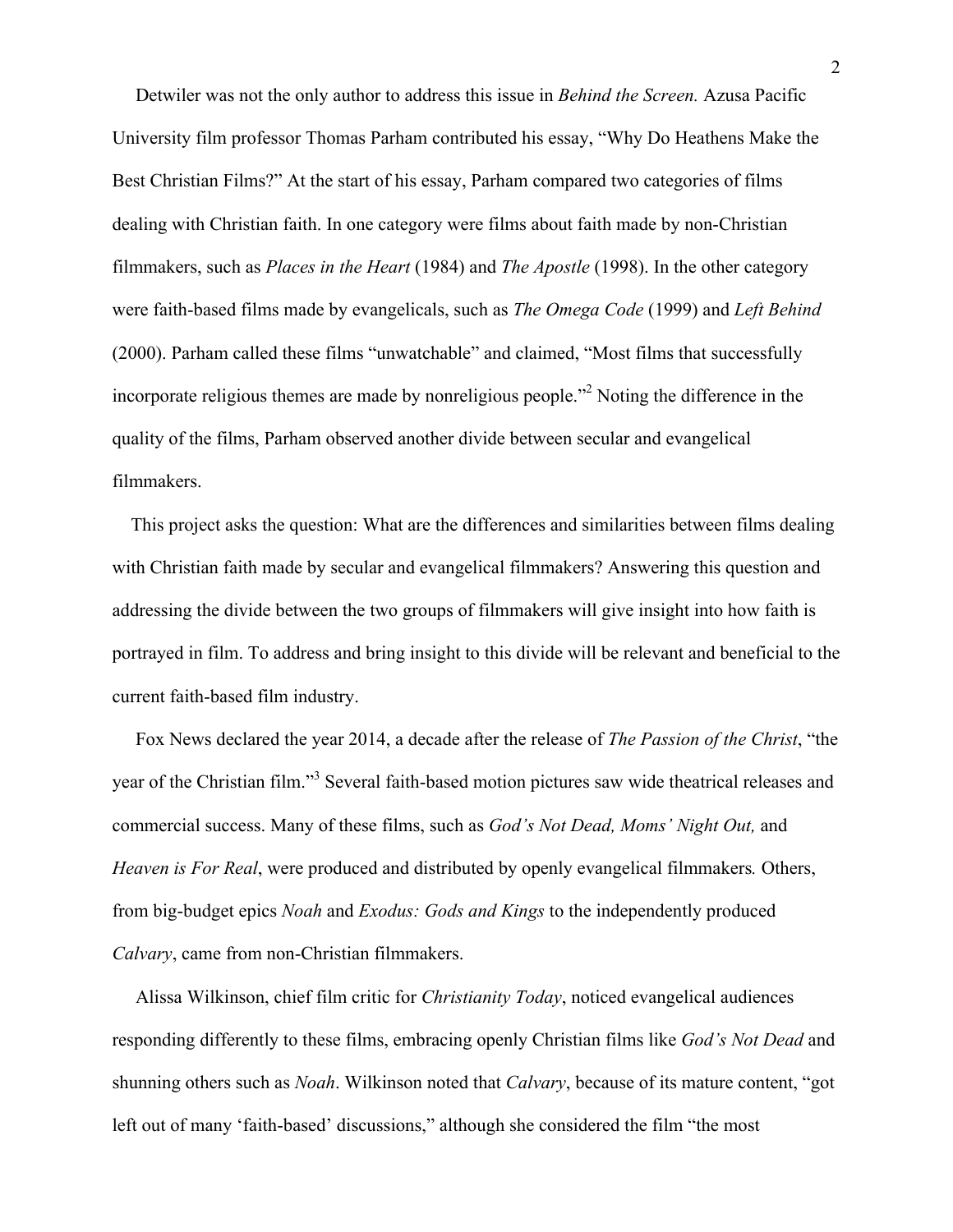'Christian' film released in 2014… rife with religious imagery and resonances."<sup>4</sup> She was convinced there was still a divide between secular and evangelical filmmaking about faith.

 However, Wilkinson was also convinced that many filmmakers wanted to bridge that gap. She saw several films dealing with faith at the 2015 Sundance Film Festival, such as *Last Days in the Desert*, *I Am Michael*, and *Don Verdean,* which were produced by non-Christians. As Wilkinson interviewed many filmmakers at Sundance, she found many filmmakers, whether or not they were religious or spiritual, who wanted to reconcile the divide between secular and evangelical filmmaking about faith and lead what she called "a burgeoning religious movement in independent cinema."<sup>5</sup>

 This reconciliation is what screenwriter Ron Austin hoped for when he wrote his essay "The Hollywood Divide" for *Behind the Screen.* Austin portrayed in his essay two differing perspectives on culture, those of the Christian and of the Hollywood secularist, and how both use film to address the human condition. Austin challenged these individuals, especially Christians, to move toward reconciliation with popular culture, "without an agenda, without preaching, and without trying to win. If he [the Christian] can truly make himself one with his secular adversary, he will necessarily begin to face his own inner struggles."<sup>6</sup> Ten years after the publication of *Behind the Screen*, faith-based films and their filmmakers on either side of the divide, secular and evangelical, still must bridge the divide by fully and lovingly engaging culture.

 In order to create an in-depth study of faith-based filmmaking, two specific motion pictures have been chosen for comparison. These films have been selected because of their similar religious and spiritual themes and plot elements, their close proximity in theatrical release, and their critical and financial success in the mainstream film market. The films studied will be *The Tree of Life* and *Courageous*, both released in 2011.

 *The Tree of Life* tells the story of the O'Brien family through different periods of their lives. As the film begins, Mrs. O'Brien receives a telegram informing her that her second of three sons,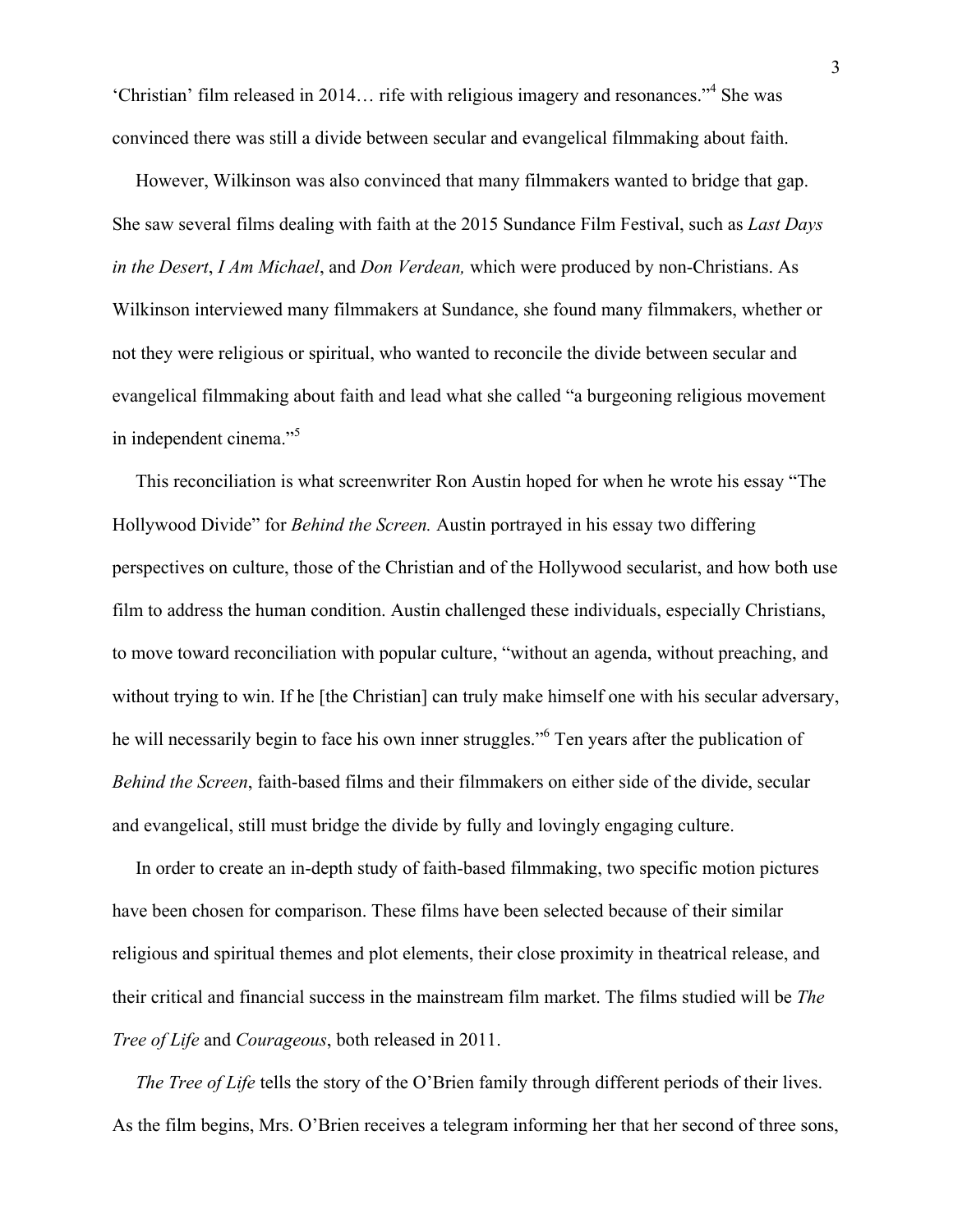19-year-old R. L., has died. She grieves with her husband and consequently questions God. Years later, the eldest O'Brien son, Jack, is still troubled as an adult by the uncertainty of life, including his brother's untimely death. Jack too questions God and looks pessimistically at the world around him. However, extended flashbacks through the film reveal the O'Brien family's past, particularly as Jack, R. L., and their youngest brother Steve grow up as preteens in Waco, Texas.

 Young Jack faces tension with his strict, overbearing father, who believes in sternly disciplining his sons while Mrs. O'Brien treats them with more grace. Already conflicted by the opposing nature of his parents, Jack experiences more internal conflict as he wrestles with the existence and omnipotence of God. The O'Brien family has attended church regularly since Jack was an infant. Narration from Jack even depicts him praying to God and asking Him questions, especially when he faces tragedy. One of his friends drowns one day in a pool and dies. Another friend is critically scarred when his house catches on fire. Even Mr. O'Brien suffers when he loses a court case for a patent and eventually loses his job, forcing the family to move.

 Soon, the injustice Jack experiences makes him resent the world around him. He takes joy in disobeying and ignoring his father. He becomes jealous of R. L., as he believes that his parents love R. L. more than him, and their relationship struggles as well. The questioning of God and familial tension that Jack experienced as a preteen ultimately carries into his adult life. Even years after R. L.'s death, Jack still has not been reconciled.

 However, the film's final sequence depicts the whole O'Brien family and many of their friends reuniting on a beach. Here, Jack is finally at peace with his parents, especially his father. Mrs. O'Brien, who has questioned God constantly about why R. L. had to die young, finally lets her son go. This fantastical sequence, in contrast with the more realistic scenes portraying the lives of the O'Brien family, accompanies another sequence from the beginning of the film, portraying the creation of the universe. This sequence visualizes a verse of Scripture that opens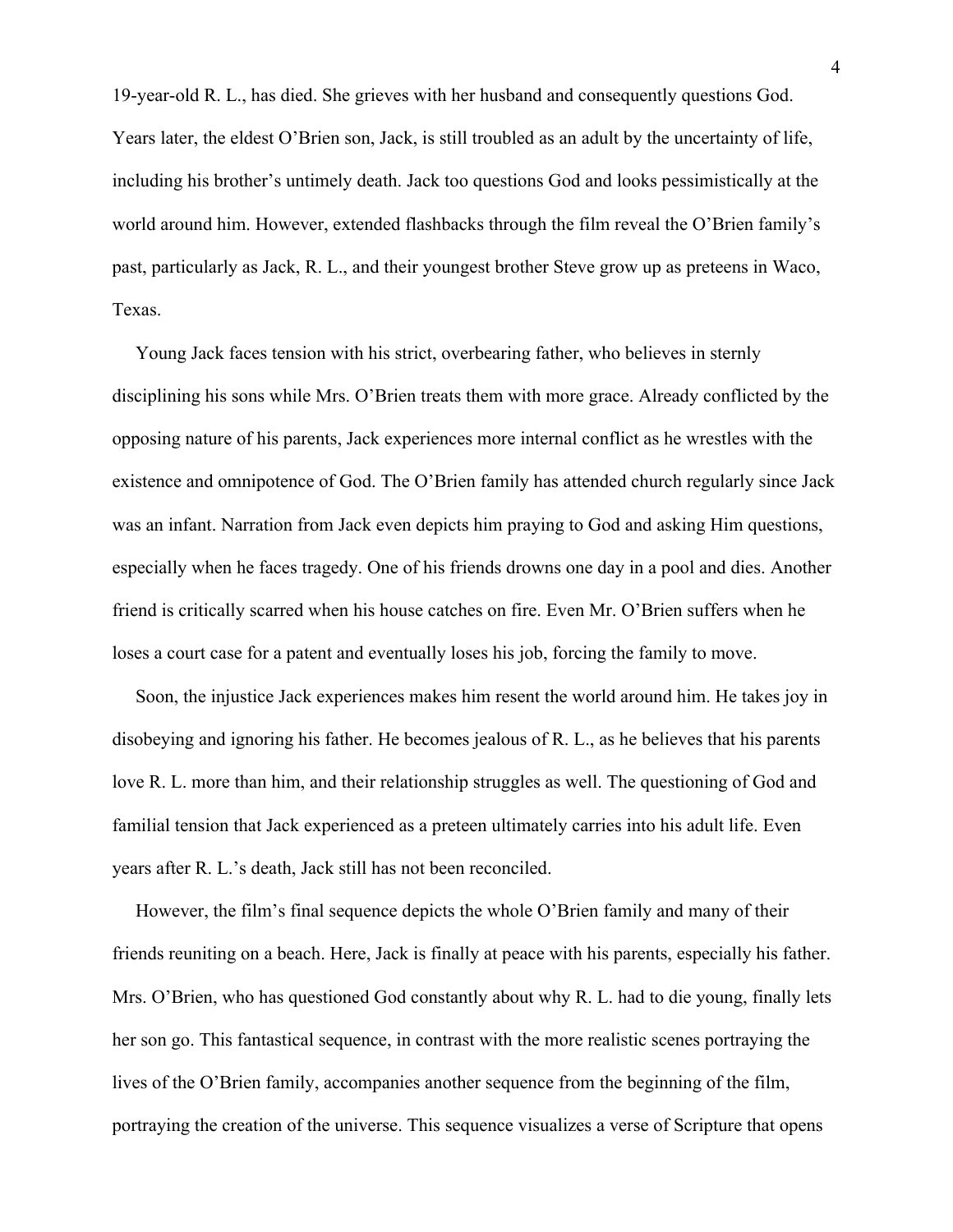*The Tree of Life*: Job 38:1, where God asks suffering Job, "Where were you when I laid the foundations of the earth?"

 *The Tree of Life* was released theatrically by Fox Searchlight Pictures in May 2011 and opened initially in four theaters, eventually expanding to 237 screens across the United States. The film set a box-office record for Fox Searchlight, earning a per screen average of \$93,320 on its first weekend, soon after the film won the Palme d'Or at the Cannes Film Festival.<sup>7</sup> Ultimately, on a \$32 million production budget, *The Tree of Life* earned \$13 million domestically and \$54 million worldwide. The film was also nominated for three Academy Awards, for Best Picture, Best Director, and Best Cinematography. Roger Ebert of the *Chicago Sun Times*, as well as the British Film Institute in its *Sight and Sound* poll, named *The Tree of Life* one of the greatest films of the  $21<sup>st</sup>$  century.<sup>8</sup>

 *Courageous* tells multiple storylines about five families living in present-day Albany, Georgia. Four of the five fathers serve on the local police force. One of these officers is Adam Mitchell, husband of Victoria and father of teenaged Dylan and preteen Emily. Another is new officer Nathan Hayes, husband of Kayla and father of three, including teenaged Jade. Another officer is Shane Fuller, divorced father of preteen Tyler. The fourth officer is rookie David Thomson, who had a daughter outside of marriage whom he has never met. The fifth father is immigrant Javier Martinez, husband of Carmen and father of young Isabel and Marcos.

 Each of these men is experiencing tension within his family. Adam is avoiding going running with Dylan, who is training for a 5K race and has started to believe that his father loves Emily more than him. Nathan and Kayla are preventing Jade from dating at her young age, much to Jade's frustration. Shane resents paying alimony to his ex-wife and spends limited time with Tyler. David resists hearing about Adam and Nathan's Christian faith, although he longs for hope since he is separated from his ex-girlfriend Amanda and daughter Olivia. Javier struggles to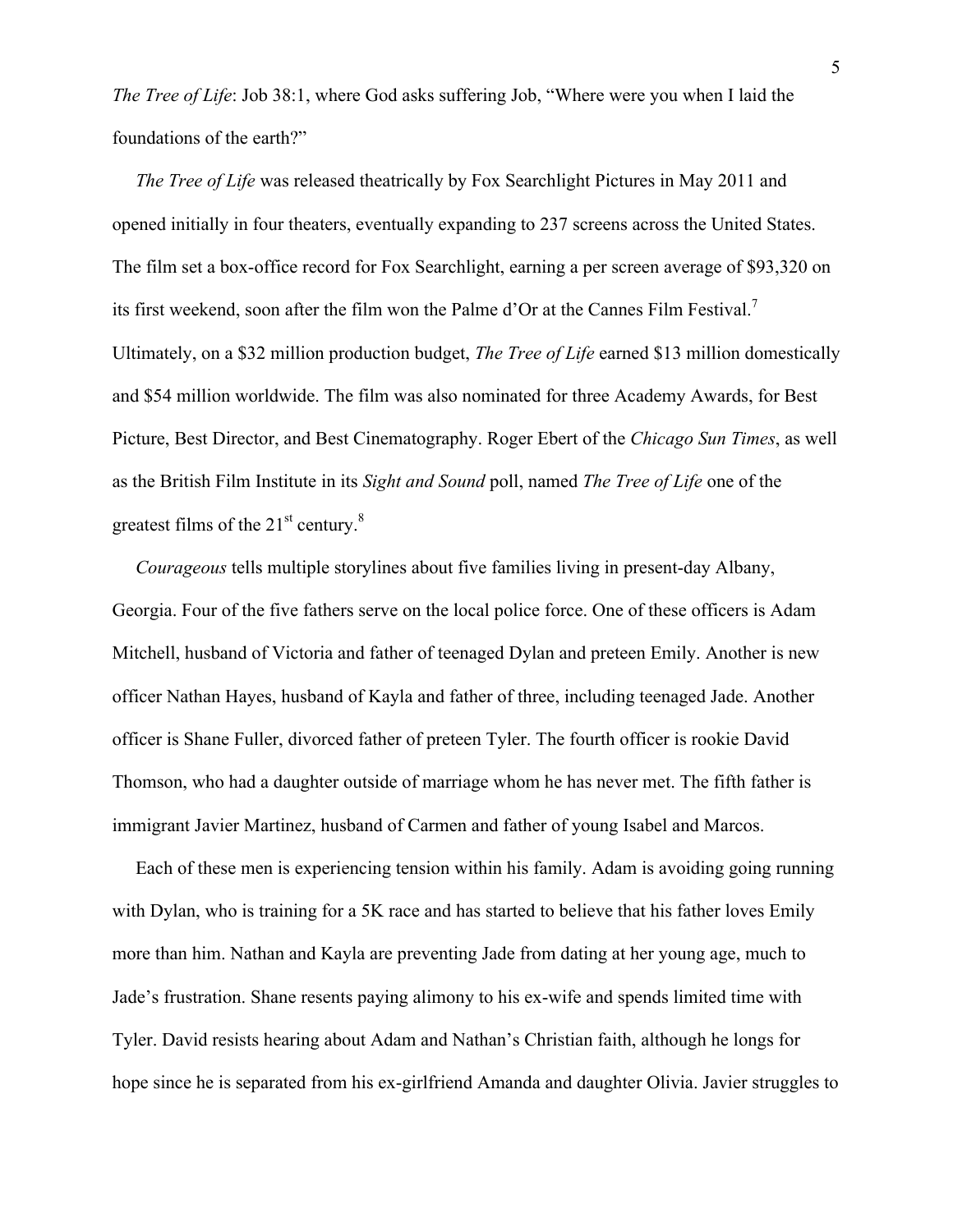find a steady, well paying job to provide for his family. Through all of this tension, all five men struggle to act as loving fathers and responsible leaders of their homes.

 The tension culminates when Emily dies in a car accident. Adam, Victoria, and Dylan mourn her loss and consequently question God. However, after taking time to grieve, Adam goes to his pastor asking how he can be a better father for Dylan. Over several weeks, Adam consults prayer and Scripture for guidance as he creates the Resolution for Men, a commitment to fatherhood that each of the five fathers takes. Each father struggles to stay true to the commitment, especially Shane who backslides and is ultimately imprisoned for drug possession, but the remaining four fathers reconcile with their families. The four stand in church in the film's final scene as Adam speaks to the congregation and challenges men to step up as leaders for their families. The film concludes with a verse of Scripture: Joshua 24:15, which reads, "Choose today who you will serve, but as for me and my house, we will serve the LORD."

 *Courageous* was produced by Sherwood Pictures, the film division of Sherwood Baptist Church in Albany, Georgia. The film was released theatrically by TriStar Pictures in September 2011, opening in 1,161 theaters and eventually playing on 1,214 screens. On a \$2 million production budget, the film earned \$34.5 million in the United States. *Courageous* became Sherwood's biggest success financially as well as critically. Reviewers for *The Hollywood Reporter* and *Variety* acknowledged the filmmakers' "growing expertise"<sup>9</sup> and "prolific and increasingly accomplished filmmaking,"10 respectively. However, the reviews were overall mixed, resulting in scores of 42 on the film review website Metacritic and 30% on the review website Rotten Tomatoes (compared to scores of 85 and 84%, respectively, for *The Tree of Life*).

 Both *The Tree of Life* and *Courageous* told stories regarding familial relationships, the loss of a loved one, questioning God, reconciliation, and even succumbing to temptation. The films and their characters depict a specifically Christian worldview. The films also gained a substantial mainstream presence, with critical acclaim and financial success. However, *Courageous* did not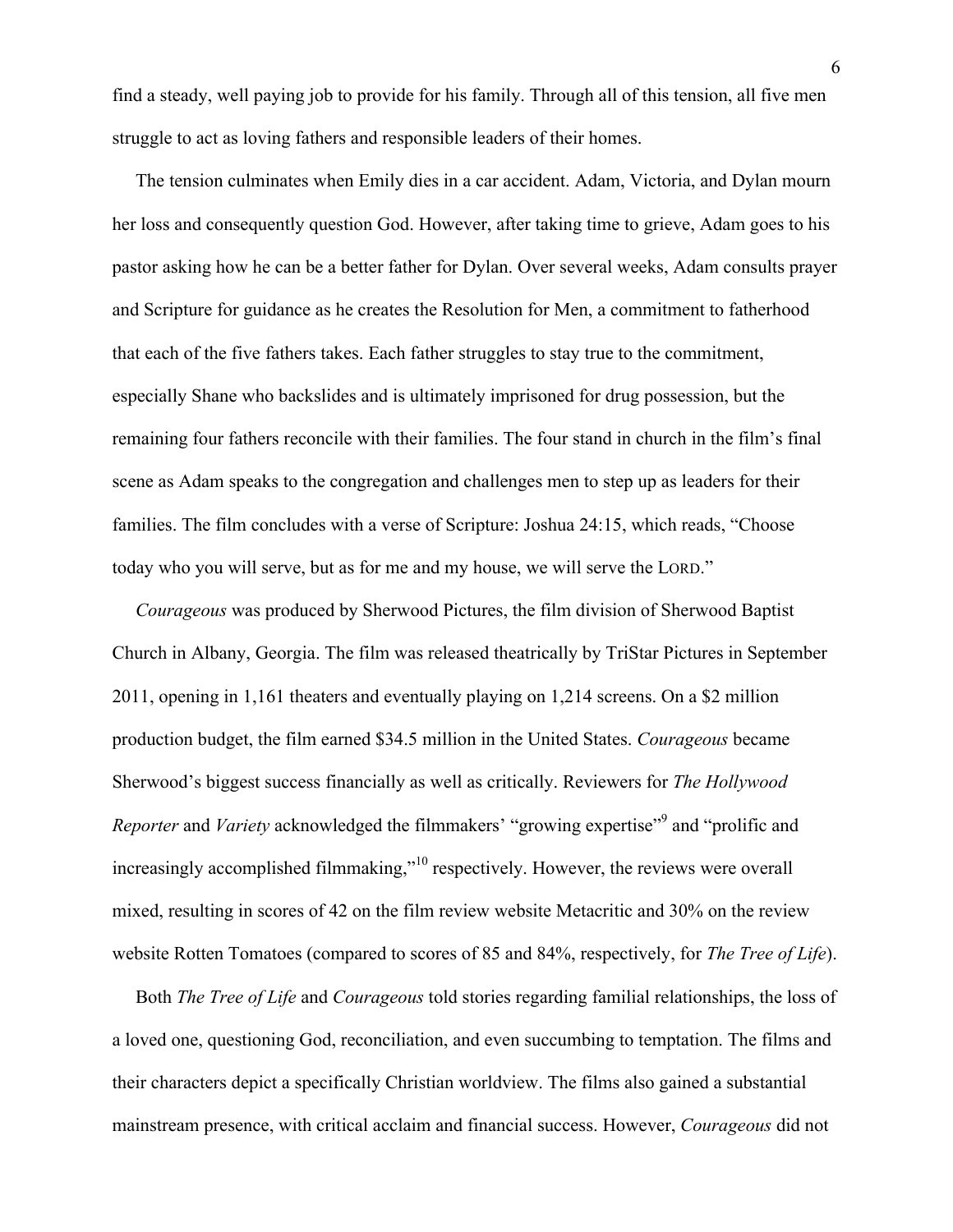fare as well critically as *The Tree of Life* did. Likewise, *The Tree of Life*, unlike *Courageous*, in its lack of promotion and recognition from specifically Christian audiences, "bypassed evangelicals almost completely," according to Tom Shone of *The Guardian*. 11

 In their differences in reception from the public, *The Tree of Life* and *Courageous* represent two sides of faith-based filmmaking. The former was produced by filmmakers who were working within a secular production company and distributor. The latter was produced by openly evangelical Christian filmmakers. The films, despite their similarities in content and close proximity in release, were never associated with each other because of the differences in their filmmakers' backgrounds. The differences increase when comparing the biographies and careers of the individual directors of the films, Terrence Malick for *The Tree of Life* and Alex Kendrick for *Courageous*.

 Malick, born in 1943, grew up in Waco, Texas, and attended an Episcopal school in Austin during his youth. He studied philosophy at Harvard University, graduating in 1965 before moving to Magdalen College, Oxford, to pursue a Ph.D. There, Malick translated works by philosopher Martin Heidegger and, after a dispute with faculty over theories, left school before completing his degree.

 Malick grew up with two younger brothers, Chris and Larry, the latter of who went on to study guitar in Spain in the late 1960's under virtuoso guitarist Andres Segovia. When Larry broke his own hands due to stress in his studies, Malick was asked by his father to go to Spain to comfort Larry. Malick refused, leaving his father to travel to Spain instead and ultimately return with Larry's body, after he had committed suicide.<sup>12</sup> This tragedy left Malick guilt-ridden for years and influenced the character and loss of Jack's musically talented brother in *The Tree of Life* decades later.

 After briefly working as a journalist, Malick enrolled in the inaugural class of the American Film Institute Conservatory. He graduated from AFI in 1971 and wrote screenplays for various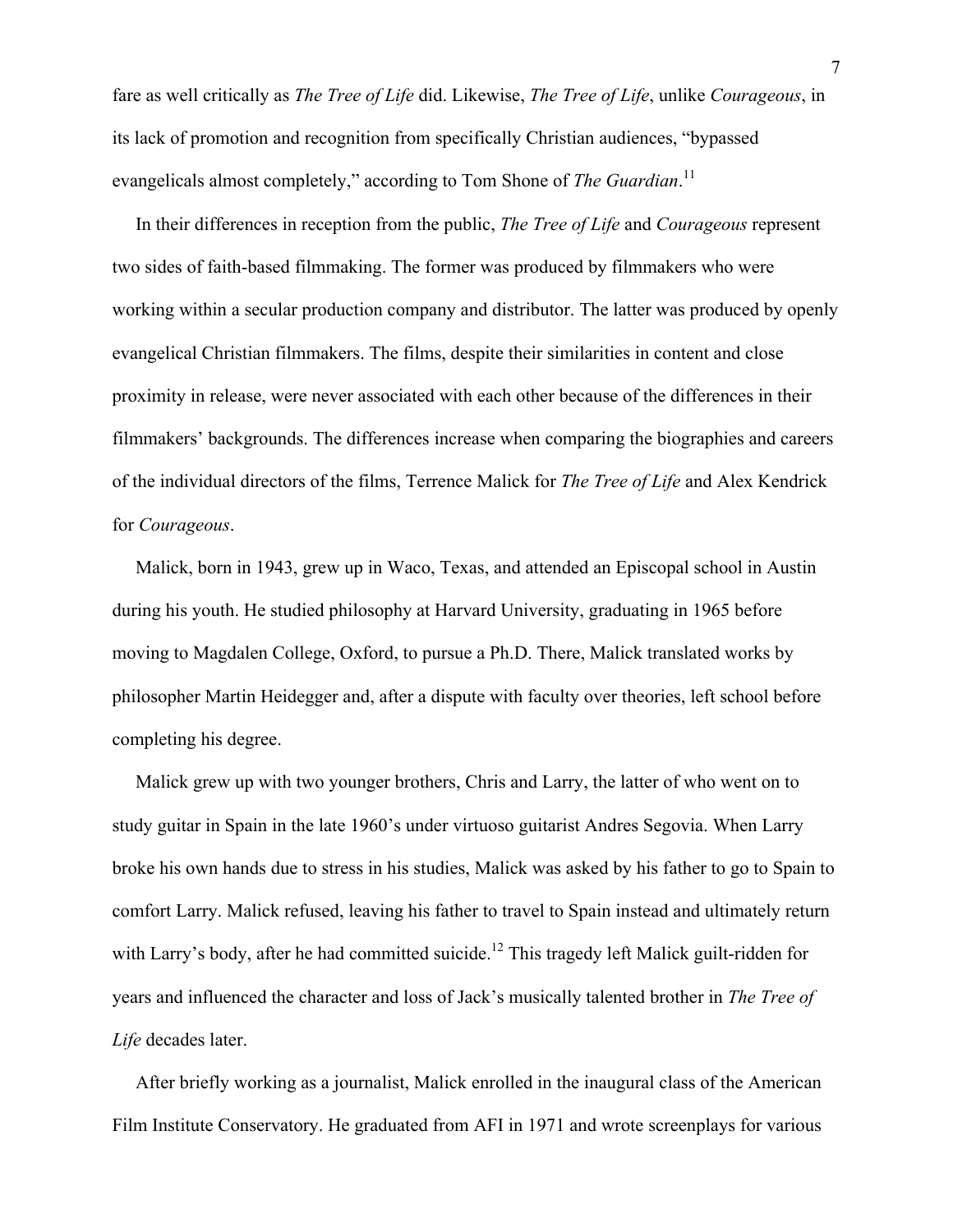studios before directing his first feature film: *Badlands*. Costing an estimated \$500,000, the film was a fictitious drama based on the real-life killer Charles Starkweather. *Badlands* closed the 1973 New York Film Festival and was immediately considered a strong debut feature. *The New York Times*' Vincent Canby gave a rave review: "Malick tries not to romanticize his killers, and he is successful … *Badlands* is a most important and exciting film."<sup>13</sup>

 Five years later came Malick's second film, *Days of Heaven*. Set in Chicago in 1916, the film follows Bill, his girlfriend Abby, and his young sister Linda working in a wheat field as Bill flees from the law. The landowner falls in love with Abby, and tensions arise within the love triangle until a locust swarm destroys the field as well as the futures of the characters. *Days of Heaven* evoked images and themes alluding to the Biblical Books of Exodus and Ruth. The film's title is even derived from Deuteronomy 11:21.

 Although Malick won the Best Director award at the 1978 Cannes Film Festival, the film received positive yet mixed critical reviews. Decades later, critic Roger Ebert addressed the "muted emotions"<sup>14</sup> the film had been criticized for. However, Ebert praised the film as being told from Linda's childlike perspective and ultimately declared the film a masterpiece.

 Having directed only two feature films, Malick was considered a filmmaker to watch. However, he did not direct another film until 1998. What he was doing in the 20 years between films is shrouded in mystery. Film critic Richard Corliss summarized the wide speculation on Malick's hiatus: "Was he living in a garage? Teaching philosophy at the Sorbonne?"15 Whatever Malick was doing, in 1998 he finally returned to filmmaking with *The Thin Red Line*. The war film depicts the Battle of Guadalcanal as soldiers contemplate the travesties of war, the beauty of nature, and the existence of God. The film garnered seven Academy Award nominations and became Malick's most commercially successful film, earning \$98 million on a \$52 million production budget.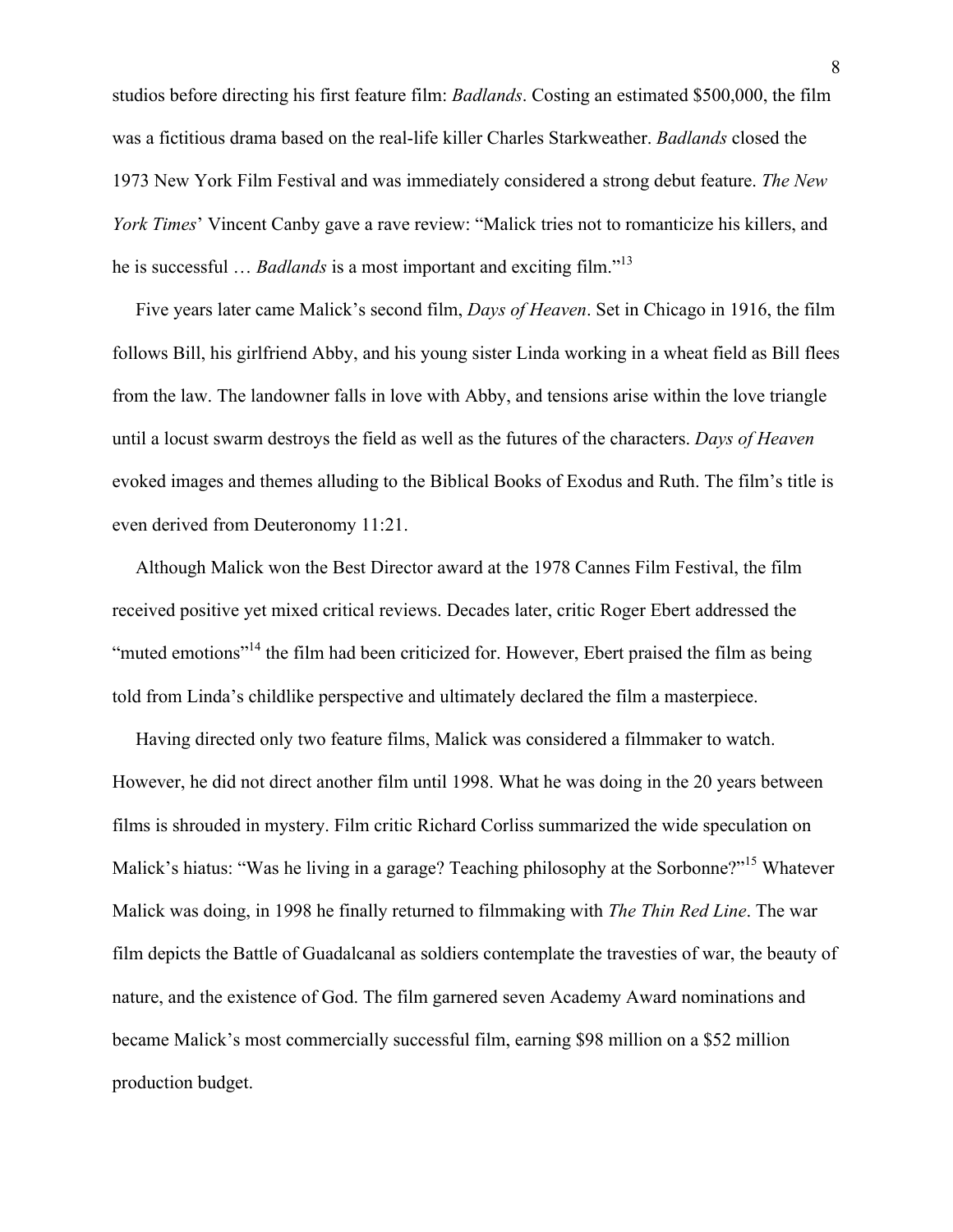Malick's fourth film was 2005's *The New World*, a retelling of the  $17<sup>th</sup>$ -century love triangle between Captain John Smith, Pocahontas, and John Rolfe. The film received the most mixed reviews of Malick's career thus far. While some critics such as Mick LaSalle from the *San Francisco Chronicle* hailed the film as "a masterpiece,"<sup>16</sup> others such as Todd McCarthy of *Variety* criticized the film's "muddled, lurching narrative" and "pictorial repetition of what Malick has done before."<sup>17</sup>

 The high acclaim Malick received for *The Tree of Life* was not matched by his two films released subsequently, *To the Wonder* in 2013 and *Knight of Cups* in 2015. In fact, the films received the most negative reviews of Malick's career. *To the Wonder* earned less than \$1 million at the worldwide box office, on an unknown production budget.

 Kendrick, born in 1970, grew up outside of Atlanta, Georgia. Although his family grew up without a television set in their home, Alex and his younger brother Stephen discovered an interest in storytelling through film. As youth, the two brothers created short videos with friends for fun. Both attended Kennesaw State University in Georgia, studying communications and graduating in 1994 and 1997, respectively. After graduating, Alex and Stephen continued to make videos while working with church youth during their studies at the Atlanta campus of New Orleans Baptist Theological Seminary.

 In 1999, Alex Kendrick became the Associate Pastor of Media at Sherwood Baptist Church in Albany, Georgia. Stephen Kendrick joined the church two years later as Senior Associate Pastor. While the brothers served at Sherwood, they discovered research done by The Barna Group declaring that media had more of an influence on society than the church. Prompted by their love for movies, the brothers approached Sherwood senior pastor Michael Catt about making a feature film for ministry use in the community.

 In 2003, after much fundraising and prayer, Alex Kendrick directed *Flywheel*, about a dishonest used car salesman who repented after recommitting his life to God. Featuring a cast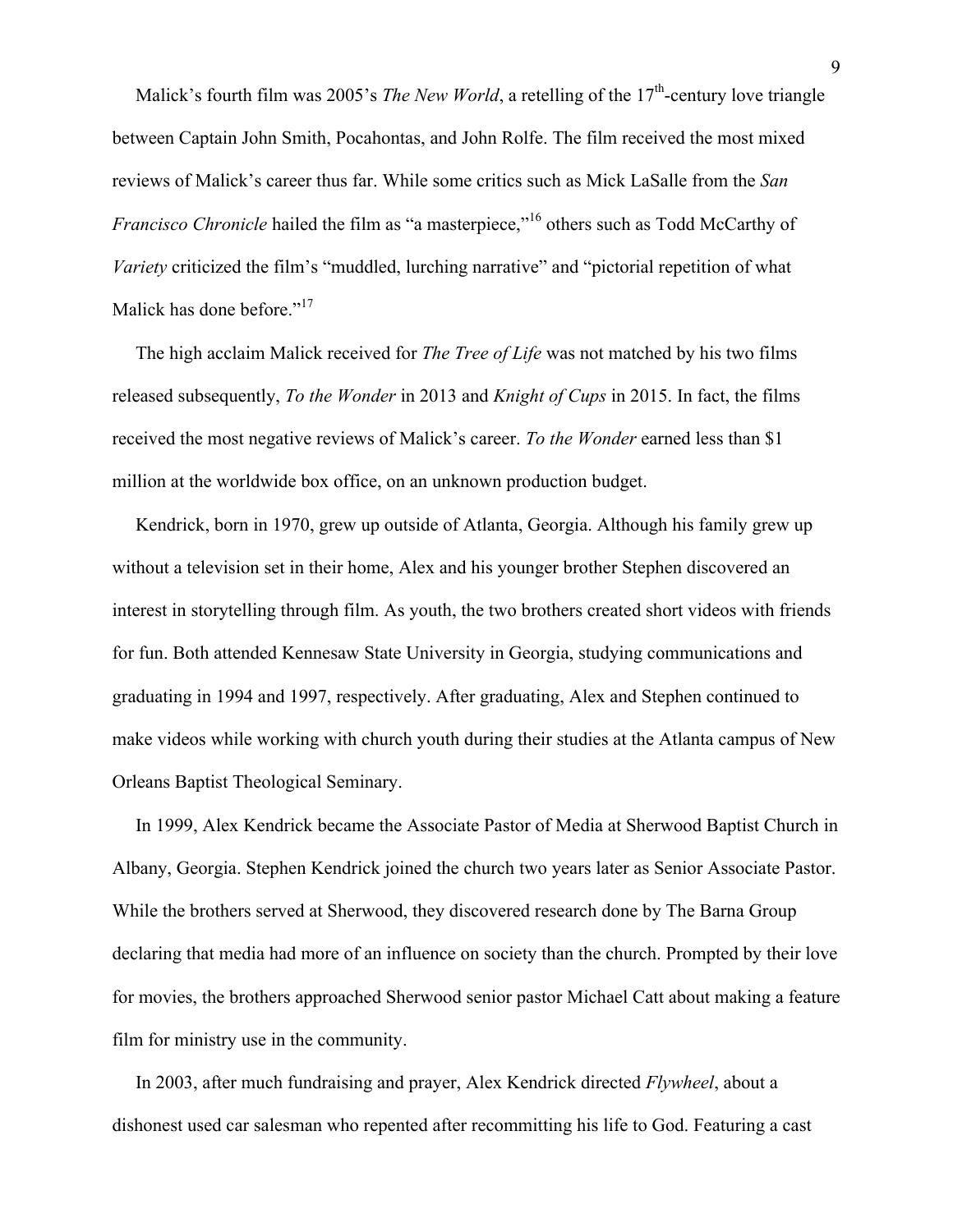and crew entirely consisting of volunteers, the film was produced for \$20,000. The only marketing for the film took place locally in Albany. However, when the film played at the local movie theater, multiple screenings sold out, as did DVD copies months later. Distribution through video rental outlet Blockbuster paved the way for the Kendrick brothers and the newly formed Sherwood Pictures to produce more films.

 Sherwood's sophomore effort was *Facing the Giants* in 2006, a film about a high school football team that started winning games consistently after trusting in God. The film had a bigger budget and some professional equipment and producers, although all cast and crew were still volunteers. The film was eventually distributed by Provident Films, a division of Sony, and was released in 441 theaters across the United States. The film received overall negative reviews from critics, including Joe Leydon of *Variety* who criticized the film's "complete lack of dramatic tension."18 However, the film earned an enormous profit at the box office: \$10 million on a \$100,000 production budget.

 The financial success of *Facing the Giants* led to the production of Sherwood's third feature, *Fireproof*, in 2008. The film, about a firefighter trying to save his marriage from divorce, actually featured an established Hollywood actor in the lead role, Kirk Cameron. Cameron, however, worked for free, along with the other cast and crew volunteering on the film. The film's theatrical release was wider and its budget higher, at \$500,000. *Fireproof* opened in 839 theaters in the United States and ranked fourth in the top 10 at the box office on opening weekend. Ultimately, the film made \$33 million domestically, despite negative critical reviews calling the film "melodramatic" and even "risible."<sup>19</sup>

 The commercial success of these three previous films, along with DVD sales, Bible studies, and merchandise based on the films, led to the bigger-budget production and wide theatrical release of *Courageous*. In 2013, Alex and Stephen Kendrick founded Kendrick Brothers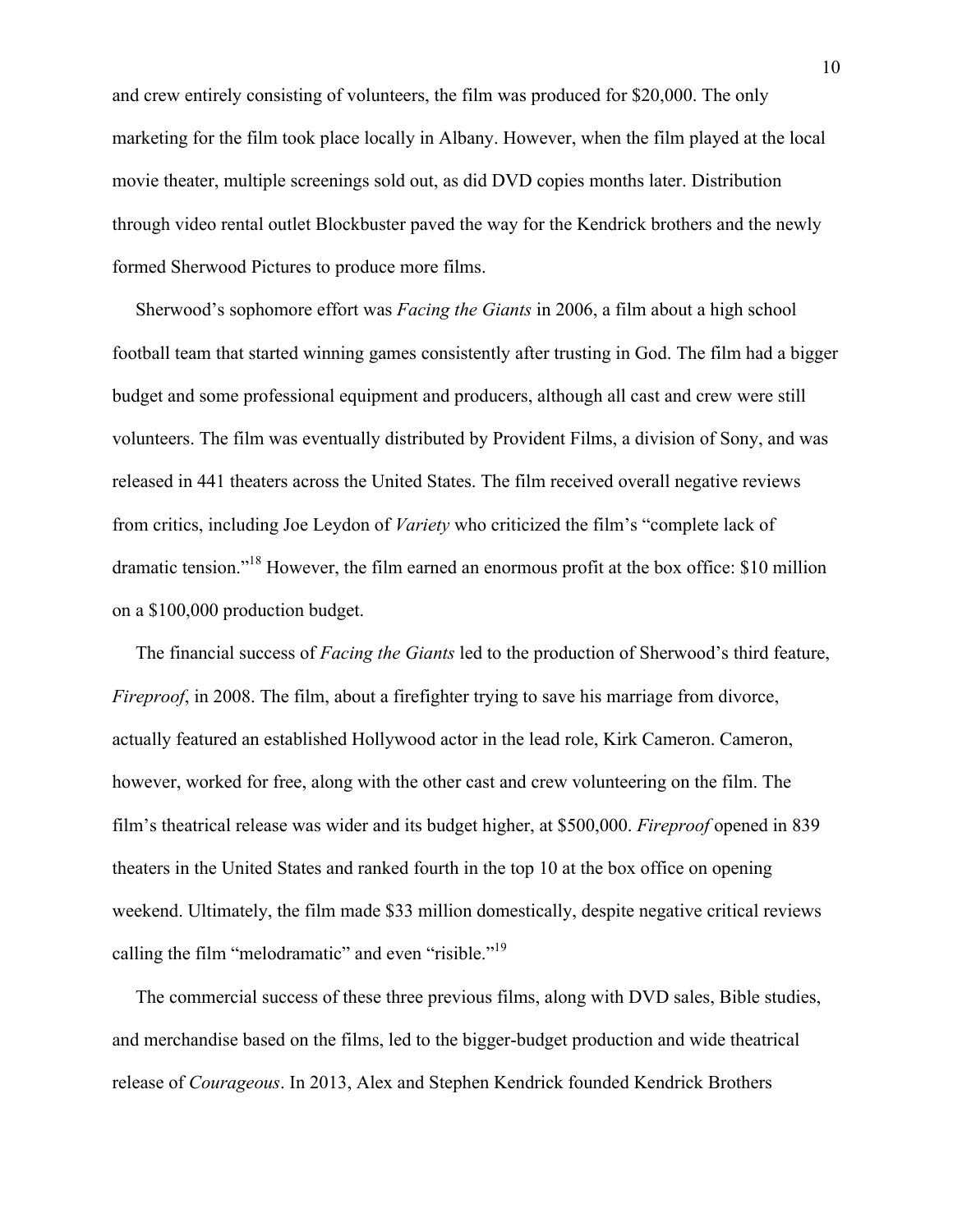Productions in order to continue producing films outside of the church as well as work alongside other Christian filmmakers from around the country.

 *The Tree of Life* and *Courageous* rank among the greatest commercial and critical successes for Terrence Malick and Alex Kendrick. However, the two films, regardless of their strong mainstream presence, close proximity in release, and similar narrative content, were never associated with each other and have not yet been analyzed together.

 This project will therefore analyze *The Tree of Life* and *Courageous* based on their similar narrative themes and structures. Using the renowned story structure theories of screenwriting professor Robert McKee, this project will identify the story elements of both films and compare the differing structure between the comparable narratives. In doing so, this project will analyze the different storytelling of secular and evangelical filmmaking about faith.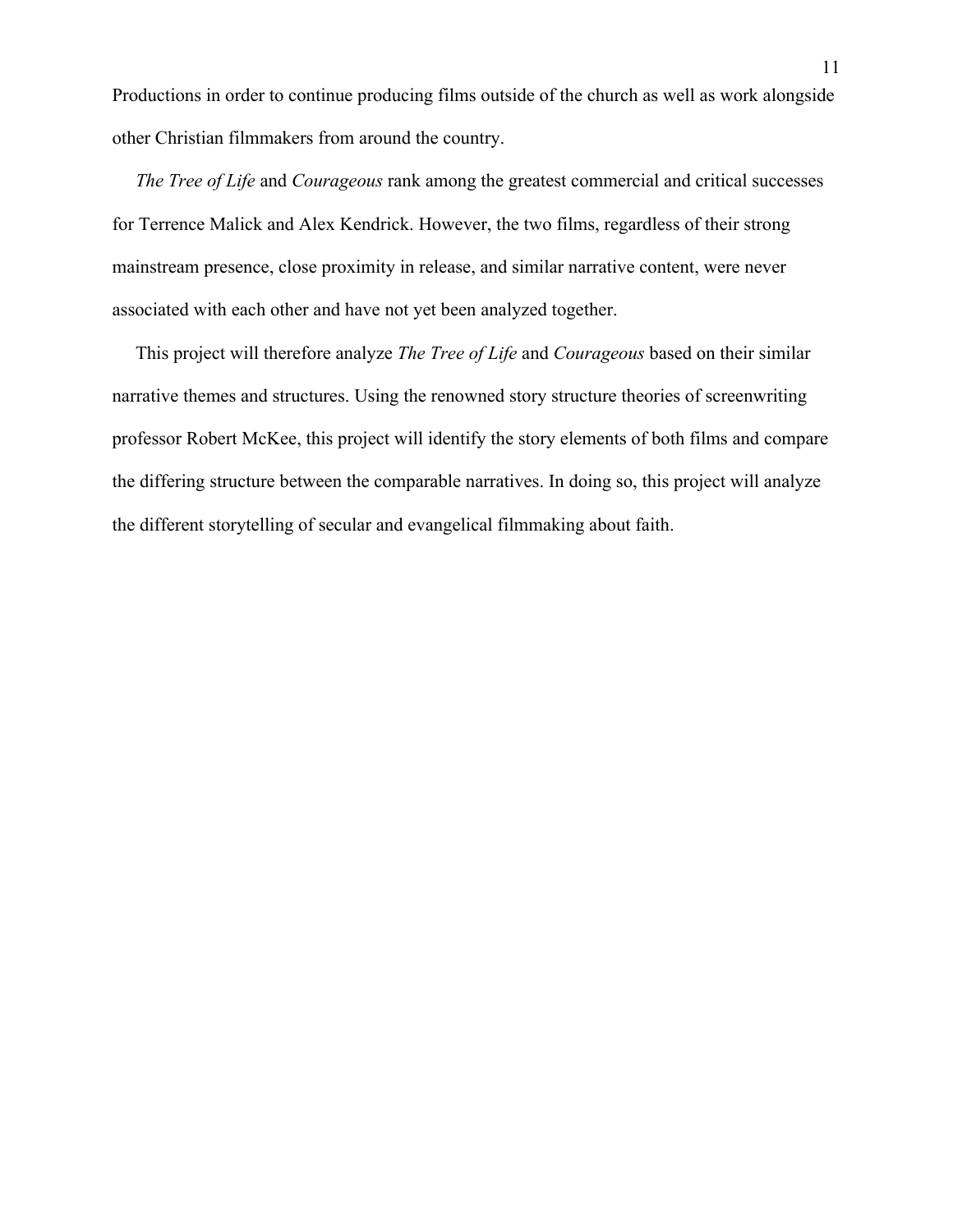## CHAPTER 2

## LITERATURE REVIEW

 This project will contribute to ongoing research addressing the divide between secular and evangelical filmmaking about Christian faith. Christians working in media, such as the authors and editors of *Behind the Screen*, as well as non-Christians have analyzed the different methods both filmmaking groups use in order to connect with audiences. This project will do so through the analysis of two specific motion pictures, but other authors have used different methods for research. Addressing past studies will recognize the research that has already been completed on the topic and will distinguish this analysis from other projects regarding the relationship between Christian faith and filmmaking.

 Heather Hendershot, Massachusetts Institute of Technology professor of film and media, researched evangelical media and its impact for her book *Shaking the World for Jesus: Media and Conservative Evangelical Culture*. Hendershot, a non-Christian, analyzed the story, marketing, and commercial success (or failure) of evangelistic apocalyptic feature films such as *A Thief in the Night* (1972) and *The Omega Code* (1999), along with other evangelistic media that repeatedly failed in attempts to break into the mainstream. "The producers believe that these films are palatable to a mass audience," reported Hendershot. "But even though they don't mention Jesus, nonevangelical viewers easily identify and dismiss them as religious films."<sup>1</sup>

 Terry Lindvall, Virginia Wesleyan College communications professor, has researched the history of evangelical Christian filmmaking. His book with co-author Andrew Quicke, *Celluloid Sermons: The Emergence of the Christian Film Industry, 1930-1986,* detailed the efforts of early Christian filmmakers and churches to combat Hollywood film with their own products. These filmmakers ranged from theologians and pastors using film for ministry use to film students attempting to use the craft of filmmaking for a higher purpose. Many of these filmmakers even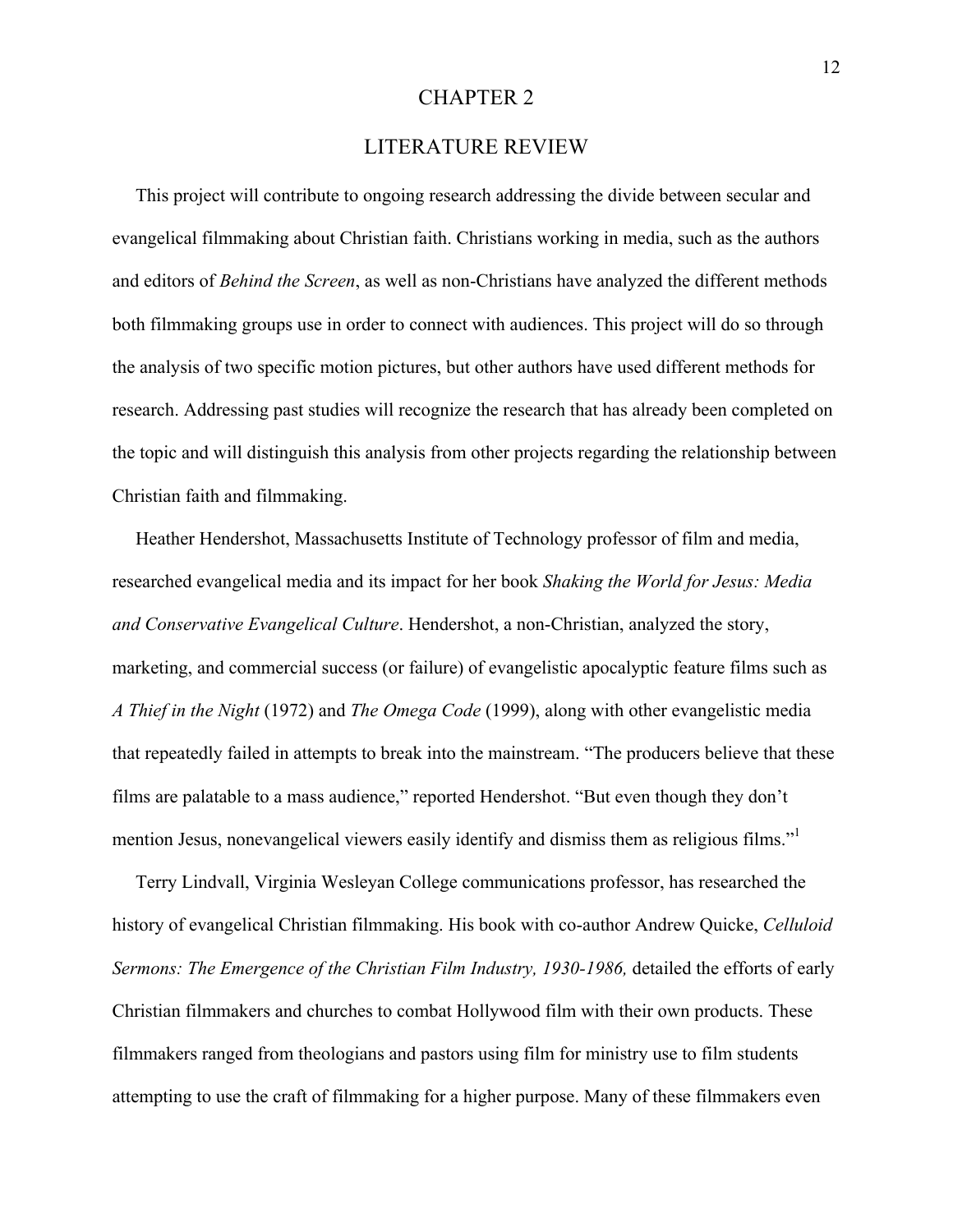created evangelistic parodies of Hollywood classics and blockbusters. Mel White's *Charlie Churchman* series and John Schmidt's *Super Christian* shorts, for example, parodied the works of Charlie Chaplin and the *Superman* films, respectively. Lindvall and Quicke claimed that many Christian filmmakers were "ready to engage culture rather than merely condemn it."<sup>2</sup>

 As researchers such as Hendershot, Lindvall, and Quicke have studied a broad history of faith in filmmaking, others, such as Oregon State University professor of film Bill Fech, have analyzed the works of a particular filmmaker focusing on spiritual themes. Fech studied the works of Terrence Malick while pursuing a Master's degree at Oregon State. Fech's thesis, "The Soul Announces Itself: Terrence Malick's Emersonian Cinema," recognized the director's "distinct, philosophical vision," as Fech stated, and compared Malick's first six films to the works of American transcendentalist writer Ralph Waldo Emerson. The thesis analyzed the antiheroes of *Badlands* and *Days of Heaven*, the journey to the transcendental soul in *The Thin Red Line*, characters' abandonment of material lives in *The New World* and *The Tree of Life*, and relational conflict in *To the Wonder*. *The Tree of Life* was compared to Emerson's essay concerning grief and suffering, "Experience". Fech claimed, "Like Emerson does in 'Experience,' *The Tree of Life* recognizes that the struggle between nature and grace, between love and hate, is an inherent part of existence, one that we navigate as best we can. Part of Jack's spiritual revelation is discovering that conflicting emotions and energies exist in the world."<sup>3</sup>

 Steven Rybin, Georgia Gwinnett College assistant professor of film, also studied the films and techniques of Terrence Malick at Ohio University. Rybin's doctoral dissertation was *The Historical Thought of Film: Terrence Malick and Philosophical Cinema*, published in 2011 as *Terrence Malick and the Thought of Film*. In the dissertation, Rybin analyzed techniques of Malick's first five films that portrayed ideas of spirituality, including death representing narrative closure, characters questioning their worlds, and even camera movement representing differences in perspectives of characters. When Rybin addressed *The Tree of Life* in the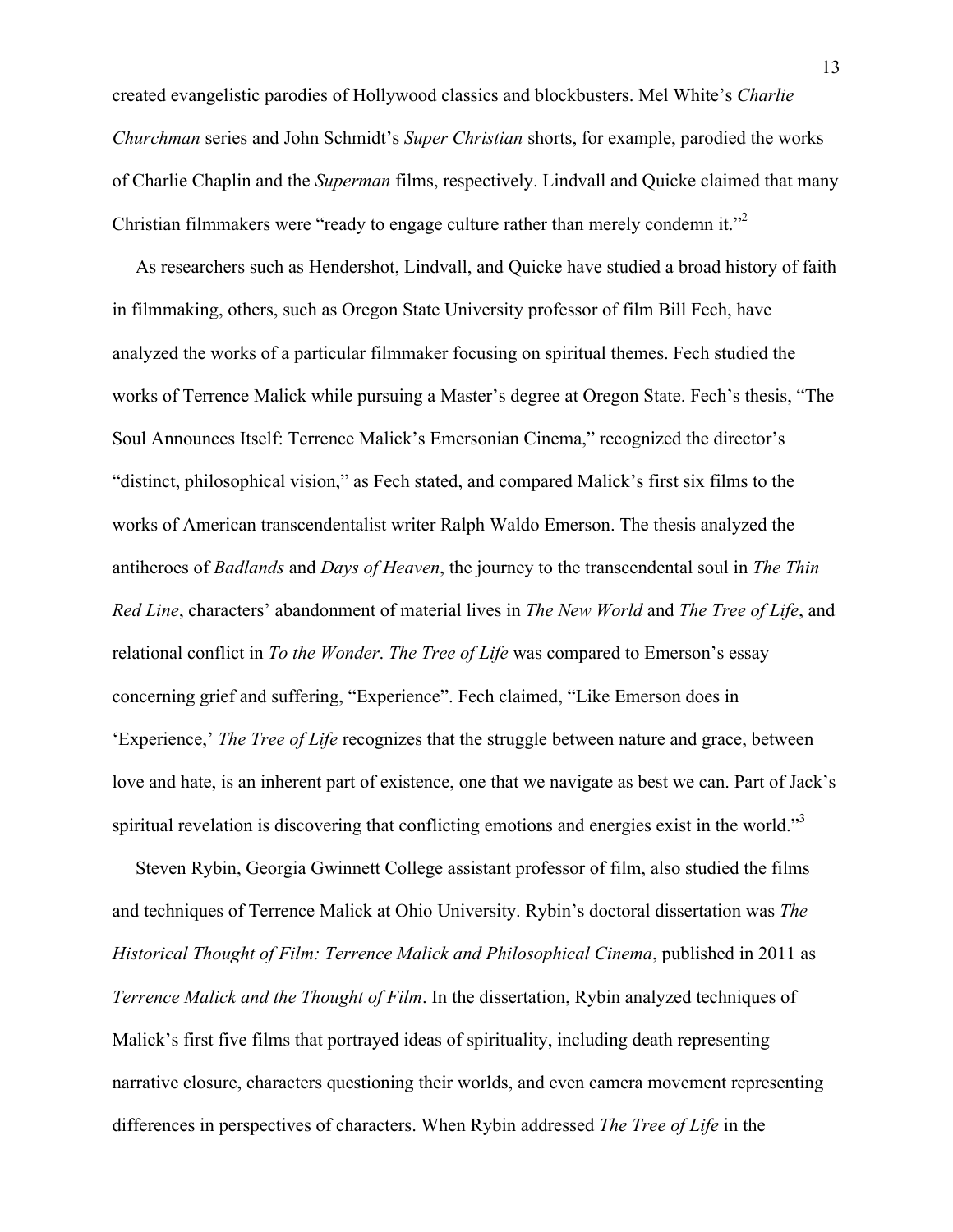postscript of his published book, however, he argued that the spirituality found in Malick's work was not necessarily Christian. Even *The Tree of Life* and its explicitly Christian references, from the scenes in church to even the film's title, could be interpreted outside of the faith. Rybin argued that

"[t]he spirituality Malick himself strives to find in contemporary life does not find its moorings in any particular religion (Malick's vision of spirituality in *The Tree of Life* is malleable enough to include multiple forms of belief; the central metaphor of the title has roots in both Christianity and Judaism), but rather in the sensations of modern existence that have origins in the autobiographies of his characters and in past forms of human life."<sup>4</sup>

 Romeika Cortez also studied Malick's work at the University of Copenhagen with her thesis, "Art Film: An Analysis of Terrence Malick's *The Tree of Life*." Cortez used the writings of film theorists David Bordwell and Torben Grodal on art cinema to analyze the filmmaking techniques of *The Tree of Life*. The thesis analyzed the film's cinematography, pacing, and narrative themes, in addition to addressing Malick's filmmaking career. "Terrence Malick uses allegorical passages in order to emit his thoughts instead of using more words," Cortez stated. "Unlike classic mainstream cinema, which is based on embodied experiences, art cinema is characterized by its disembodiedness."<sup>5</sup> Because of the film's ambiguous storytelling and open ending, Cortez argued that *The Tree of Life* could be considered art cinema.

 Adam Rosadiuk also studied a specific film by Malick for his graduate thesis at Concordia University, *Film and Philosophic Experience: Terrence Malick's* "The Thin Red Line". Rosadiuk analyzed Malick's third film and its relation to philosophies on insight, from the works of Plato and Socrates to the writings of Friedrich Nietzsche and Martin Heidegger. The dissertation specifically focused on character analysis in *The Thin Red Line*, including the use of voiceover, metaphorical images, and limited exposition of back-story. Ultimately, Rosadiuk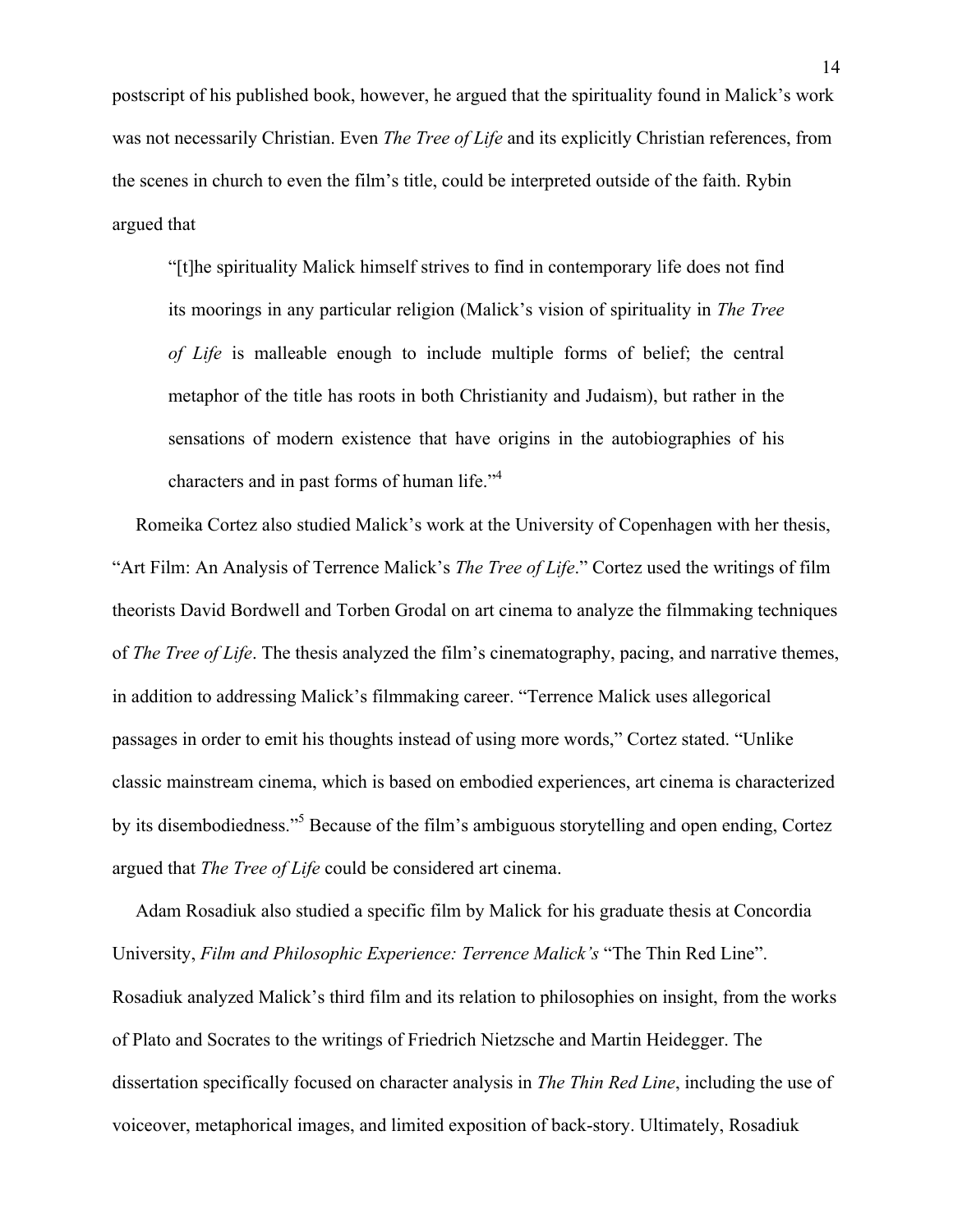argued the 170-minute film created a film-viewing experience that transcended theory. "Expecting a coherent philosophical statement from the film may be wrong headed," argued Rosadiuk. "However, a filmmaking style alive to the elegant experiential phenomenon of 'reading the world' may have a great deal to say *about* [original emphasis] philosophy."<sup>6</sup>

 While these researchers have analyzed the works of Terrence Malick, Jacob Johnston chose to analyze a specific film of Alex Kendrick's. Written during his graduate studies at Liberty University, Johnston's thesis, "The Sherwood Method: Creating an Independent Christian Feature Film," analyzed the creation of Kendrick's film *Facing the Giants* rather than its content. This analysis chronicled the beginnings of Sherwood Pictures, as well as the general history of motion pictures, independent film, and evangelistic filmmaking*.* Johnston claimed Kendrick never shied away from his Christian faith (contrary to Malick's spiritual ambiguity). However, also unlike Malick, Alex and Stephen Kendrick had little idea what they were doing when they set out to make their first film *Flywheel* in 2003. So, the Kendrick brothers and their team sought God for guidance through prayer. Johnston noted, "They spent every morning in prayer asking for help so that the film would glorify Him and not themselves. Even though the crew went into the filming process blindly, their needs were met."7 Johnston used the production of *Facing the Giants* as an example of guidelines for Christian filmmakers to follow in the future: prayerfully considering all elements of production, telling stories creatively, and working as a united crew to represent a united church.

 J. Ryan Parker also analyzed the history and works of Sherwood Pictures at the Graduate Theological Union. His dissertation, *Ministers of Movies: Sherwood Pictures and the Church Film Movement* (published in 2012 as *Cinema as Pulpit: Sherwood Pictures and the Church Film Movement*), detailed how the Kendricks and their colleagues grew in their knowledge of filmmaking to create films of larger scale, higher quality, and consistent evangelistic messages. Parker analyzed Sherwood Pictures' first four films in terms of their stories, production,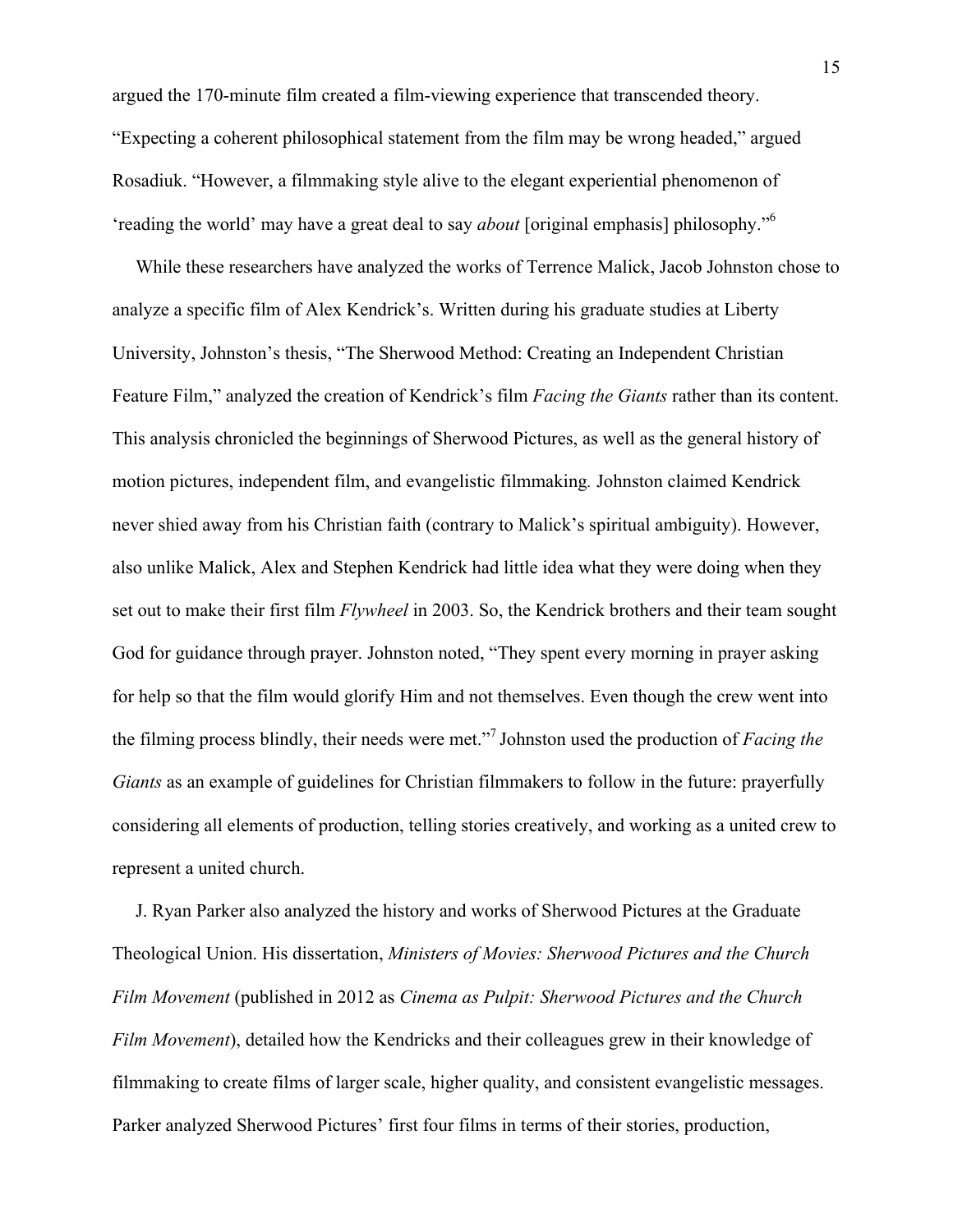marketing, reviews from critics and fans, and financial success. Parker argued that *Courageous*, with its larger production and marketing budget, represented a step forward for Christian filmmakers. He claimed that

 "[m]any elements of *Courageous*' production, marketing, and advertising speak volumes about Sherwood Pictures' engagement with potential audiences, their awareness of changes in communication, their evolution as the preeminent Christian independent film studio, and, more broadly speaking, the future of independent filmmaking."<sup>8</sup>

 Melvin E. Brown at Capella University used the films of Sherwood Pictures to analyze film from a business perspective rather than an aesthetic perspective. Brown's thesis, *Blue Oceans in the United States Motion Picture Industry: Christian Action Films*, contained a study on the potential box office profit for films produced by evangelical filmmakers within the actionadventure genre. Brown referred to this genre of evangelical films as a 'blue ocean,' meaning that the space for the genre in the industry does not yet exist. However, he argued, the films of Sherwood Pictures, which were openly evangelical and proved to be commercially successful, could open a door in the Christian film industry for action-adventure stories to be just as profitable. "*Courageous*, *Fireproof*, and *Facing the Giants*," Brown asserted, "were substantially more profitable regarding investment budget and revenue generated at the box office than most secular films with significantly larger budgets and film industry notoriety." Brown compared the commercial success of these "practical application Christian films,"<sup>9</sup> as he named them, to that of *The Passion of the Christ* or the *Chronicles of Narnia* films, faith-based films with larger budgets and box office revenue but a smaller return on investment.

 Shannon Benton at Liberty University also analyzed the commercial success and marketing strategies of the work of Sherwood Pictures for her thesis, "Christian Entertainment: Methods Used in Targeting the Christian and Secular Audiences." In addition to studying the promotion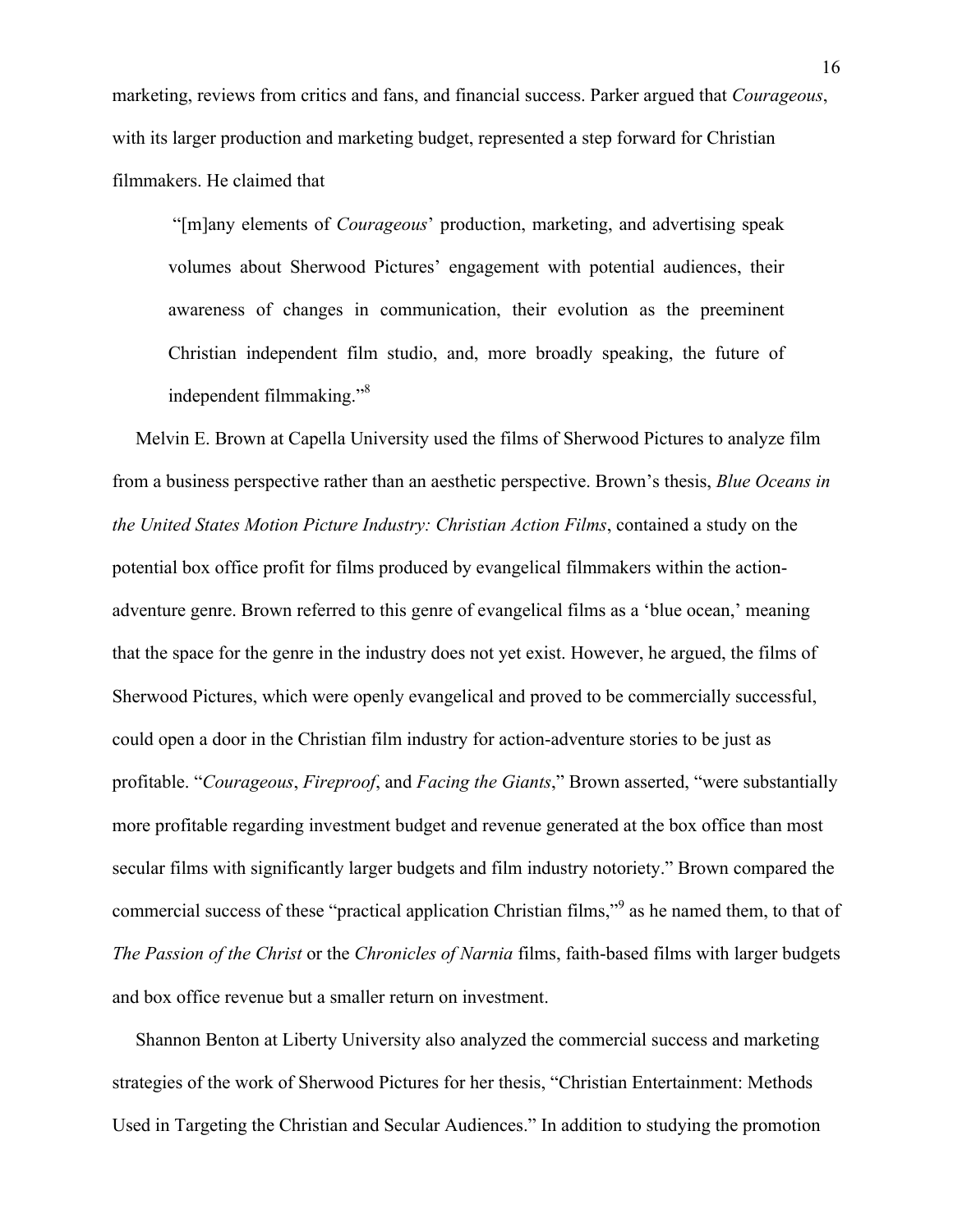of *Facing the Giants*, *Fireproof*, and *Courageous*, Benton presented a case study on another motion picture from distributor Provident Films, *October Baby* (2012)*.* The analysis considered the use of online advertising, social media, sponsorships, endorsements, press releases, advance screenings, and supplemental material to promote *October Baby* and faith-based films in general. Benton noted that the initial target audience for the films consisted of Christians, who were considered a built-in audience for faith-oriented films. Benton's thesis challenged Christian filmmakers and Christian entertainment companies to produce work that would create conversations about important issues, similar to how, as Benton claimed, *October Baby* created an important pro-life dialogue. "These conversations," argued Benton, "can be used by Christians as a gateway to broach topics in which non-Christian friends and family members would not normally engage…Essentially, these films equip Christians with a strategy to engage in those tough conversations with loved ones."<sup>10</sup>

 As researchers have studied the films of both Terrence Malick and Alex Kendrick, comparative analysis has been used to analyze the films in the context of other motion pictures and popular culture. As Tibe Patrick Jordan studied Malick's work at Florida Atlantic University, he compared *The Thin Red Line* with another World War Two film also released in 1998, Steven Spielberg's *Saving Private Ryan*, in his thesis, *A War On Two Fronts*. Jordan investigated the similarities and differences between the films in terms of genre, comparing the films' "underlying issues of violence, masculinity, and nationalism."11 After analyzing both films, Jordan concluded that, although both brought revisions to the war film genre, *Saving Private Ryan* had more in common with the traditional war film and its conventions, which *The Thin Red Line* strayed away from.

 Sarah French and Zoë Shacklock at the University of Melbourne similarly analyzed Malick's *The Tree of Life* in comparison with another motion picture from the same year. Their research article, "The affective sublime in Lars von Trier's *Melancholia* and Terrence Malick's *The Tree*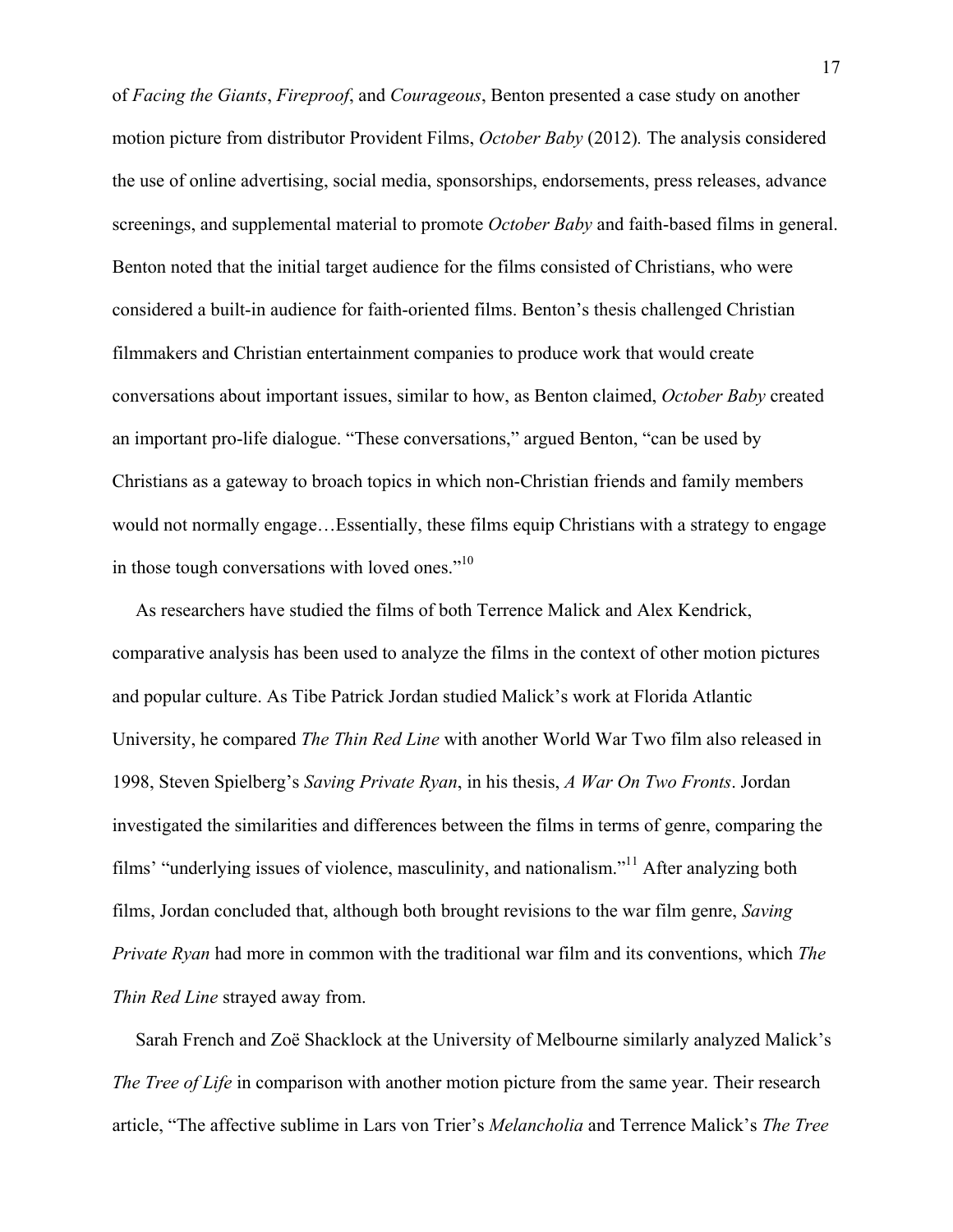*of Life*," analyzed the element of the 'sublime' in the two films based on the theories of philosophers Brian Massumi and Jean-François Lyotard. Each film characterized the 'sublime' with a slow pace, a cyclical narrative structure, and depiction of transcendence. One sequence in *The Tree of Life* categorized by French and Shacklock as 'sublime' was the sequence depicting the creation of the universe. "The sublime images of the birth of the universe achieve their impact," argued the authors, "not through form or representation, which remain organized around the classic technique of the montage, but through signifying things that lie beyond this frame."<sup>12</sup>

 While Jordan specifically analyzed a particular film by Terrence Malick, Jonathan Pfenninger at Liberty University analyzed Alex Kendrick's *Courageous* in his thesis, "Choices in the Editing Room: How the Intentional Editing of Dialogue Scenes through Shot Choice can Enhance Story and Character Development within Motion Pictures." Pfenninger compared the editing style of *Courageous* to that of five Academy Award-winning and nominated films, *The Social Network*, *The Fighter*, and *The King's Speech* (all 2010) and *Moneyball* and *The Girl with the Dragon Tattoo* (both 2011). Criteria for selecting these films for analysis included the films' commercial and critical success as well as their proximity in theatrical release. Pfenninger argued, "The editing styles of all these films having been created within the same media culture and in the same historical period generally have the same influences and are theoretically comparable." 13 Pfenninger analyzed the visual style in all these motion pictures and concluded that *Courageous* lacked the aesthetic value held by the other five films.

 Comparative analysis has also been used to study films dealing with Christian faith made by other filmmakers besides Malick and Kendrick. Aaron V. Burton at Bowling Green State University used comparisons of selected motion pictures to analyze the differences between evangelistic Christian films in his dissertation, *Jesus in the Movies: A Rhetorical Analysis of Selected Films from 1912-2004.* The dissertation analyzed six motion pictures on the life of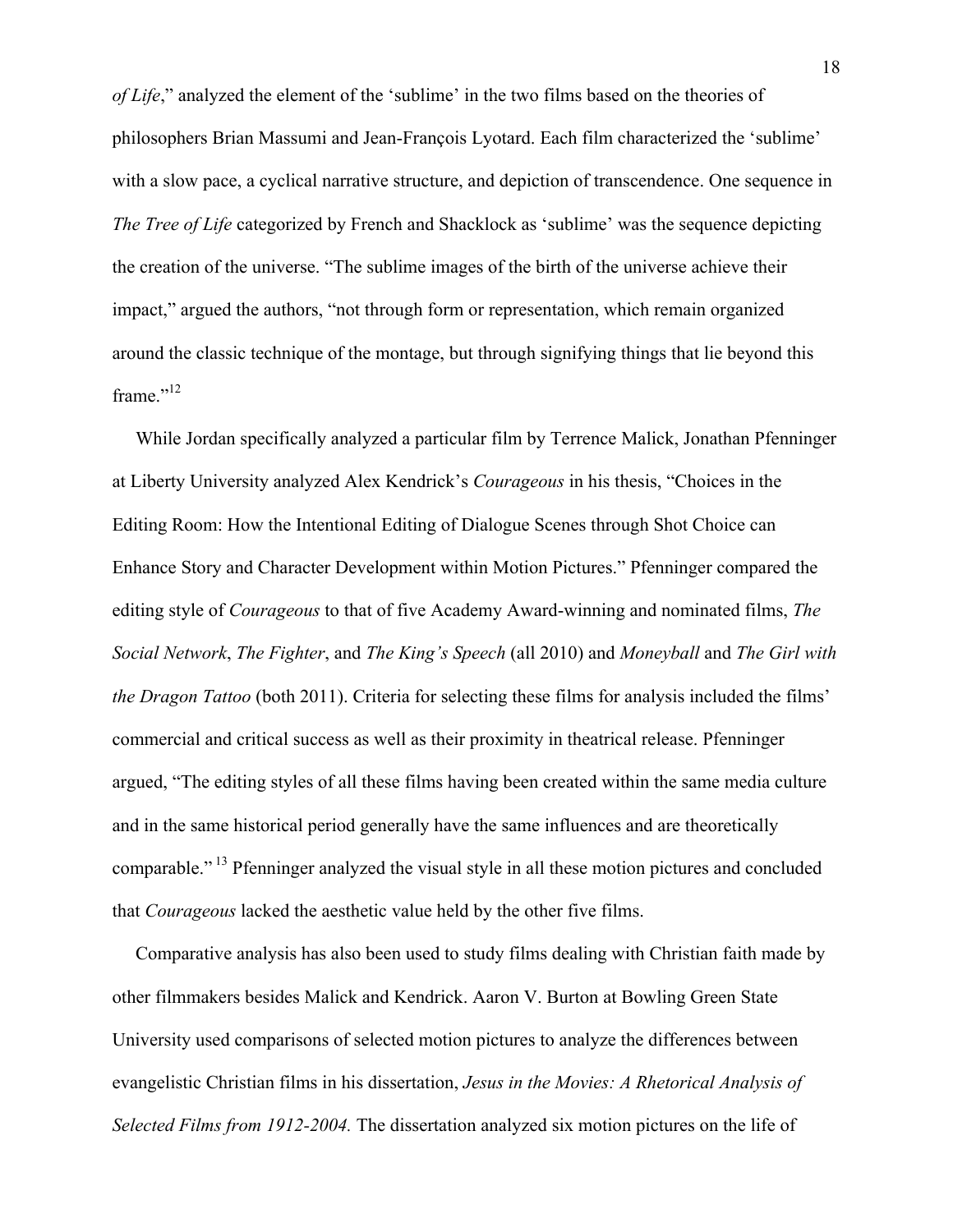Christ, the oldest being *From the Manger to the Cross* (1912) and the latest being *The Passion of the Christ* (2004). The comparison chronicled the changes in the portrayal of Christianity in film over almost a century. Burton claimed, "Artists have attempted to communicate historical and biblical messages using rhetorical devices in order to appeal to both Christian and secular audiences. Christianity in secular mediums, in particular the presence of Christianity in film, warrants a rhetorical study."<sup>14</sup> The analysis concluded that while the films all exemplified themes of sacrifice and vengeance, the character of Jesus generally transitioned over the decades from being more divine to human, especially after the 1960's and 1970's.

 Geoffrey Macnaughton similarly compared several motion pictures about faith in his studies at York University. His thesis, *Narrative and Spatial Structures of Reverence: The Biblical Film Between 1964-2004,* compared several films to analyze the change in the cinematic portrayal of the Bible over decades. Primarily analyzing *The Greatest Story Ever Told* (1965), *Jesus Christ Superstar* (1973), and *The Passion of the Christ* (2004), Macnaughton chronicled the prominence, decline, and revival of the Biblical film genre. "Using the decline of the Epic state of the genre as an entry-point," as he stated, Macnaughton compared the earlier Biblical films with the most recent, in order to analyze how the filmmakers "manipulated two spaces of spectacle (church and cinema) to make the church-going and cinema-going indistinguishable."<sup>15</sup> Over the decades, these Biblical films gradually bridged the divide between the church and the cinema in their exhibition, notably with *The Passion of the Christ*, whose filmmakers invited droves of churchgoers to attend screenings, contributing to the film's box office success.

 Lara T. Sumera at San Jose State University also analyzed several films about faith in her thesis, *The Representation of Christianity in Popular American Films from 2000-2005.* However, the films analyzed came not from openly Christian filmmakers but from secular film distributors and producers. The analysis focused specifically on character analysis in several films. Sumera argued, "By looking at characters' attitude towards faith, and the circumstances in which they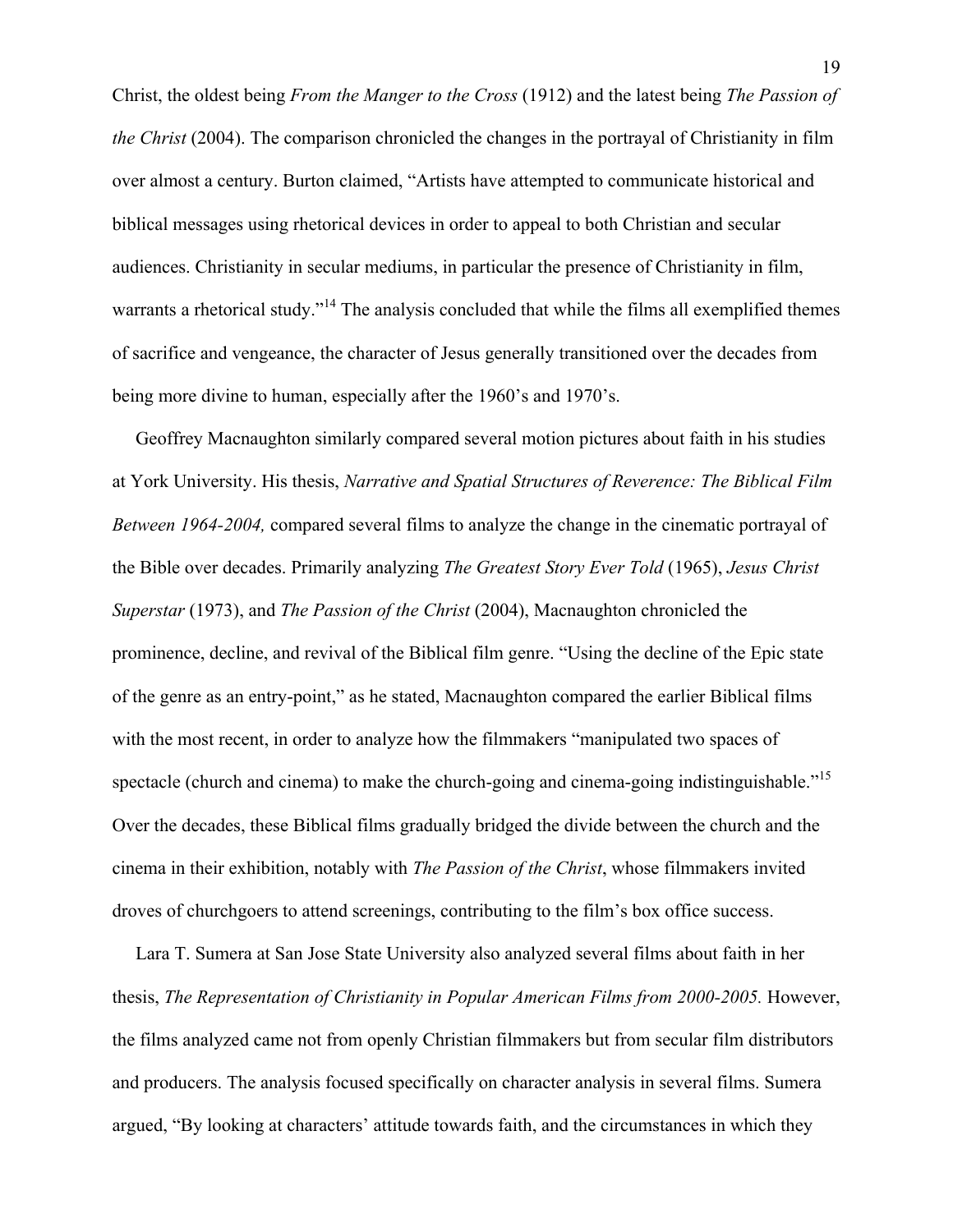exercise their religion, general themes will hopefully emerge as to how Christianity is used in narrative."<sup>16</sup> Sumera's analysis specifically focused on certain films released between 2000 and 2005, categorized into one of three genres: action, comedy, and drama. Sumera observed from her findings that the depiction of Christianity in the 15 films analyzed ultimately ranged between both positive and negative, thereby revealing an unclear representation of the overall portrayal of Christian faith in that era of film.

 Although not analyzing films dealing with Christianity, Carolina Crespo Steinke at the University of Granada also compared two similar motion pictures to analyze different filmmaking techniques, as well as the changes in the film industry over decades. Steinke's thesis, "The Newer the Better? A Comparison of the 1974 and 2013 Film Adaptations of F. Scott Fitzgerald's Novel *The Great Gatsby*," compared two motion picture adaptations of the same book. This analysis considered Fitzgerald's background, the time periods during which the novel and films were produced, and the narrative elements of the story. Ultimately, although Steinke acknowledged that the 2013 film version was truer than the 1974 film to the structure and themes of the original novel, she concluded that classifying one film as 'better' over the other was dependent on the individual viewer's preference. The purpose of the comparison was not to judge the films but to analyze the concept of adaptation. Steinke argued, "…The comparison is not an evaluative criterion but a tool to explore the reasons why the director chose to introduce changes."<sup>17</sup>

 This project will contribute to these research projects, comparisons, and film analyses in the examination of the portrayal of Christianity in secular and evangelical filmmaking; however, this project will choose two motion pictures specifically for analysis in order to provide an in-depth example of that portrayal. While Terrence Malick's *The Tree of Life* and Alex Kendrick's *Courageous* have been analyzed in some of these previous research projects, those analyses have studied the films based on filmmaking elements other than their story structure and characters,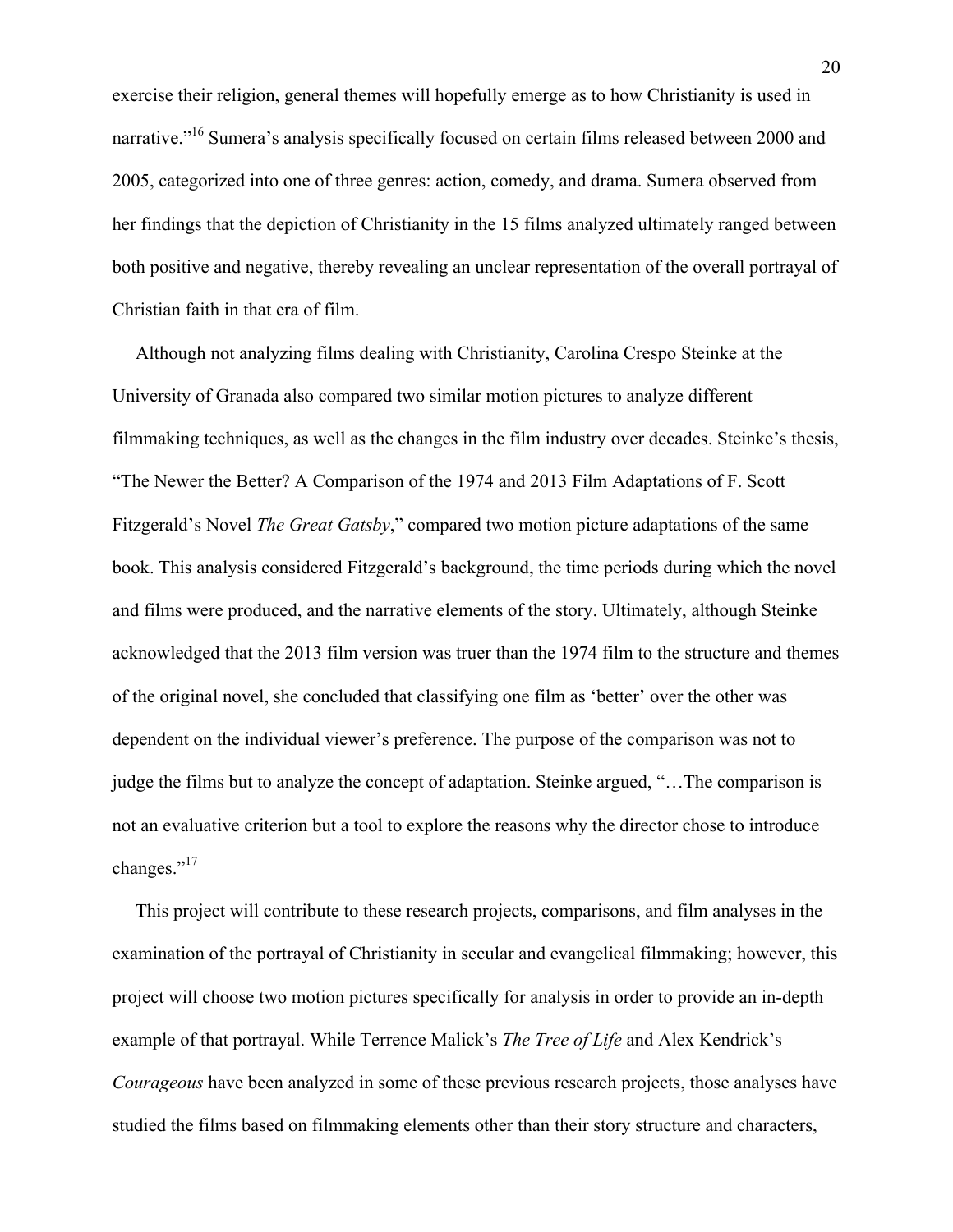which this project will address. Additionally, while the films have been compared in several of these studies to other motion pictures with similar aesthetics or theatrical releases, *The Tree of Life* and *Courageous* have not yet been analyzed together. This project is the first to study the narrative elements of both these films. Doing so will provide a specific comparative example of secular and evangelical filmmaking about Christian faith.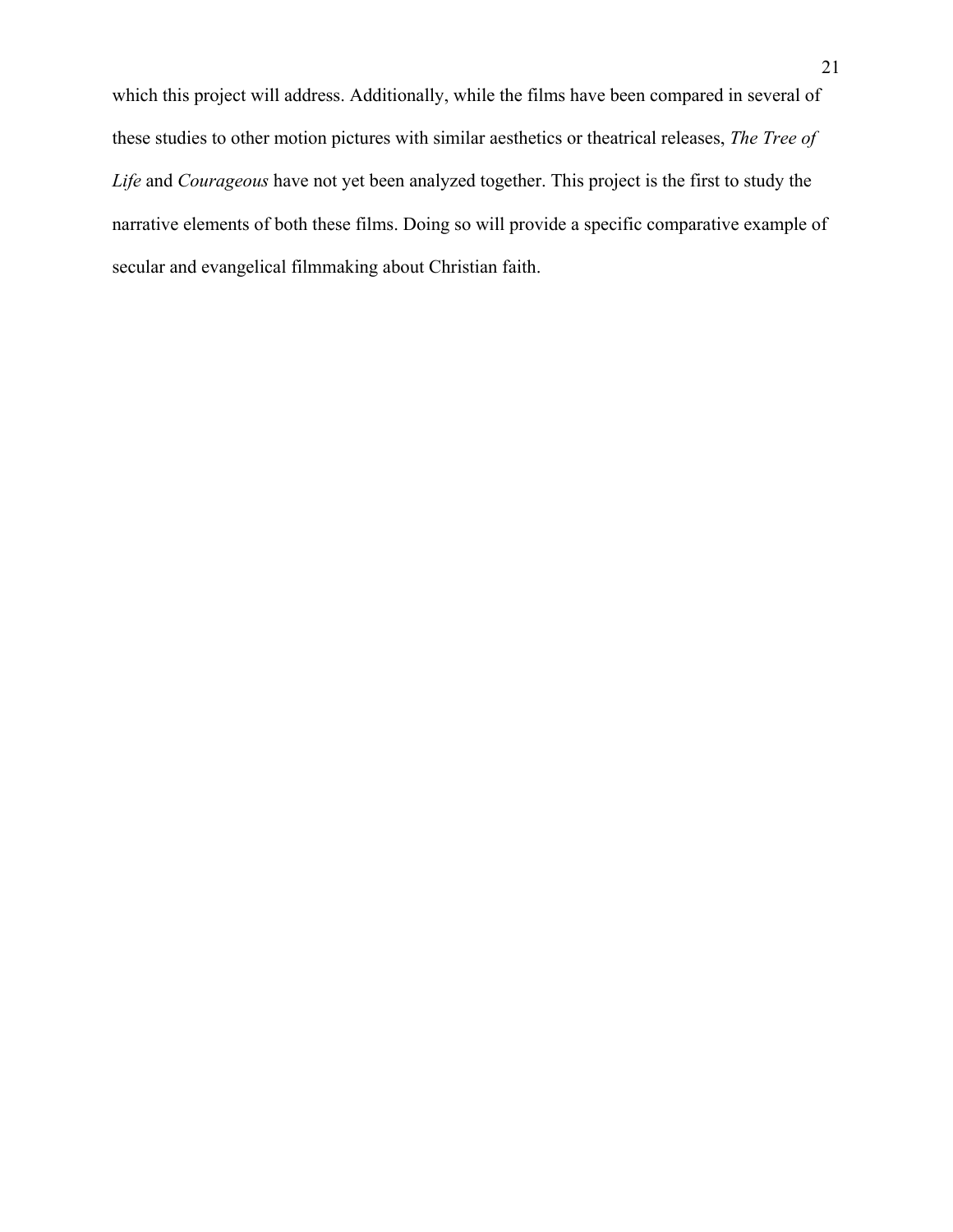## CHAPTER 3

## **METHODOLOGY**

 Robert K. Johnston, Fuller Theological Seminary professor of theology and culture, addressed modern media and culture in relation to Christian faith in his book *Reel Spirituality: Theology and Film in Dialogue.* Johnston analyzed several elements of filmmaking, from the narrative to the visuals to the soundtrack, and argued that the foundation of a motion picture is built upon a story. He stated, "…The traditional elements of story—character, plot, narration, and setting are intensified in film through the actor's portrayals, the freedom of film time to move nonsequentially, and the use of images and special effects, to say nothing of soundtracks and sound effects."

 Therefore, to analyze the similarities between *The Tree of Life* and *Courageous*, this analysis will focus solely on those traditional elements of story. To study these films' narrative elements, this project will use a screenwriting and story structure model recognized as one of the most respected in the filmmaking and screenwriting industries: the story structure theories of former University of Southern California professor Robert McKee, theories outlined in his bestselling book, *Story: Substance, Structure, Style, and the Principles of Screenwriting.*<sup>2</sup> In the book, McKee addressed the importance as well as the method of story structure.

 McKee introduced his book addressing what he called The Story Problem, or the repetition and unoriginality that plagued modern storytelling. McKee claimed that because of the vast amounts of literature, theater, television, and motion pictures available in contemporary culture, understanding the art of story was essential. He even argued that story in present culture had taken precedence over religion. "Religion, for many," he claimed, "has become an empty ritual that masks hypocrisy. As our faith in traditional ideologies diminishes, we turn to the source we still believe in: the art of story."<sup>3</sup>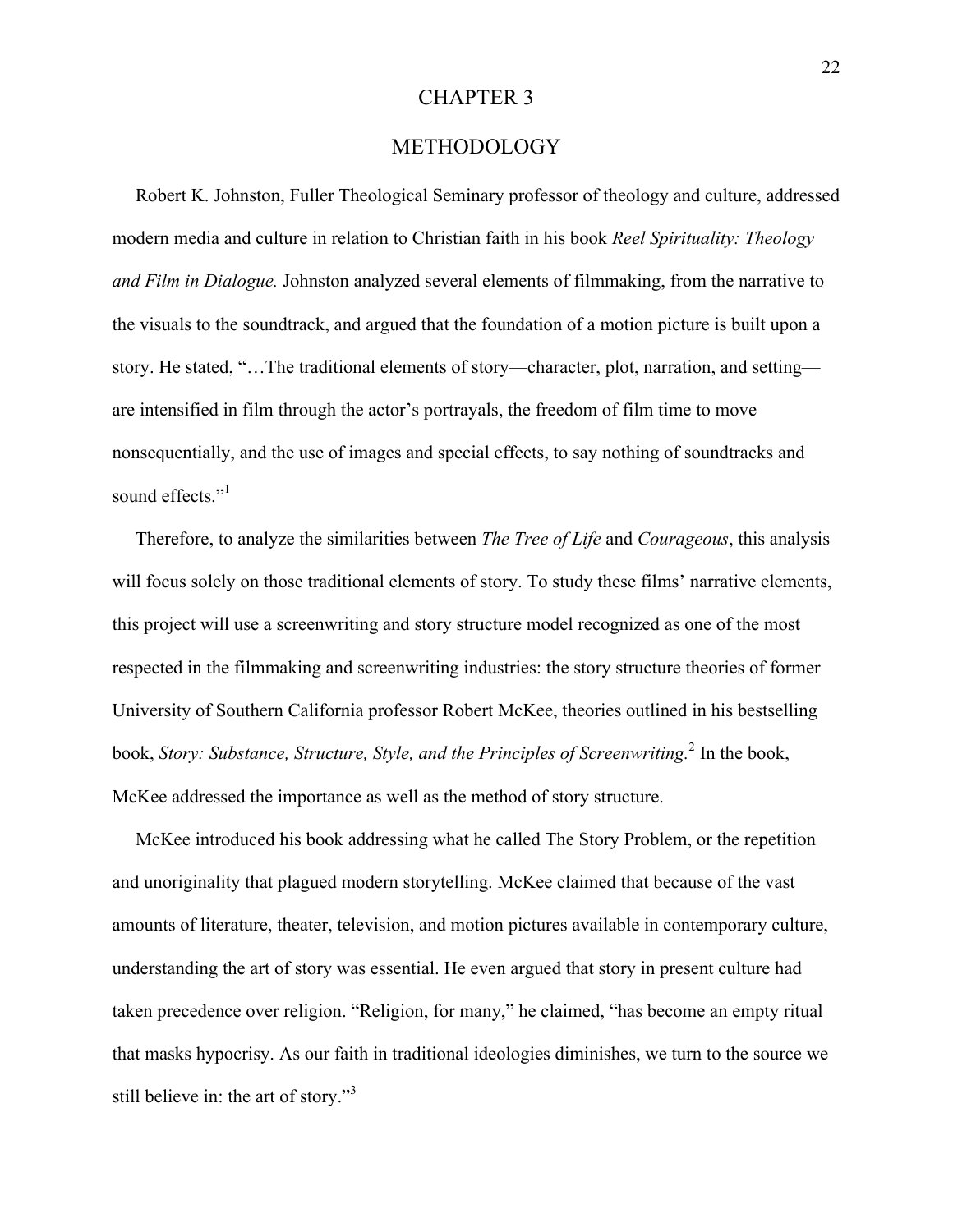McKee claimed the art of story was an opportunity to not only escape life but also to portray life. "*Story is metaphor for life* [original emphasis]," argued McKee, stating that story should tell the truth about life but not tell it verbatim. "The weakest possible excuse to include anything in a story is: 'But it actually happened.' Everything happens; everything imaginable happens. Indeed, the unimaginable happens. But story is not life in actuality. Mere occurrence brings us nowhere near the truth. What happens is fact, not truth. Truth is what we *think about* [original emphasis] what happens."<sup>4</sup> In his book, McKee outlined the story elements that create this 'metaphor for life'.

 These story elements create what McKee named "The Structure Spectrum," or the overall design of a story. *Stories* are broken down into *acts*, caused by reversals of values in *sequences* consisting of *scenes*. Individual scenes contain *beats*, or actions and reactions in behavior, which create *events* that outline the conflict in story that is resolved by the ending. A story consists of many moments in a character's life, noted McKee, but those moments must be the most important ones that best suit the story structure. "The life story of each and every character offers encyclopedic possibilities. The mark of a master is to select only a few moments but give us a lifetime."<sup>5</sup>

 McKee also addressed structure in relation to four other story elements: setting, genre, character, and meaning. Setting refers to a story's location, time period, duration, and level of conflict. Genres range from love stories to comedies to social and domestic dramas. McKee claimed that structure and character are interlocked, as a character's choices made during conflict create event structure and reveal the character's true nature. Meaning in structure refers to a story's 'Controlling Idea' or thesis statement, which creates a thesis/anti-thesis debate throughout the story. McKee emphasized the limitations of setting, the conventions of genre, the credibility of character, and the importance of meaning in story, reminding the writer of his responsibility. "I believe we have no responsibility to cure social ills or renew faith in humanity, to uplift the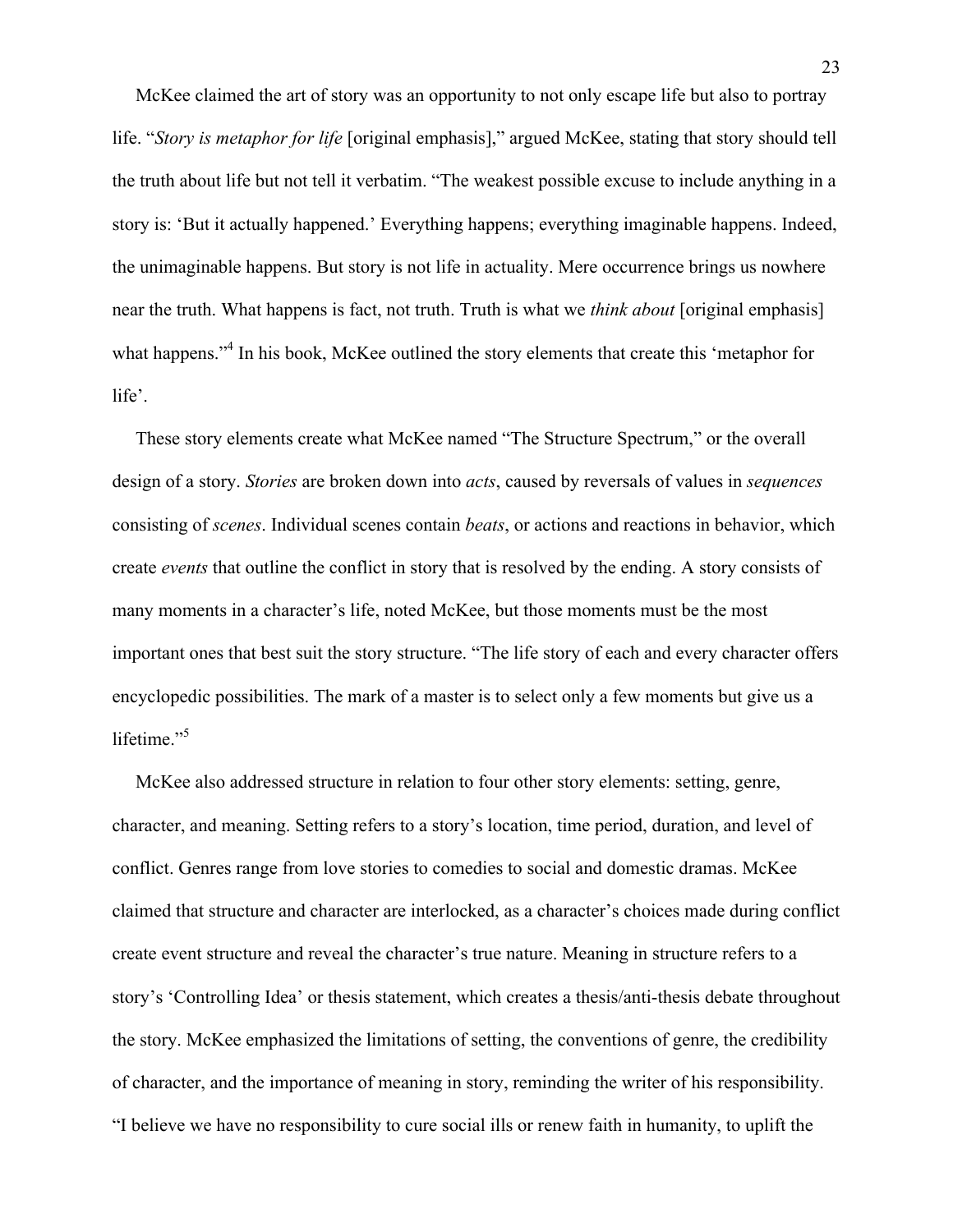spirits of society or even express our inner being," stated McKee. "We have only one responsibility: *to tell the truth* [original emphasis]."<sup>6</sup> Therefore, McKee claimed that telling the truth in story involved following certain story design principles.

 These principles included a willful protagonist with a conscious or unconscious desire, multiple levels of conflict for the character (inner, personal, and extra-personal), and the character taking a 'first step' in pursuing his goal. "In story," McKee stated, "we concentrate on that moment, and only that moment, in which a character takes an action expecting a useful reaction from his world, but instead the effect of his action is to provoke forces of antagonism."<sup>7</sup>

 That moment McKee named the Inciting Incident, i.e., the event that "radically upsets the balance of forces in the protagonist's life<sup>38</sup> and forces the protagonist to react. The Inciting Incident creates conscious or unconscious awareness in the protagonist of the desire to somehow restore balance. This event begins the protagonist's quest to find that Object of Desire, as McKee named it, that may or may not restore balance and defeat the inner, personal, or extra-personal forces of antagonism in his life.

 The protagonist's quest culminates in the Crisis, the ultimate dilemma for the protagonist who, "when face-to-face with the most powerful and focused forces of antagonism in his life, must make a decision to take one action or another in a last effort to achieve his Object of Desire."<sup>9</sup> The crisis concludes in the story's Climax, where the protagonist and story's values come at "a value swing at maximum charge that's absolute and irreversible. The meaning of that change moves the heart of the audience."10 This moment in the story, McKee enforced, is not to be taken lightly or skimmed over: this event brings the conclusion to the story and whether or not the protagonist will achieve his goal. This conclusion is the Resolution, which either presents a successful or failed attempt at the protagonist's fulfillment.

 McKee also addressed the nature of act design and scene design, both consisting of specific story events. Acts contain what McKee referred to as progressive complications, or Points of No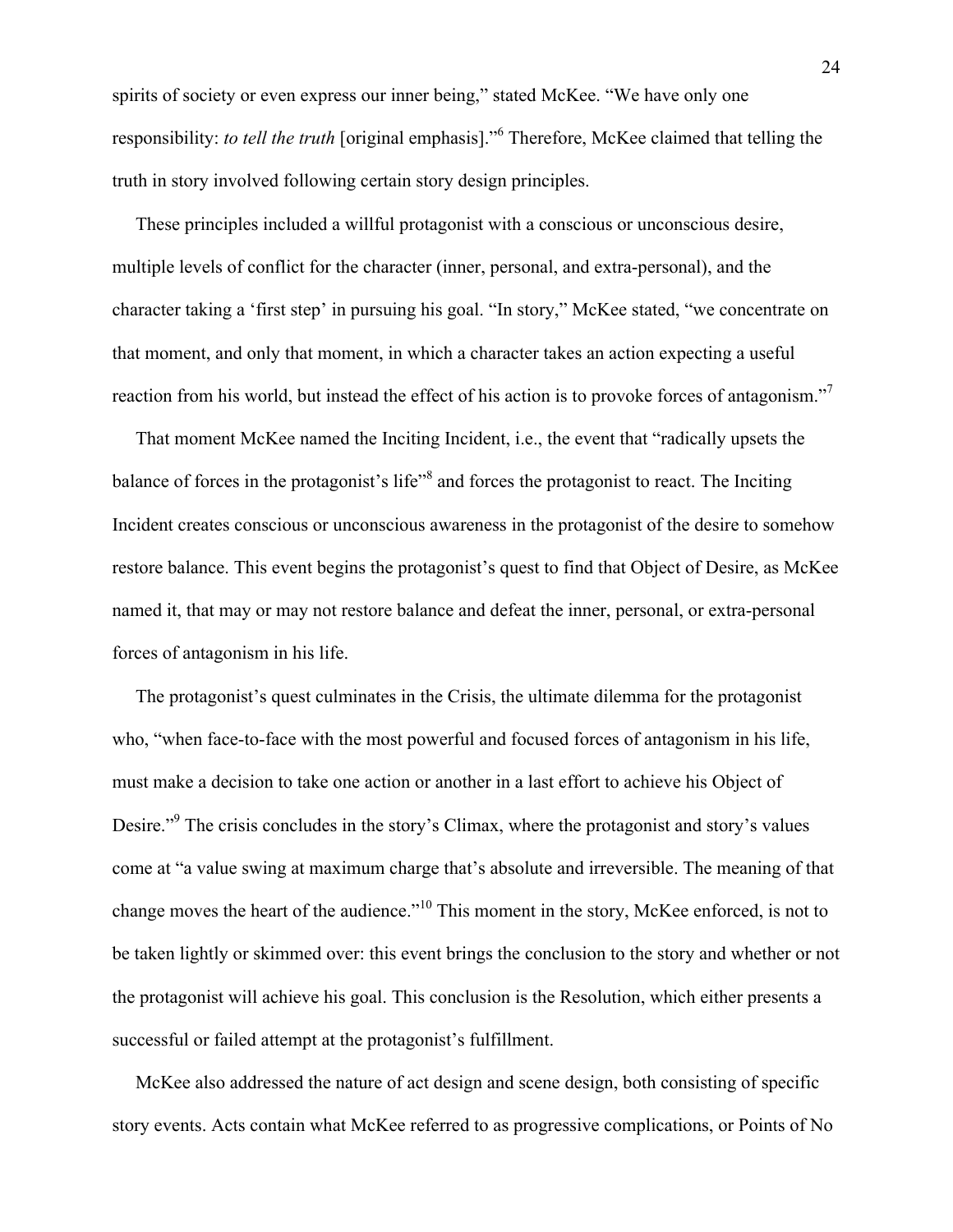Return. "A story must not retreat to actions of lesser quality or magnitude," claimed McKee, "but move progressively forward to a final action beyond which the audience cannot imagine another."<sup>11</sup> In addition to these moments, acts may contain subplots, or other storylines "used to resonate the Controlling Idea of the Central Plot and enrich the film with variations on a theme."<sup>12</sup> The multiplying of scenes and subplots within an act can give substance to a story, although McKee warned that too many scenes and subplots would result in repetitious act design.

 Just as overall acts are made up of story events, each scene must contain certain elements as well. McKee argued that scenes must contain turning points, setups, payoffs, and emotional transitions. These events, which provide each scene with purpose and closure, support McKee's theory of the thesis/anti-thesis debate that motivates a story. The character must make definitive decisions at turning points, which reveal character, progress the plot, and present a complex argument. McKee argued that these decisions must indeed be complex: the character must choose either between two irreconcilable goods or the lesser of two evils. "How a character chooses in a true dilemma," claimed McKee, "is a powerful expression of his humanity and of the world in which he lives." $13$ 

 To determine a scene's text (that is, content and its meaning on the surface) and subtext (meaning below the surface), McKee outlined steps to scene analysis. These guidelines were divided into five steps: defining conflict; noting the scene's opening value; breaking the scene into beats; noting the closing value and comparing it with the opening value; and surveying beats and locating the scene's turning point. McKee demonstrated these steps by analyzing scenes from the films *Casablanca* (1942) and *Through a Glass Darkly* (1961). The analyses defined the scenes' conflict and their progress from beginning to end. McKee used these examples to demonstrate scenes that successfully built conflict and revealed complex characters. McKee believed that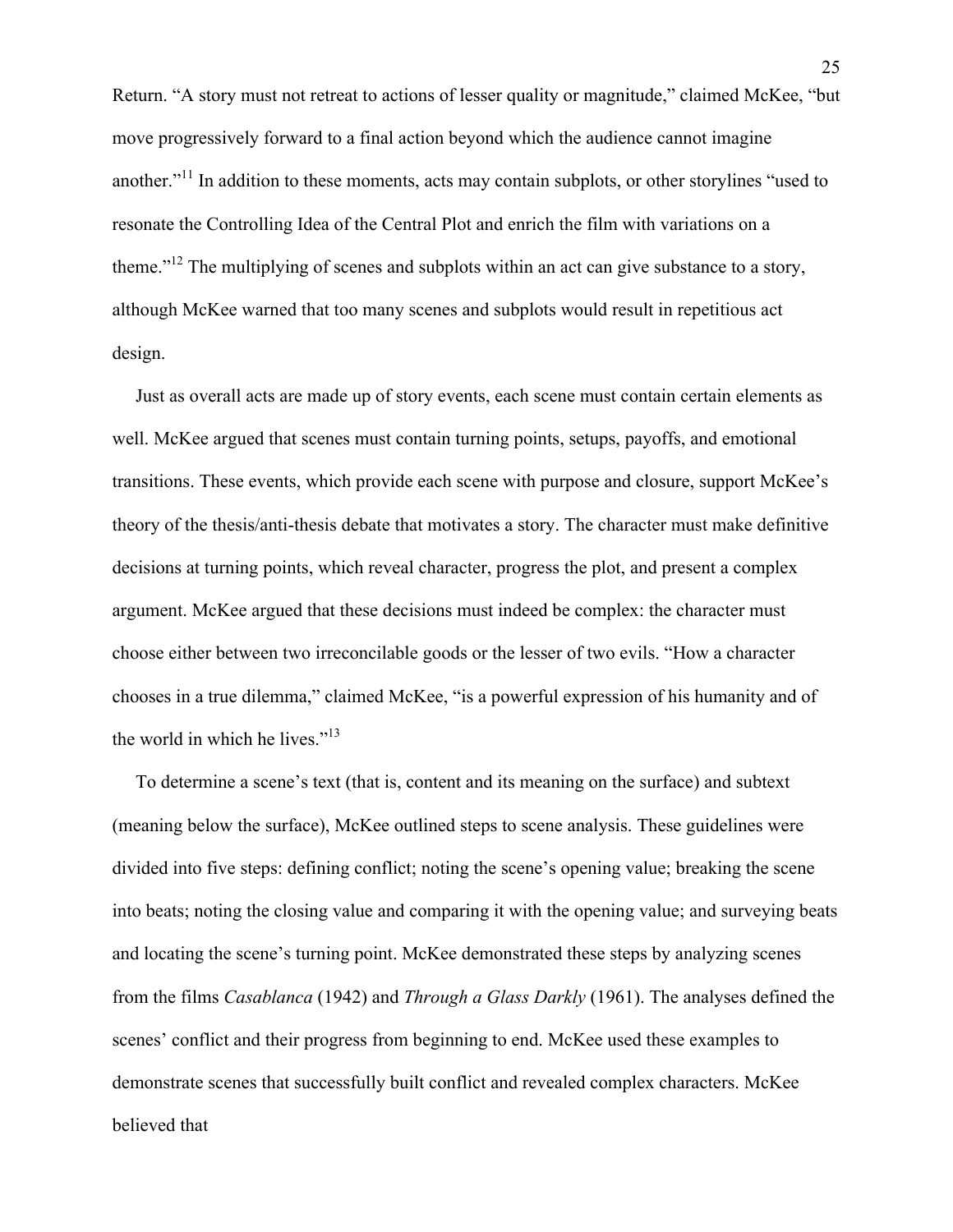"[i]ll-written scenes may lack conflict because desires are not opposed, may be antiprogressive because they're progressive or circular, lopsided because their Turning Points come too early or too late, or lacking credibility because dialogue and action are 'on the nose.' But an analysis of a problematic scene that tests beats against scene objectives, altering behavior to fit desire or desire to fit behavior, will lead to a rewrite that brings the scene to life.<sup> $14$ </sup>

 McKee also addressed several additional story elements for the writer to consider. The Principle of Antagonism refers to the forces working against the protagonist and the level at which those forces operate. Exposition refers to the amount of back-story delivered for plot and character. Flashbacks are dramatizations of past events in the narrative, which McKee argued are dangerous for delivering exposition. "If we try to force exposition into a film through novel-like free associative editing or semisubliminal flutter cuts that 'glimpse' a character's thoughts, it strikes us as contrived."15 However, McKee argued that montages, or quickly cut images that condense time to relay information, are just as harmful to a story if used incorrectly. He nearly rejected the use of montages altogether: "With few exceptions, montages are a lazy attempt to substitute decorative photography and editing for dramatization and are, therefore, to be avoided."16

 Robert McKee's *Story* provides an in-depth and insightful guideline on screenwriting and story structure. This project will use the book, its theories on scene analysis, and the terminology on story events and devices to analyze and identify the story structure and narrative elements of *The Tree of Life* and *Courageous.* By identifying the events in the films with McKee's corresponding story elements, this project will provide a comparison on the similarities as well as differences of the storytelling of each film in order to analyze the different storytelling of secular and evangelical filmmaking about faith.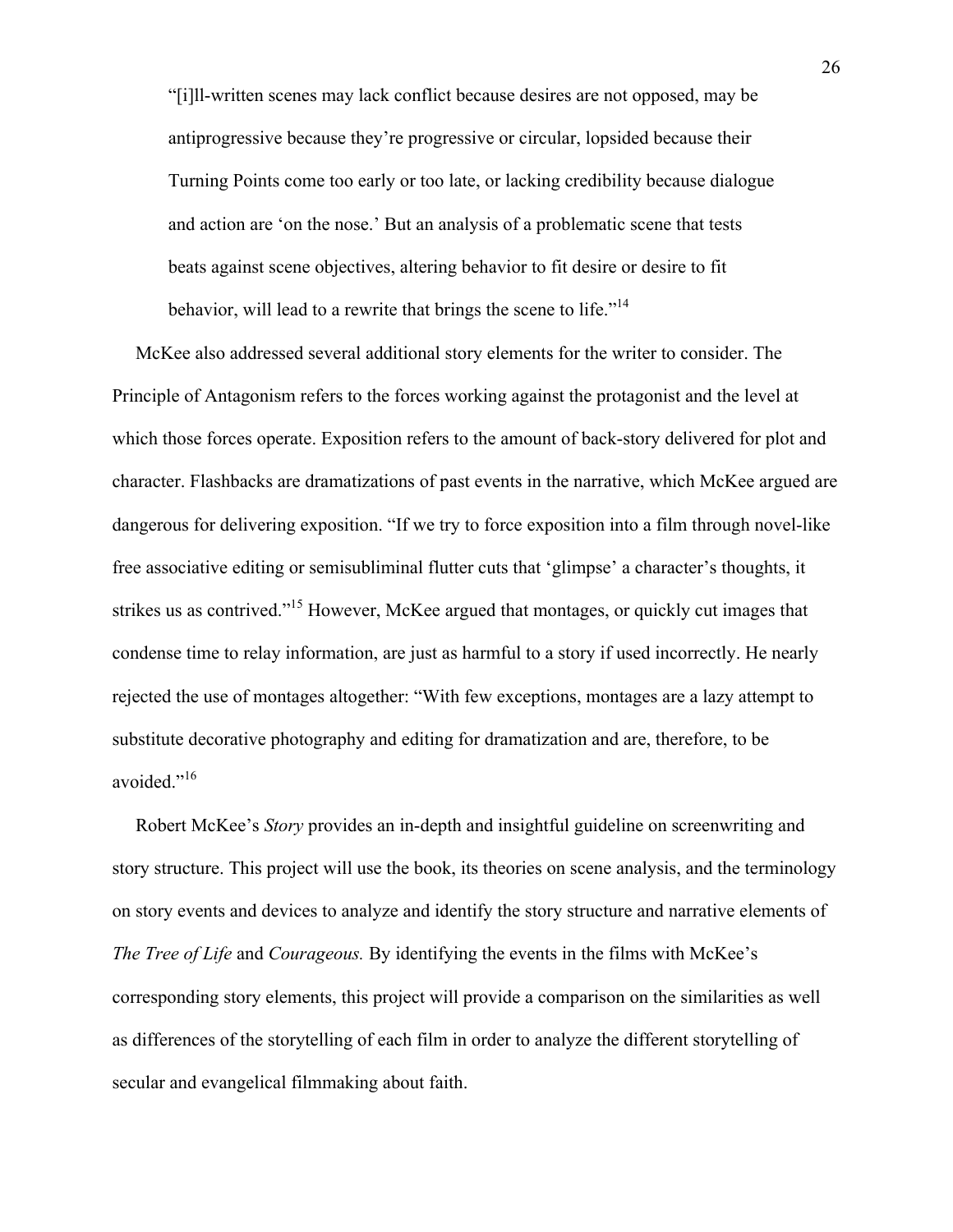Additionally, in order to offer critical reactions to both films upon their initial theatrical release, the project will reference nine reviews from film critics of both *The Tree of Life* and *Courageous*. Because *The Tree of Life* received more critical reviews than *Courageous* (on film review site Metacritic.com, *The Tree of Life* has 43 reviews from critics, while *Courageous* has 10), only film reviews from the same outlets will be referenced.

 Both *The Tree of Life* and *Courageous* received reviews from *The Hollywood Reporter*, *The Orlando Sentinel*, *The Boston Globe*, *The Village Voice*, *The Los Angeles Times*, *The New York Times*, *The A.V. Club*, *Variety*, and *Entertainment Weekly*. These publications, based on high circulation and viewership, are considered some of the top sources of credible film reviews.<sup>17</sup> These reviews provide relevant critical insight from across the United States into the films' narrative structure, character arcs, and filmmaking techniques.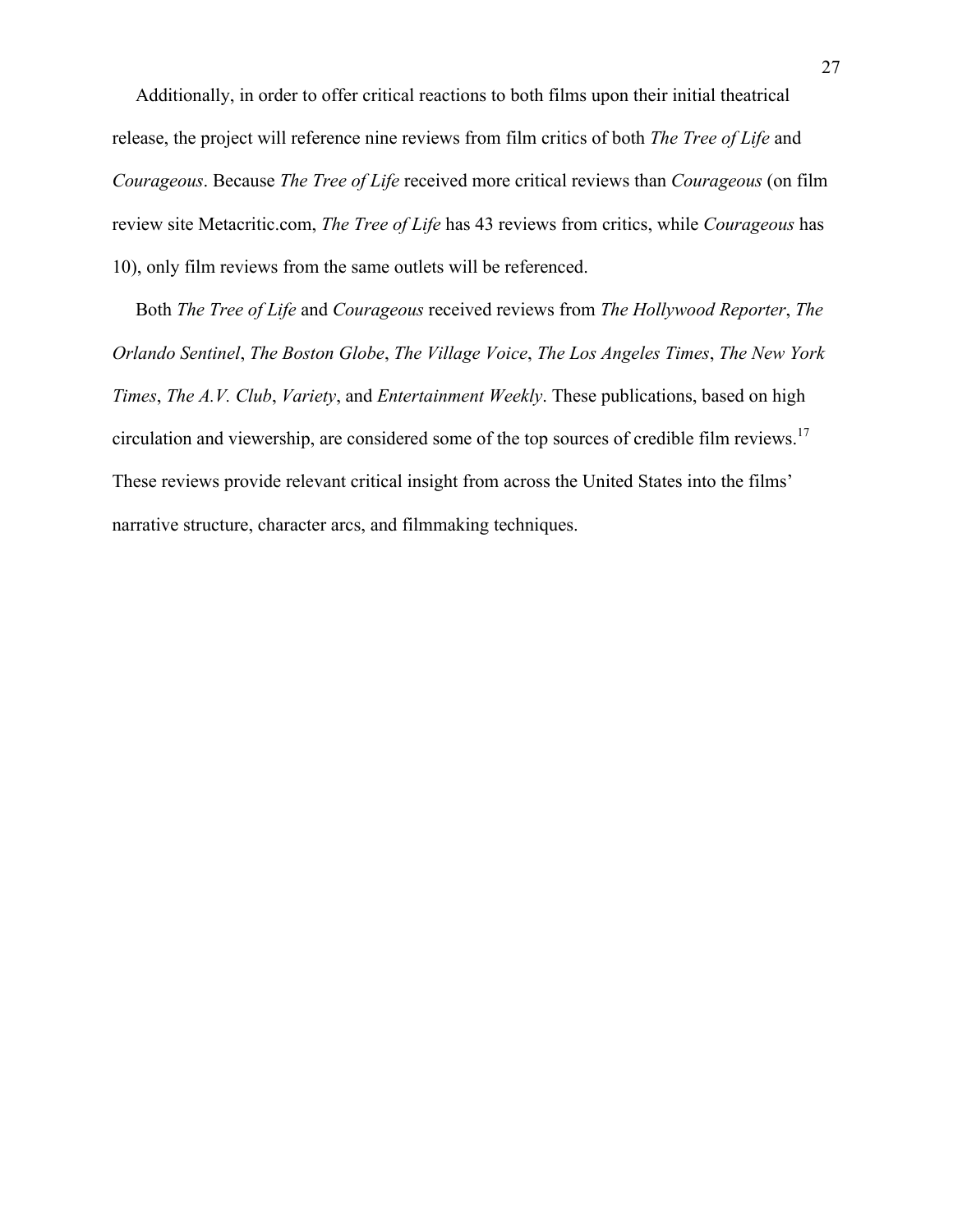#### CHAPTER 4

## **RESULTS**

This analysis will divide the plot and story elements of *The Tree of Life* and *Courageous* into

sections based on three-act structure as advocated by Robert McKee, in order to provide specific

examples of similarities and differences in the plot and story structure of both films.

Additionally, certain scenes from both films have been selected for scene analysis, in order to

specifically compare character development and dialogue. The following chart identifies the

major story elements in both *The Tree of Life* and *Courageous*:

#### *The Tree of Life*

#### ACT ONE

1. **Setup** – The O'Brien family is introduced in flashbacks to 1950's Texas. 2. **Inciting Incident** – Middle son R. L. O'Brien dies in late 1960's. His parents mourn. Eldest son Jack O'Brien, as an adult, still grieves in present-day.

#### ACT TWO

1. **Inner Conflict** – The O'Brien family, particularly Jack, struggles with God. 2. **Personal Conflict** – The O'Brien family experience dispute.

3. **Extra-personal Conflict** – Jack and his friends face a struggle with authority. 4. **Points of No Return** – The O'Brien boys watch their friends experience hardship. Later, Jack is tempted by friends to join in property destruction and breaks into a house. 5. **Low Point** – Jack shoots R. L. with a toy gun and feels strong remorse.

6. **Reconciliation Before Climax** – R. L. and Jack reconcile before their family moves.

#### ACT THREE

1. **Climax** – In a dreamlike sequence, the O'Brien family reunites and reconciles in Heaven.

2. **Resolution** – Mrs. O'Brien prays a prayer of surrender to God about her son's death. Jack has a new, more positive outlook on life.

## 3. **Premise and "Controlling Idea"** –

Family is reconciled when we surrender our past failures.

#### *Courageous*

#### ACT ONE

1. **Setup** – Adam Mitchell and his family, along with four other families in his community, are introduced, all having domestic struggles.

2. **Inciting Incident** – Adam's daughter Emily dies. Adam mourns with his wife Victoria and son Dylan, along with his fellow neighbors and police officers.

#### ACT TWO

1. **Inner Conflict** – Adam, Shane, Nathan, David, and Javier all struggle with God. 2. **Personal Conflict** – All five families experience dispute.

3. **Extra-personal Conflict** – The policemen characters face an environment of crime. 4. **Points of No Return** – The five fathers commit to the Resolution for Men, which leads to reconciliation, leadership, bonding, and a more faithful work ethic.

5. **Low Point** – Shane Fuller is caught collecting drugs and is arrested. 6. **Reconciliation Before Climax** – Adam

reconciles with Shane in prison.

#### ACT THREE

taking a stand to lead.

1. **Climax** – The four police officers have a final shootout with local drug dealers.

2. **Resolution** – Adam, Nathan, David, and Javier challenge fathers in church to be better leaders of their homes.

3. **Premise and "Controlling Idea"** – Family is reconciled when fathers commit to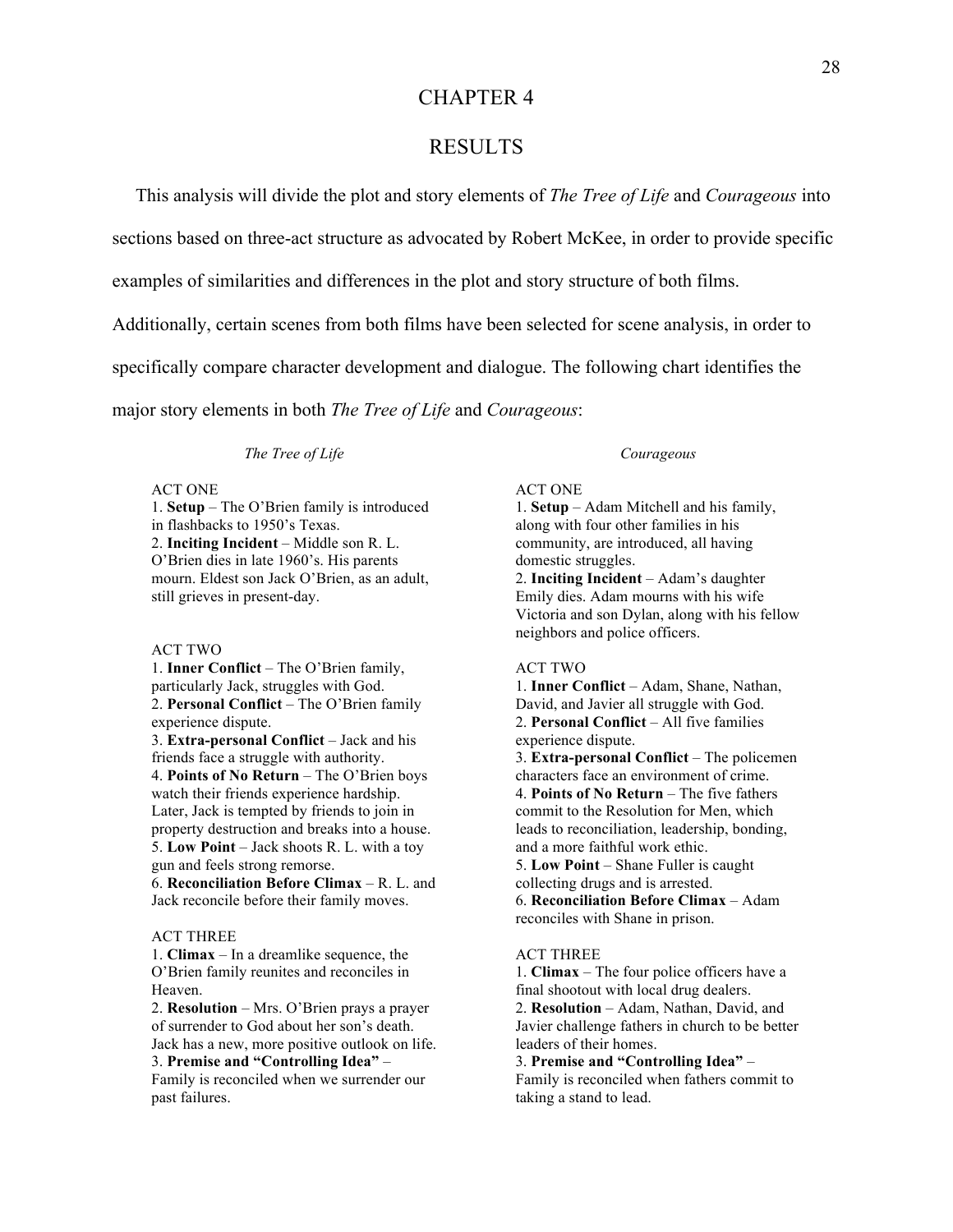#### *Act One – Setup*

#### *The Tree of Life*

 *The Tree of Life* is told in a nonlinear story structure that transitions to different settings and time periods throughout, from the O'Brien family living in 1950's Texas, then to Mr. and Mrs. O'Brien living by themselves in the late 1960's, and then to Jack as an adult in the new millennium. Flashbacks to the past, juxtaposed with images of Mrs. O'Brien and Jack in later years, imply the scenes as memories in the characters' minds. Voiceover narrations also occur throughout the film, primarily from Jack (both as a youth and as an adult) and his mother. The narrations serve not merely to vocalize the characters' thoughts but also to verbalize their questions to God.

 The film opens with a quote from the Book of Job, a slowly moving image of a flame that appears throughout the film, and a momentary reflective narration by adult Jack O'Brien. Following this are flashbacks of Mrs. O'Brien as a child, interacting with her loving father and animals on a farm filled with dandelions as her narration is heard: "The nuns taught us there are two ways through life: the way of nature and the way of grace." Not only does this reveal exposition about Mrs. O'Brien's religious upbringing, but the narration also establishes a central conflict that continues throughout the film: the conflict between nature and might versus grace and love.

 More images appear, now set in 1950's Texas, where Mrs. O'Brien plays in the neighborhood with her children as her narration explains the difference between nature and grace. Her description of grace – the desire to please others and accept being ignored – is heard underneath images of herself, while her description of nature – wanting to only please oneself – accompanies images of Mr. O'Brien leading his family in prayer at dinner. Mrs. O'Brien's narration concludes, under images of a waterfall and a tree (among the many images of nature interspersed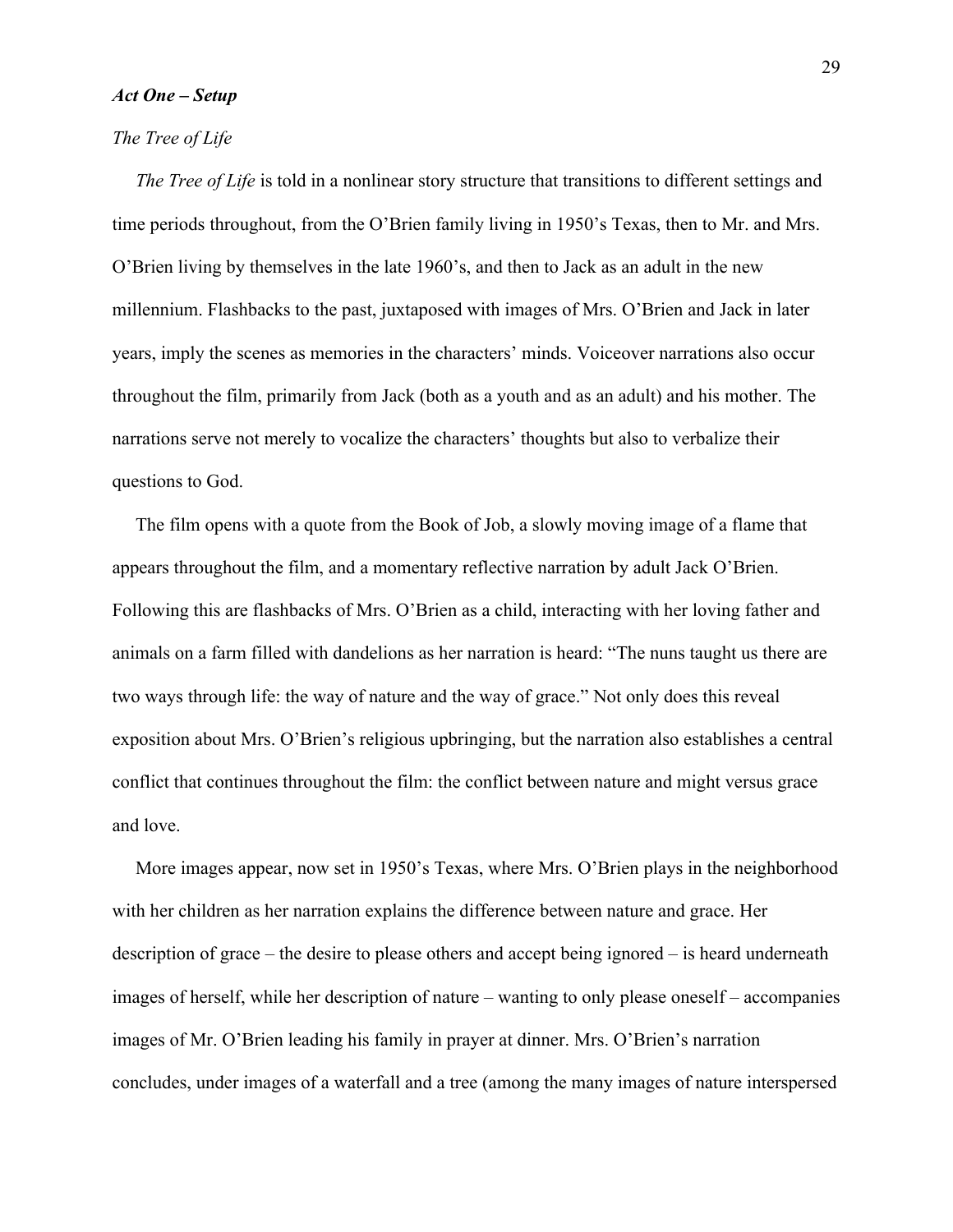throughout the film), as she claims, "no one who loves the way of grace ever comes to a bad end" – then, speaking to God, "I will be true to you… whatever comes."

 In its opening minutes, *The Tree of Life* quickly introduces the entire O'Brien family (although Mrs. O'Brien has the most development of all the characters), as well as the conflict that will progress through the film. As scenes in the film's second act reveal, the dichotomy between nature and grace is constantly explored through the disciplinary attitude of Mr. O'Brien and the more loving attitude of Mrs. O'Brien. Furthermore, Mrs. O'Brien's final line of voiceover in this series of scenes leads into the film's Inciting Incident; her promise to trust in God "whatever comes" will soon be put to the test.

# *Courageous*

 *Courageous* is told in a linear story structure, as scenes are in chronological order and do not transition backward or forward in time. In the film's opening scenes, characters are clearly identified by name in work and home settings. Delivery of exposition in these opening scenes, however, is mainly through dialogue rather than visuals. However, there are scenes early on where the police officer characters – Adam Mitchell, Shane Fuller, David Thomson, and Nathan Hayes – are shown on the job, which not only shows the interactions between characters but also provides the story with action and tension.

 The film opens with Nathan Hayes at a gas station, where his car is broken into and driven off by a thug. Nathan runs after him not to save the car but to save his infant son inside. This scene introduces the film as a story with action as well as themes of justice and fatherhood. Eventually, Nathan rescues his car and his son after the thug escapes. In the following scene, he speaks with Adam Mitchell and Shane Fuller and tells them he is joining the police force the following week. This conversation gives the characters an opportunity to meet and establish relationships.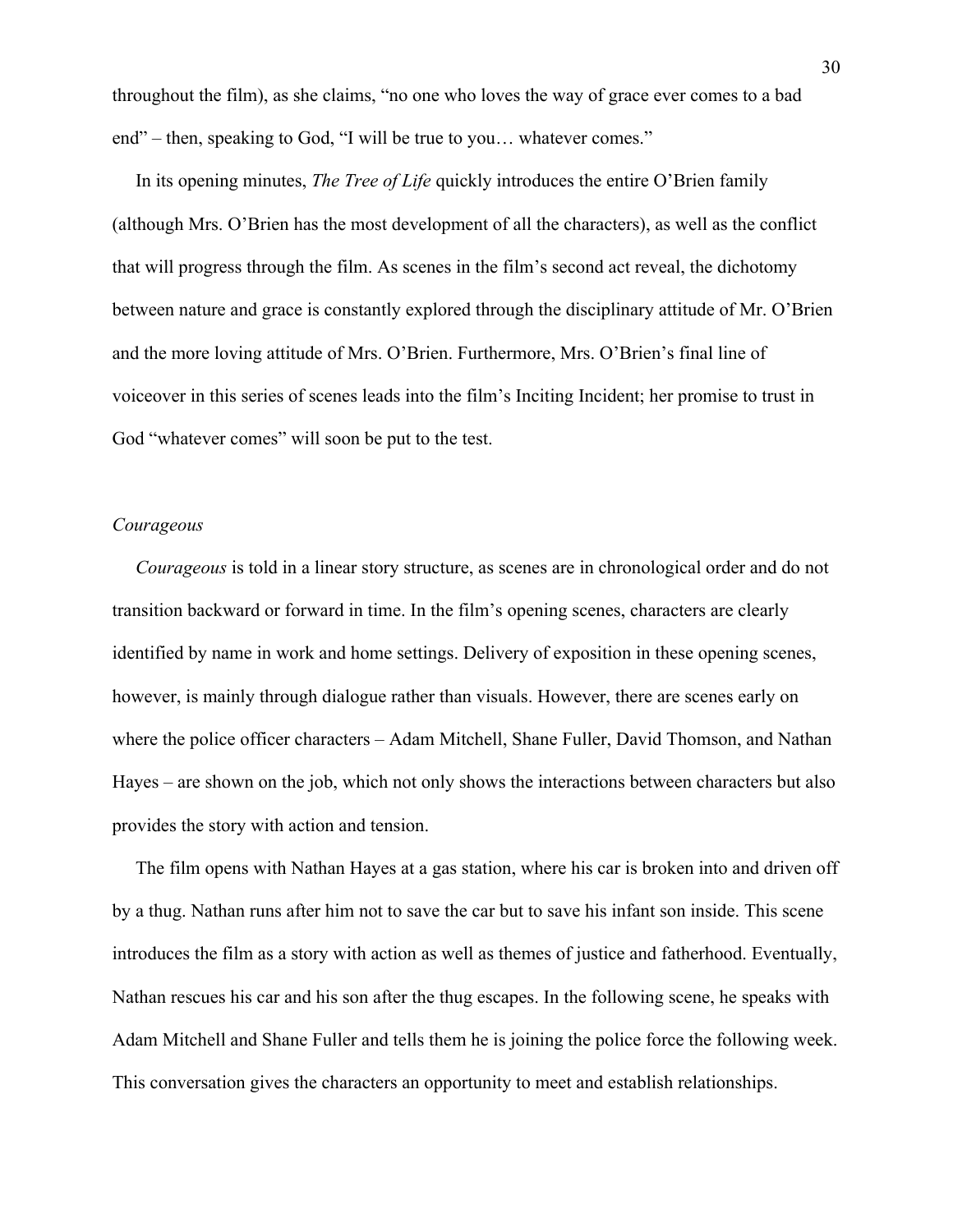That next week, after the officers arrest two men for drug possession, subsequent scenes show the Mitchell and Hayes family interacting at home, revealing tension between parents and children. Later, Javier and the Martinez family are introduced, not only revealing their own financial struggles but also adding to the spiritual aspect of the film as Javier prays and asks God what He wants him to do. Eventually, Javier starts working for Adam, and he joins the four other fathers in the narrative.

 Fatherhood is also addressed early on in the film, in addition to the opening scene with Nathan and his son. Adam and Shane discuss the consequences of Nathan risking his life for his son after they meet Nathan. The next week, the sheriff reads an email he received to the officers with statistics about crime coming from fatherless homes. In a later scene, as Adam, Shane, Nathan, and David have a barbeque at the Mitchell house, the four men discuss their own fathers and how their lives were impacted by their fathers' decisions.

 This not only reveals exposition about the characters but also introduces the theme of fatherly leadership that will be explored through the rest of the story. However, although the story progresses, characters are developed, and the theme of fatherhood is further explored in these scenes, the pacing suffers due to a prevalence of subplots and heavy use of dialogue rather than visual storytelling. By the time the Inciting Incident occurs in *Courageous*, the viewer may not be able to focus on the narrative because of an overload of information.

# *Inciting Incident*

## *The Tree of Life*

 Mrs. O'Brien answers the door to find a mailman with a telegram for her. She walks through the house and reads the telegram. As she reads, she stops walking. She sits down, drops the telegram, and starts walking around again, tears welling in her eyes. Finally, she falls to her knees and cries out, "Oh, God!" In the next scene, with no audible dialogue, Mr. O'Brien is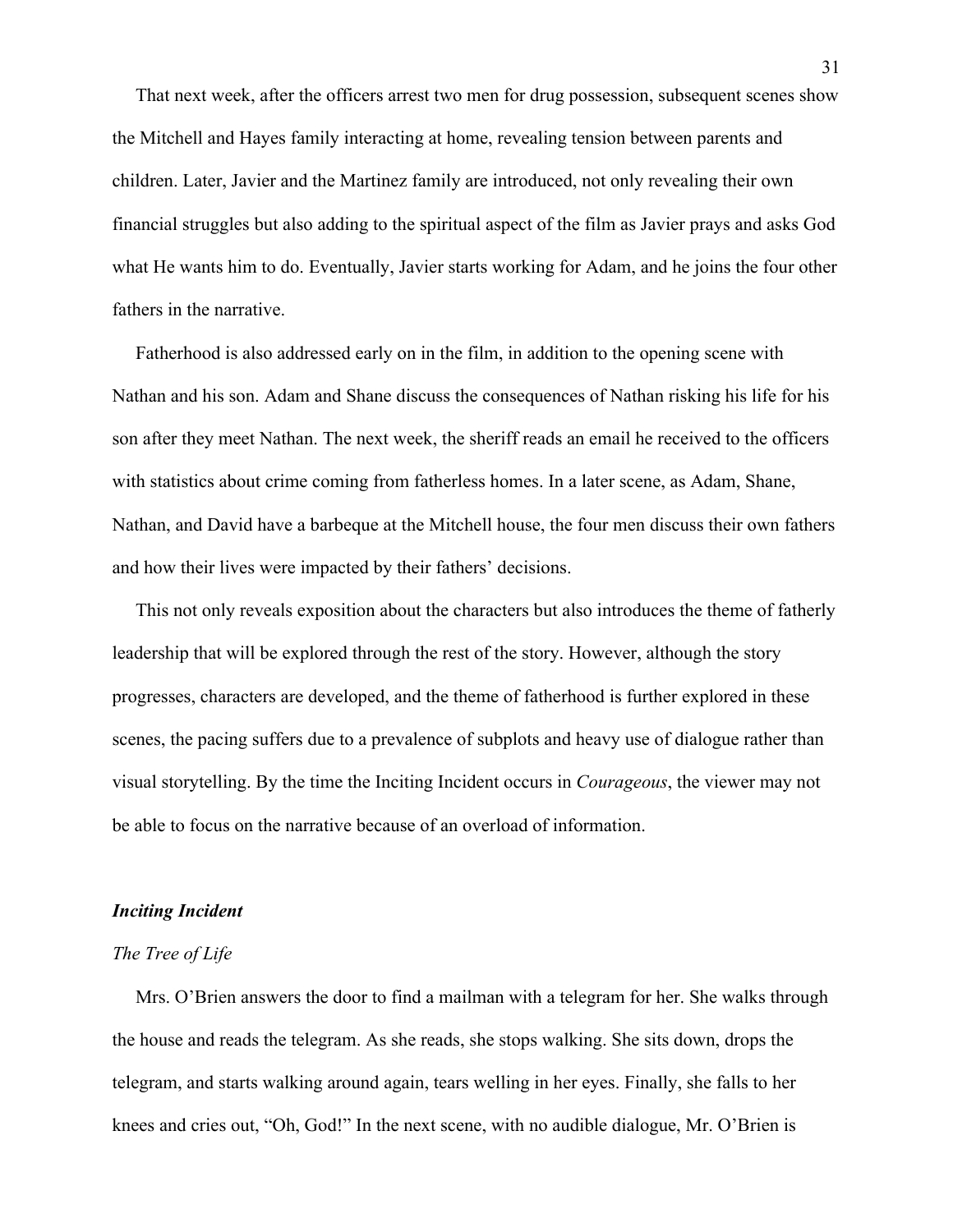working in an airfield answering a nearby phone. He struggles to hear the other line, but when he does, his face becomes filled with horror. Later, he walks back out to the airfield, watching the sunset, unable to stand still. Mr. and Mrs. O'Brien, as is revealed later in the first act, have just lost their son R. L.

 The following several minutes of *The Tree of Life* play more like a sequence of images, similar to the film's introduction, rather than scenes. Moments cut suddenly from one to the next as Mr. and Mrs. O'Brien walk through their house and neighborhood as friends come to try to console them. Mrs. O'Brien's narration reveals her uncertainty and doubt towards God. Though she tries to recite Scripture, attempting to remind herself to "fear no evil," her narration also expresses hopelessness ("What did you gain?").

 Mr. O'Brien and eldest son Jack are also grieved by the tragedy. Following the scene where Mrs. O'Brien grieves with her mother, Mr. O'Brien talks to his wife in the front yard, remembering a time when he criticized R. L.'s playing the piano. He cries and quietly reflects: "I made him feel shame – my shame. Poor boy!" The sequence closes with Mr. O'Brien silently walking alone in the woods before transitioning to Jack's character arc.

 Jack, now a grown adult living in an unidentified big city, relates voiceover narration expressing frustration and cynicism of his environment underneath images of his home and workplace. He wakes up, gets ready for work, and lights a candle while narrating about R. L. and his death at age 19. At work, Jack stares into space at meetings, walks through the hallways with a blank look on his face, and discusses plans with coworkers in a monotone voice. "The world's gone to the dogs," Jack narrates. "People are greedy, keep getting worse." Jack's attitude manifests itself not only through his dry voiceover narration, but also visually through his halfhearted interactions with others and disinterest in the office.

 However, as Jack reflects on his childhood and R. L. in particular, he wonders about that 'nature of grace' he found in both R. L. and his mother. "How did she bear it," he asks God, as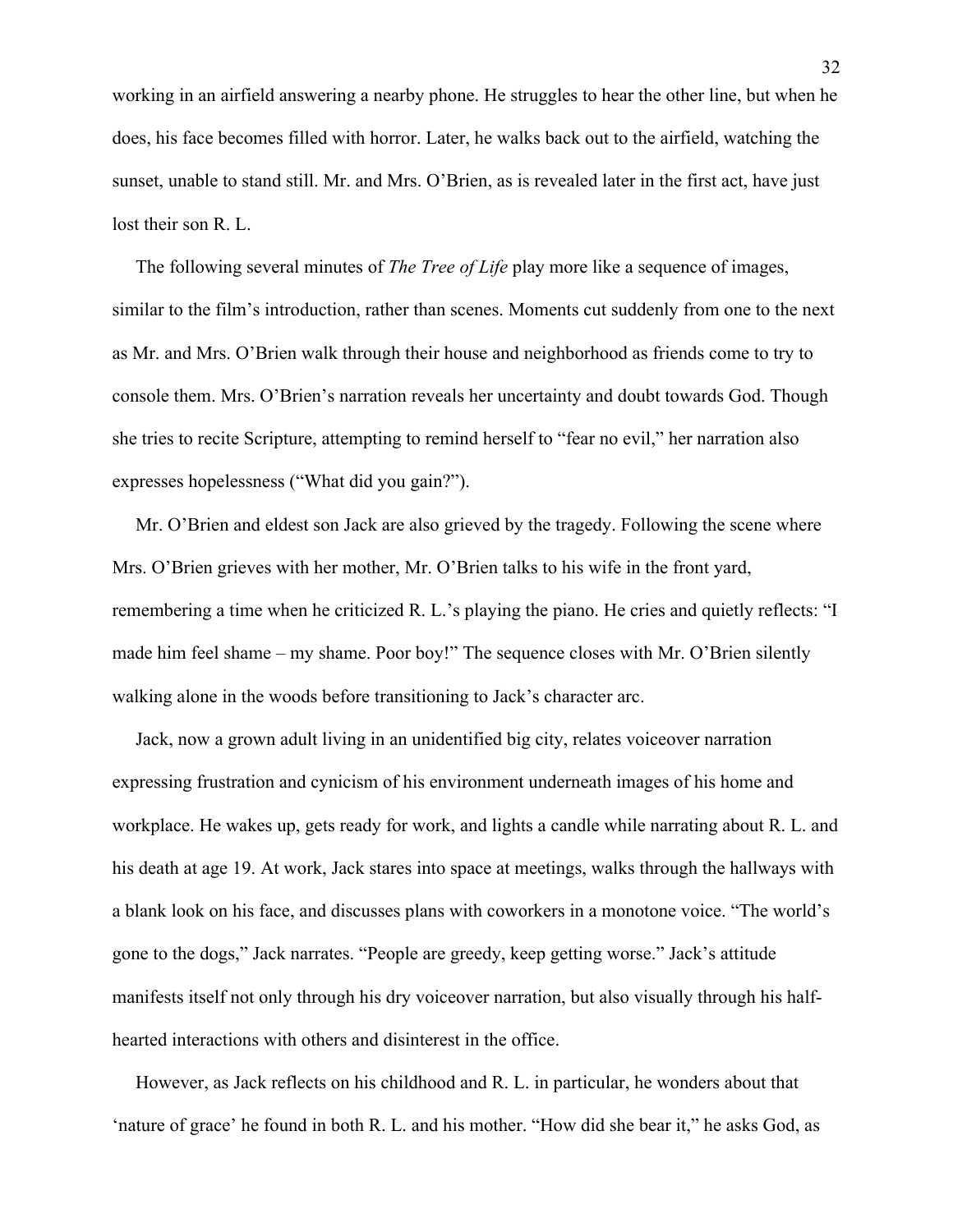he remembers his mother during her time of grieving. At this point in the narrative, the point of view transitions back to Mrs. O'Brien, wandering through her house and the woods silently. Her narration reveals her questioning God: "Was I false to you? Lord, why? Where were you?" As she walks through the woods and closes her eyes, prompted by this inciting incident of her son's untimely death, the narrative begins its second act.

# *Courageous*

 Adam is working on construction at his house with Javier one day, making conversation about their families. Shortly after Adam refers to Emily as his "sweet nine-year-old" and Dylan as his "stubborn 15-year-old," Shane drives up in his police car in uniform, disturbed, and informs Adam that Emily has been in a car accident. Adam runs to Shane's car, and Javier says a brief prayer for them as they drive away. Adam also prays as Shane informs him of the situation in the car, but by the time they arrive at the hospital, it is too late – Emily has passed away. In a brief scene with inaudible dialogue, Adam arrives, and Victoria, who has just been speaking to a doctor, falls into his arms, weeping. Adam looks around and sees doctors as well as several of his fellow officers in the room. Rather than using dialogue to reveal that Emily is dead, this moment uses only visuals and action, making the event more potent.

 A minimal use of dialogue continues through the next several scenes in the film. The Mitchell family, along with Adam's fellow officers and an entire congregation, sits in silence listening to the pastor's eulogy at Emily's funeral. The pastor, though he shares extensively about a hope for life after death, recognizes in his address that silence is appropriate: "What can we, as mere men, say to a grieving and shattered heart?" This scene is followed by a brief, silent montage of neighbors and friends approaching the Mitchells' house with condolences. These quiet moments are in stark contrast to the dialogue-driven scenes of exposition that introduced the film and its characters, making this event stand out in the story as a turning point for the characters.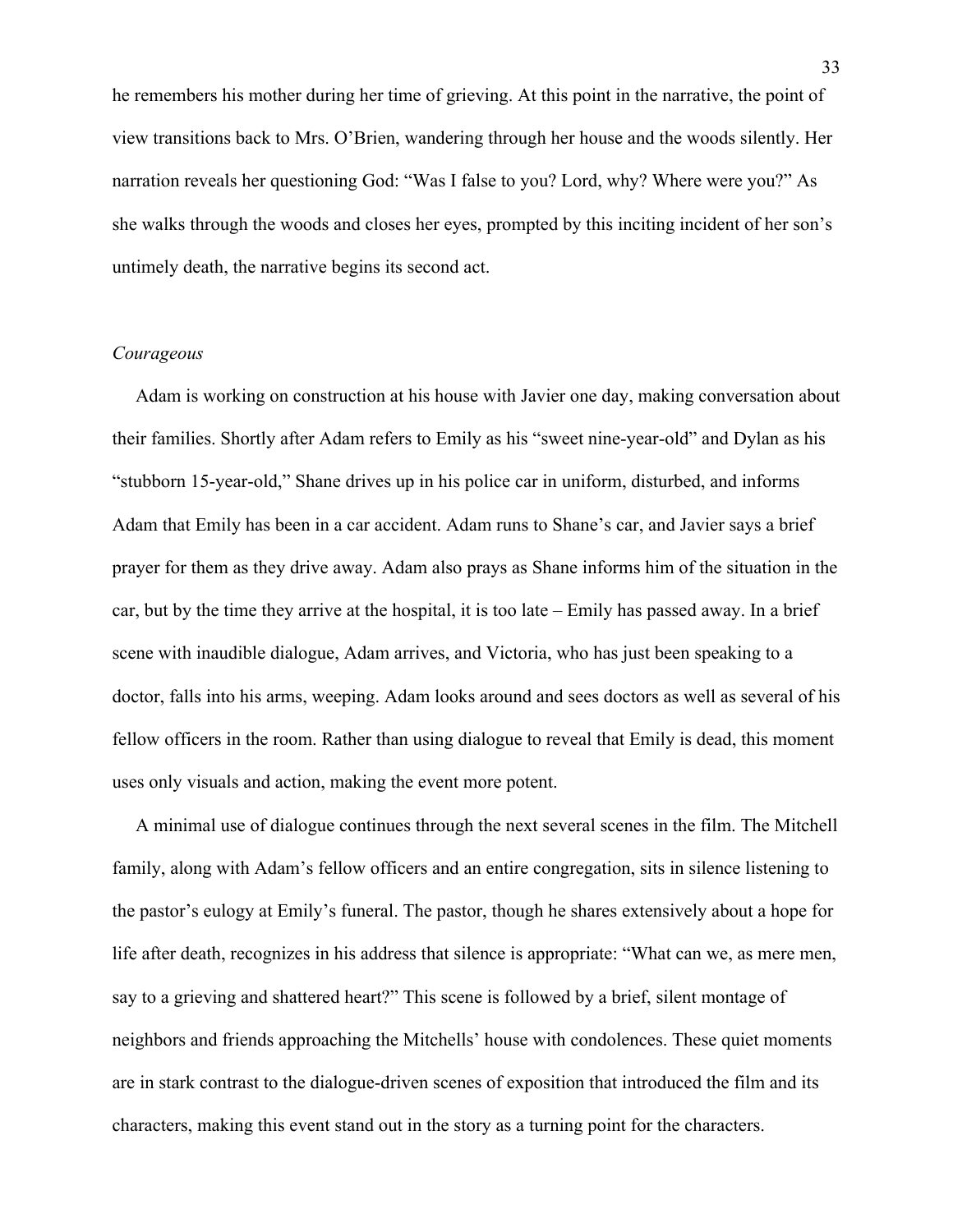One night, Adam has a dream about Emily and wakes up regretting not spending enough time with her. In the next scene, Adam shares his grief with his pastor, who shares with Adam about taking time to grieve and be thankful for the time he had with Emily while she was still alive. Finally, Adam shares his Object of Desire: "I want to know what God expects of me as a father. And I want to know how to help my wife and my son." Prompted by the Inciting Incident of his daughter's untimely death, Adam asks the pastor to help him propel the story in a new direction, beginning the film's second act.

# *Scene Analysis – Families Grieving*

# *The Tree of Life*

 As friends try to console the O'Brien's, Mrs. O'Brien's own mother attempts unsuccessfully to find the right words to say to her grieving daughter. This conversation has been selected for scene analysis.<sup>1</sup> The conflict in this sequence for Mrs. O'Brien is to find comfort during their time of grief, while her mother's conflict is to try to comfort her daughter. As the sequence begins, the opening value at stake is Mrs. O'Brien's consolation.

### EXT. O'BRIEN NEIGHBORHOOD

MRS. O'BRIEN, crying, sits outside with her MOTHER.

# **Mrs. O'Brien's action: GRIEVING.**

MOTHER You still have your memories of him and... You have to be strong now and...

# **Mother's reaction: ENCOURAGING.**

MRS. O'BRIEN continues to cry.

# **Mrs. O'Brien's action: REFUSING TO MOVE ON.**

 <sup>1</sup> The scenes from *The Tree of Life* and *Courageous* used for scene analysis have been transcribed by Sean O'Connor based on the Blu-ray/DVD copies of the films. The screenplays for *The Tree of Life* (located at Scribd.com) and *Courageous* (provided by Kendrick Brothers Productions) were used as references for the transcription; however, the final films do not consistently reflect their shooting scripts.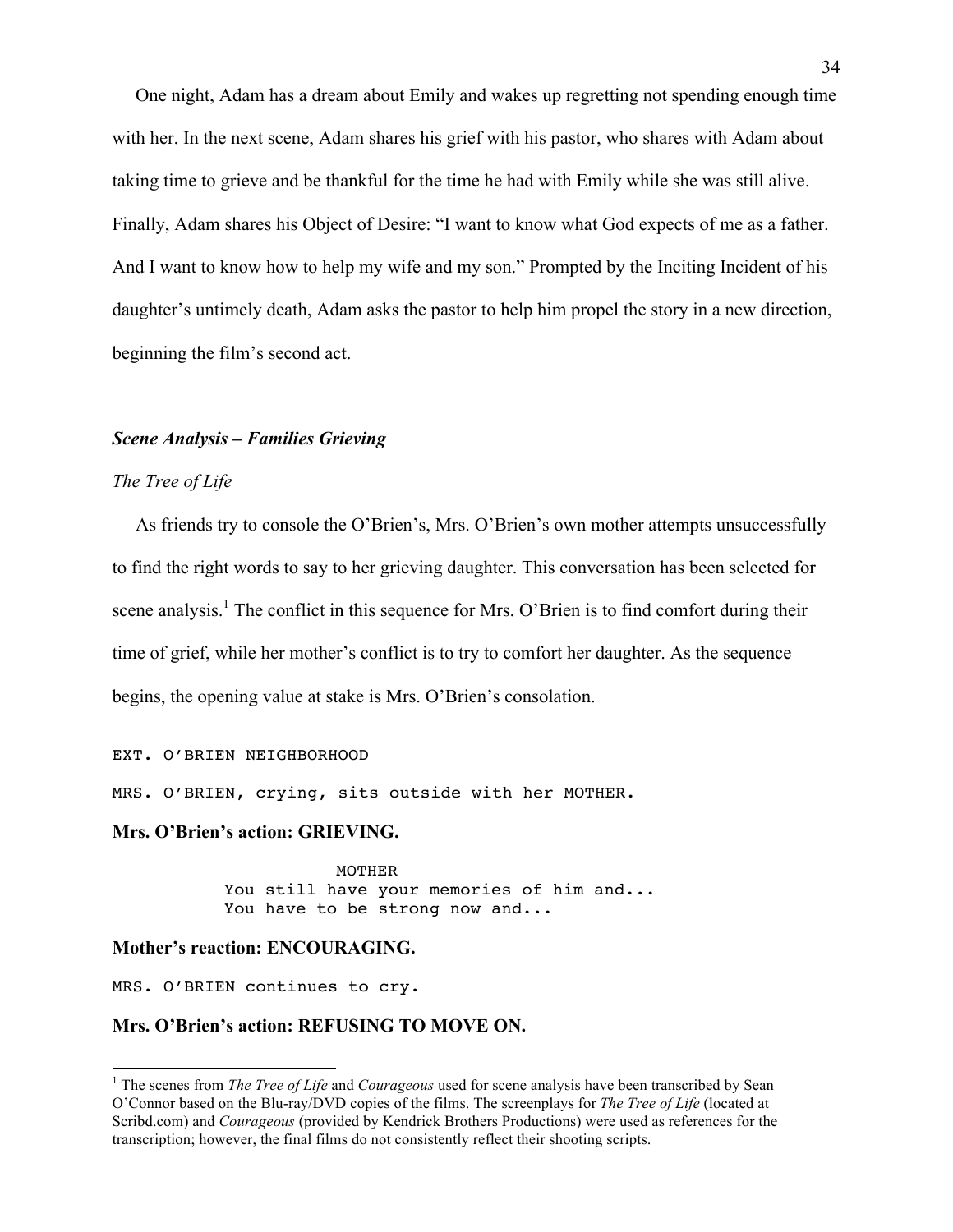The MOTHER nods and starts over.

### **Mother's reaction: TRYING SOMETHING ELSE.**

MOTHER (CONT'D) I know, the pain will pass in time. You know, it might seem hard, my saying that, but it's true.

# **Mother's action: LOOKING AHEAD.**

MRS. O'BRIEN (whispering) I don't want it to.

# **Mrs. O'Brien's reaction: HOLDING ON TO THE PAST.**

MOTHER Life goes on. People pass along. Nothing stays the same. You've still got the other two.

## **Mother's action: FRANKLY ACKNOWLEDGING THE TRUTH.**

MRS. O'BRIEN looks at her harshly, tears still streaming down her face. Then she closes her eyes.

# **Mrs. O'Brien's reaction: HOLDING BITTERNESS.**

MOTHER (CONT'D) Well, the Lord gives, and the Lord takes away, you know. That's the way He is.

### **Mother's action: REMINDING HER OF HER FAITH.**

MRS. O'BRIEN wipes away tears with her handkerchief.

#### **Mrs. O'Brien's reaction: TRYING TO FIND COMFORT.**

INSERT: the O'Brien boys' treehouse.

MOTHER (CONT'D) (O.S.) He sends flies to wounds that He should heal...

### **Mother's action: CITING A HIGHER POWER.**

In the distance is the sound of MRS. O'BRIEN weeping bitterly.

### **Mrs. O'Brien's reaction: REFUSING TO BE CONSOLED.**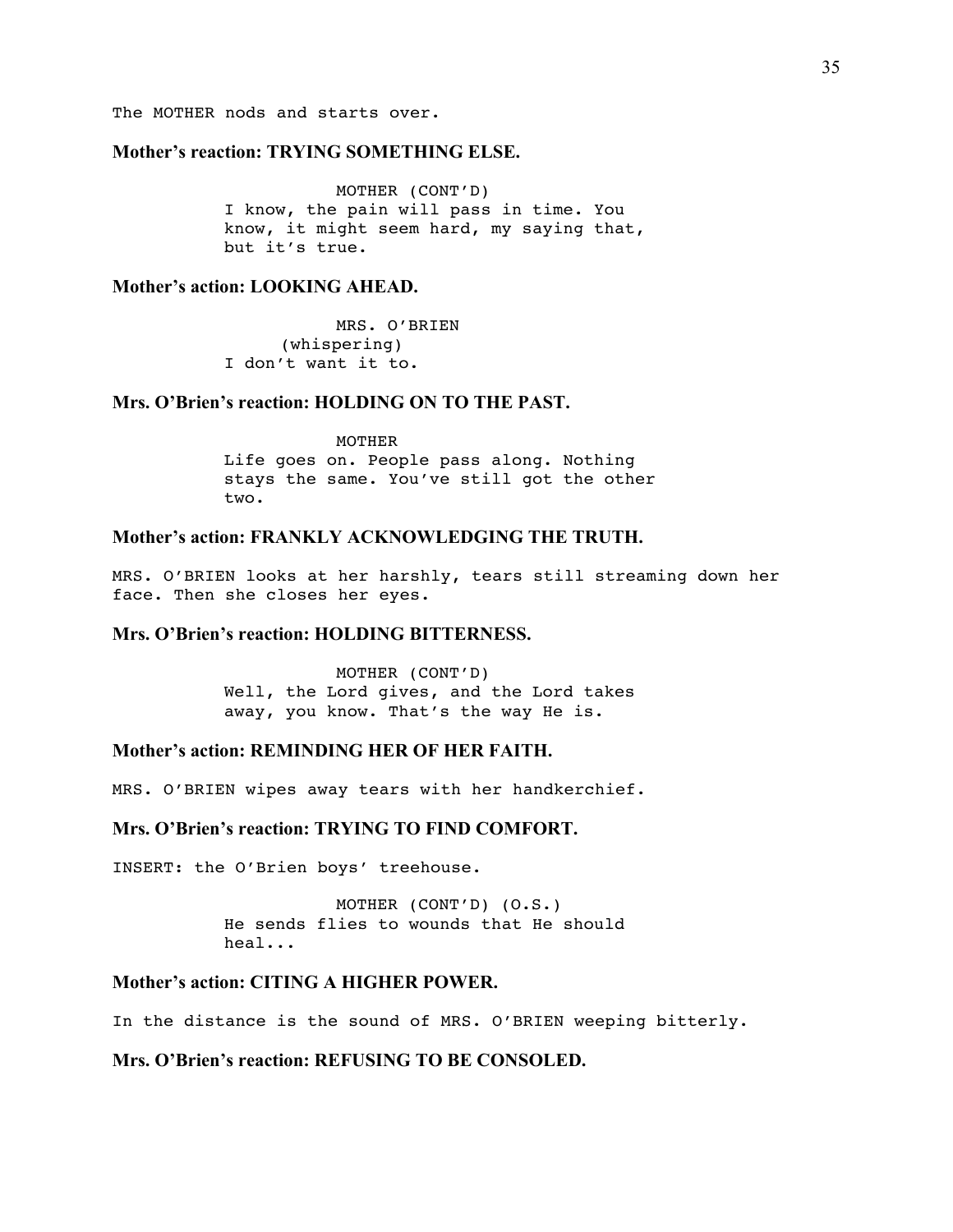The sound of Mrs. O'Brien weeping which closes this scene is heard in the background, as if from another point in time. However, the placement of this sound brings the scene to a strong closing negative value. Surveying the beats (the actions and the reactions) in this dialogue determines the scene's turning point (indicated in italics):

- 1. Grieving/Encouraging
- 2. Refusing to Move On/Trying Something Else
- 3. Looking Ahead/Holding On to the Past
- *4. Frankly Acknowledging the Truth/Holding Bitterness*
- 5. Reminding Her of Her Faith/Trying to Find Comfort
- 6. Citing a Higher Power/Refusing to Be Consoled

 The scene turns when Mrs. O'Brien's mother reminds her of the harsh truth, that life goes on, she still has two sons, and God works in mysterious ways. However, Mrs. O'Brien becomes bitter and further grieved rather than comforted. This scene brings Mrs. O'Brien, and the narrative itself, into a negative value as her hope fades during her time of grief. This progression is appropriate in order for Mrs. O'Brien to begin her journey to find answers from God in this dark time in her life.

# *Courageous*

 Following the montage of friends coming to console the Mitchell family is a scene where Victoria joins Adam in Emily's room as he sits silently by her bed, thinking about her. Adam and Victoria talk and mourn together before Adam is prompted to talk to Dylan, who is silently sitting in his bedroom playing video games. This extended scene has also been selected for scene analysis. The conflict in this scene is for Adam to be consoled after Emily's death, for Victoria to find answers as to why she had to die, and for Dylan to be at peace and left alone. The opening values at stake in the scene are Adam and Victoria's comfort as well as Dylan's privacy.

INT. EMILY'S ROOM - MITCHELL HOUSE ADAM is sitting on the floor holding a picture of Emily.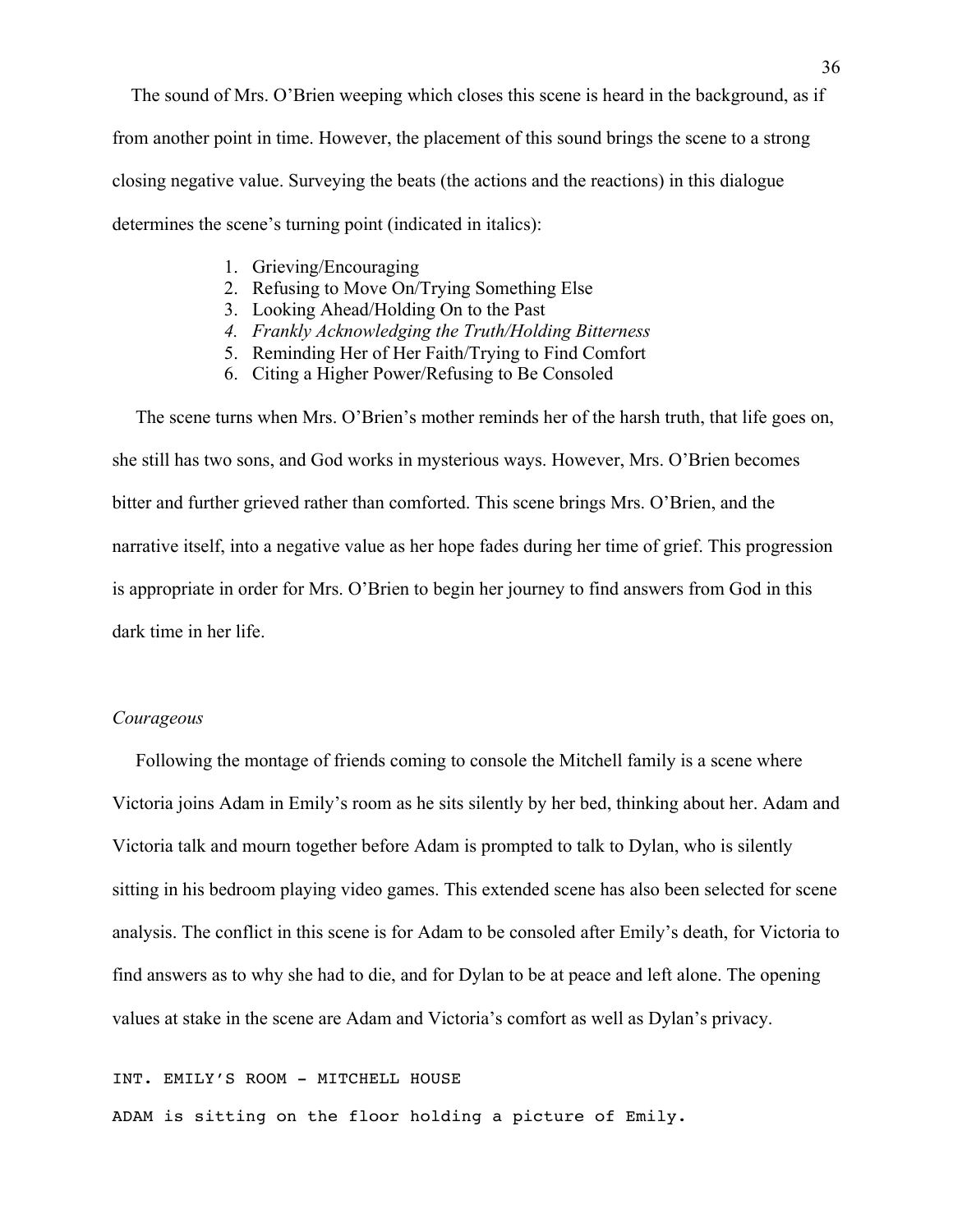### **Adam's action: REMEMBERING.**

VICTORIA walks in and sits down across from him. She is emotionally drained.

## **Victoria's reaction: JOINING HIM.**

VICTORIA (sighs) Make sense of this for me.

# **Victoria's action: SEEKING GUIDANCE.**

ADAM just looks at her, not knowing what to say.

# **Adam's reaction: OFFERING NOTHING.**

VICTORIA (CONT'D) I feel like I'm in a fog, or some type of black hole... and I really want to get out.

### **Victoria's action: EXPRESSING CONFUSION.**

ADAM looks at her with empathy as she starts to tear up.

### **Adam's reaction: SILENTLY AGREEING.**

VICTORIA (CONT'D) I mean, were we wrong to let her go to that party? If I had said 'no', she'd still be here.

### **Victoria's action: EXPRESSING REGRET.**

VICTORIA sobs. ADAM starts shaking his head.

ADAM Victoria, we can't do that.

### **Adam's reaction: DISCOURAGING REGRET.**

VICTORIA (angrily) Well, why was she the one who had to be killed? And why is that drunk still alive? Why? Why!

### **Victoria's action: LASHING OUT.**

VICTORIA cries. ADAM finds no words to respond.

# **Adam's reaction: TRYING TO FIND ANSWERS.**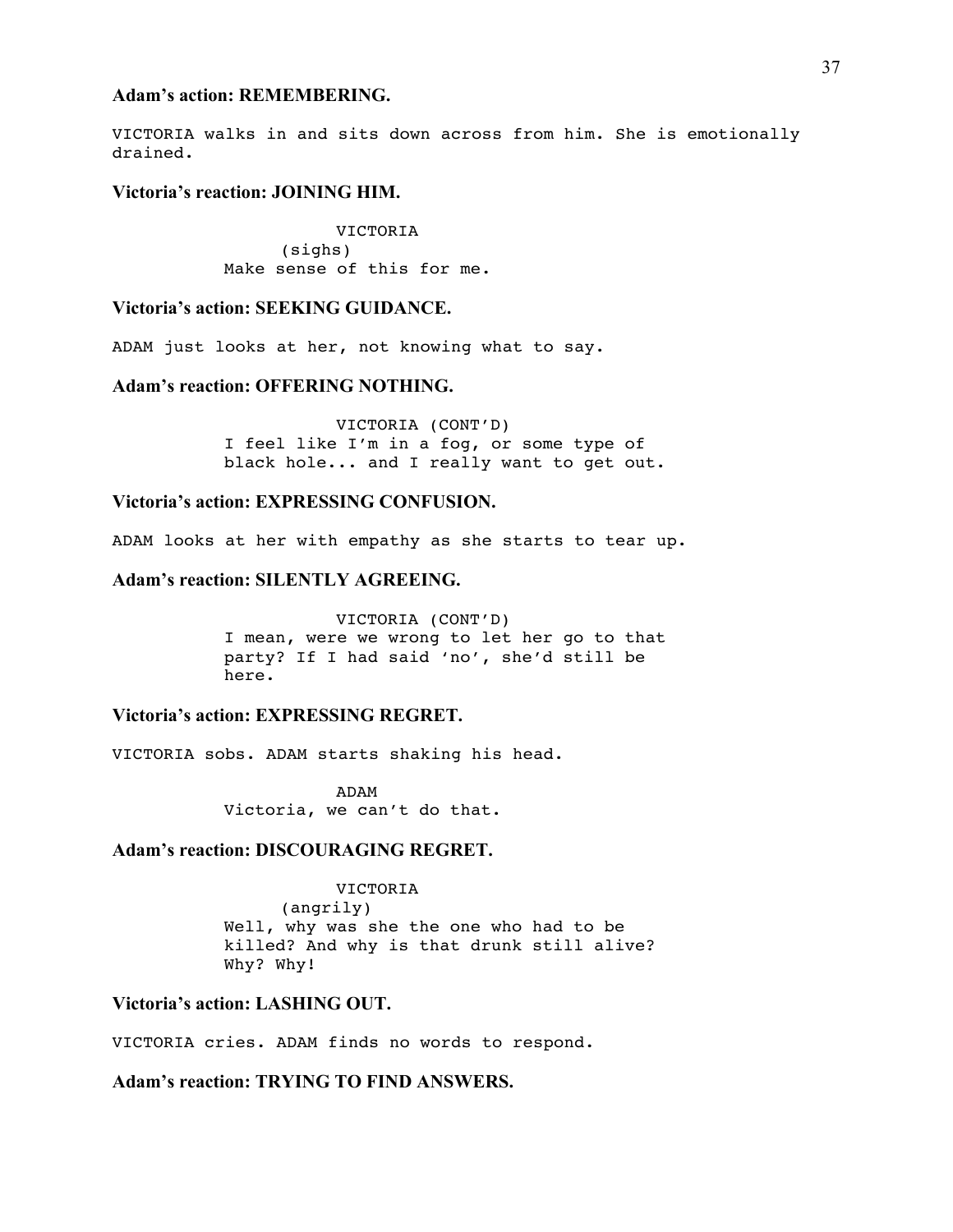After a moment, VICTORIA looks down, realizing ADAM is struggling too. He stares at the picture again.

### **Victoria's action: SYMPATHIZING.**

ADAM There's so many things I didn't say. I should have been a better father.

### **Adam's action: EXPRESSING REGRET.**

VICTORIA looks up at him.

VICTORIA No. You're still a father.

### **Victoria's reaction: ENCOURAGING HIM TO LEAD.**

ADAM looks back at her. Then he gets up and walks down the hall to DYLAN's room. ADAM's hand tries to turn DYLAN's doorknob, but it is locked.

#### **Adam's action: ATTEMPTING TO CONNECT.**

INSIDE THE BEDROOM

DYLAN has headphones on playing a video game while sitting on a floor chair. He has a stoic expression.

#### **Dylan's reaction: SHUTTING EVERYONE OUT.**

ADAM feels the top of the doorframe and finds a small straight key. He sticks it in DYLAN's doorknob and pops the lock open.

### **Adam's action: LETTING HIMSELF IN.**

INT. DYLAN'S ROOM - MITCHELL HOUSE

The door opens behind DYLAN as ADAM enters. ADAM stands there watching DYLAN play the game a moment, then he sits down on the floor next to him.

#### **Adam's action: JOINING HIS SON.**

When DYLAN realizes someone is next to him, he turns quickly to see who it is, then pauses the game and takes off his headphones.

> DYLAN How'd you get in here?

# **Dylan's reaction: PUTTING UP A WALL.**

ADAM I know how to open the lock, Dylan.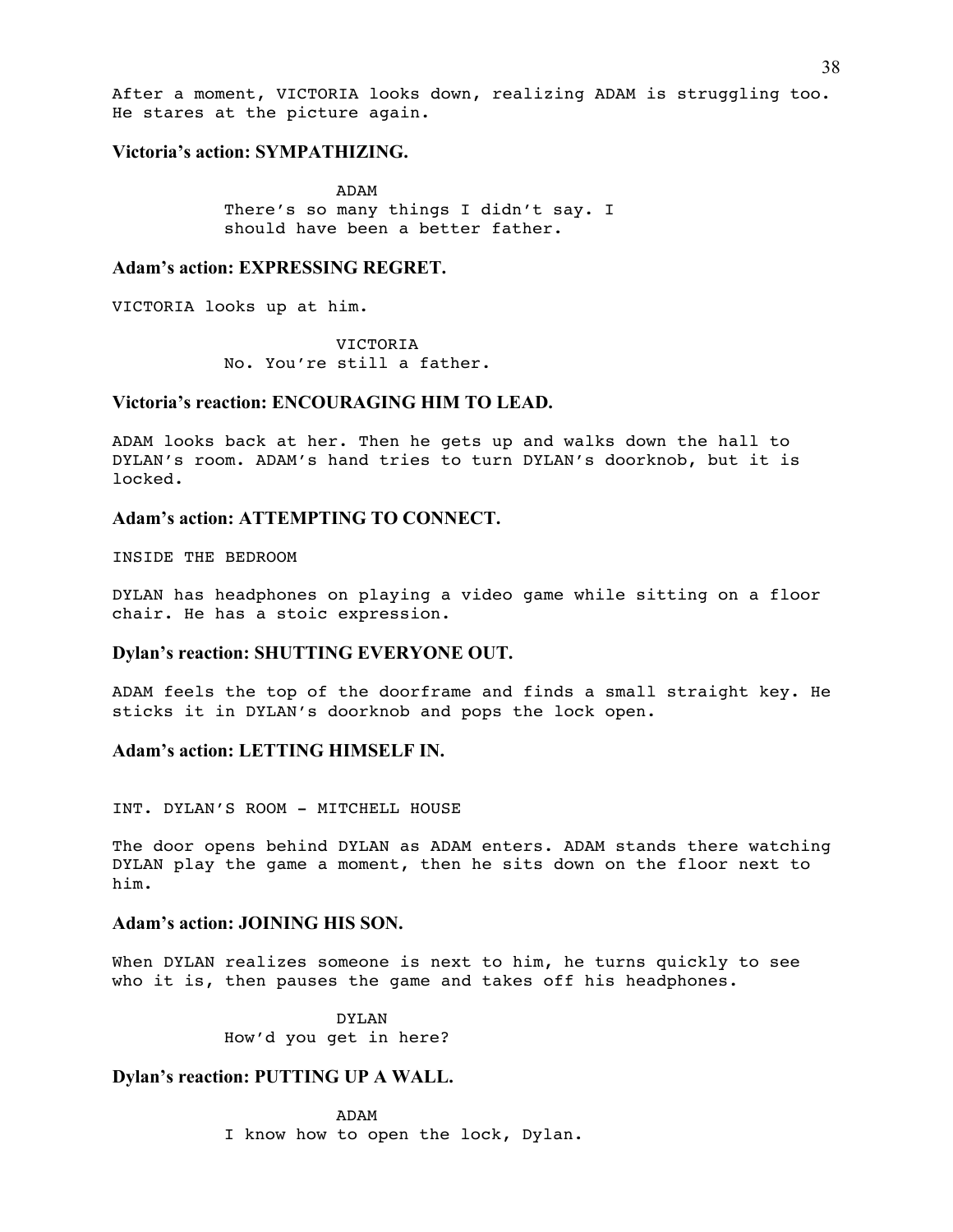# **Adam's reaction: ESTABLISHING AUTHORITY.**

DYLAN Calling me or something?

### **Dylan's reaction: INTERROGATING.**

ADAM Just wanted to see how you were doing.

### **Adam's action: OFFERING HELP.**

DYLAN (chuckles lightly) Is anybody doing okay around here?

#### **Dylan's reaction: REVEALING CYNICISM.**

ADAM is quiet a moment.

ADAM Is there anything you want to talk about?

### **Adam's action: ENCOURAGING OPENNESS.**

DYLAN Why do you wanna talk? Everyone who comes into this house just keeps saying the same thing over and over.

### **Dylan's reaction: REJECTING CONSOLATION.**

ADAM They're just trying to help, son.

### **Adam's action: ACKNOWLEDGING SUPPORT.**

DYLAN

They're not.

#### **Dylan's reaction: REFUSING HELP.**

ADAM Dylan, we're all hurting. What we can't do is block each other out. We need each other.

### **Adam's action: ENCOURAGING DYLAN TO LET HIM IN.**

DYLAN You don't need me.

# **Dylan's reaction: SEPARATING HIMSELF FROM HIS FAMILY.**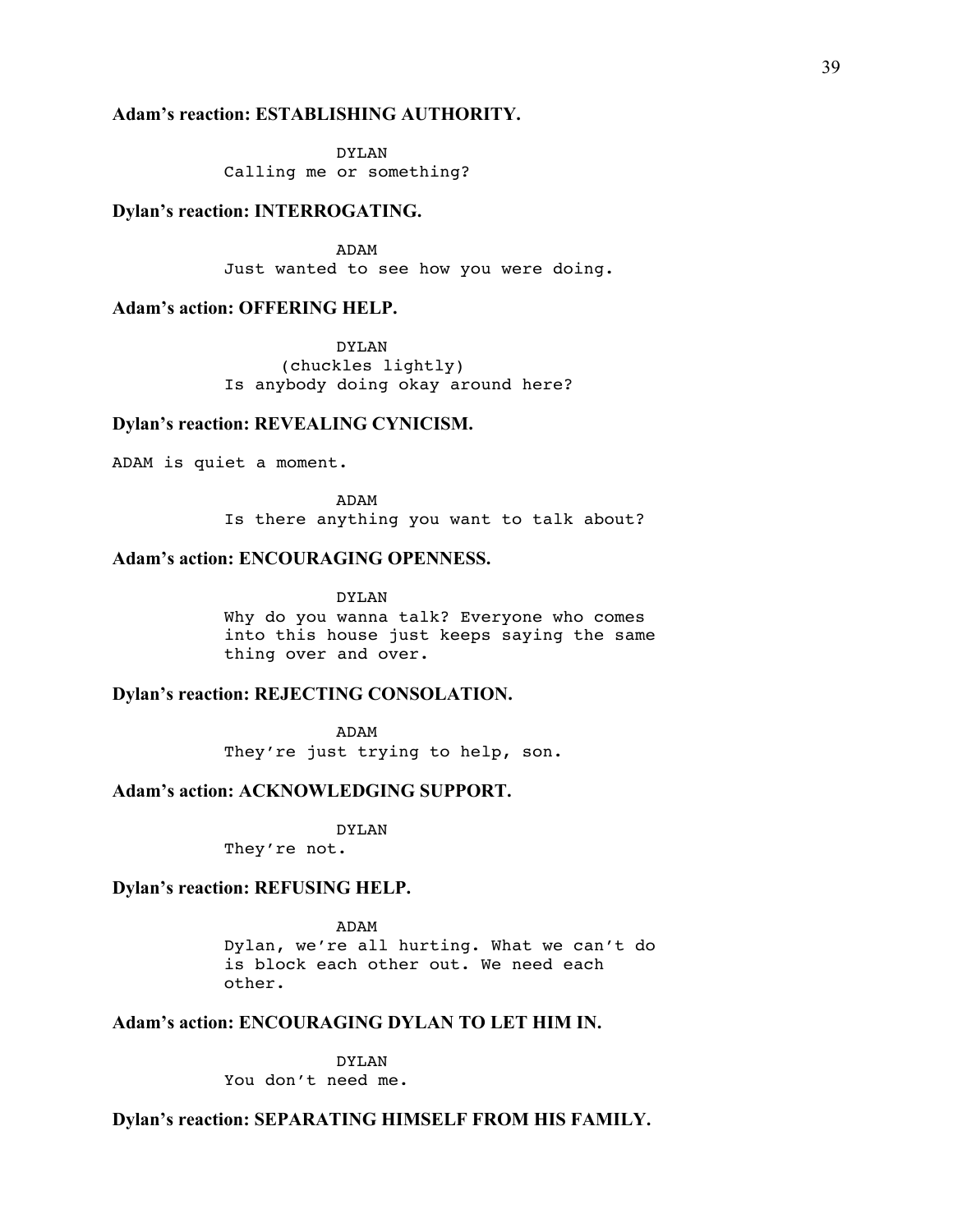ADAM is a bit stunned.

# **Adam's action: TRYING TO RESPOND.**

DYLAN (CONT'D) Can I play my game now?

# **Dylan's reaction: MOVING ON ALONE.**

ADAM shows a mixture of emotions, grappling with how to respond.

ADAM

Yes.

# **Adam's action: ACCEPTING DEFEAT.**

ADAM gets up and walks out the door. DYLAN puts his headphones back on and resumes playing.

#### **Dylan's reaction: REMAINING ISOLATED.**

INT. MITCHELL HALLWAY – DAY

ADAM looks into Emily's room and sees VICTORIA lying on Emily's bed, sobbing.

### **Victoria's action: MOURNING.**

ADAM stands in the hallway, not sure what to do.

### **Adam's reaction: DISTANCING HIMSELF.**

Similarly to *The Tree of Life*, this sequence in *Courageous* also reaches a closing negative

value. Surveying the beats reveals the sequence's turning points:

- 1. Remembering/Joining Him
- 2. Seeking Guidance/Offering Nothing
- 3. Expressing Confusion/Silently Agreeing
- 4. Expressing Regret/Discouraging Regret
- 5. Lashing Out/Trying to Find Answers
- *6. Sympathizing and Expressing Regret/Encouraging Him to Lead*
- 7. Attempting to Connect/Shutting Everyone Out
- 8. Letting Himself In and Joining His Son/Putting Up a Wall
- 9. Establishing Authority/Interrogating
- 10. Offering Help/Revealing Cynicism
- 11. Encouraging Openness/Rejecting Consolation
- 12. Acknowledging Support/Refusing Help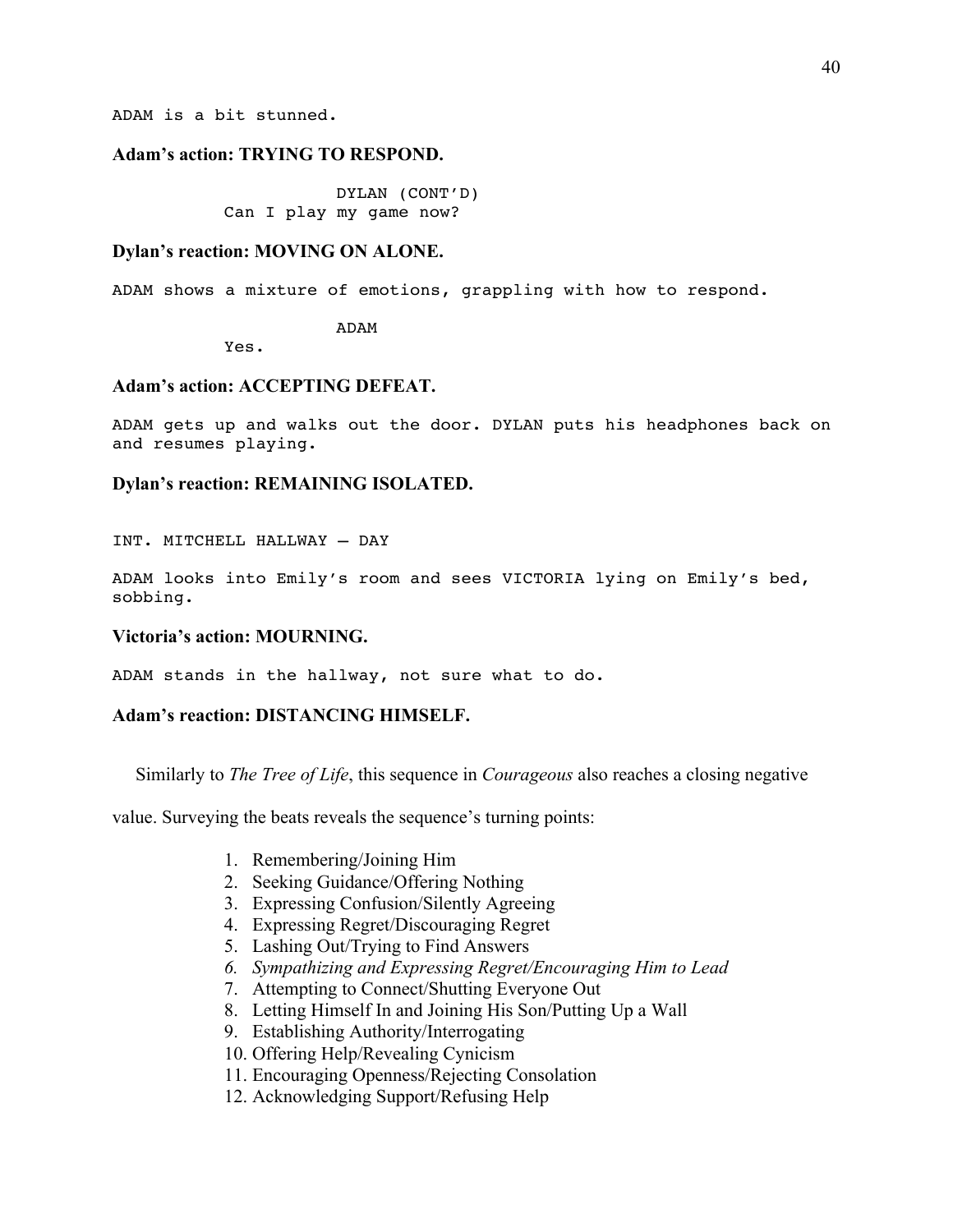- 13. Encouraging Dylan to Let Him In/Separating Himself From His Family
- 14. Trying to Respond/Moving On Alone
- *15. Accepting Defeat/Remaining Isolated*
- 16. Mourning/Distancing Himself

 The scene turns first when Adam realizes he must comfort and reconcile with Dylan, but a second turning point occurs when he realizes Dylan is unwilling to be consoled. Neither Dylan nor Victoria nor Adam can be relieved as they mourn the loss of Emily. Dylan has become cynical towards others, Victoria has become angry and regrets that she may have played a part in losing her daughter, and Adam is uncertain as to how to lead his home. This progression of the story towards a negative value is appropriate. However, because the darkness and regret that Adam feels leads him to finally take a step forward in his journey to become a better father.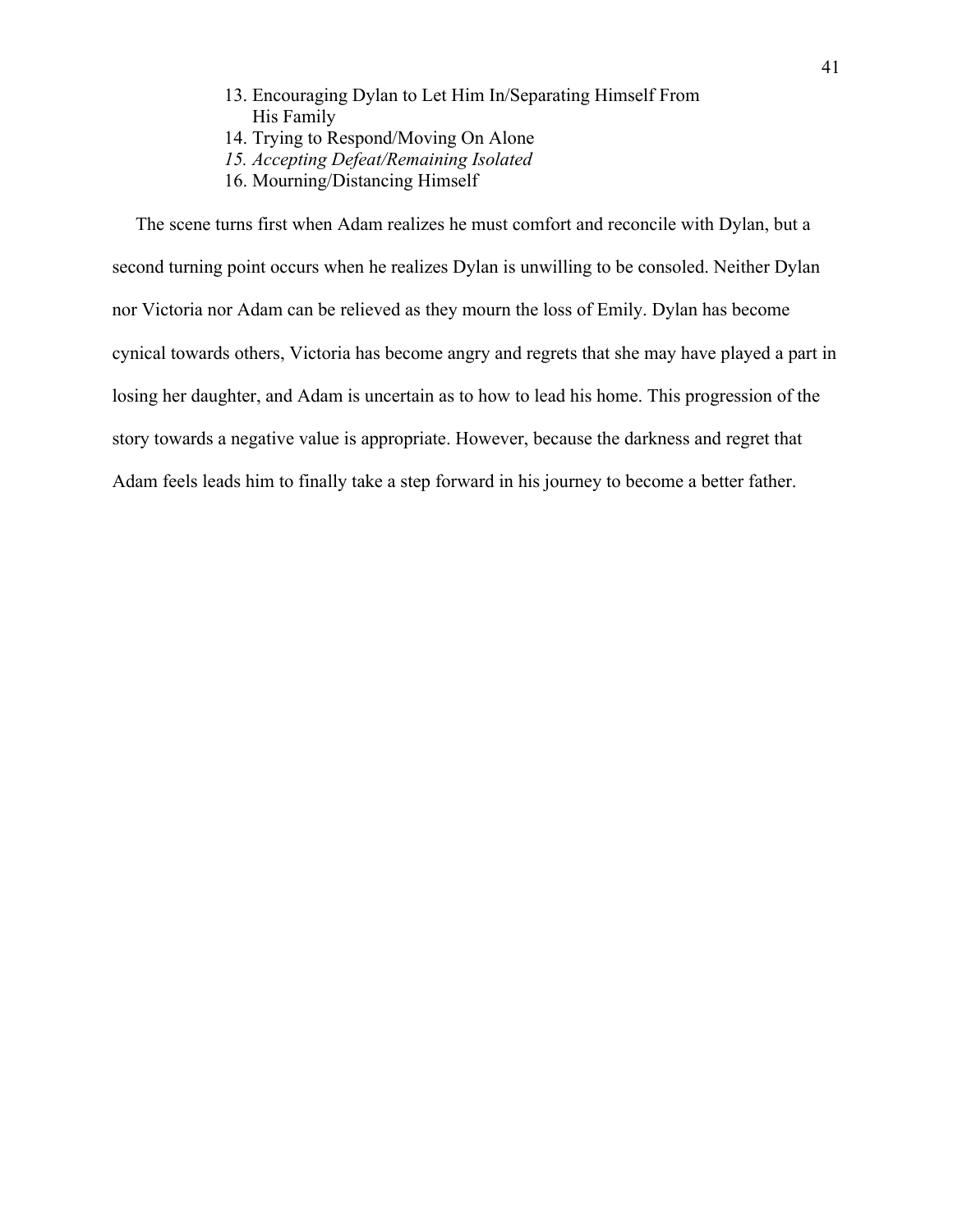## *Act Two – Inner Conflict*

# *The Tree of Life*

 The second act of *The Tree of Life* begins with an extended sequence portraying the creation of the universe, interspersed with whispered narration by Mrs. O'Brien directed towards God: "Who are we to you? Answer me." The sequence continues as the point of view shifts from Mrs. O'Brien to adult Jack, as his narration tries to remember his first encounter with God: "You spoke with me… before I knew I loved you, believed in you. When did you first touch my heart?" The film then transitions to flashbacks that constitute the majority of the running time, showing newlywed Mr. and Mrs. O'Brien, the birth and infancy of their sons, the boys' childhood, and finally their pre-teenage years.

 The film's second act contains scenes with limited dialogue, simply showing the O'Brien family in everyday life. As the O'Brien boys react to the environment and people around them, young Jack's narration asks God questions just as his mother's does. Thus, inner conflict progresses the majority of the film. As Jack grows up, he watches his family, neighbors, and house in wonder, silently discovering how life works. As a young man, Jack tries to set time aside to pray. "Help me not to sass my dad," he mutters, kneeling by his bedside in prayer. "Help me be thankful for everything I've got." As he prays, however, his narration reveals deeper questions for God: "Where do you live? Are you watching me? I want to know what you are; I want to see what you see."

 Jack's inner conflict continues through the film as he realizes the dichotomy that his father and mother represent. Mr. O'Brien teaches his sons that "it takes fierce will to get ahead in this world," and Mrs. O'Brien encourages her sons to "love everyone, every leaf, every ray of light." But Jack, viewing his father's way as cruel and his mother's way as naïve, cannot choose one over the other. Jack thus experiences personal conflict with his family as he tries to discern how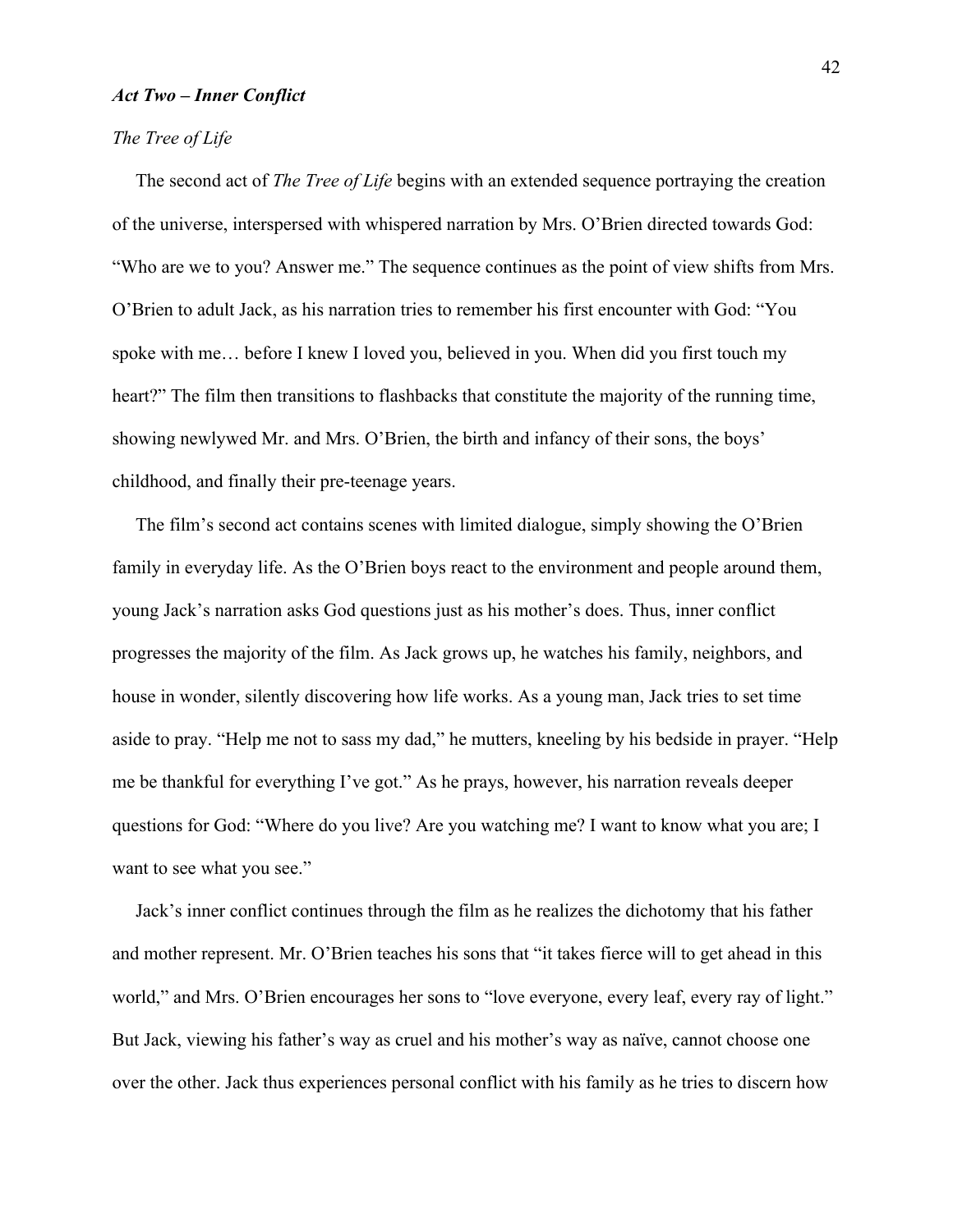to live. However, his inner conflict prompts his personal conflict, as internally he attempts to reconcile two opposing ways of life, his father's way of nature and his mother's way of grace.

## *Courageous*

 The second act of *Courageous* begins after Adam has decided to make an effort to become a better husband and father to his grieving family. After several weeks of studying Scripture in order to create the Resolution for Men, a commitment with Biblical guidelines on taking charge of family, the Mitchell family has begun to move on from the grieving process. Adam has even begun to take steps to reach out to Dylan by going out running with him, something he was against at the beginning of the film.

 The Resolution for Men to which the five fathers commit at the film's midpoint intensifies inner conflict among the characters. As the five men recite the promises of the Resolution, they make specific statements that will test them in the rest of the film's second act. Javier, for example, vows to "work diligently to provide for the needs of my family" and is later tempted at work to provide false information on a report. Nathan vows to "forgive those who have wronged me and reconcile with those who I have wronged," but he struggles to actually forgive his absent father. Shane vows to "walk in integrity as a man answerable to God" but is tempted to dishonestly make a profit at work. David also commits to these things, but his inner conflict is exposed in an earlier scene, when he reveals to Nathan that he had a daughter named Olivia out of wedlock and cannot bring himself to reconcile with his ex-girlfriend Amanda.

 Although all the main characters have inner conflict that influences their decisions, that conflict is expressed primarily through dialogue, and conflict is normally resolved rather quickly. For example, when David shares his familial struggles with Nathan, Nathan shares the Gospel with David and helps him understand that he cannot reconcile with his family simply by his own efforts. Even for the Mitchell family, inner conflict was most prevalent as they mourned the loss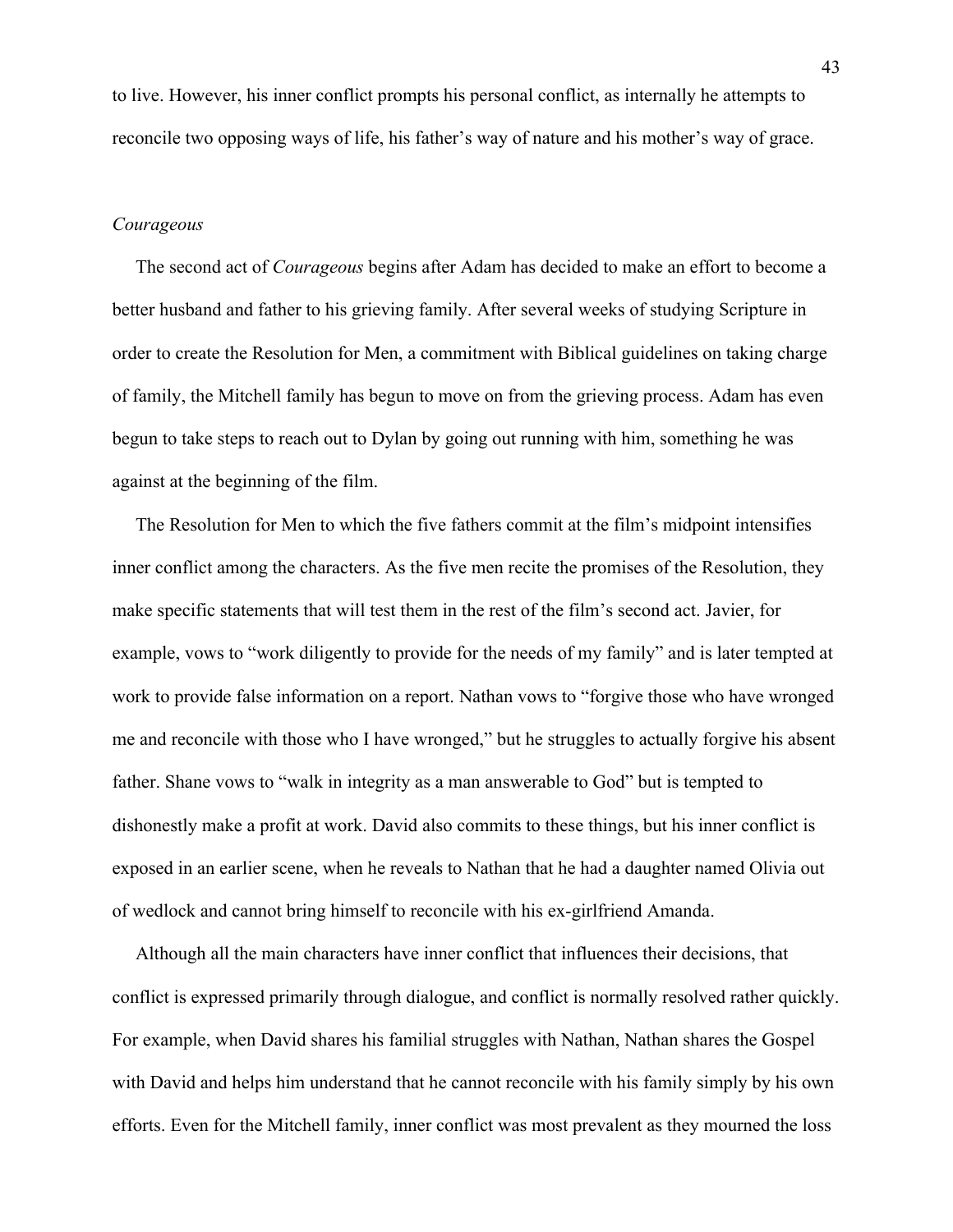of Emily. Six weeks later, their lives and emotions have improved, leaving little inner conflict to progress the rest of the story.

# *Personal Conflict*

# *The Tree of Life*

 As Jack struggles with God internally, trying to reconcile the ways of his father and mother, his frustration is manifested in his relationships with the rest of the family. The sense of wonder that Jack experienced as a child has become rebellion, disrespecting authority and attempting to become independent. Additionally, as Jack takes advantage of his mother and father, his attitude towards his brothers becomes an attempt to look better than they are, as Jack verbally and physically pushes his brothers around when they are unwilling to join him in breaking the rules.

 Jack's most ambiguous relationship in the film is with his father. Jack expresses in his narration, underneath scenes of him and his brothers wrestling with Mr. O'Brien, how his father is a lying hypocrite whose attention focuses on his own interests rather than those of his family. But although Jack and his brothers occasionally get in arguments with their father, they never openly say that they hate him. In fact, the boys try to convince their father that they really do love him. When Mr. O'Brien tells Jack to give him a goodnight kiss, Jack obeys. When Jack slams a door loudly and his father makes him close it quietly fifty times, he reluctantly follows orders. But his external respect with his father is in direct opposition to his internal bitterness towards him, creating strong personal conflict.

 Jack has lesser conflict with his mother than with his father, but his rebellious nature affects his treatment of her as well. Eventually, Jack decides to downright disobey his mother when she commands him. One day, after Jack ruins one of R. L.'s drawings and goes outside to pout, Mrs. O'Brien calls him back inside and Jack outright tells her he will not. "I'll do what I want," he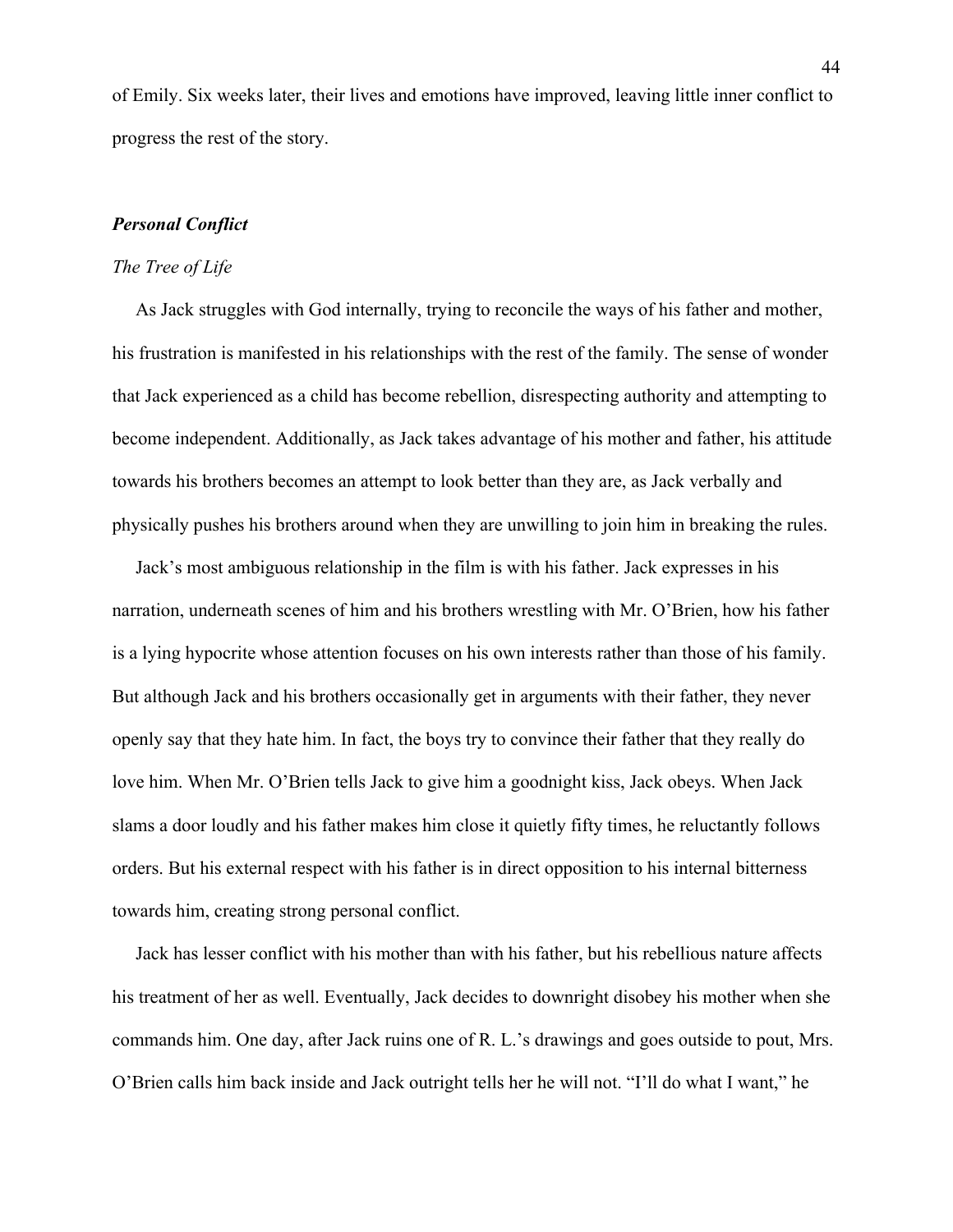tells her. "What do you care? You let him walk right over you," referring to his father's strict treatment of her as well as his children.

 Jack's bitterness towards his parents affects his treatment of his brothers, particularly of the more quiet and obedient R. L. One day, Jack notices R. L. playing the guitar along with Mr. O'Brien playing the piano. Father and son share a moment as Jack watches silently and jealously. Later, Jack and R. L. play outside with their neighborhood friends. Jack begins to view his brother as weak because he is more hesitant to get into trouble. Jack wrestles with R. L. in the front yard one day, and R. L. does not fight back. Jack's attitude towards his brother exemplifies strong personal conflict – while he secretly admires his brother's kindness (similar to his mother's), he is jealous of him and wants to be loved as much as, or more than, R. L. is.

# *Courageous*

 As the five fathers struggle internally with their desires to become better men, their conflict and frustration extends to the way they treat their wives, children, and each other. However, for all five fathers, personal conflict is usually resolved in a short amount of time, similar to the inner conflict.

 Adam, in contrast to the film's first act, has become more open with Dylan and even goes running with him, something he stated earlier that he would never do. One day, as the two run together one morning, and they stop briefly so that Adam can verbally tell Dylan his decision to follow God and his desire for Dylan to do the same. Dylan agrees, and they continue running. In this scene, the conflict between father and son is resolved.

 Nathan has conflict with his family early in the film, particularly with his daughter Jade, as he and Kayla told her she could not date classmate Derek until she was older. When Derek approaches their house one day trying to take Jade out to eat, Nathan says no, adding more conflict between father and daughter. But about an hour after this event occurs in the film,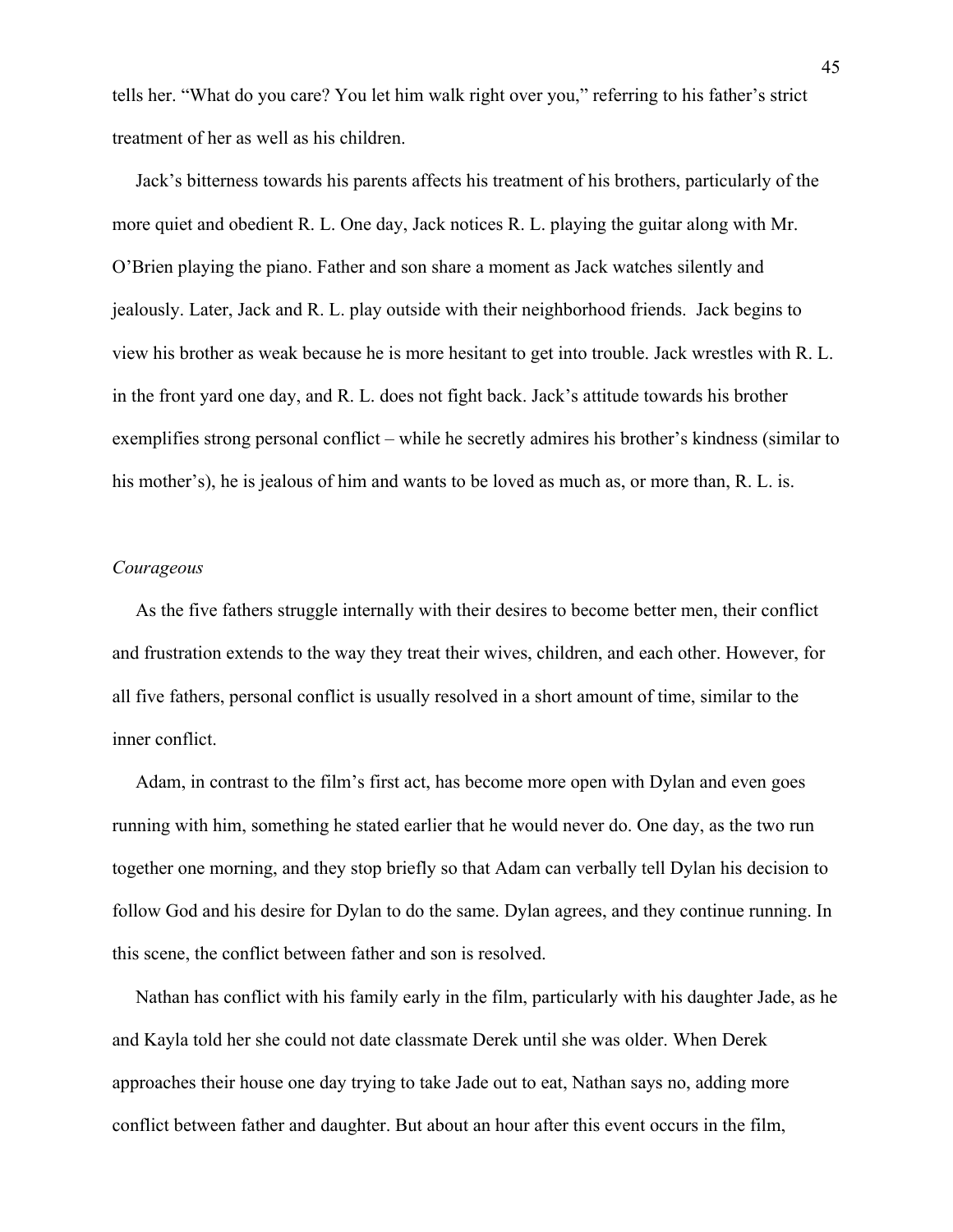Nathan and Jade have dinner at a fancy restaurant where he asks her if she will wait to start dating, when she is older and has found a Godly man to date. She agrees, and to commemorate the night, Nathan gives Jade a purity ring. This conflict is resolved in a singular scene that comes an hour in screen time after the conflict began.

 For Javier and his family, not only is there conflict in the first act when he struggles to find a job, but there is also conflict after he finds a new job at a factory. When approached about a promotion, he is asked to run a preliminary shift in another department and fill out a form about a shipment – reporting false information. Javier goes home that night and talks to Carmen about the situation, and neither can decide what to do. Javier knows he cannot lie; however, Carmen knows that this promotion is a way to provide for their family and Javier cannot pass it up. Their family and their future are at risk now, as is their opportunity to remain in the country. Although the situation is resolved a few scenes later, the stakes are high, making the conflict strong.

 David's personal conflict with Amanda and Olivia is present in the film but only because David mentions it verbally to Nathan. After committing to the Resolution for Men, David sends Amanda a letter in an attempt to reconcile. In short montages later in the film, David and Amanda sit in a café having (inaudible) conversation, and eventually, David arrives at Amanda's house to see Olivia.

 Shane's personal conflict with his family is also given very limited screen time. His ex-wife is only mentioned in dialogue, and only in one montage in the middle of the film is Shane seen with his son Tyler at a restaurant, laughing and making (inaudible) conversation. Shane's personal conflict with Adam is much stronger, especially at the film's low point when Adam catches Shane in the act of stealing drugs from evidence. The two men, having been partners on the police force, have a strong relationship, and the stakes for their reconciliation become higher when that relationship is tested.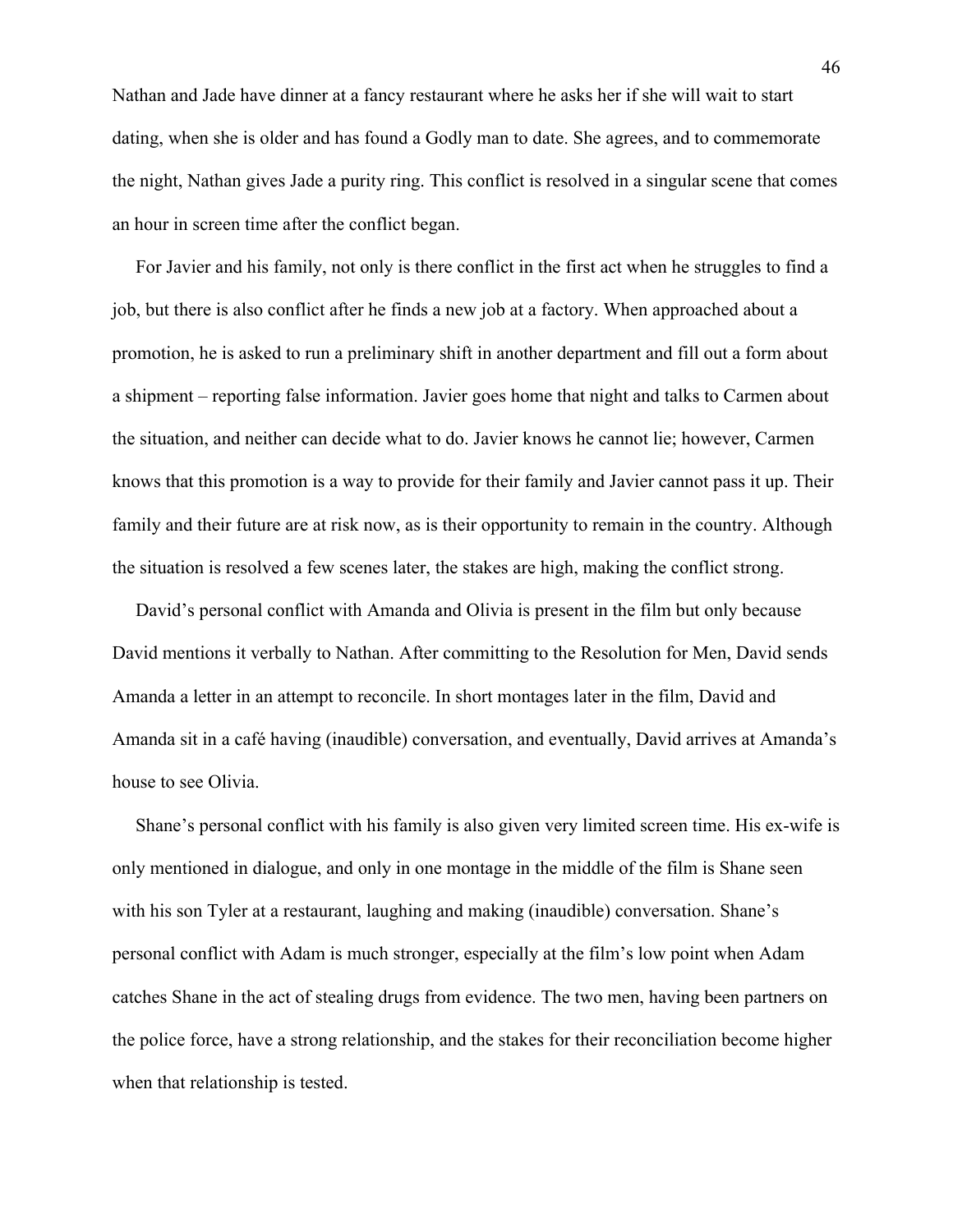### *Scene Analysis – Family Dinner*

### *The Tree of Life*

 To analyze the specific relationships in the film between brothers, parents, and father and son, this scene analysis focuses on a moment in the middle of the film where the O'Brien family eats lunch together and an argument ensues. This moment presents a turning point in the tension between the parents and the children. The conflict in this scene involves Jack and R. L. finally expressing hate for their father, who in turn expresses distrust of his wife. The opening values at stake are Mr. O'Brien's authority, Mrs. O'Brien's grace, and the sons' love for their father.

INT. KITCHEN - O'BRIEN HOUSE

The O'BRIEN FAMILY is dressed nice on an afternoon, eating lunch together. MUSIC plays from the record player.

> MR. O'BRIEN (to R. L.) Can you do something for me? You promise you'll do it without having to ask what it is? Just have the confidence that what your father asks of you is right?

# **Mr. O'Brien's action: PRESSURING R. L. TO OBEY.**

R. L.

Yes, sir.

# **R. L.'s reaction: RESPONDING RESPECTFULLY.**

MR. O'BRIEN For the next half hour, will you not speak unless you have something important to say?

# **Mr. O'Brien's action: COMMANDING R. L.**

MR. O'BRIEN continues eating, as does MRS. O'BRIEN. R. L. looks at his father, and then continues eating.

### **R. L.'s reaction: QUIETLY RESUMING.**

MR. O'BRIEN (CONT'D) (to STEVE) What'd you do today, my fine feathered friend? Sit on the front two inches of your chair. Better for your posture. I read that in the paper.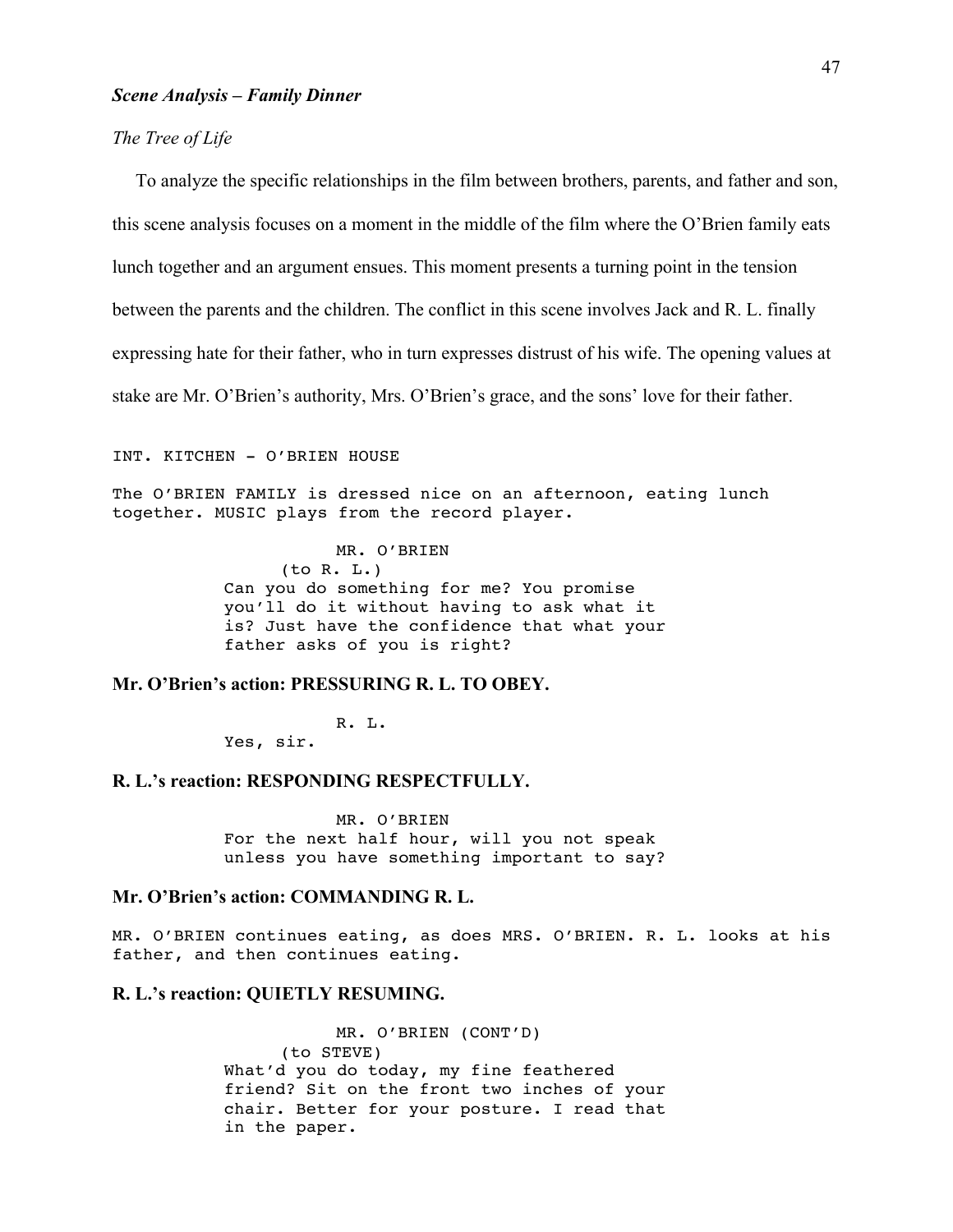# **Mr. O'Brien's action: COMMANDING STEVE.**

STEVE adjusts his seat.

#### **Steve's reaction: RESPECTFULLY OBEYING.**

LATER

Still at the table, MR. O'BRIEN is holding a rock that JACK had.

MR. O'BRIEN (CONT'D) Did you actually buy this from Mr. Ledbetter? Don't explain. Just nod - yes or no.

### **Mr. O'Brien's action: INQUIRING.**

JACK shakes his head, not looking at his father.

MR. O'BRIEN (CONT'D)

Hmm?

JACK

No.

# **Jack's reaction: RESPONDING NEGATIVELY.**

R. L. (to MR. O'BRIEN) Be quiet.

# **R. L.'s action: COMMANDING HIS FATHER.**

MR. O'BRIEN stops eating and looks at R. L. MRS. O'BRIEN looks up too.

MR. O'BRIEN (to R. L.) What did you say?

#### **Mr. O'Brien's reaction: DEMANDING.**

R. L. (pause) Please.

# **R. L.'s action: REPEATING.**

Suddenly, MR. O'BRIEN stands up and grabs R. L. by the collar, standing him up. Chaos ensues.

# **Mr. O'Brien's reaction: ATTACKING HIS SON.**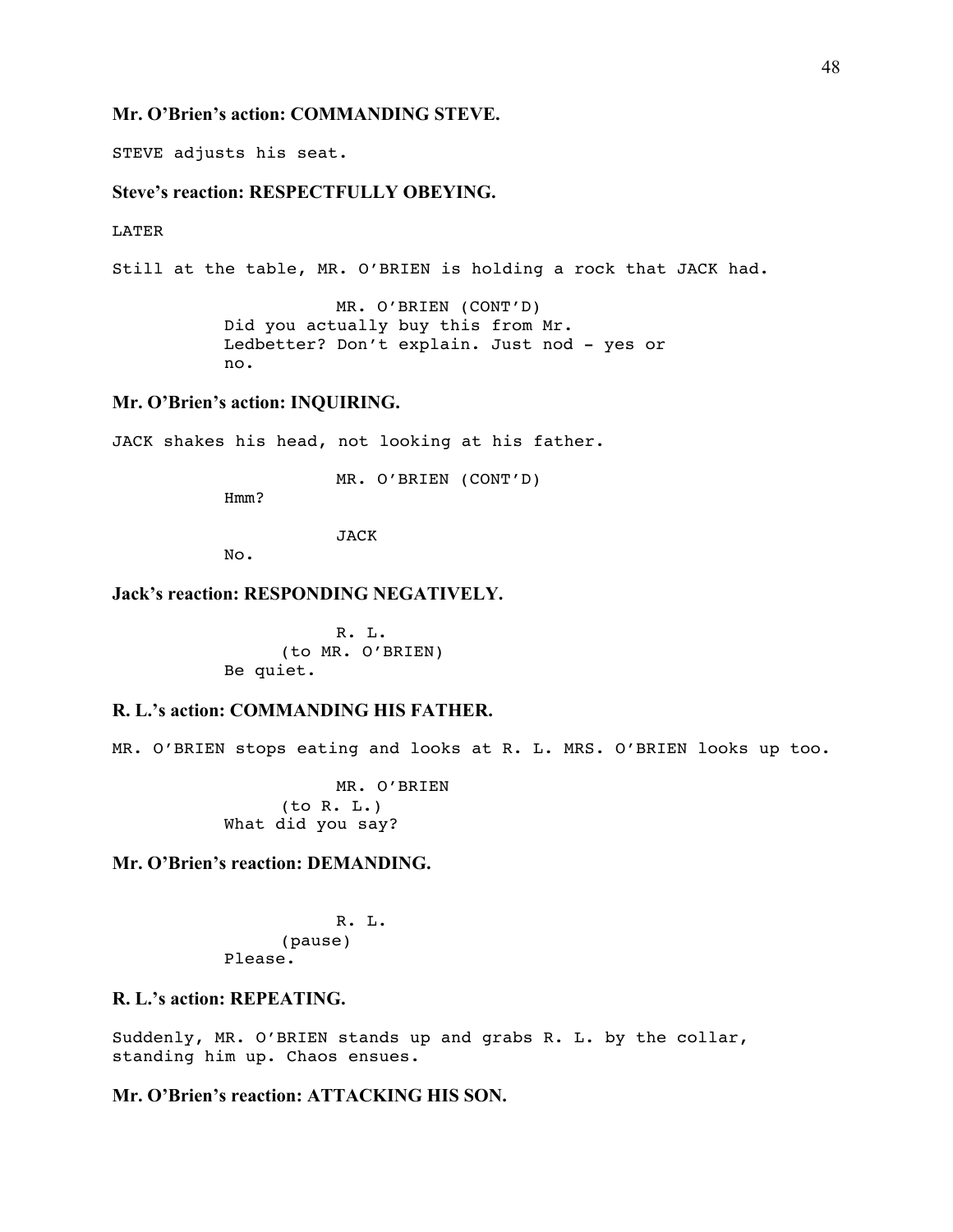JACK Leave him alone!

# **Jack's action: PROTECTING R. L.**

MR. O'BRIEN (to R. L.) Come here!

### **Mr. O'Brien's reaction: COMMANDING R. L.**

MRS. O'BRIEN

Honey!

#### **Mrs. O'Brien's action: TRYING TO CALM MR. O'BRIEN DOWN.**

The MUSIC abruptly stops. MRS. O'BRIEN holds R. L. back while MR. O'BRIEN takes JACK to a nearby closet, shoves him in, points at him, and closes the door.

## **Mr. O'Brien's reaction: PUNISHING JACK.**

```
MR. O'BRIEN
     (to R. L.)
Come here!
     (to STEVE)
Get back.
     (to R. L.)
Come here!
```
# **Mr. O'Brien's action: PUNISHING R. L.**

As MRS. O'BRIEN holds STEVE, MR. O'BRIEN grabs R. L. by the shirt and drags him away from the kitchen. MRS. O'BRIEN holds STEVE up in her arms and he cries.

#### **Mrs. O'Brien's reaction: CALMING STEVE.**

MR. O'BRIEN (O.S.) (CONT'D) (to R. L.) Get up there!

MR. O'BRIEN noisily moves the furniture around as he sits back at the table and continues to eat.

# **Mr. O'Brien's action: RESUMING MEAL.**

MRS. O'BRIEN looks at him, and then carries STEVE away.

### **Mrs. O'Brien's reaction: CARRYING STEVE AWAY.**

Inside the closet, Jack has turned the light on, then suddenly turns it on.

**Jack's action/reaction: TURNING ON LIGHT/STAYING IN DARKNESS.**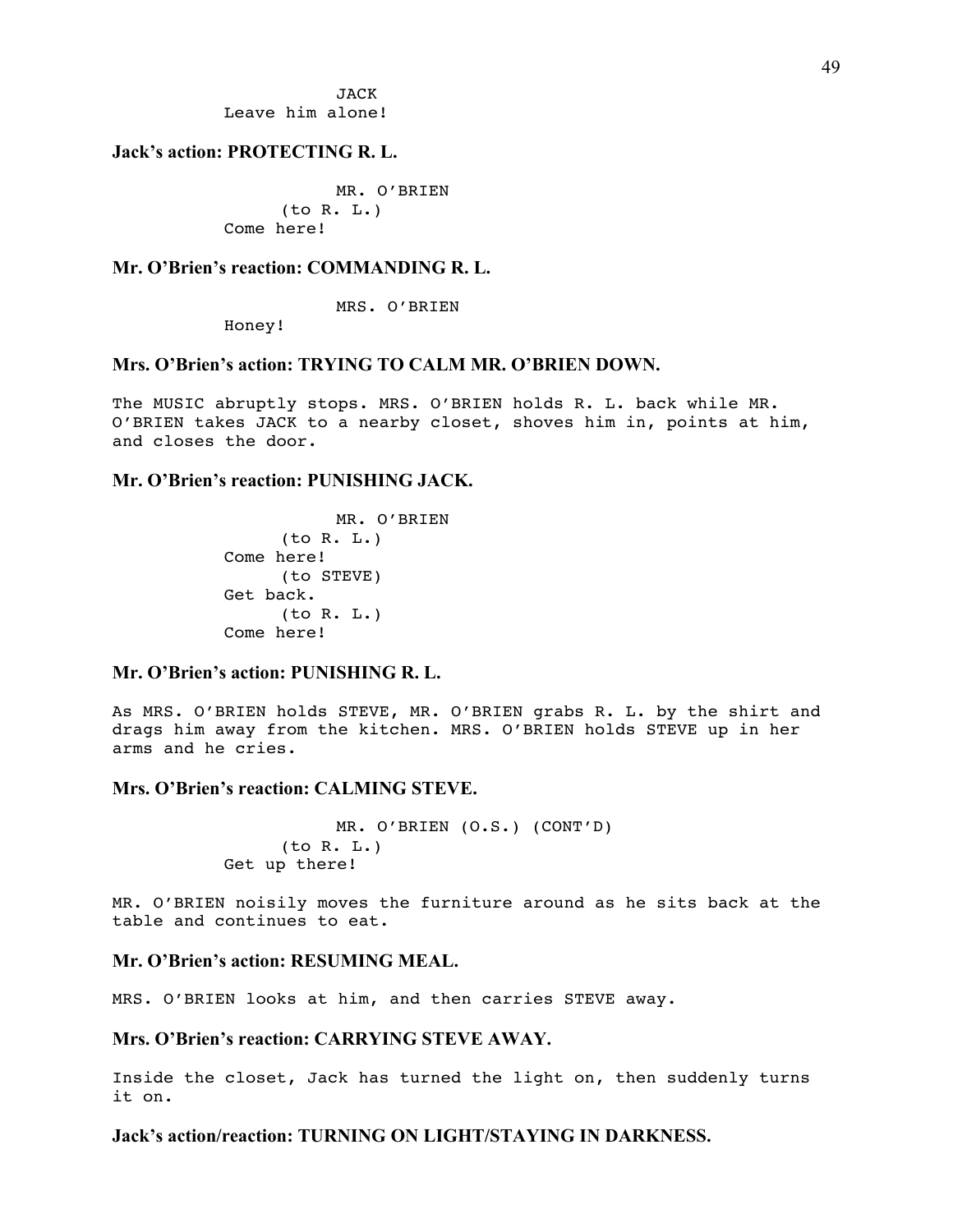MRS. O'BRIEN returns to the kitchen and starts putting away dishes and washing them. MR. O'BRIEN stands in the kitchen, watching her as she works.

### **Mrs. O'Brien's action: RESUMING IN KITCHEN.**

MR. O'BRIEN (CONT'D) You turned my own kids against me. You undermine everything I do.

## **Mr. O'Brien's reaction: INTERROGATING HIS WIFE.**

MOMENTS LATER

MRS. and MR. O'BRIEN stand face-to-face in the kitchen. Suddenly, she puts her hand in his face.

> MRS. O'BRIEN How do you like it--

### **Mrs. O'Brien's action: ATTACKING HER HUSBAND.**

MR. O'BRIEN Stop it-- stop it!

#### **Mr. O'Brien's reaction: DEFENDING HIMSELF.**

They wrestle until MR. O'BRIEN has his wife pinned against the sink. MRS. O'BRIEN starts crying softly.

> MR. O'BRIEN (CONT'D) Stop it. Stop. Stop.

Slowly, MR. O'BRIEN lets go of MRS. O'BRIEN, whose arms lower.

### **Mr. O'Brien's action: PUTTING HIS WIFE IN HER PLACE.**

MOMENTS LATER

MRS. O'BRIEN is alone in the kitchen, trying to work as she cries.

### **Mrs. O'Brien's reaction: CRYING.**

The scene ends with a closing value in the negative for each character. Surveying the beats

indicates the scene's turning point:

- 1. Pressuring R. L. to Obey/Responding Respectfully
- 2. Commanding R. L./Quietly Resuming
- 3. Commanding Steve/Respectfully Obeying
- 4. Inquiring/Responding Negatively
- *5. Commanding His Father/Demanding*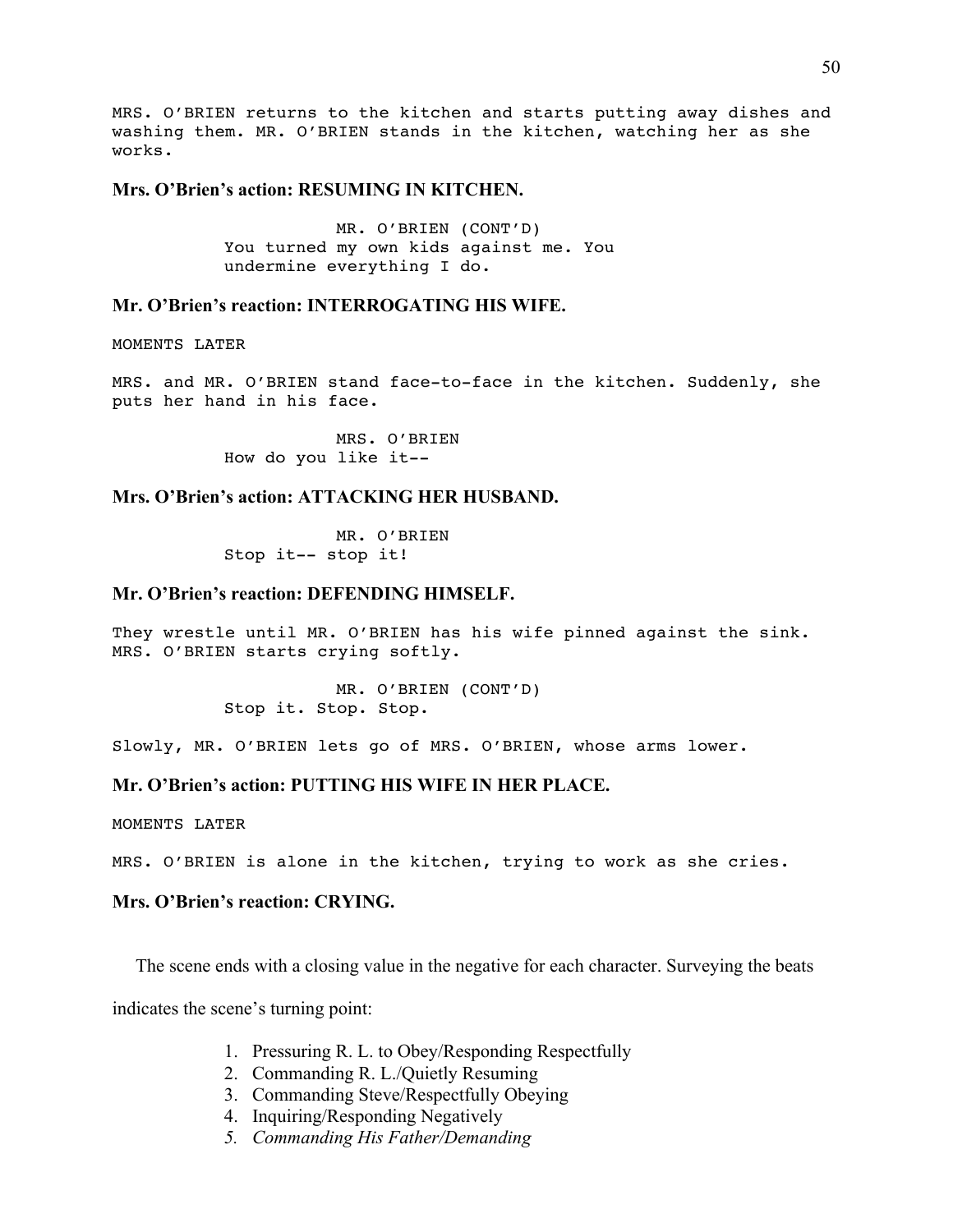- 6. Repeating/Attacking His Son
- 7. Protecting R. L./Commanding R. L.
- 8. Trying to Calm Mr. O'Brien Down/Punishing Jack
- 9. Punishing R. L./Calming Steve
- 10. Resuming Meal/Carrying Steve Away
- 11. Turning On Light/Staying in Darkness
- 12. Resuming in Kitchen/Interrogating His Wife
- 13. Attacking Her Husband/Defending Himself
- 14. Putting His Wife in Her Place/Crying

 Mr. O'Brien's commanding attitude towards his sons creates in them an opening value of bitterness. However, the turning point occurs when R. L. tells his father to be quiet. he boys' disdain for their father is now exposed. The stakes for the relationship between Mr. O'Brien and his sons are much higher, increasing the personal conflict to be resolved by the end of the film.

## *Courageous*

 To analyze specific relationships in the film between parent and child, this scene analysis focuses on a moment where the Mitchell family eats dinner one night, shortly before Adam introduces the Resolution for Men to his colleagues. This moment presents a turning point in the relationship between the parents and their son. Adam has just shared a humorous anecdote from that day at work. The conflict in this scene is for Adam, Victoria, and Dylan to finally move on from their time of grieving. The opening values at stake in this scene are the family's contentment and love for each other.

INT. DINING ROOM - MITCHELL HOUSE

ADAM, VICTORIA, and DYLAN are eating dinner as Adam finishes his story. They are laughing hard.

# **Family's action: LAUGHING.**

ADAM Oh, it was the funniest thing I have ever seen! I've never seem somebody so anxious to get to jail.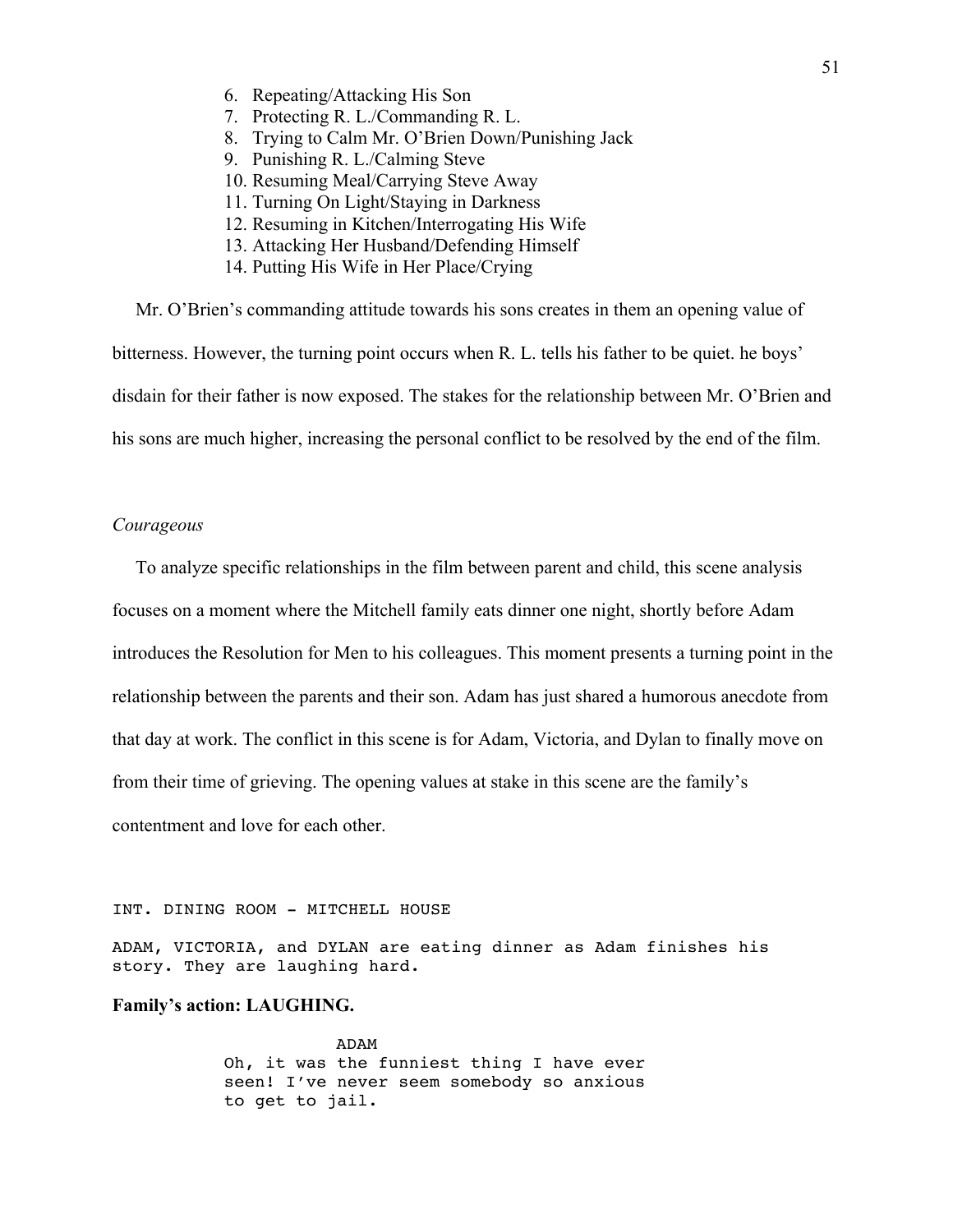#### **Adam's reaction: MAKING A JOKE.**

VICTORIA Oh, he is so crazy.

#### **Victoria's action: COMMENTING ON STORY.**

ADAM The guys like him. We've kind of adopted him into our group.

# **Adam's reaction: PRAISING JAVIER.**

Victoria thinks a moment.

VICTORIA I mean, I still can't believe that Carmen brought us three meals after the funeral. I mean, that was so sweet.

### **Victoria's action: SHARING GRATITUDE.**

ADAM looks down a moment, thinking about the day. He then looks at VICTORIA.

#### **Adam's reaction: REFLECTING.**

ADAM I had a good day today.

### **Adam's action: ENCOURAGING ABOUT THE DAY.**

VICTORIA studies his face, realizing that it has been a while since they have felt that way. She smiles.

# **Victoria's reaction: BONDING WITH HER HUSBAND.**

Adam then turns to DYLAN with tender eyes.

ADAM (CONT'D) You all right, buddy?

### **Adam's action: CHECKING UP ON HIS SON.**

DYLAN stares at him a moment, realizing the question goes deeper than the surface. He nods.

### **Dylan's reaction: QUIETLY ASSURING.**

ADAM (CONT'D) We're gonna be okay, aren't we?

### **Adam's action: ASSURING HIS FAMILY.**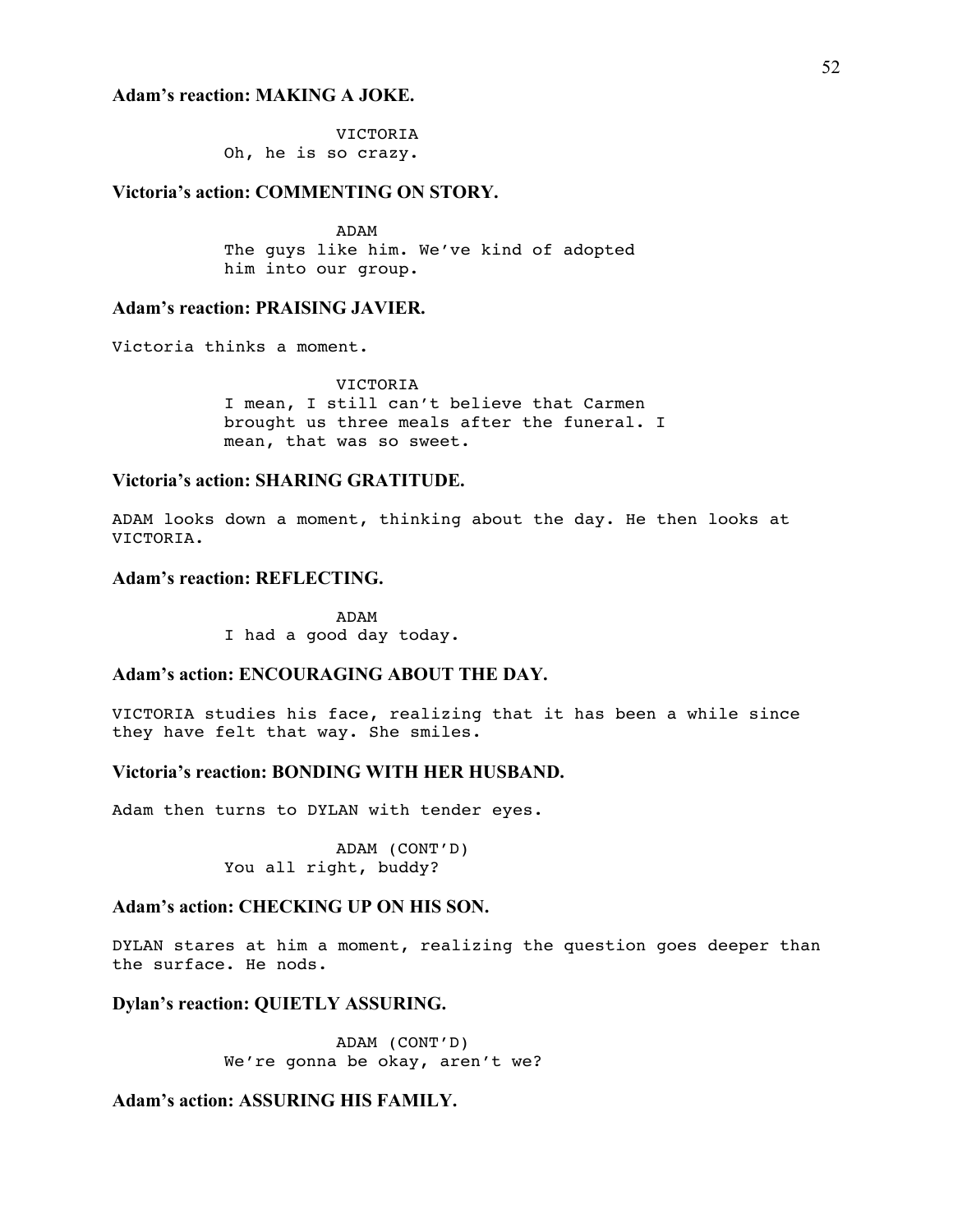He looks back at VICTORIA, who also realizes what he's asking.

### **Victoria's reaction: TRUSTING HER HUSBAND.**

ADAM (CONT'D) We're gonna be all right.

### **Adam's action: REASSURING FAMILY.**

They are quiet a moment.

## **Family's reaction: SILENTLY REFLECTING.**

Then DYLAN gets teary-eyed.

DYLAN I wish I would have been a better brother.

#### **Dylan's action: SHARING GUILT.**

Both ADAM and VICTORIA stare at him, not expecting his confession. Suddenly, DYLAN breaks, and tears start pouring from his eyes.

#### **Dylan's reaction: CRYING REMORSEFULLY.**

ADAM and VICTORIA find themselves crying too, and both of them get up and embrace DYLAN. ADAM holds him and talks in his ear.

> ADAM (quietly) It's all right.

### **Adam and Victoria's action: COMFORTING THEIR SON.**

DYLAN (quietly) I'm sorry. I'm sorry. I'm sorry.

#### **Dylan's reaction: APOLOGIZING.**

ADAM Hey, I love you, buddy. You are my son. And I'm proud of you. Don't you ever forget that, okay? Don't you ever forget that.

# **Adam's action: AFFIRMING HIS SON.**

VICTORIA (crying) It's okay. It's okay.

They cry together.

#### **Family's reaction: MOURNING TOGETHER.**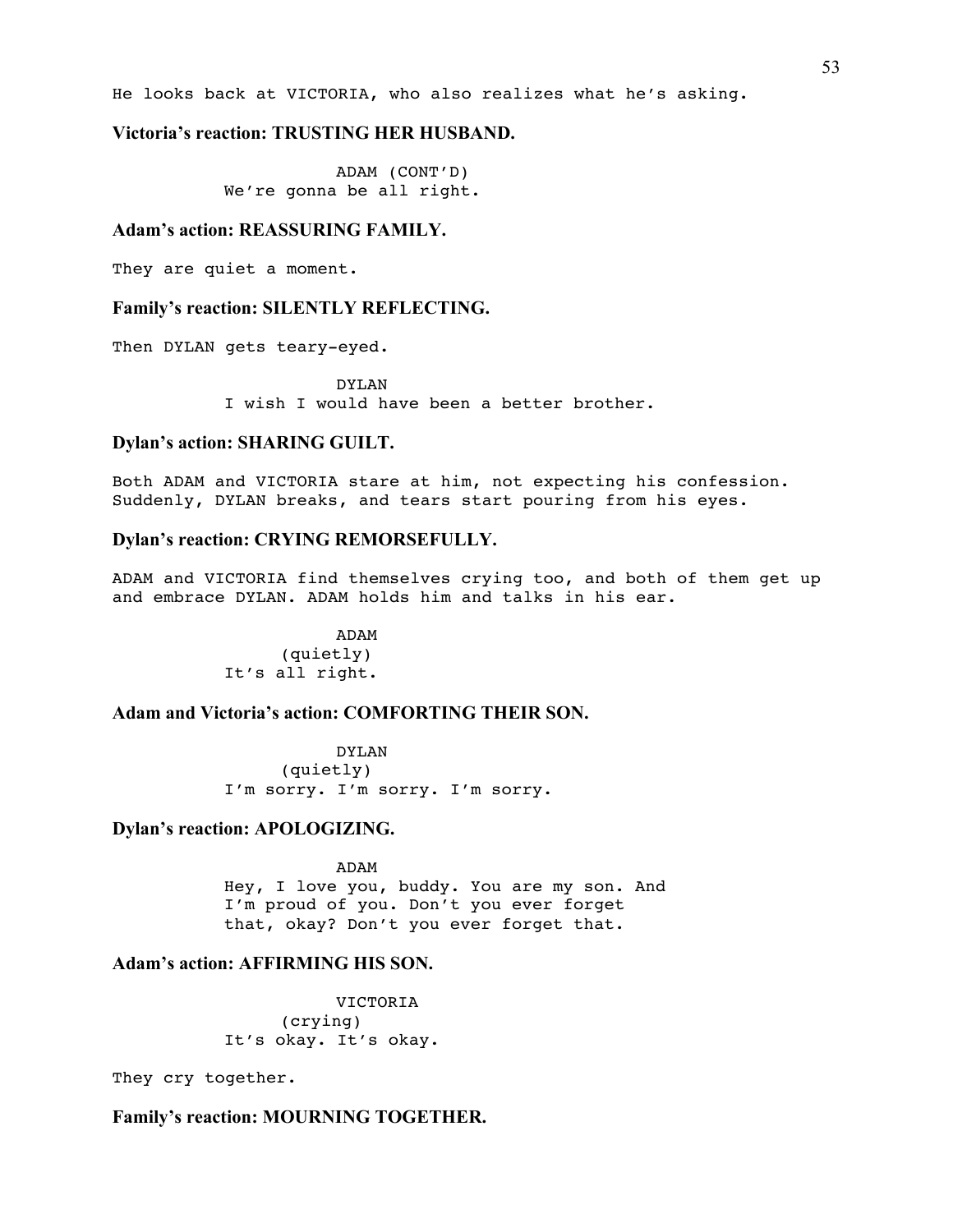Surveying the beats indicates the scene's turning point:

- 1. Laughing/Making a Joke
- 2. Commenting on Story/Praising Javier
- 3. Sharing Gratitude/Reflecting
- 4. Encouraging About the Day/Bonding with Her Husband
- 5. Checking Up on His Son/Quietly Assuring
- 6. Assuring His Family/Trusting Her Husband
- 7. Reassuring Family/Silently Reflecting
- *8. Sharing Guilt/Crying Remorsefully*
- 9. Comforting Their Son/Apologizing
- 10. Affirming His Son/Mourning Together

 The scene turns when Dylan finally opens up to his parents and acknowledges his failure as a brother. However, unlike the scene analyzed in *The Tree of Life* when a family meal ends in a negative closing value, this scene at a similar midpoint ends in a positive closing value, as Dylan, Adam, and Victoria finally reconcile and move on from their grief. The personal conflict in this scene is not intensified – it is nearly resolved.

# *Extra-personal Conflict*

# *The Tree of Life*

 As Jack experiences a growing rebellion and loss of innocence, his conflict becomes one with society at large, not just with his own family. For example, in one scene, Mrs. O'Brien takes her sons with her shopping, and while in town, they notice policemen arresting a few men for some crime. Jack watches the officers handcuff the criminals and put them in their vehicles. He wonders: "Can it happen to anyone?" His childlike innocence is beginning to fade away as he sees wrongdoing and punishment.

When their father is away on a business trip, the O'Brien boys play with other boys their age from the neighborhood. As the boys begin destroying property, Jack is conflicted about whether or not his parents would agree with this. His friend, however, encourages him that his parents are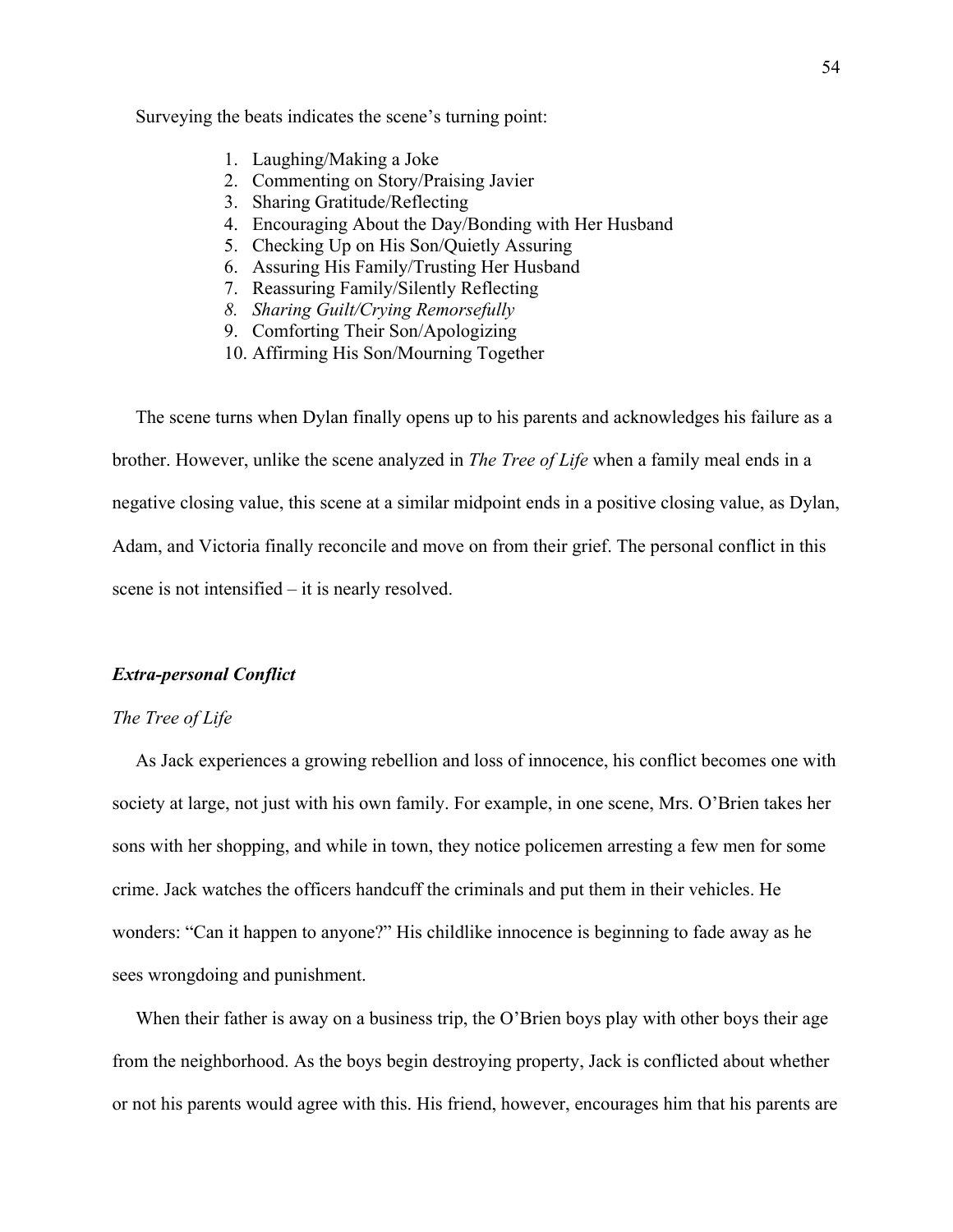irrelevant: "They're just trying to scare you, keep you ignorant. They say you can't try stuff? They do." Jack's rebellious nature towards authority continues even at school, as he teases other students in his class while his teacher gives a test. Jack's rebellion serves as extra-personal conflict that drives the tense personal conflict between him and his family as well as the inner conflict he faces as he decides to do wrong.

# *Courageous*

 As Adam, David, Nathan, and Shane serve on the city police force, they encounter conflict firsthand as they serve the community and punish wrongdoing. There are three sequences in the film where one or more of the officers chase after criminals, usually catching them, that represent the policemen's overall struggle with crime in their environment. However, because these sequences are spread out in the film, the criminals seem less of a threat.

 However, at the beginning of the film, when the four policemen listen at a meeting where the sheriff shares statistics on prevalent crime from fatherless homes, the extra-personal conflict becomes even more relevant. As Adam writes the Resolution for Men, he tells his fellow officers and Javier he wants to be a better father not only to please God (satisfying inner conflict) and his family (satisfying personal conflict), but also to set an example for the rest of society (satisfying extra-personal conflict). "Half the fathers in this country are already failing," Adam tells the other men, "and I don't want to be one of them."

# *Points of No Return*

# *The Tree of Life*

 Certain scenes in *The Tree of Life* when Jack observes events in his life that contribute to his loss of innocence are Points of No Return in his journey. In these moments, Jack realizes he cannot return to his childish ignorance and must face the hardships of life.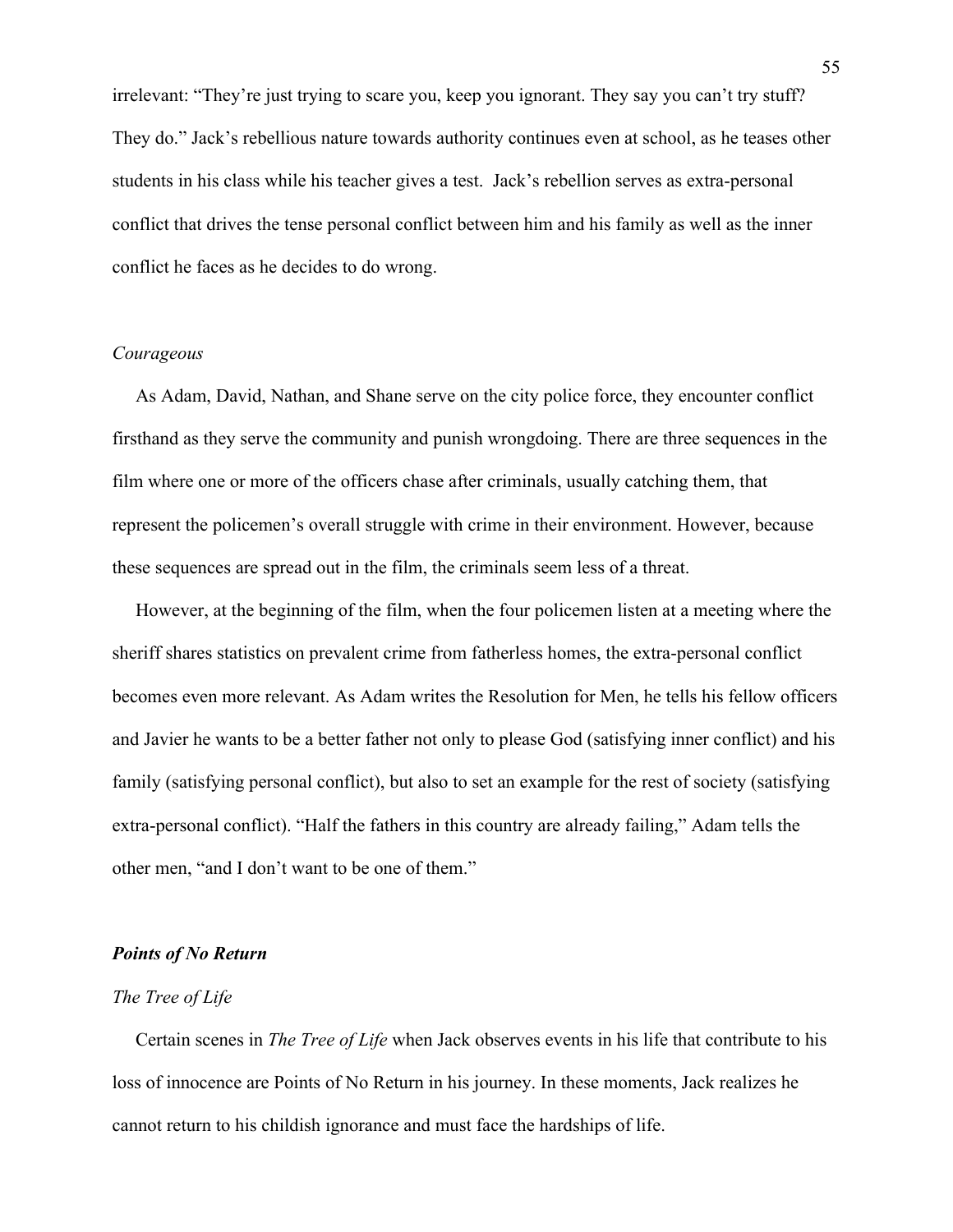The first Point of No Return for young Jack occurs when his family goes swimming at the community pool one summer day. Jack, R. L., and Steve join other boys their age in the water, but as they swim, one of the boys named Tyler stops swimming and floats facedown in the water. The lifeguard blows his whistle and jumps in the water, as does Tyler's father. They bring Tyler out of the water, and his mother cries for him as Mr. O'Brien tries to resuscitate him. Jack watches all of this silently, and his silence continues into the next scene as his family attends Tyler's funeral.

 Earlier in the film, Jack asked God deep but innocent questions such as, "Where do you live? Are you watching me?" But after Tyler's death, his prayers start to become bitter. "Was he bad? Where were you?" Briefly, there are images of another friend of Jack's whose head is burned after his house caught on fire. Jack continues to whisper to God, and these questions mark a turning point for Jack and his rebellious nature: "You let a boy die. You'd let anything happen. Why should I be good if you aren't?"

 One day, he sneaks into his neighbor's house when she is not home and looks around at her things. In her bedroom, Jack opens up his neighbor's dresser drawer, looking at her clothes. He finds a white dress, takes it out, and looks at it. But after hearing several sounds as if someone is coming back into the house, Jack sneaks out with the dress and throws it into a river. Jack returns home, unable to look his mother in the eye. This Point of No Return is the first time that Jack strongly feels remorse for his actions: he whispers, "What have I started? What have I done?" Jack's inner conflict has returned, and he can no longer blindly follow his rebellious friends – he longs to be innocent once again.

### *Courageous*

 Several moments in *Courageous* when Adam, Shane, Nathan, David, and Javier make decisions that impact themselves and their families, for better or worse, are Points of No Return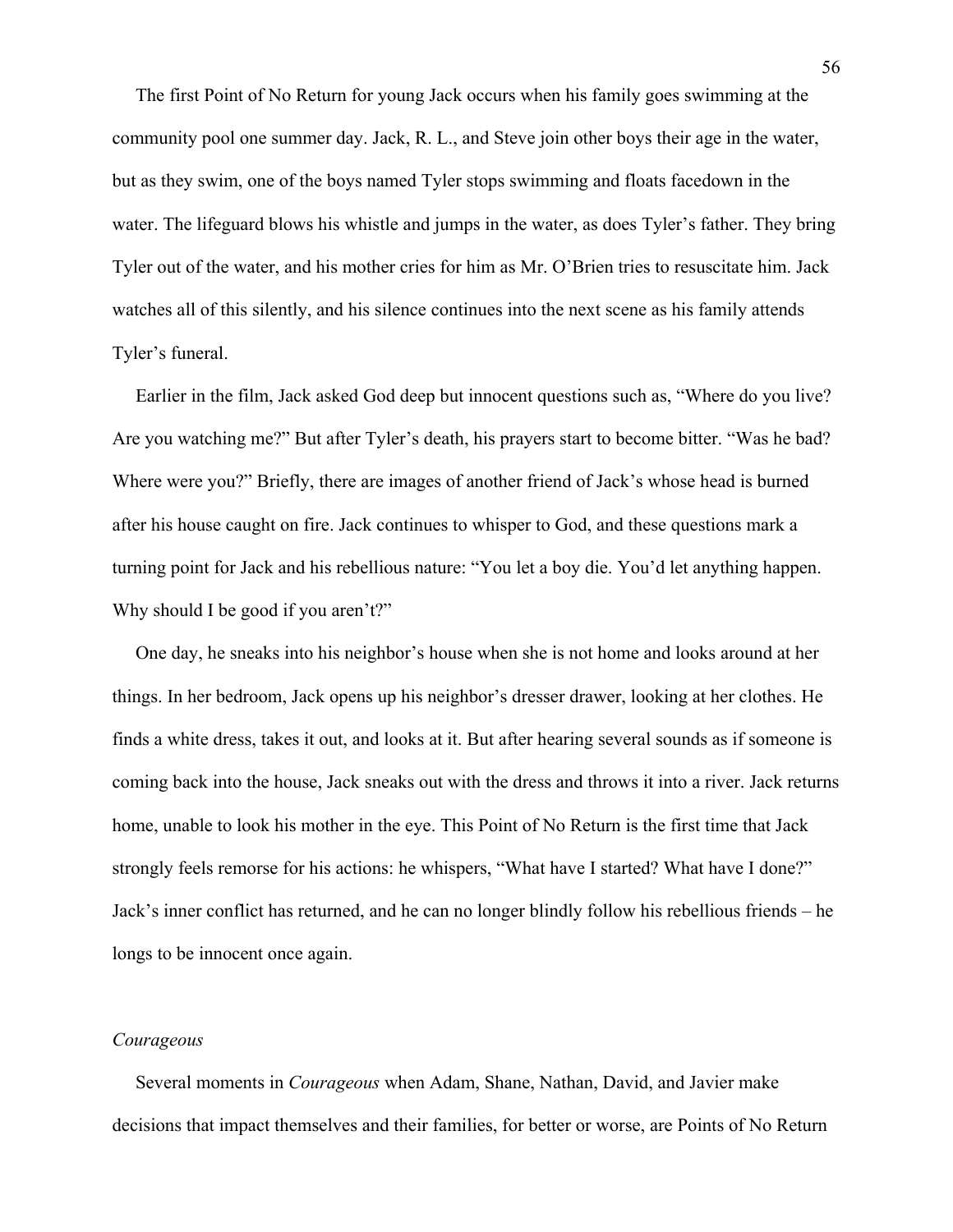in their journeys. Through the multiple subplots occurring throughout the film, each man has his own moments where he must choose between integrity and dishonesty, between forgiveness and bitterness, unable to look back once the decision is made.

 The Point of No Return that unites the five families together is the ceremony where the fathers commit to the Resolution for Men. Nathan's mentor William Barrett leads the ceremony, encouraging the five fathers that this public commitment is important, but also warning them that following through with the commitment will require much courage.

 As the film continues, each father finds himself tested to stay true to the Resolution. David finally takes the initiative to reconcile with Amanda and Olivia, although he does not know what Amanda's response will be. Nathan finally reconciles with his father, even though he never knew him and felt bitterness for him being absent in his life. Javier, at the risk of losing his job, stays true to his integrity and does not provide false information on a report – which leads to him getting the promotion.

 Adam must decide whether or not to investigate on suspicious activity within his unit when he realizes that evidence has been tampered with, risking the respectability of the department. When Adam finally takes action, he finds Shane, who has struggled to maintain his own integrity rather than finding illegal ways to make a profit – and because Shane has failed, the story reaches its lowest point.

# *Low Point*

# *The Tree of Life*

 One day, Jack and R. L. ride their bicycles into the woods and start shooting at animals with a BB gun. Jack excitedly shoots at animals in the distance and in the water, while R. L. is much more hesitant. Finally, Jack takes the gun and tells R. L. to put his finger overtop of it. After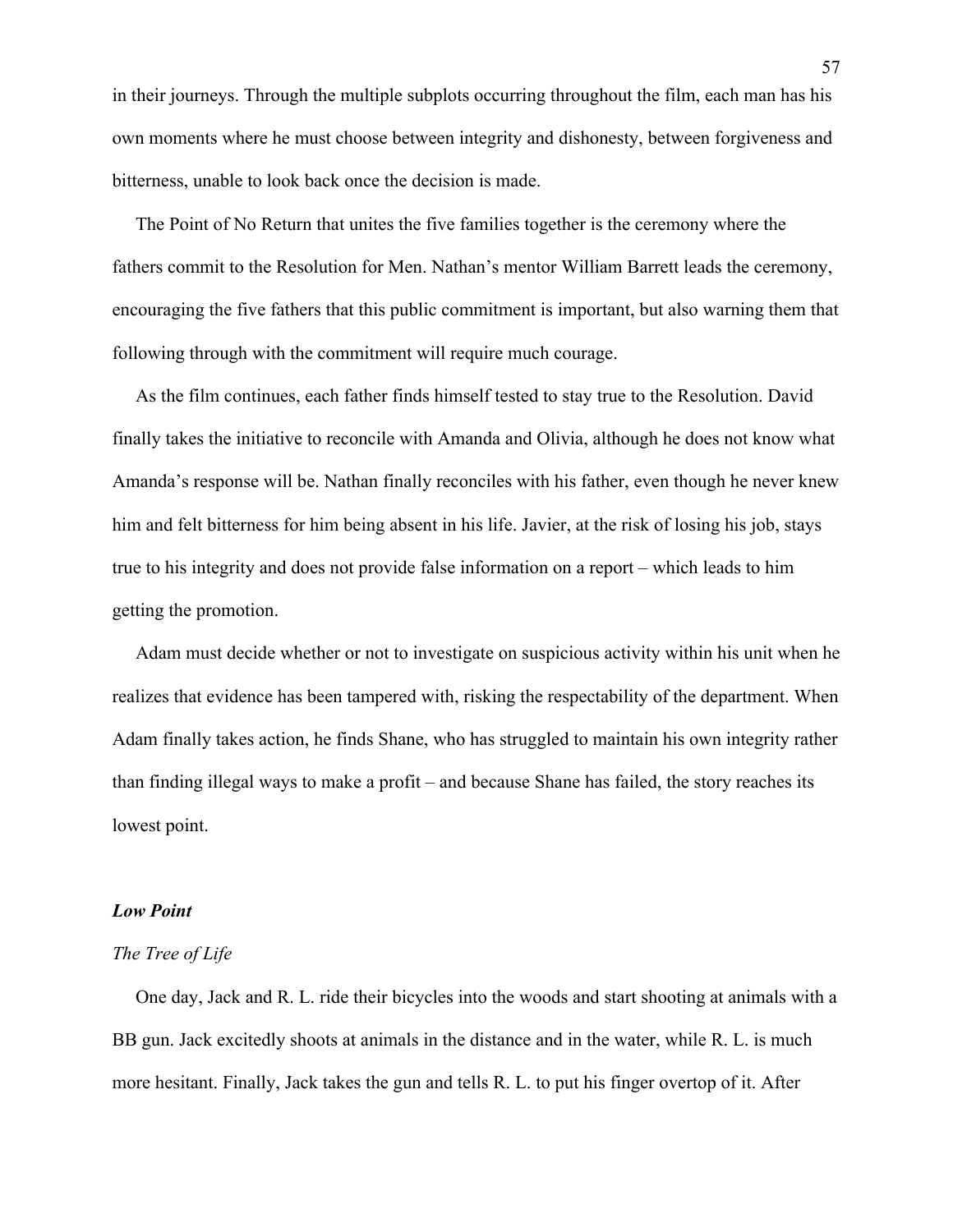hesitating, R. L. finally agrees. Jack fires the gun, and R. L. screams and runs away, whimpering in pain. Jack then walks by himself through the woods with a blank expression on his face.

 This turning point in Jack's journey is also his lowest. In this moment, Jack faces the contrast between the way of nature and the way of grace stronger than ever before. Although the way of nature has convinced him that 'might makes right,' his efforts to seem tougher than everyone else have led to him hurting his brother. Now, Jack desires forgiveness and the way of grace. In a later scene, as he walks through an old, abandoned cabin with other boys in the neighborhood (including R. L., who keeps himself as he runs his hand through the light coming in the window), Jack's narration whispers: "What I want to do, I can't do. I do what I hate."

# *Courageous*

 One day at the police station, Shane is asked to take some drugs in small bags to the evidence room. When Shane arrives at evidence and sees no else there, he takes some of the pouches of drugs out of the bags and into his pocket. Suddenly, Adam walks in and interrogates him, followed later by Nathan. Feeling cornered, Shane gets defensive and says that his salary as an officer is not enough. Shane also claims that Adam would do the same in his position. Adam angrily comes back at Shane, reminding him of his commitment to the Resolution. Nathan calms Adam down, and finally other officers enter the room, handcuff Shane, and lead him out. "This is a mistake," shouts Shane. "You're going to burn us all! Is that really what you want?" Once Shane is gone, Nathan puts his hand on Adam's shoulder and reminds him: "We all agreed, Adam. We are doubly accountable."

 The high stakes and negative outcome indicate this scene as the film's low point. Adam now faces the most serious conflict he has faced since Emily's death, whether to have his friend arrested or to prevent the arrest. Shane's conflict is to either maintain integrity or break the law. By the time Adam catches him, his conflict has already been lost. In this moment, Adam and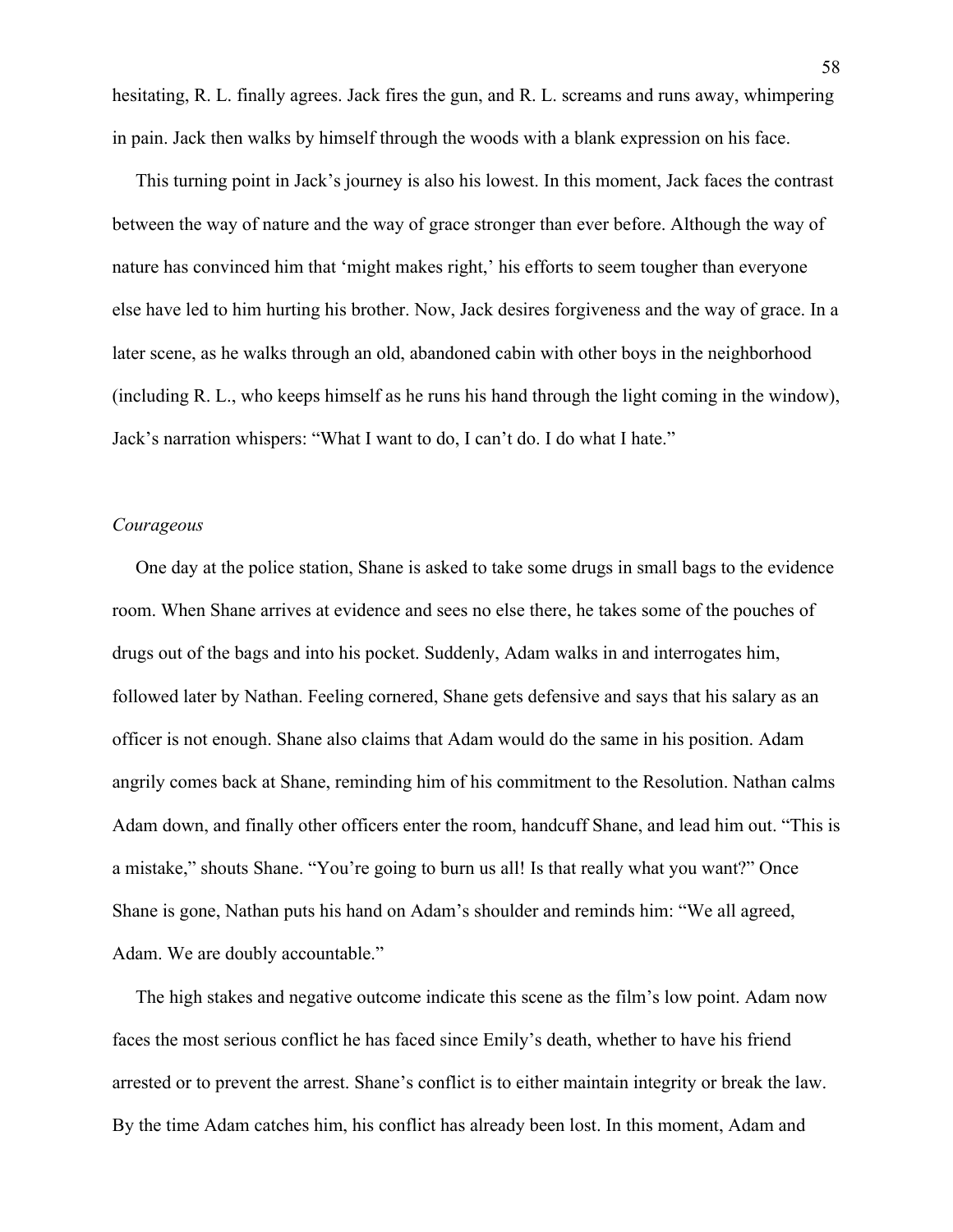Shane's relationship is most intensified. When Shane is taken away, he and Adam are not on good terms, even after Nathan encourages Adam about staying true to his commitment.

### *Scene Analysis – Reconciliation*

#### *The Tree of Life*

To analyze the progression of *The Tree of Life* into the third act with reconciliation between

characters, this moment has been selected for scene analysis. The conflict in this scene is for Jack

to make amends with R. L. after harming him with the BB gun. The opening value at stake is

Jack and R. L.'s friendship and brotherly love for each other.

INT. R. L.'S BEDROOM - O'BRIEN HOUSE

R. L. sits in his bedroom. JACK comes over with a small fan and blows the wind in his face.

# **Jack's action: ANNOYING.**

R. L. doesn't respond.

#### **R. L.'s reaction: IGNORING.**

JACK turns the fan off and puts his fingers on R. L.'s cheeks in order to form a smile. JACK then kisses R. L.'s elbow.

# **Jack's action: TRYING TO CHEER HIM UP.**

R. L., holding a large pinecone, wipes off the area that JACK kissed. JACK kisses it again, and R. L. wipes it again.

### **R. L.'s reaction: NOT BEING AMUSED.**

JACK takes a small block of wood nearby and hands it to R. L.

**JACK** You can hit me if you want.

# **Jack's action: LETTING HIM GET REVENGE.**

R. L. takes the wood and looks at it for a moment. He then pretends as if he's about to hit JACK with it, but he doesn't. Instead, he runs his hand along the wood.

# **R. L.'s reaction: REFUSING TO FIGHT BACK.**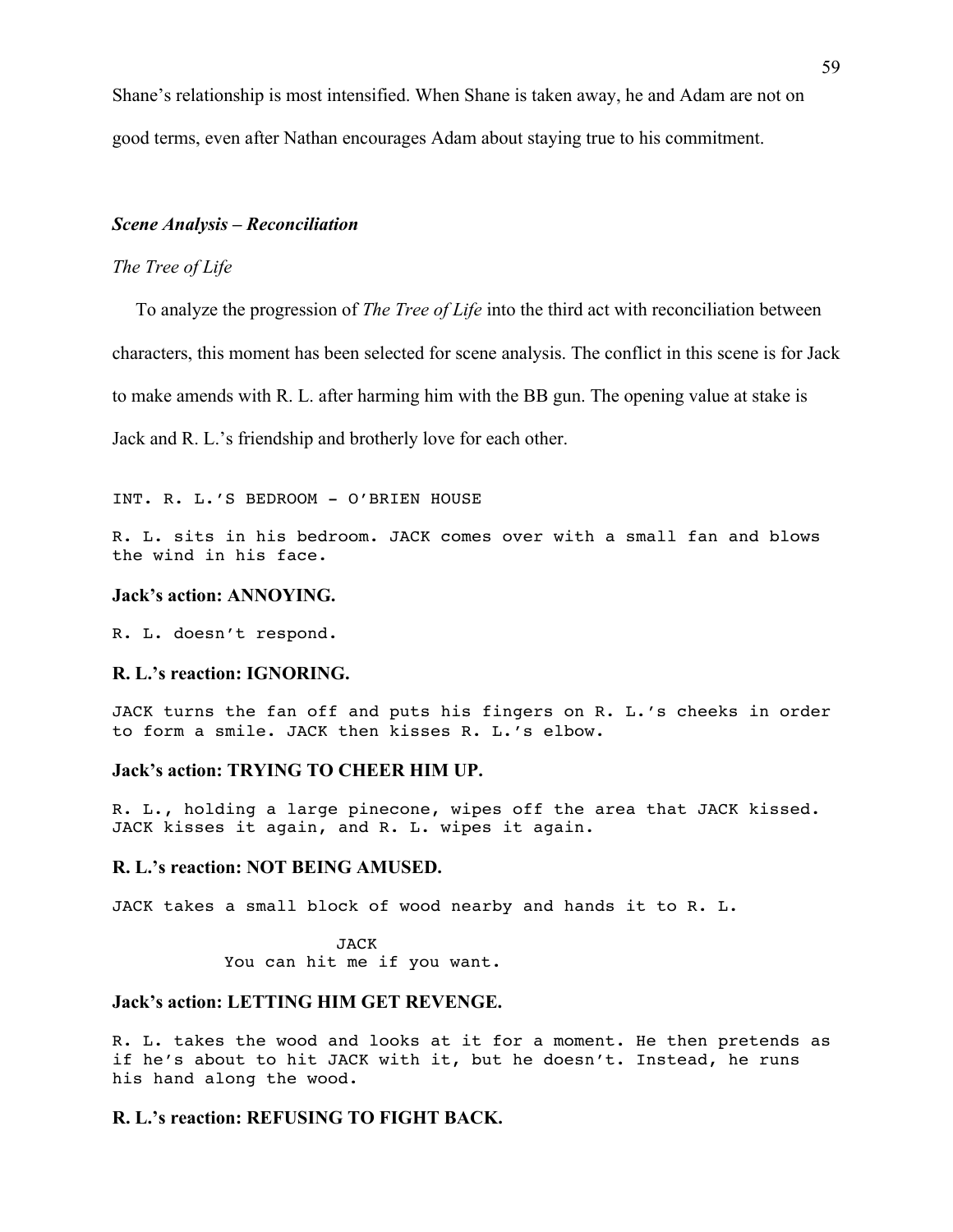JACK (CONT'D) I'm sorry. You're my brother.

### **Jack's action: APOLOGIZING.**

JACK and R. L. look at each other. R. L. again pretends like he's going to hit JACK, but he doesn't. They just grin at each other.

# **R. L.'s reaction: SILENTLY FORGIVING.**

MOMENTS LATER

R. L. stands before JACK, who's now seated on the bed where R. L. was. R. L. puts his hand on JACK's folded hands, then his shoulder, and then his head.

# **R. L.'s action: BLESSING HIS BROTHER.**

JACK only looks up at R. L.

### **Jack's reaction: WONDERING WHY.**

Surveying the beats indicates the scene's turning point:

- 1. Annoying/Ignoring
- 2. Trying to Cheer Him Up/Not Being Amused
- 3. Letting Him Get Revenge/Refusing to Fight Back
- *4. Apologizing/Silently Forgiving*
- 5. Blessing His Brother/Wondering Why

 The closing value of this scene ends in the positive as R. L. silently refuses to fight back and instead forgives Jack. This moment is where the scene turns, as Jack finally becomes vulnerable with his brother but in return receives grace. Later, as Jack and R. L. play in the front yard, Jack's narration reveals that he is convinced that the way of grace his brother has shown him can only be divine: "What was it you showed me? I didn't know how to name you then, but I see it was you. Always you were calling me." This reconciliation between brothers carries into Jack's attitude towards his parents, as he sees his father in the front yard and willingly joins him.

 In the following scenes leading into the third act, Mr. O'Brien is let go from his factory position, forcing him to take another job in another location. Jack, R. L., and Steve cry about having to move away. However, they cry together, all three having reconciled. Jack even reconciles with his father, who embraces him and says, "You're all I have. You're all I want to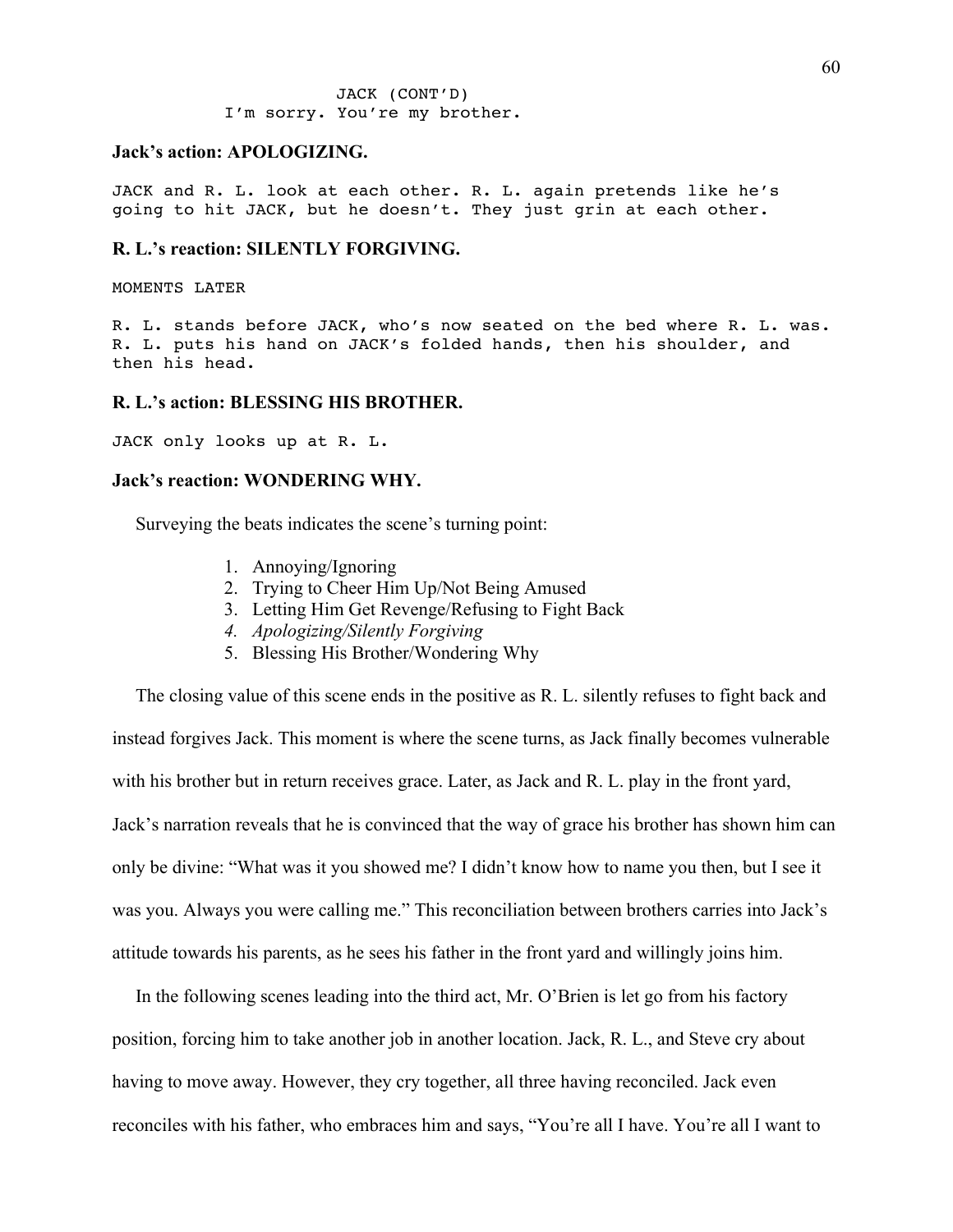have." As the family moves away, and Mrs. O'Brien's narration reflects on the nature of grace once again ("Unless you love," she says, "your life will flash by"), there is closure because the family has been reconciled. This brings the narrative back to Mrs. O'Brien years later and Jack as an adult, as they seek closure once again after the death of R. L.

### *Courageous*

 To analyze the progression of *Courageous* into the third act with reconciliation between characters, the moment below has been selected for scene analysis. The conflict in this scene is for Adam and Shane to make amends, as Adam goes to see Shane in prison. The opening value at stake is the two men's friendship, in addition to the well-being of Shane's son Tyler. As Adam enters the prison, he realizes that Shane's relationship with both him and his son is at stake.

INT. PRISON VISITING ROOM – DAY

ADAM is let into a cellblock and into a visiting room. He takes a seat in front of one of the glass windows. He looks up, and SHANE is led into the room on the other side of the glass and sits down.

> ADAM Hey, Shane.

#### **Adam's action: GREETING.**

SHANE I can't tell you what it's like to be on this side of the glass.

### **Shane's reaction: ACKNOWLEDGING HIS SURROUNDINGS.**

ADAM Shane, I'm sorry.

## **Adam's action: SHARING HIS GRIEF.**

SHANE Don't apologize. I knew what I was doing. I guess somewhere along the way, I let go of the wheel.

SHANE starts to get emotional.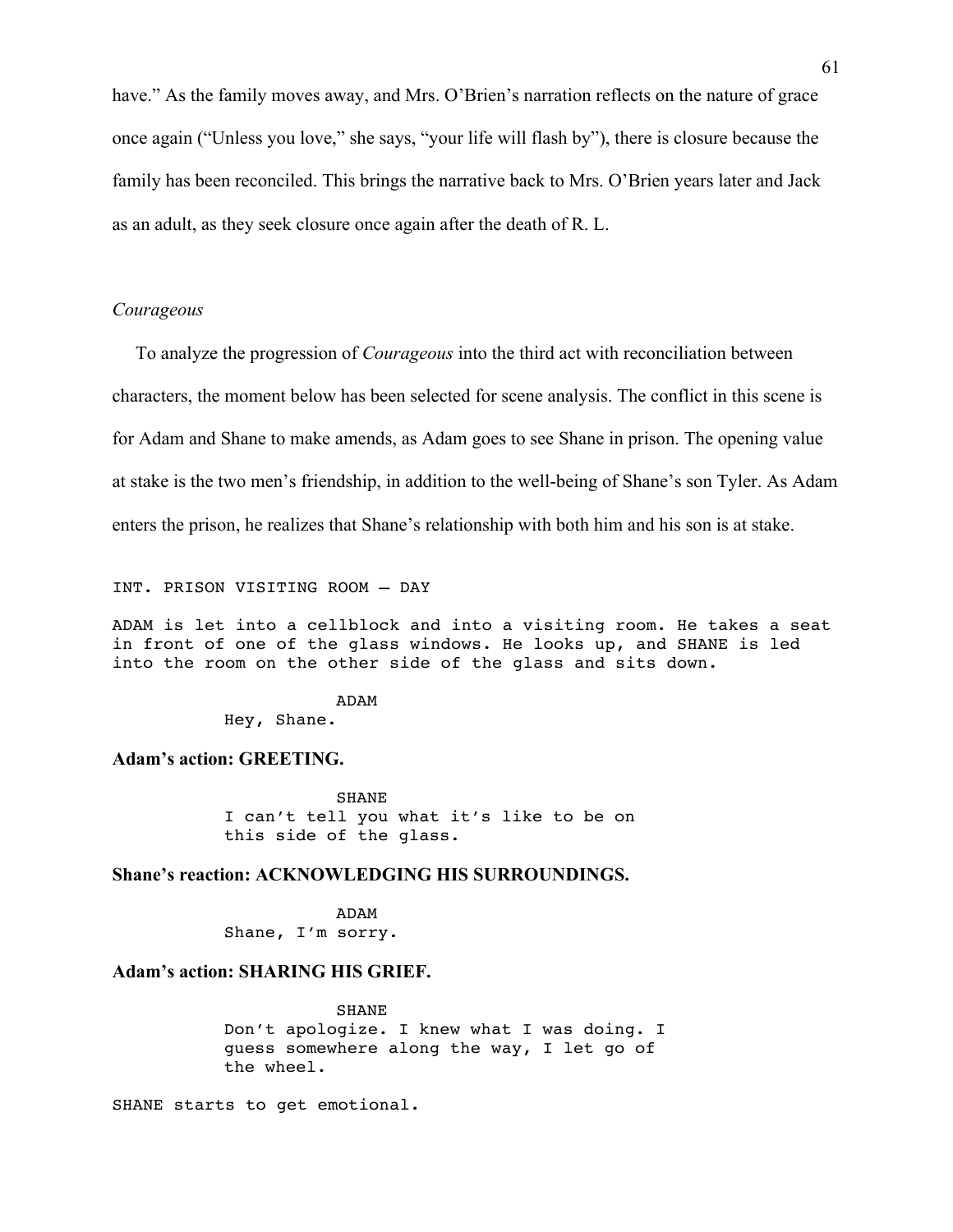SHANE (CONT'D) Now I can't get it back even if I wanted to.

# **Shane's reaction: ACKNOWLEDGING HIS MISTAKE.**

ADAM

Shane, you've got to get right with God first. Then, you've got to get right with your son.

### **Adam's action: REMINDING SHANE TO RECONCILE.**

SHANE (crying) I've lost him, Adam.

# **Shane's reaction: ADMITTING DESPAIR.**

ADAM No. You haven't lost him. He's hurting, but you haven't lost him.

### **Adam's action: SHARING HOPE.**

SHANE looks up at ADAM and leans forward.

SHANE You have to help me with Tyler. He needs someone to look out for him.

### **Shane's reaction: ASKING FOR HELP.**

ADAM ponders this.

ADAM I'll look after him. You have my word.

#### **Adam's action: PROMISING TO HELP.**

SHANE I don't want him to be like me. Adam. I'm sorry. Forgive me, please.

# **Shane's reaction: ASKING FOR ANOTHER CHANCE.**

ADAM I forgive you. Listen, I'll come see you again, all right?

#### **Adam's action: FORGIVING.**

SHANE

Okay.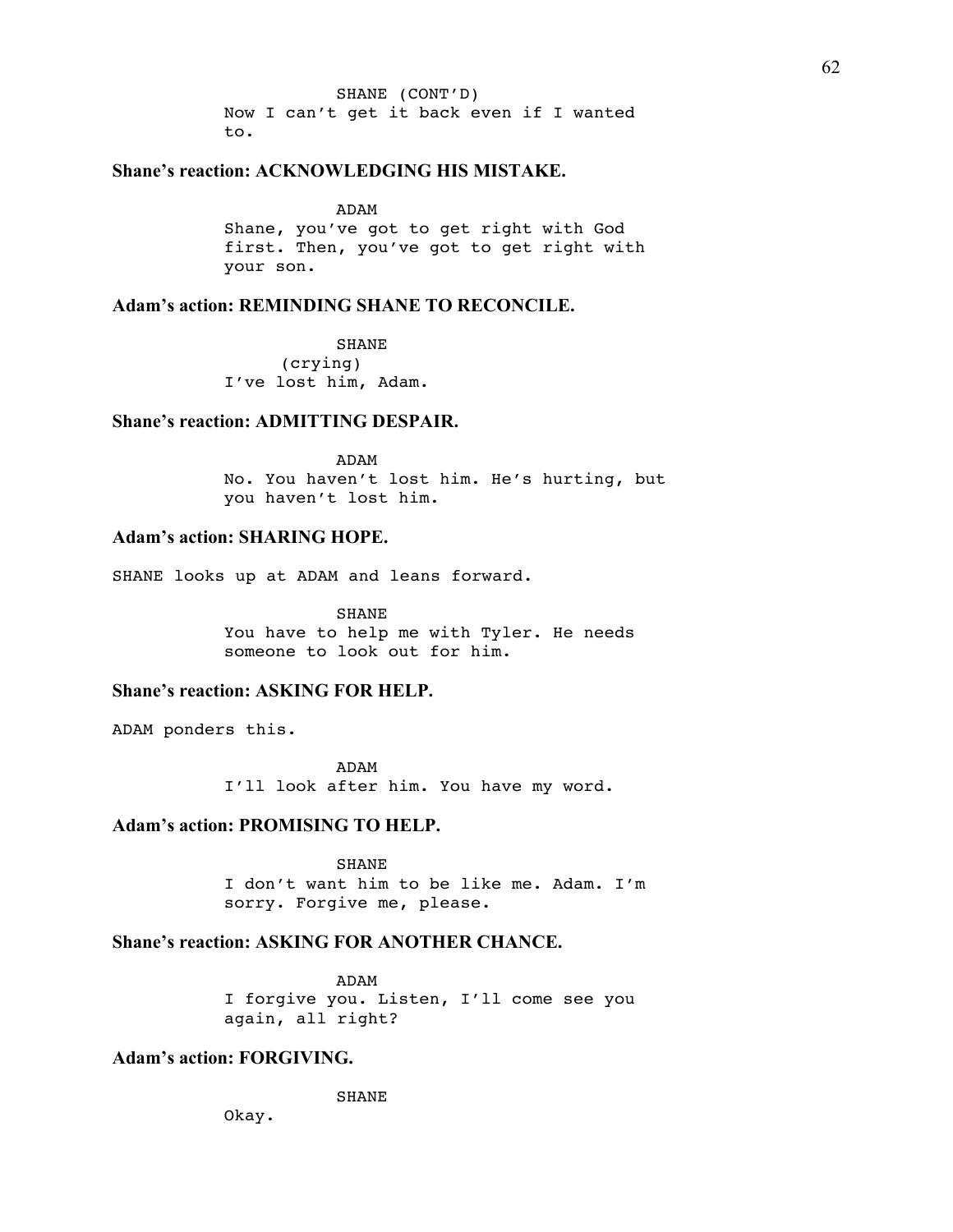ADAM gets up.

SHANE (CONT'D) Hey. Don't let go of the wheel.

### **Shane's reaction: REMINDING ADAM TO STAY TRUE.**

ADAM Never.

# **Adam's action: PROMISING TO STAY TRUE.**

SHANE cries as ADAM opens the door and walks out.

# **Shane's reaction: CRYING.**

Surveying the beats indicates the scene's turning point:

- 1. Greeting/Acknowledging His Surroundings
- 2. Sharing His Grief/Acknowledging His Mistake
- 3. Reminding Shane to Reconcile/Admitting Despair
- 4. Sharing Hope/Asking for Help
- *5. Promising to Help/Asking for Another Chance*
- 6. Forgiving/Reminding Adam to Stay True
- 7. Promising to Stay True/Crying

The scene turns when Shane finally asks forgiveness, and when Adam agrees to help him by

looking after Tyler. Here, Shane is able to reconcile with Adam, bringing the scene's closing value into the positive. Shane is repentant for his actions, especially because he has realized that they have affected his son. However, asking forgiveness from Adam brings closure and even hope to his situation. This moment of reconciliation brings closure to the narrative before the third act, occurring immediately after this scene as Adam, Nathan, and David get into a final shootout with the thugs from earlier in the film.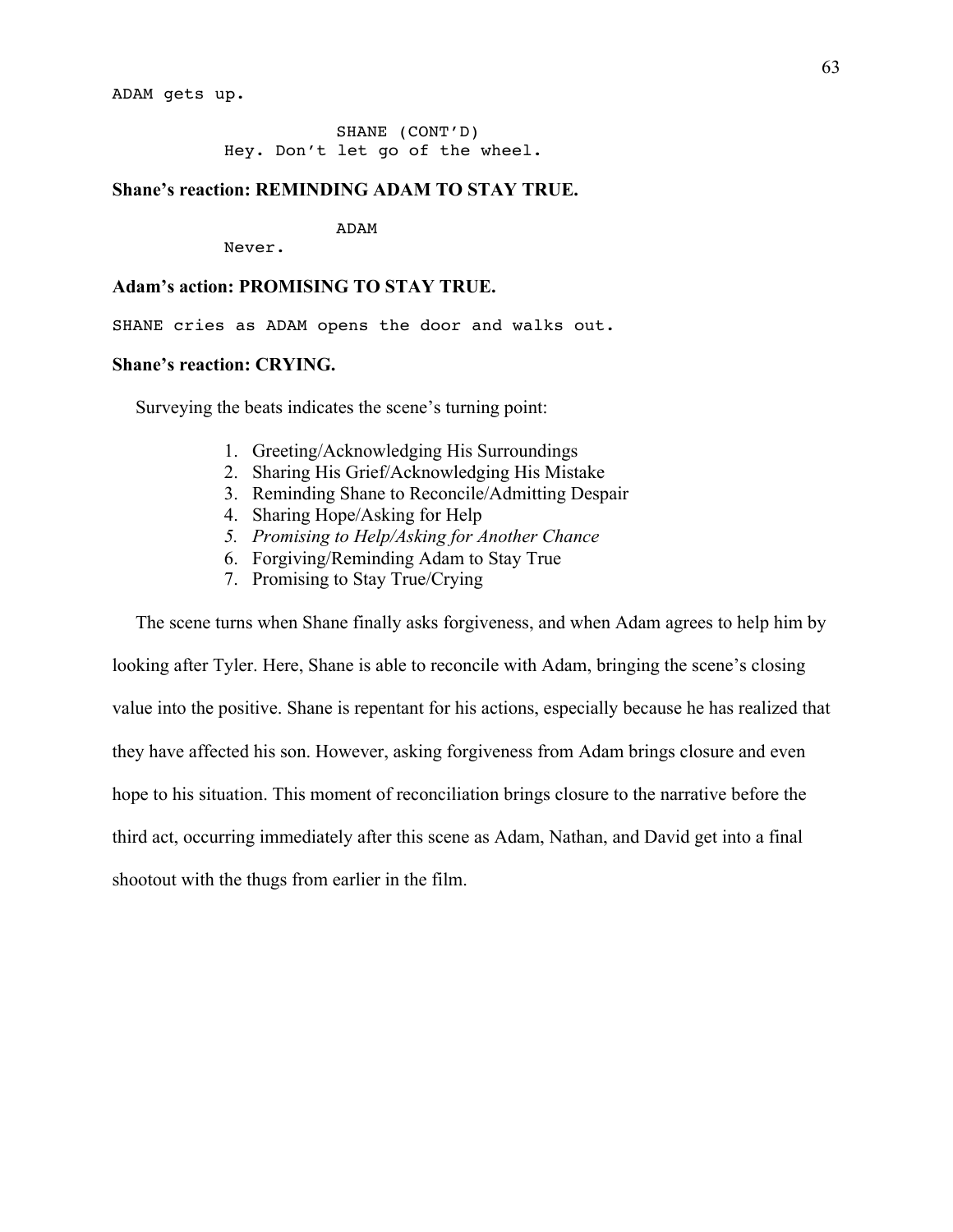## *Act Three – Climax and Resolution*

# *The Tree of Life*

 The third act of *The Tree of Life* transitions to the points of view of Mrs. O'Brien after she has received news of R. L.'s death and adult Jack as he searches for meaning in his workplace. However, rather than showing the characters in their real-life environments, similar to the first act, the climax instead portrays the O'Brien family in a fantasy sequence similar to that which opened the second act, the creation of the universe. The Climax becomes a dreamlike sequence combining images of nature and the characters reuniting together in an unidentified time and location. While the Climax is ambiguous and lacks much dialogue, the O'Brien family receives closure and reconciliation here.

 A montage of images reveals outer space as adult Jack's narration is briefly heard, possibly indicating the time period in which the following sequence takes place: "Keep us, guide us, till the end of time." Another whisper later is heard from young Jack: "Follow me," and in a series of shots of adult Jack in a desert, his younger self leads him through the rocky landscape, intercut with shots of unidentified architecture and a woman awaking from her bed wearing a wedding dress.

 Finally, adult Jack finds himself on a beach with dozens of people, several of whom he knows – including his own family. Young women in robes guide him and others along the beach, including the young boy from Jack's childhood who was scarred by a house fire. Young Steve, who looks just as Jack remembers him from his childhood, watches seagulls flying overhead and begins waving his arms around, imitating their motion.

 Then, Jack finds his mother, who also looks as she did when he was a child. Mrs. O'Brien looks at her eldest son and embraces him. Later, Jack walks along the beach with his father, putting a hand on his shoulder before Mr. O'Brien returns the gesture. Finally, R. L. appears, also in his young form, and adult Jack carries him along the beach to his parents. Mr. O'Brien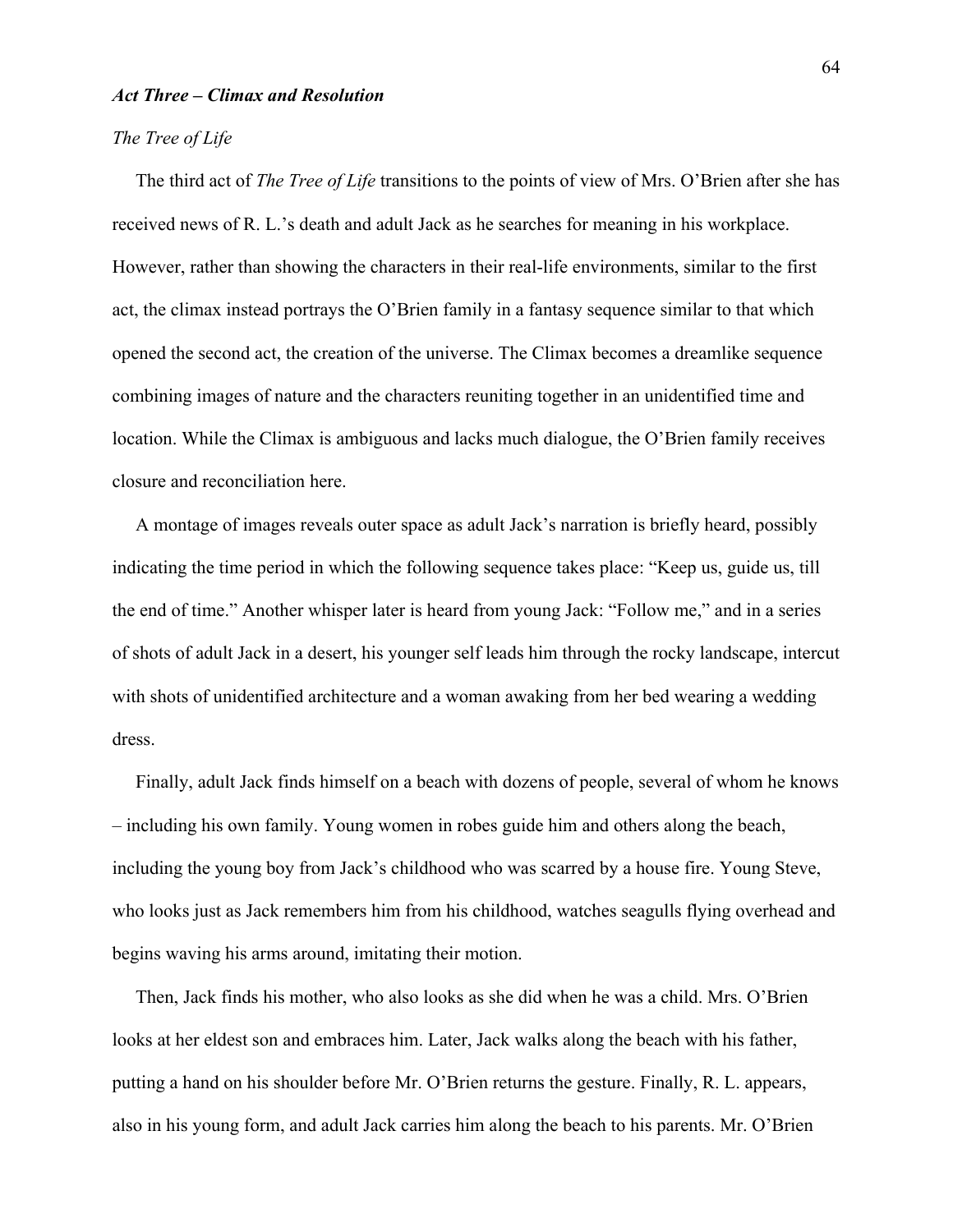picks up his son, holds him in the air, and lovingly embraces him. When Mrs. O'Brien approaches, Mr. O'Brien puts R. L. down so his mother can approach him. As Steve briefly watches, Mrs. O'Brien strokes R. L.'s face and kisses him. She embraces her son and kisses her husband as others also gather along the beach.

 Suddenly, the scene transitions to a snowy landscape where Mrs. O'Brien, R. L., adult Jack, and others are walking around. Briefly, the O'Brien's walk through a replica of their old house until Mrs. O'Brien opens the front door, kisses R. L., and leads him outside. R. L. walks in circles for a while, rubbing his hands together, as Mrs. O'Brien reaches out her hand for him. R. L. holds her hand briefly, lets go, and continues walking into the distance. Jack stands behind his mother, stroking her hair. Later, Mrs. O'Brien herself walks out into the distance, raising her hands as she steps forward.

 Suddenly, the narrative transitions to another location, only bright white light under which stands Mrs. O'Brien and two younger women, one of whom is Mrs. O'Brien's own self as a child who appeared at the beginning of the film. The women touch and move Mrs. O'Brien's hands slowly, on and then away from her eyes, as if dancing with her. Finally, Mrs. O'Brien, with eyes closed and a faint smile, whispers onscreen: "I give him to you. I give you my son." Mrs. O'Brien cups her hands together, raises them above her head, and separates them. The sequence ends with a shot of a field of dandelions, possibly the same field seen at the beginning of the film on young Mrs. O'Brien's farm.

 Just then, the sequence transitions to present-day at adult Jack's workplace, as an elevator descends down a skyscraper. Jack stands in the middle of a field among the skyscrapers, looking around his environment as if he is seeing this place for the first time. As he looks around, there is the slightest sign of a smile on his face. With some final images of skyscrapers, a large bridge above a river, and the forming light in darkness that opened the film, *The Tree of Life* concludes.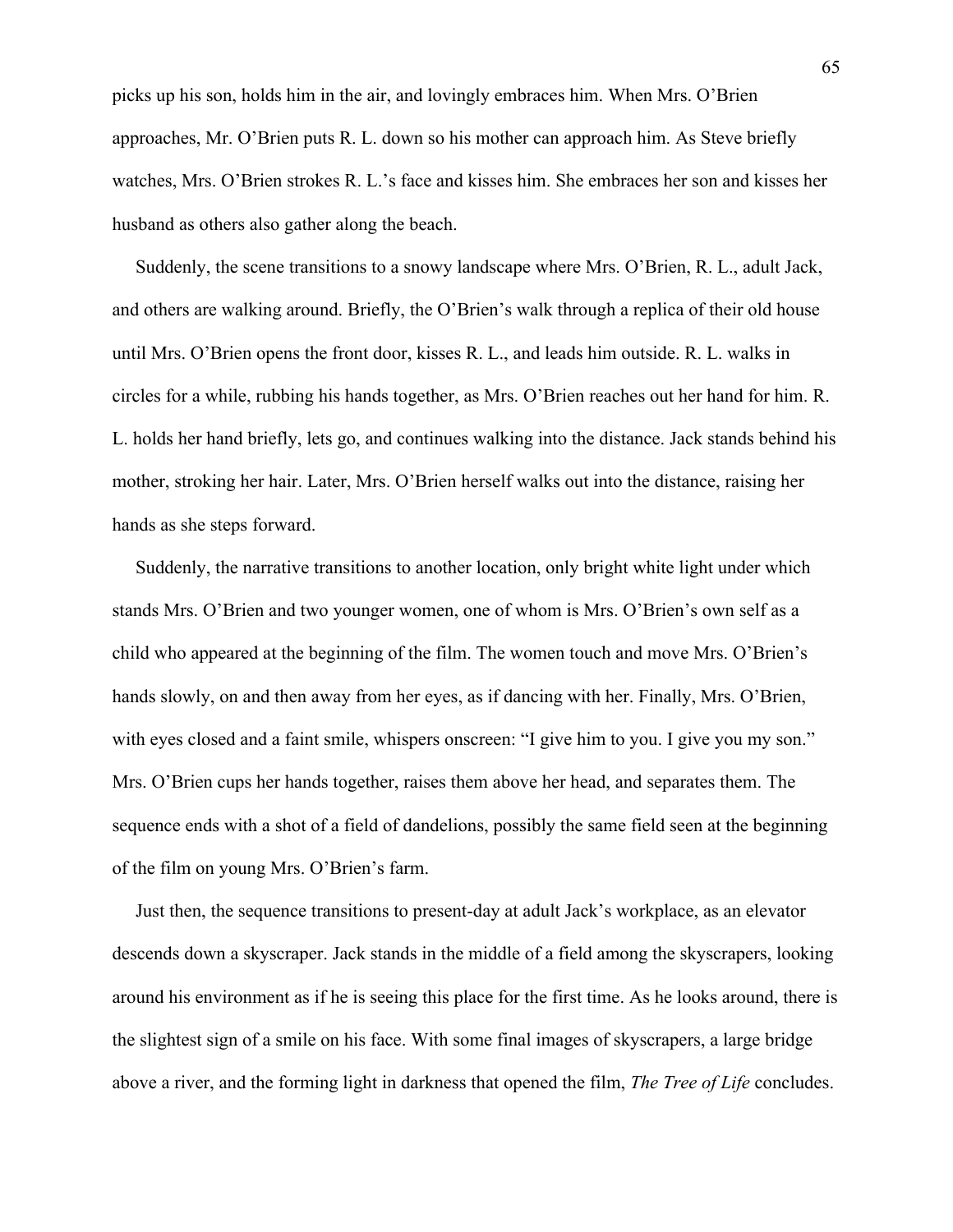In this dreamlike sequence, the film reaches its Climax as well as its Resolution rather quickly. Searching through unknown landscapes, visually representing his internal searching for meaning and reconciliation in his life, Jack eventually finds his family as he remembers them from his youth. Jack's experience as a young man, as well as his narration and prayers to God, indicated that he saw and felt something divine in his life through the way of grace shown by his mother and brother. However, R. L.'s death left him cynical and bitter towards life. In this sequence, Jack realizes the way of grace is not only a way to live in the present but also a gateway to eternity. Here, he sees his family as he remembers them and can finally reconcile with them all. Jack's resolution occurs as he finds comfort in the hope that he will see his brother and the rest of his family once again.

 Mrs. O'Brien similarly finds her resolution as she reunites with her family in this sequence. In the film's first act, as she mourned the death of R. L., she asked God why he had to die and if she did something wrong to deserve this pain. The second act showed her life in flashback, from the creation of the world to the birth and youth of her children. In this third act, Mrs. O'Brien sees her family again in a place representing eternity, as she sees her husband and children as she remembers them from years before. When she finally has to let young R. L. go into the distance by himself, she finds comfort in the fact that he is in a better place. Remembering a life beyond her life on Earth, she finally is able to surrender R. L. – and herself – completely to God.

#### *Courageous*

 The third act of *The Tree of Life* re-introduces Derrick and the thugs he works with into the narrative. The policemen's struggle with these men is about to end once and for all, and through this, Adam, Nathan, and David will be reminded of the importance of fatherhood and mentorship.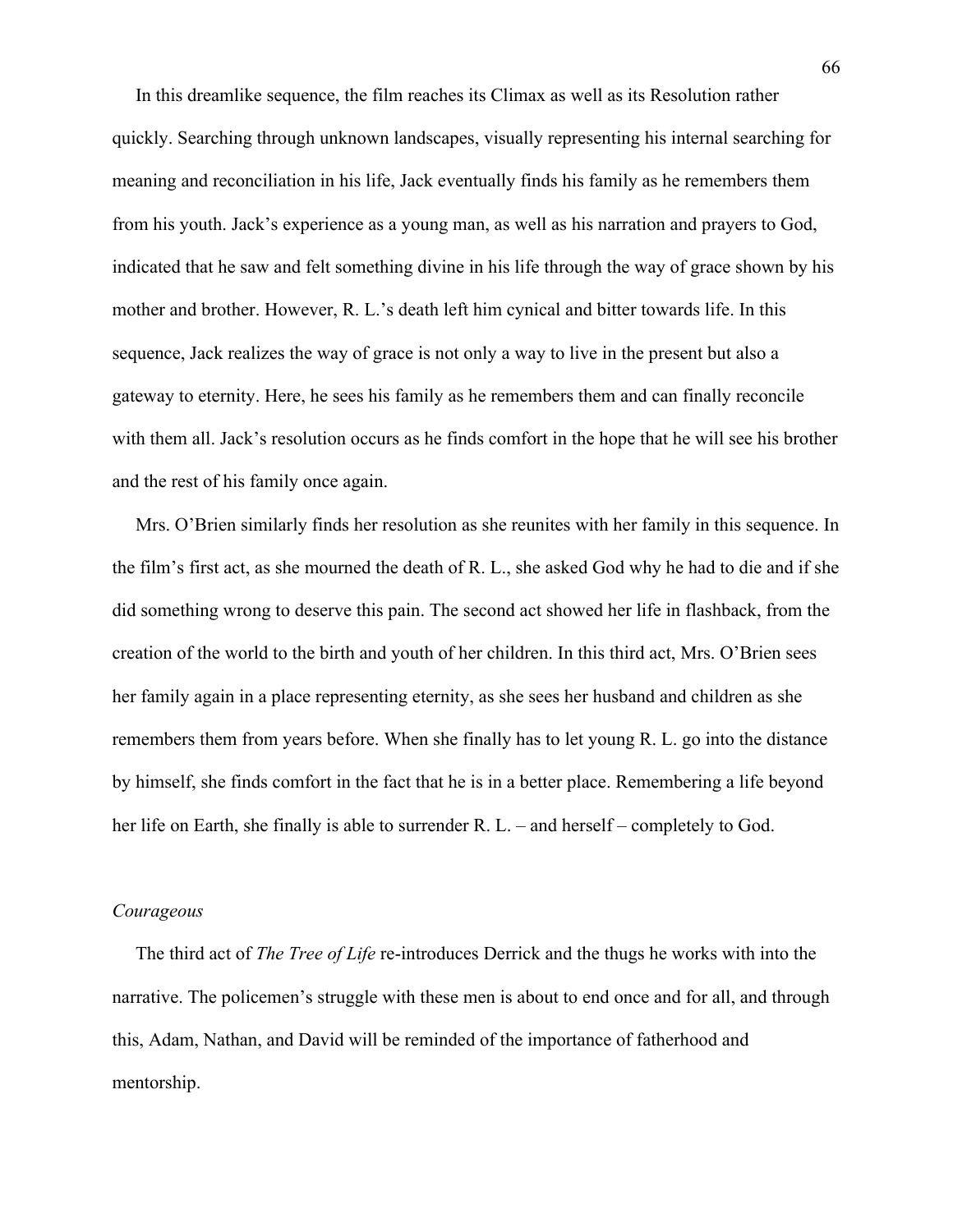Derrick joins the thugs after school and learns they have a new stash of drugs to sell. Suddenly, Nathan and David follow them in their police car and pull them over for a blown tail light. Because the thugs cannot risk being caught with drugs, the driver pulls the vehicle over and gets out a gun, prepared to kill the officer who approaches him. Derrick realizes that Nathan is the driver, and because he does not want Jade's father to get hurt, he discourages the driver from using his gun. When Nathan approaches the thugs' vehicle, the driver fires, but Derrick prevents him from shooting Nathan.

 A shootout ensues between the thugs and the police, as Nathan and David call Adam for backup after wounding the thugs. The thugs keep shooting, except for Derrick, who hides from the firing. Finally, after Adam arrives, the two thugs see a little girl watching the action from her front yard far away. Intending to use her as leverage, the thugs chase after her, and Adam and Nathan pursue them.

 While Adam and Nathan pull the thugs away from the girl, whose father comes out of his house to rescue her, more officers arrive and save Adam and Nathan from getting beaten by the thugs. The thugs are arrested along with Derrick, whom Nathan approaches and interrogates about why he is with these criminals. Derrick tearfully responds that he has nobody else, and Nathan puts a hand on his shoulder. Meanwhile, Adam calls Victoria to let her know that he is okay after he thanks David for his work. "You're not a rookie anymore," he tells him.

 Days later at church, Adam's pastor has Adam, Nathan, David, and Javier stand with him at the pulpit, as the pastor has been preaching the previous weeks on fatherhood. The pastor introduces Adam, who shares a word on his family's experience in the previous few months with Emily's death, which prompted him to reconsider his role as a leader of his home. As Adam shares statistics revealing the importance of a father in a family, he vulnerably promises to lead his home with integrity, respect, and the love of God.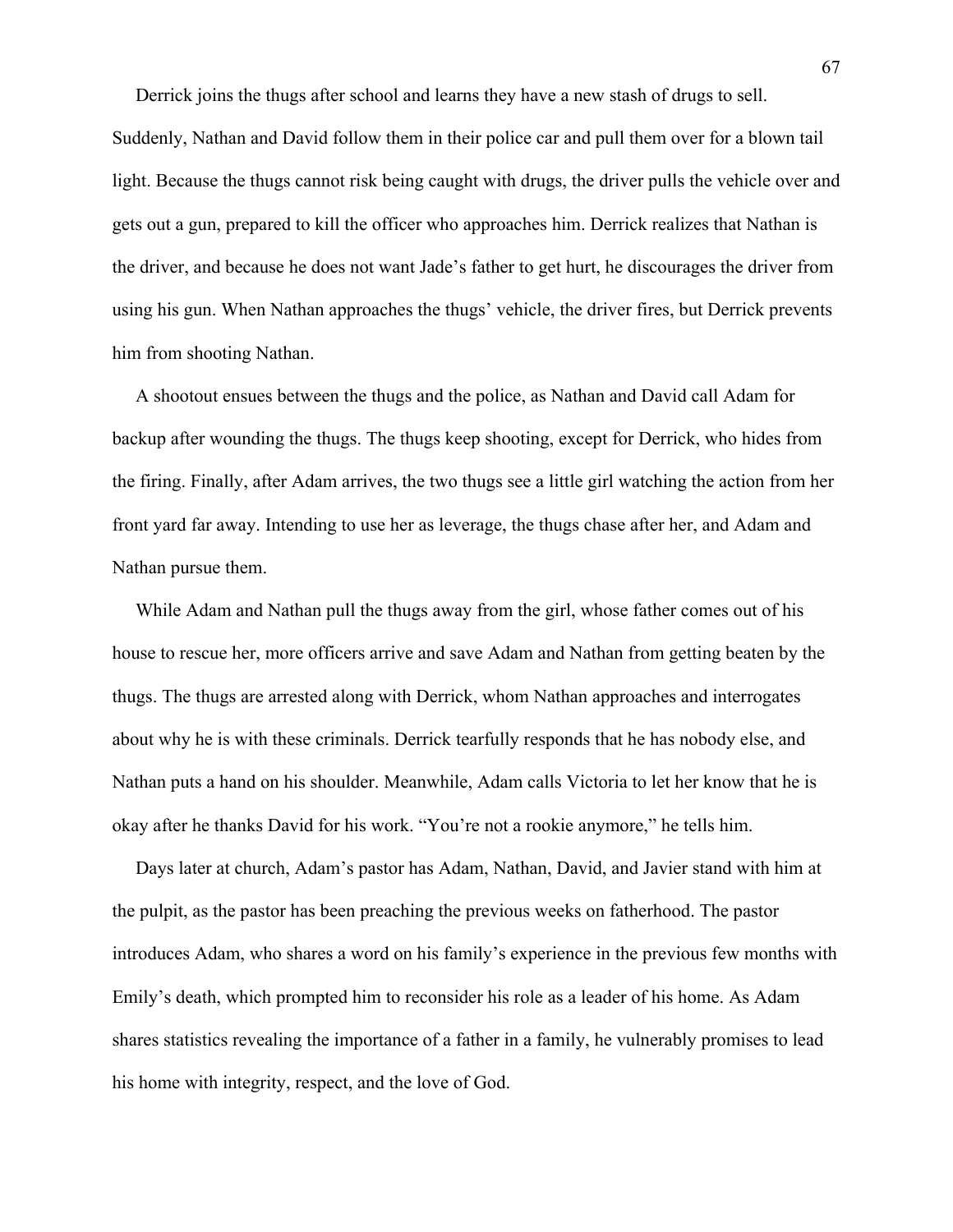"Some men will hear this and agree with it," says Adam, "but have no resolve to live it out. Instead, they will live for themselves and waste the opportunity to leave a Godly legacy for the next generation." Overtop of this dialogue is an image of Shane, sitting alone in his prison cell. However, Adam continues to preach underneath images of David greeting Amanda and Olivia at their home, Javier reading the Bible to his family, and Nathan reading Scripture to his family at home and even Derrick in prison. Adam says, "There are some men, who, regardless of the mistakes we've made in the past, regardless of what our fathers did not do for us, will give the strength of our arms and the rest of our days to loving God with all that we are, and to teach our children to do the same – and, whenever possible, to love and mentor others who have no father in their lives."

 Adam's message concludes with an explicit call to action. "You don't have to ask who will guide my family," he says, "because by God's grace, I will….So where are you, men of courage? It's time to rise up and answer the call God has given you, and to say, 'I will! I will! I will!'" As Adam says this with a hand held up high, men in the congregation begin to stand one-by-one, agreeing with the call to action. With this call, *Courageous* concludes.

 The film's Climax is an exciting, action-packed way to bring the film to a close. However, only three of the five main father characters appear, and the scene's conflict focuses not on the relationship between father and son but that between authority and crime. The Climax brings Adam, Nathan, and David to a point of closure in their line of work but not in their families – that conflict was resolved in previous scenes.

 By referencing and visually representing each of the five fathers, however, the film's Resolution brings closure to the variations the film presents on the theme of fatherhood. Shane represents the consequences of a commitment to fatherhood broken. David represents a father who returns to the family he abandoned in order to reconcile the past. Nathan represents a father who acts not just as a leader to his own family but also as a mentor to a young man with no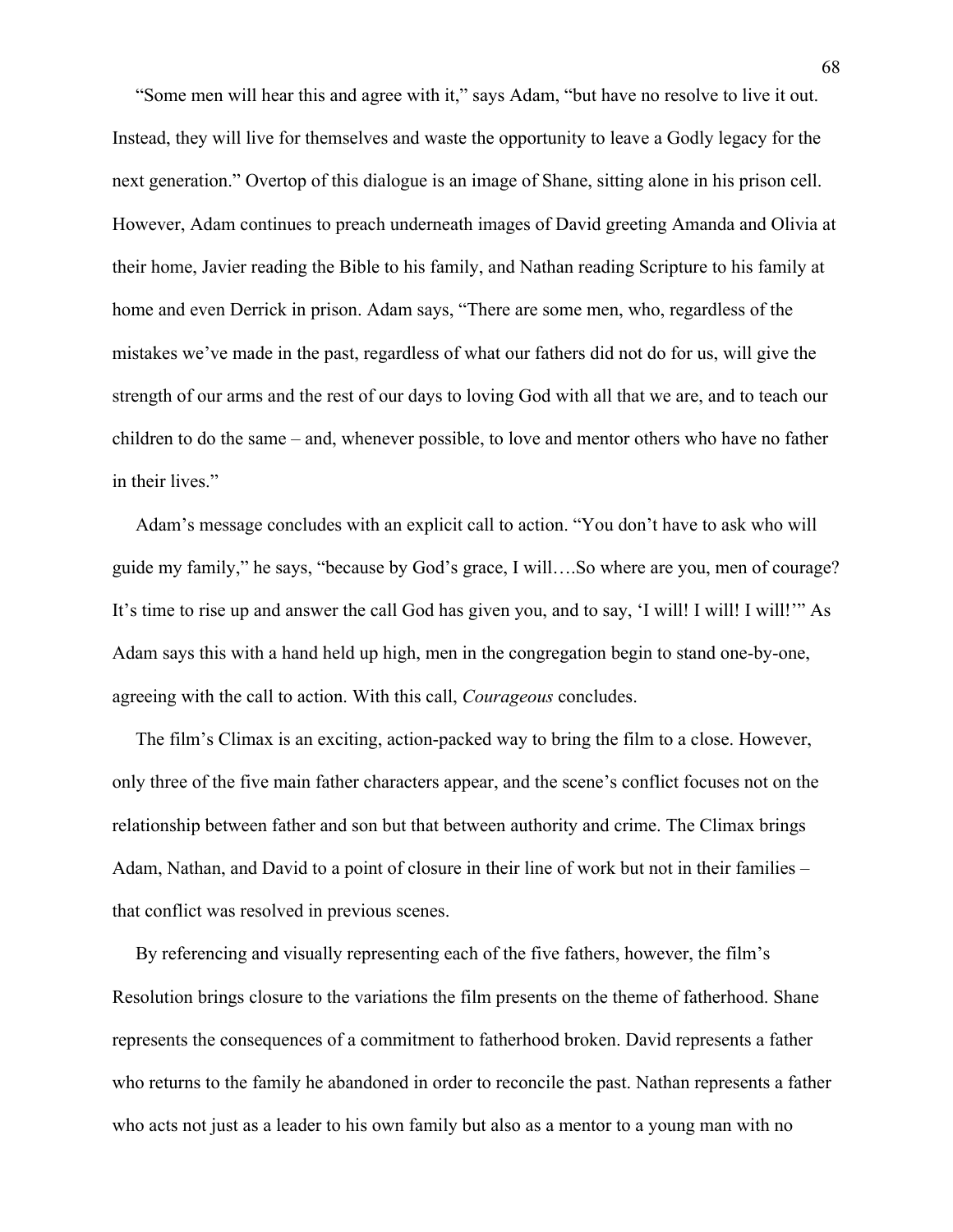family, just as he had when he was a youth. Javier represents a father who shows integrity and faith in God despite troublesome circumstances. Adam represents a father who intentionally takes time to spend with his son and, similar to Nathan, takes time to mentor young men like Tyler who need someone in the role of a father.

 The Resolution sums up the film's message, although in addition to the visual representation of each of the five fathers, the sequence is basically a sermon as Adam solely addresses a congregation about what he has learned through the film. However, by the end of the film, although not all of the characters' situations are perfect, such as Shane's or Derrick's, relationships have been reconciled. There is now closure to the conflict of these men becoming better fathers.

#### *Premise and Controlling Idea*

 To summarize the story and the characters' journeys in both *The Tree of Life* and *Courageous*, this analysis closes with a proposed Premise and Controlling Idea for both films based on Robert McKee's guidelines. The film's premise is a "what-if" statement based on the Inciting Incident and the event or events that set the characters on their journey. The Controlling Idea is formed once the journey is complete, conflict is resolved, and a lesson has been learned. For both *The Tree of Life* and *Courageous*, the Premise could be considered thus: What would happen if a parent lost a child and subsequently questioned God?

 In *The Tree of Life*, the journey for the O'Brien family begins with the death of R. L. This tragedy makes Mr. and Mrs. O'Brien question God and their own parenting, as they ask themselves and God what they could have done differently to prevent this and why God let this tragedy happen.

 In *Courageous*, the journey for Adam Mitchell, his family, and the four other fathers and their families around him starts with the death of Emily. The tragedy forces Adam and Victoria to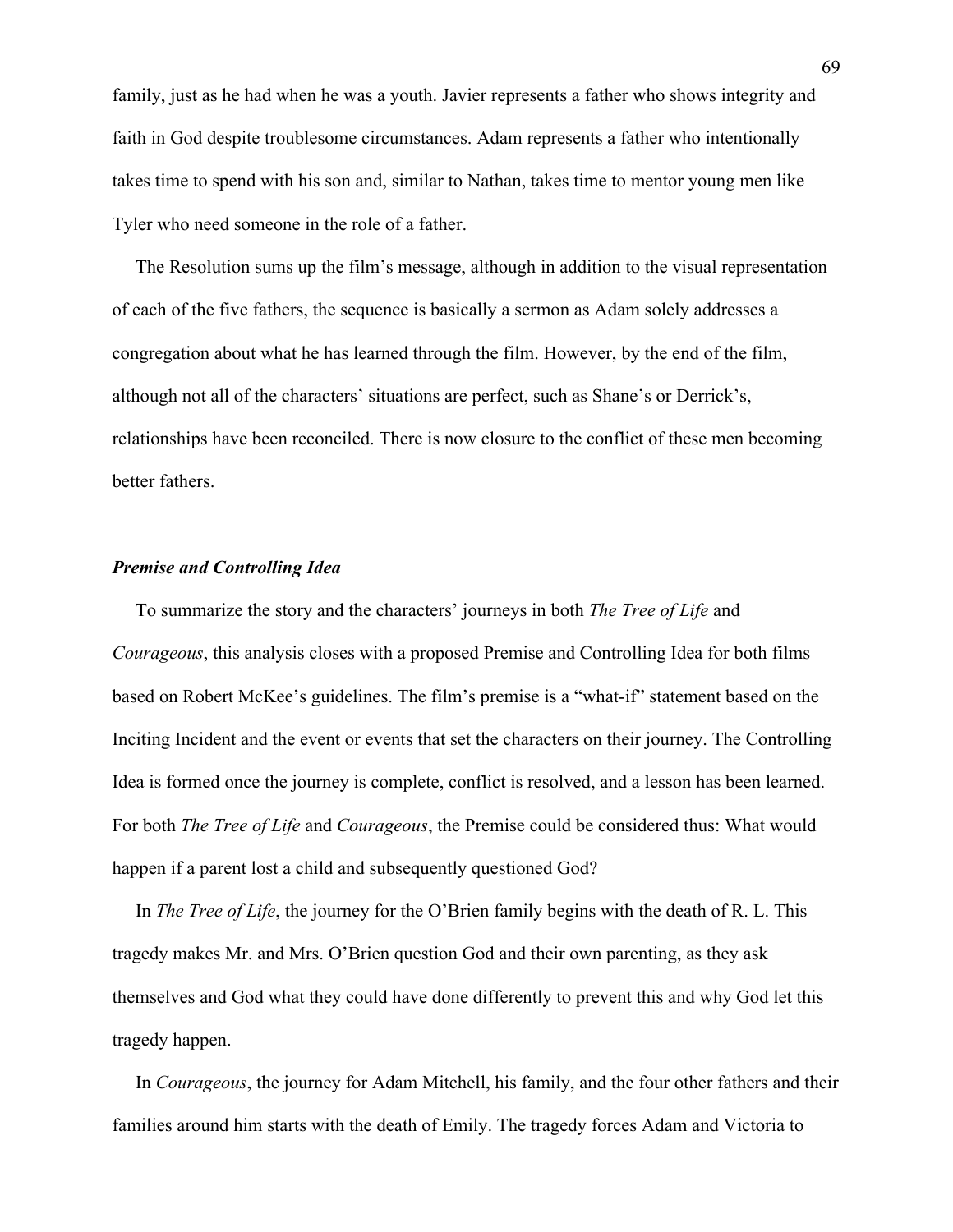question God about why He could let this happen to their family. Furthermore, Adam asks himself what he could have done and could do differently in the future to be a better husband and father.

 Both films also deal ultimately with the reconciliation of family. The Controlling Idea for *The Tree of Life* could be considered thus: Family is reconciled when we surrender our past failures. In order for Mrs. O'Brien and adult Jack to find closure in the death of R. L., they remember their entire lives and how the ways of nature and grace affected their decisions, their treatment of each other, and their attitude towards God. Ultimately, as they reflect on eternity and the hope they have that they will see R. L. again, both Mrs. O'Brien and Jack learn to surrender the past: Mrs. O'Brien lets her son go, and Jack reconciles with his father.

 The Controlling Idea for *Courageous* could be considered thus: Family is reconciled when fathers commit to taking a stand to leadership. This idea is manifested in the Mitchell family as Adam repairs his relationship with Dylan. Nathan's family experiences this when he repairs his relationship with Jade. Javier's family is reconciled because Javier took a stand for integrity and thus was successful at his workplace. David's family is reconciled because David took initiative to contact those he hurt in the past and make amends. Even Shane's family has the hope of being reconciled because Shane realized he needed to get right with God and Tyler after his wrongdoing.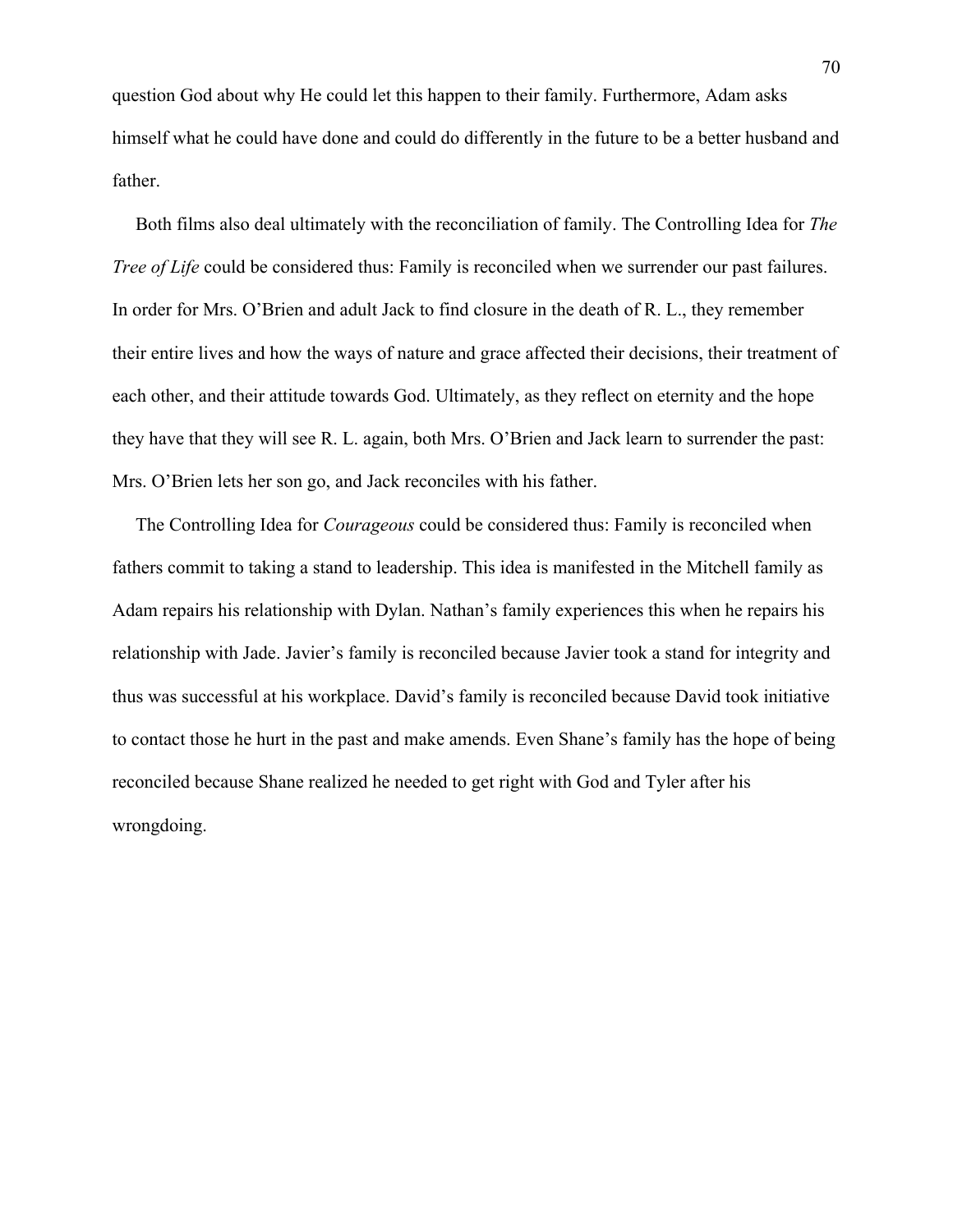#### *Results Overview*

### *Act One*

 In *Story*, Robert McKee claimed setting up a story involves the delivery of exposition, "the information about setting, biography, and characterization that the audience needs to know to follow and comprehend the events of the story." McKee added that exposition must first further conflict, and secondly convey information. "The anxious novice reverses that order, putting expositional duty ahead of dramatic necessity."<sup>2</sup>

 The first act of *The Tree of Life* establishes a quiet, contemplative tone for the story and the film as a whole. Information is delivered about the characters, the setting, and even the spiritual aspect of the story. However, dialogue is sparse, replaced by voice-over narration that does not convey information so much as reveal the thoughts of the main characters towards God. Mrs. O'Brien's opening narration establishes her religious upbringing, a conflict between nature and grace that will develop throughout the story, and her spiritual commitment to God. This opening presents the information necessary for the audience to know before the occurrence of the Inciting Incident.

 Todd McCarthy of the *Hollywood Reporter* noted the film's subtle delivery of information in his review of *The Tree of Life*: "Working in a manner diametrically opposed to that of theater dramatists inclined to spell everything out, Malick opens cracks and wounds by inflection, indirection, and implication."<sup>3</sup> This criticism is accurate because the film does not explain much exposition. Plot elements, such as Mrs. O'Brien's religious upbringing or the parallels between her and Mr. O'Brien and the ways of nature and grace, are hinted at visually with few words. However, Roger Moore of the Orlando Sentinel also pointed out the downside of the film's subtlety, calling the film "cryptic" and noting, "Names aren't freely given and we must work out relationships on our own."<sup>4</sup> Indeed, most character names – including the O'Brien's surname –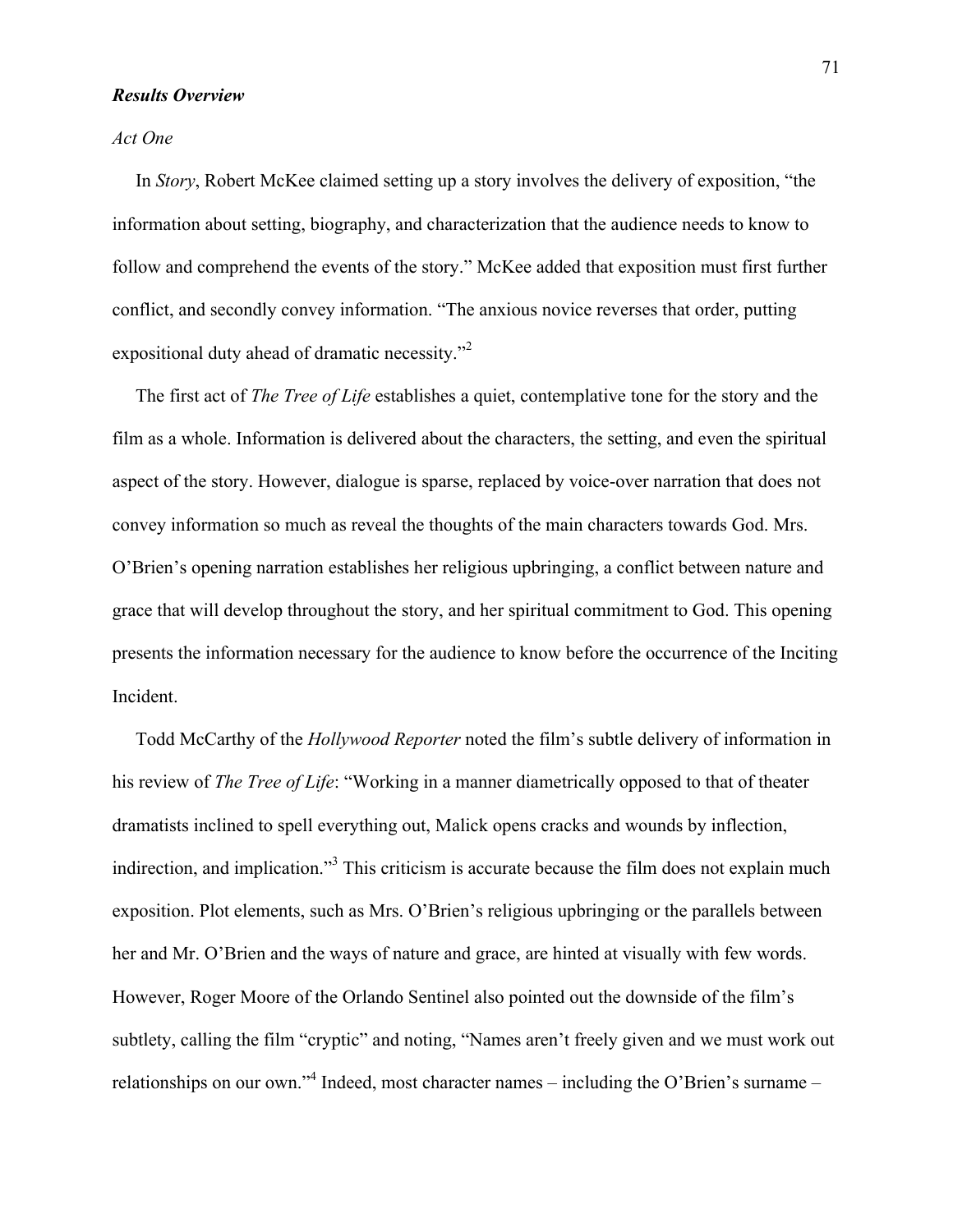are not revealed in *The Tree of Life* until the end credits. Consequentially, viewers may be disorientated because of the lack of information and thus feel disconnected from the narrative.

 The first act of *Courageous* establishes several different tones, characters, and storylines that will develop throughout the entire narrative. Action sequences between the policemen and criminals create tension and extra-personal conflict between the law and crime. Domestic scenes featuring characters within a family together at home create personal conflict between parent and child to be explored throughout the film. These scenes between characters also relay information to the audience about character backgrounds and situations, primarily through dialogue. This delivery of exposition provides information for all five father characters and their families, building up to the film's Inciting Incident.

 However, *Courageous*, contrary to McKee's guideline to dramatize exposition, conveys information primarily through dialogue. These scenes reveal conflict and character in a straightforward manner. Tom Russo from the *Boston Globe* acknowledged these scenes become "narrative-suffocating devices for stressing a point."<sup>5</sup> For example, Victoria acknowledges Adam's faults in parenting Dylan. Nathan is clear with Jade on not dating until she is older. Javier and Carmen argue about the financial struggles their family is facing. As a result of these dialogue-heavy scenes, Frank Scheck of the *Hollywood Reporter* claimed the themes of family and fatherhood become "hammered home repeatedly."<sup>6</sup> This criticism is accurate because of the straightforwardness in the delivery of exposition, leaving little room for subtlety in the storytelling.

 After setup and establishing setting and character, claimed McKee, comes the event that begins the character's journey: the Inciting Incident. According to McKee, the Inciting Incident "first throws the protagonist's life out of balance, then arouses in him the desire to restore that balance." However, McKee also claimed that while a protagonist might pursue an Object of Desire, that being a conscious desire, he might also be unknowingly pursuing an unconscious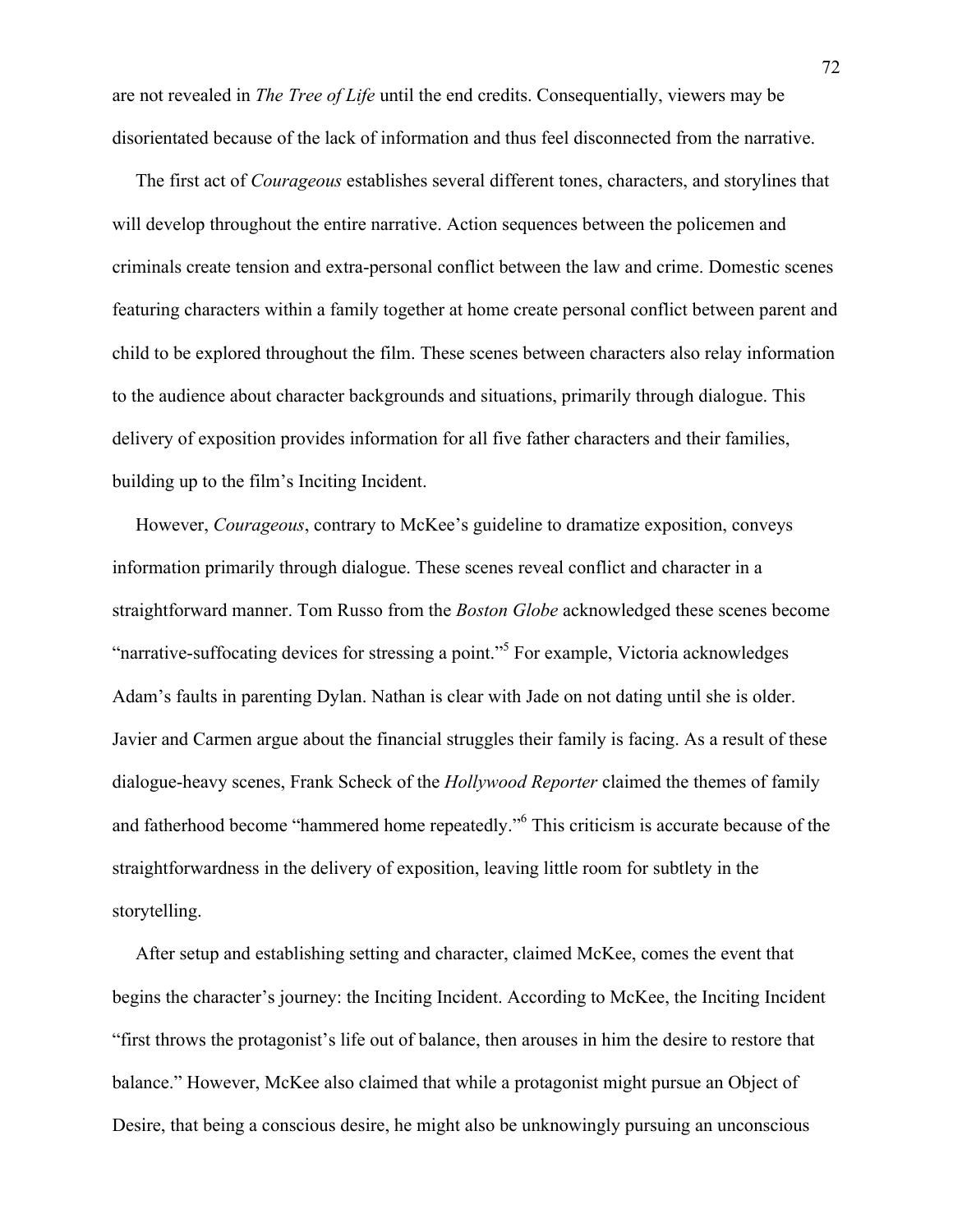desire. "No matter what the character consciously thinks he wants, the audience senses or realizes that deep inside he unconsciously wants the very opposite."<sup>7</sup>

 In *The Tree of Life*, the Inciting Incident happens practically without words, as Mrs. O'Brien silently reads the telegram informing her of R. L.'s death before finally crying out. Mr. O'Brien likewise cannot say anything when he hears the news. However, the O'Brien's still react to their son's death. They quietly walk through their house and their neighborhood, remember the times they had with R. L., and even distance themselves from family and friends looking to comfort them. Years later, Jack has become cynical and closed up emotionally to the people and world around him, although he still wonders about the hope that eventually consoled his mother through her pain. As Mrs. O'Brien and Jack seek God for answers (their conscious desire), their quiet reflection as they remember the past leads them to realize the ongoing struggle between the way of nature and the way of grace and seek reconciliation (their unconscious desire).

 In *Courageous*, the Inciting Incident happens also with few words, as the Mitchell family sits in silence at Emily's funeral listening to the pastor's eulogy. As this scene and the following scenes reveal, however, Adam, Victoria, and Dylan all react to the Inciting Incident. Adam and Victoria question their own parenting and regret not spending more time with their daughter. Dylan closes up emotionally and shuts everyone around him out of his life. The Mitchell family certainly reacts to the loss of Emily. However, the same cannot necessarily be said for the other four fathers and their families, who are featured very little at the occurrence of the inciting incident. Furthermore, when Adam does make his decision to become a better father (his conscious desire), there is no inner conflict to suggest an unconscious desire. Similar to the straightforward dialogue establishing exposition in the film's first act, Adam's desire is spelled out bluntly with no hint of an unconscious desire.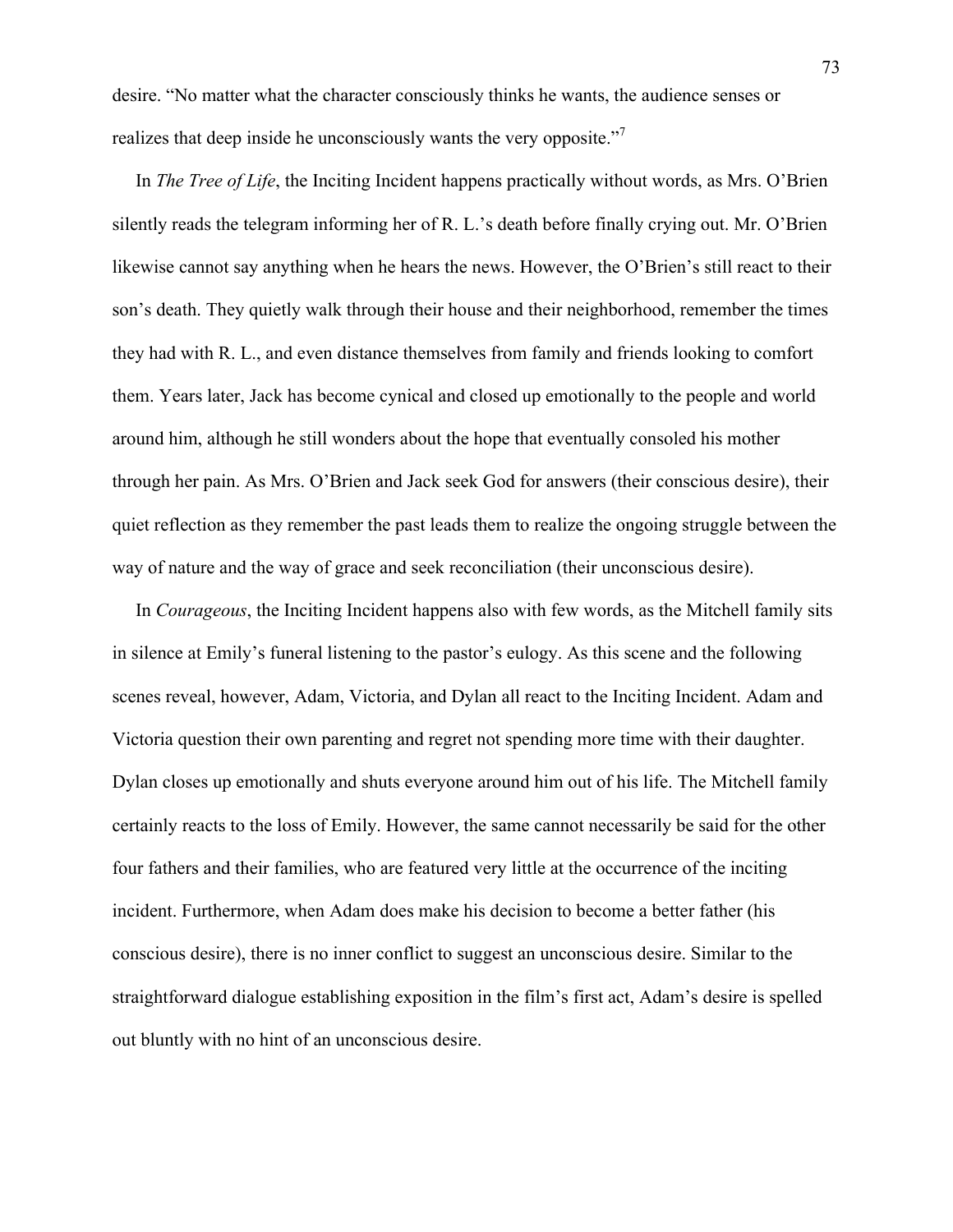"When the protagonist steps out of the Inciting Incident, he enters a world governed by the Law of Conflict," stated McKee. "To wit: *Nothing moves forward in a story except through*  conflict (original emphasis)."<sup>8</sup> According to McKee, a story must contain inner, personal, and extra-personal conflict not only to convey themes and create complex characters but also to progress the narrative. Therefore, the dramatization of conflict as well as the presence of conflict is essential in storytelling.

 In *The Tree of Life*, conflict is dramatized by extended flashbacks and voice-over narration. Flashbacks and voice-over narration are two techniques that McKee warned could be manipulative to the viewer if used incorrectly. However, he also claimed, "A flashback can work wonders if we follow the fine principles of conventional exposition."<sup>9</sup> According to McKee, the writer must dramatize flashbacks containing information that the audience has the desire and need to know. Concerning voice-over narration, he encouraged screenwriters to respect the old adage, 'Show, don't tell.' " 'Show, don't tell' means respect the intelligence and sensitivity of your audience. Invite them to bring their best selves to the ritual, to watch, think, feel, and draw their own conclusions."<sup>10</sup>

 The film's extended flashbacks create a loose structure in the narrative, as the perspective transitions from an older Mrs. O'Brien and present-day Jack to their younger selves. However, the flashbacks still follow conventional exposition, as defined by McKee, because of their conflict and turning points. The flashbacks portray young Jack surrounded by a gracious mother, a demanding father, obedient brothers, and rebellious friends. Jack experiences inner conflict as he tries to determine what to do, either to love or hate the people around him. These specific flashbacks act as turning points in Jack's life. When his friend dies in the pool, Jack chooses to not trust God. When R. L. tells his father to be quiet at the dinner table, Jack chooses to defend his brother rather than obey his parents. When Jack has the opportunity, he chooses to break into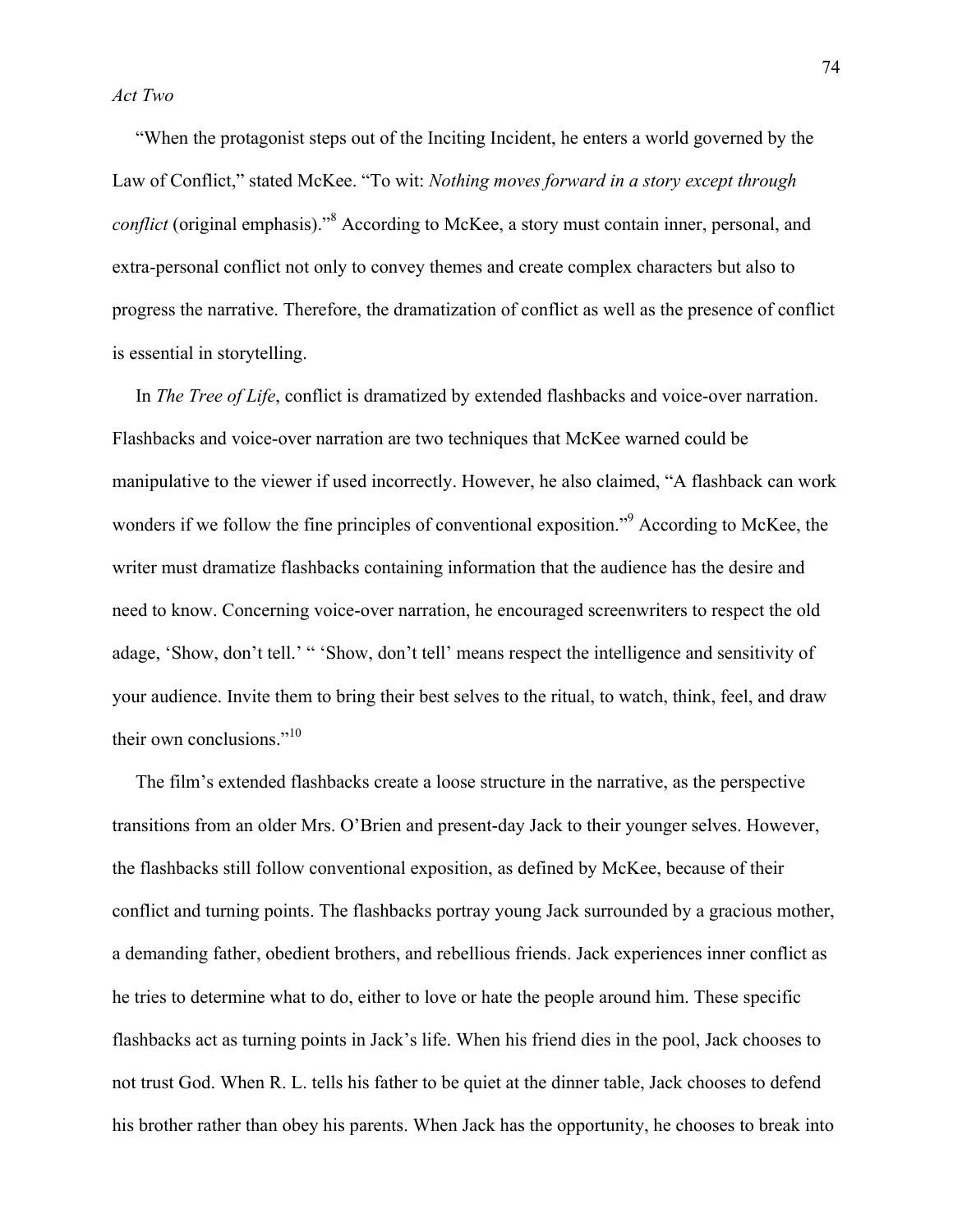his neighbor's house. Conflict and turning points are visually dramatized, leading not only to complex character development but also a progressing narrative.

 Critical reception for this loose structure was mixed. Nick Pinkerton of the *Village Voice* stated, "Scenes occur as if bobbing on the surface of a family's collective consciousness," adding that "the film can be read as occurring in the mind of adult Jack returning to his birthright of memories.<sup>"11</sup> Indeed, scenes in *The Tree of Life* are often short, passing quickly from one to the next. This loose structure dramatizes the memory of Mrs. O'Brien and Jack, as brief moments in their life appear in their memory, passing from one to the next.

 However, Wesley Morris of the *Boston Globe*, when specifically describing the film's creation sequence, claimed, "No tension comes from these images. They accumulate but don't build."<sup>12</sup> Indeed, not all the flashbacks dramatized from Jack's life are strong decision-making events for his character (such as playing outside with his brothers or attending school). Consequentially, viewers may not find tension for extended sequences in the film until Jack faces a clear choice (such as whether or not to obey God or his parents).

 Voice-over narration in *The Tree of Life* is not used to give context to scenes but rather reveal the characters' inner conflict. For example, when Jack asks God about the death of his friend, he never shares explicit details surrounding the death. Jack simply asks, "Was he bad?" His narration is not revealing any more information that the audience should know about the circumstances of his friend's death. Instead, conflict between Jack and God is dramatized as Jack questions why these events happened. This use of narration continues throughout the film, as characters rarely explain information but rather speak intimately with God, contributing to the characters' inner conflict.

 Even when the characters in *The Tree of Life* do speak to one another, information is delivered quietly and subtly, as are the film's themes of loss of innocence and questioning God. When an argument ensues at the O'Brien family table, nobody lectures at each other. When Jack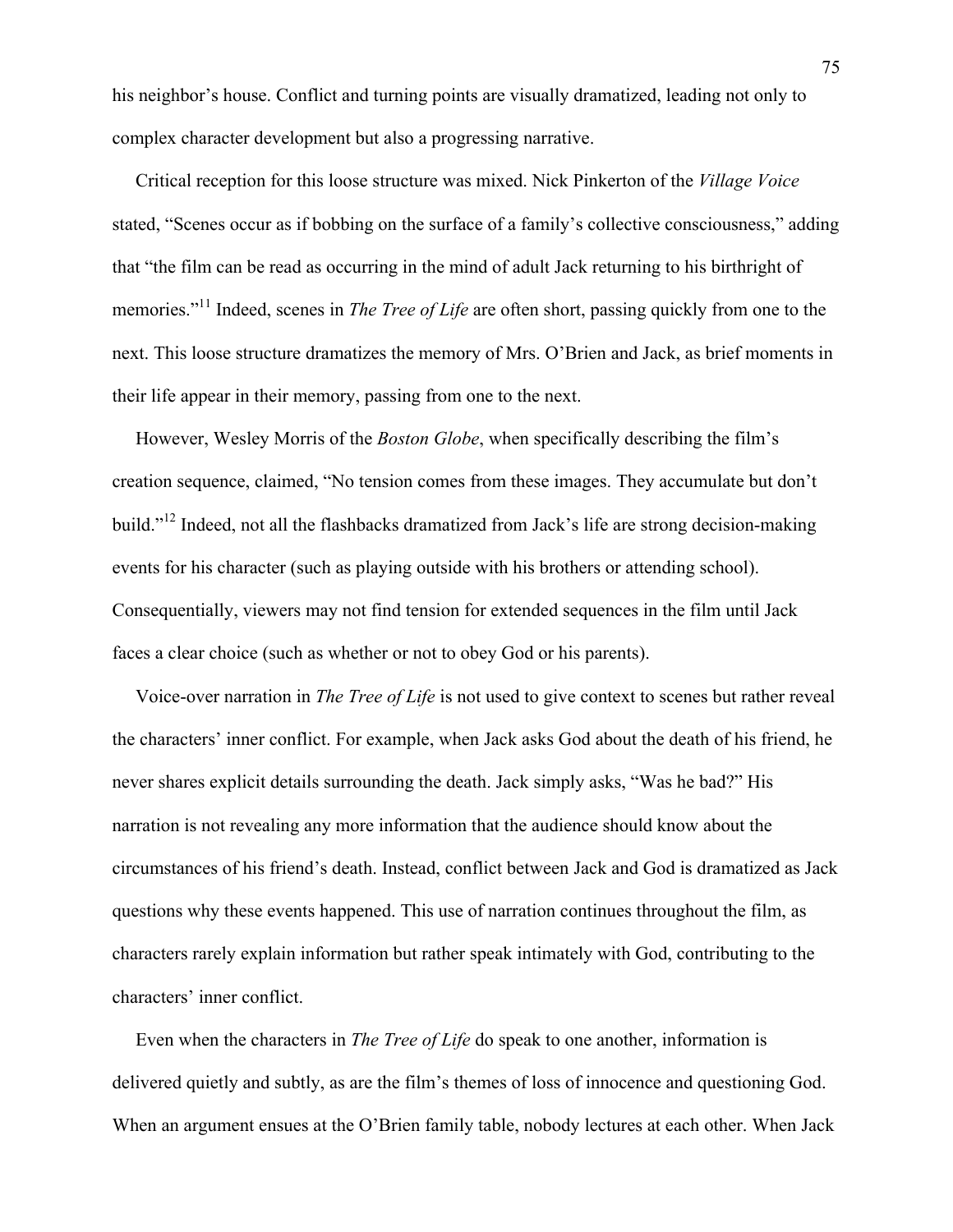goes to R.L. asking for forgiveness, he speaks to his brother in very few words. When Mrs. O'Brien's mother comes to console her after the death of R.L., their words to each other are few. Dialogue in *The Tree of Life* is used very sparingly in order to prevent too much explicit information from being delivered verbally, and to place emphasis instead on characters' inner thoughts.

 Addressing the lack of dialogue and prevalence of voice-over in *The Tree of Life*, Kenneth Turan of the *Los Angeles Times* called the film "a prolonged meditation on significant issues that is light on conventional narration and dialogue and heavy on voice-over appeals to a higher power."13 Todd McCarthy of the *Hollywood Reporter* also acknowledged, "Voice-over snippets suggestive of states of mind register more importantly than dialogue."<sup>14</sup> These criticisms are accurate because the narration not only reveals character instead of relaying exposition, but the narration also takes precedence over the dialogue in terms of developing character.

 In *Courageous*, conflict is revealed much more conventionally than in *The Tree of Life*, within a linear story structure through dialogue-driven scenes. Although the overall plot concerns Adam Mitchell's character arc, the narrative also contains several subplots following Shane Fuller, Nathan Hayes, David Thomson, and Javier Martinez and their families. McKee welcomed the idea of subplots in a story to break up monotony: "A subplot receives less emphasis and screentime than a Central Plot, but often it's the invention of a subplot that lifts a troubled screenplay to a film worth making."<sup>15</sup>

 McKee suggested that subplots could be used to complicate the Central Plot, to contradict the Controlling Idea of the Central Plot, or to resonate the Controlling Idea with variations on a theme. But McKee's fourth reason for using subplots relates most closely with the structure of *Courageous*: "When the Central Plot's Inciting Incident must be delayed, a setup subplot may be needed to open the storytelling."<sup>16</sup>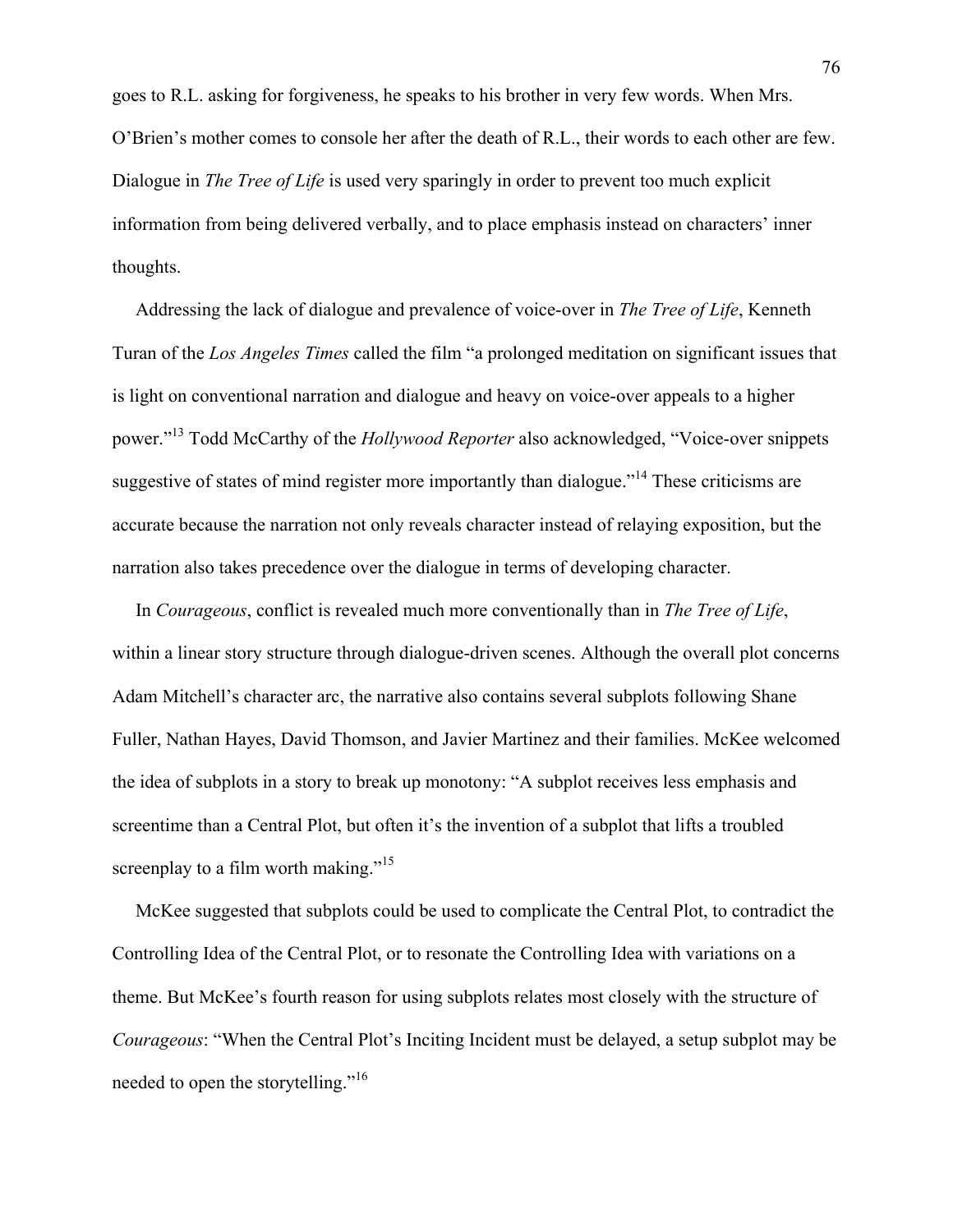In an approximate running time of two hours, the Inciting Incident of *Courageous* occurs around the forty-minute mark, making the event rather late. However, the story progresses in the opening forty minutes before the incident because each of the five fathers is introduced, each with his own struggle within his family. These multiple storylines not only move the story along, but they also provide variations on the theme of fatherhood, allowing the theme to resonate throughout the whole film.

 However, McKee stated that, just like the Central Plot, subplots must have their own Inciting Incident, Points of No Return, Climax, and Resolution. Not only does this structure help the flow of the overall narrative, but this also gives the characters in these subplots more development. *Courageous* includes so many subplots, each one transitioning to the next, that there is sometimes little connection between events. Thus, there is an overload of information that detracts from the power of each character's arc.

 Gary Goldstein of the *Los Angeles Times* called out the film's "overbearing, overlong script" and topics "examined with didacticism and platitudes instead of by mining their inherent complexities."17 Because of the multiple subplots and the uneven screen time spent between them, this criticism is accurate in describing the lack of character development in *Courageous.* For instance, between the film's midpoint and low point – that is, the Resolution ceremony and Shane's arrest – Shane's subplot did not progress. Neither he nor his son was shown onscreen as he struggled with his commitment to keep his word. When Adam catches Shane and reluctantly has him arrested, the moment is less impactful because the narrative has not given enough screen time for the characters in the scene that are affected the most.

 Furthermore, subplots are not only ignored at times, but they are often also resolved too quickly. For example, after the Resolution ceremony, David decides to send a letter to Amanda letting her know of his recent conversion and request to reconcile with her and Olivia. This event occurs about 82 minutes in the running time. Once David finishes writing the letter, he does not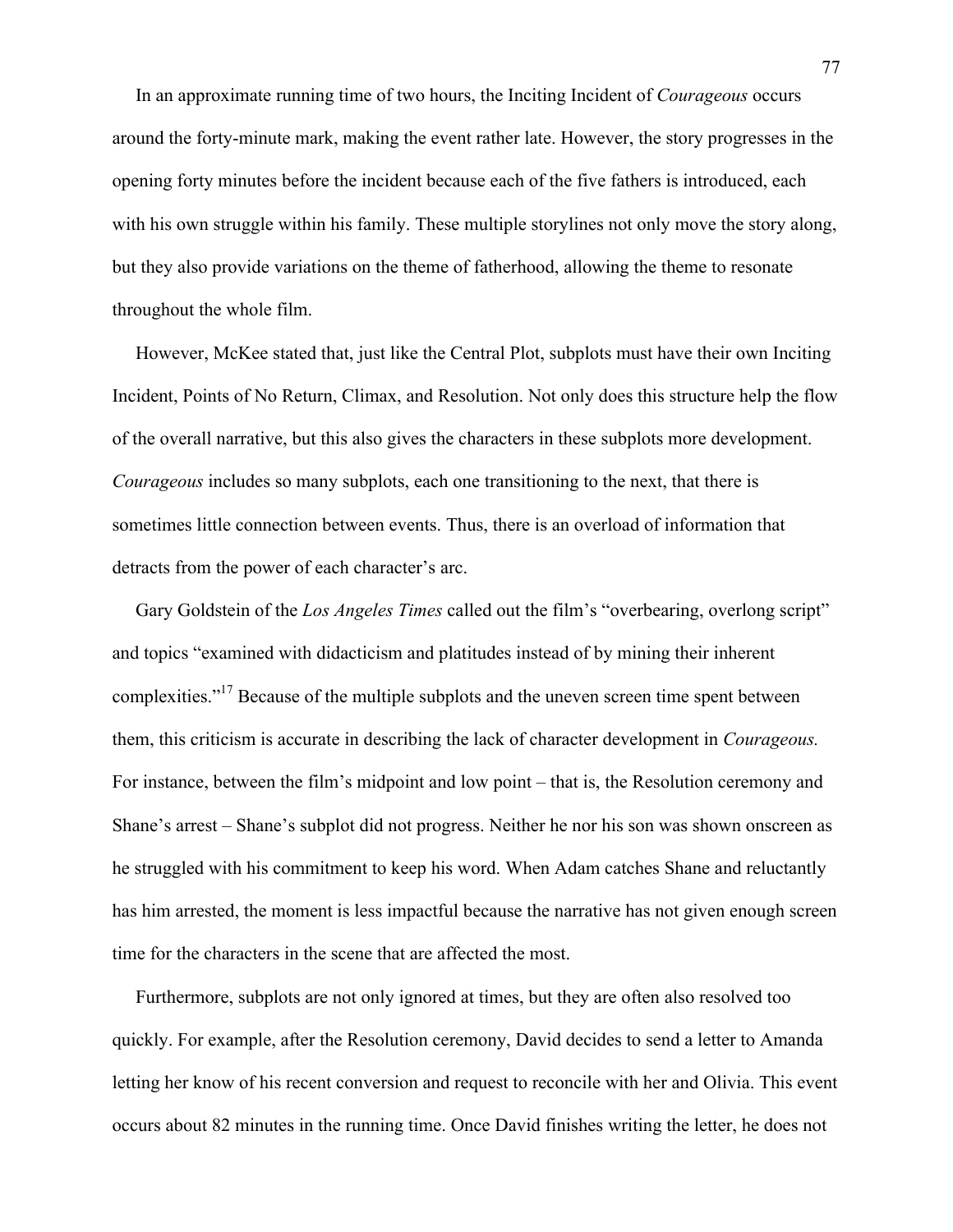even appear in the film again for about 20 minutes. His next appearance is during a silent montage after the low point, where he and Amanda sit in a café making conversation. Although their words are inaudible, giving the viewer the ability to engage with the story and think about what they might be saying, the moment is so brief that David's subplot seems cut short. Even in the film's final sequence, as clips of the five fathers are shown overtop Adam's address to his congregation, David's interaction with Amanda and Olivia is incredibly brief, potentially removing the viewer's emotional involvement with his journey.

 The subplots in *Courageous* progress and unite the narrative by creating variations on the theme of fatherhood, as each of the characters have individual struggles, successes, and failures to overcome within their families. However, as the film progresses, the screen time between characters becomes unequal. Because the journeys of the characters do not always overlap with each other, the overall narrative struggles to keep focus.

## *Act Three*

 When describing the importance of a story's Climax, McKee stated, "This crowning Major Reversal is not necessarily full of noise and violence. Rather, it must be full of meaning."<sup>18</sup> McKee even claimed the Climax serves as a tool for screenwriters to build up to: once a Climax for a story is determined, the writer must work backwards to create events leading up to the event. "All scenes must be thematically or structurally justified in the light of the Climax," stated McKee. "If they can be cut without disturbing the impact of the ending, they must be cut."<sup>19</sup>

 The Climax of *The Tree of Life* occurs with the sequence portraying the reunion and reconciliation of the O'Brien family on the beach and snowy landscapes. The sequence contains little noise and no violence; on the contrary, the Climax is quite peaceful. However, the sequence is not without meaning, especially after the utterance of Jack's last line of narration: "Help us, guide us till the end of time." This idea is visualized by adult Jack being guided by his younger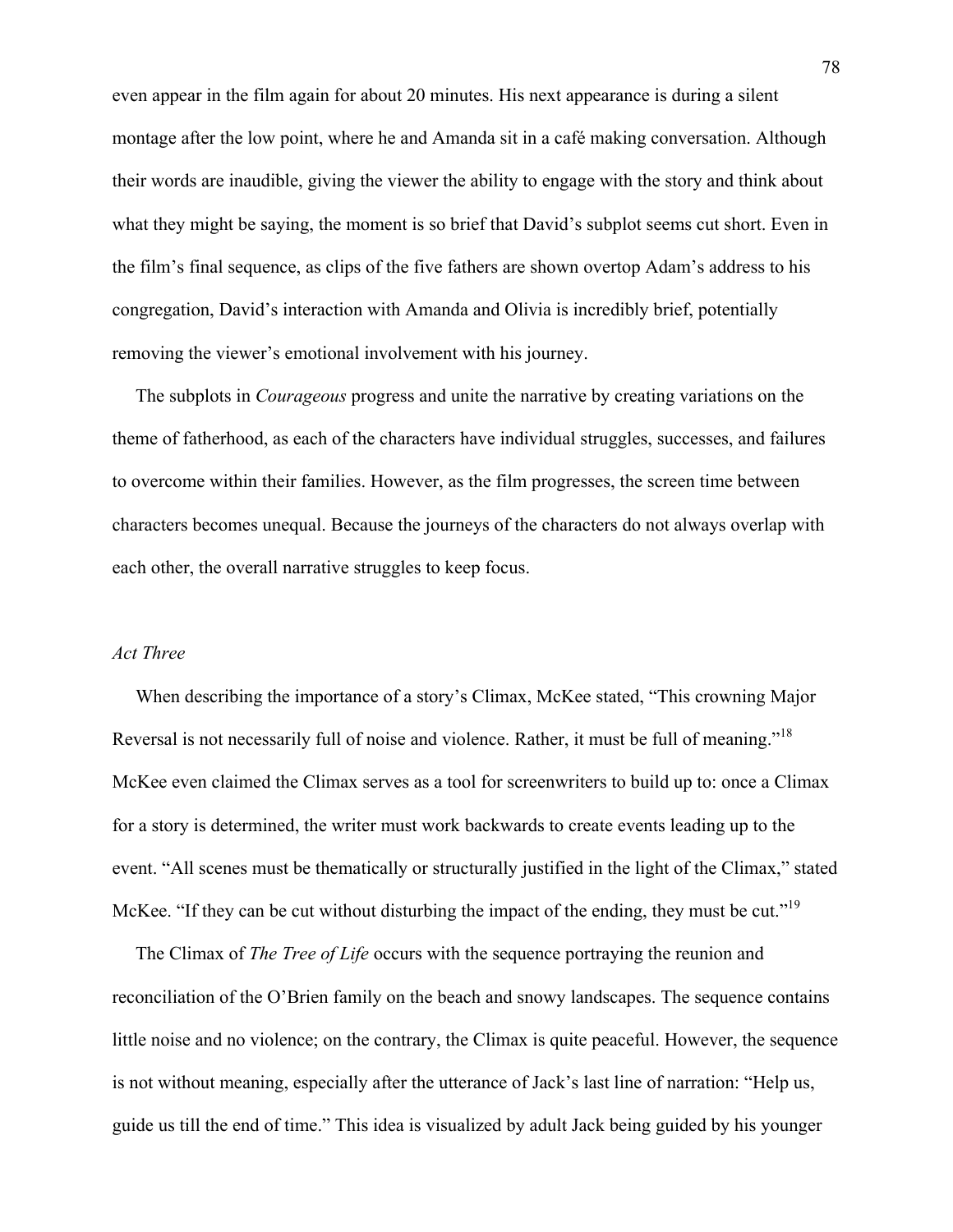self to the place where he finally embraces his mother, stands side-by-side with his father, and watches his brother walk off into the distance. In this Climax, the O'Brien family finds each other at the end of time and reconciles together. The familial and spiritual conflict leading up to this point is finally given payoff in this Climax.

 The Climax of *Courageous* occurs with a final shootout between Adam, Shane, and David and the thugs they have pursued on and off throughout the narrative. This Climax, contrary to that of *The Tree of Life*, does contain noise and violence, adding tension to the story that hopefully will lead to a victory for the protagonist. Unfortunately, however, the theme of fatherhood is mostly put aside in this scene in favor of an action sequence. Adam does attempt to save the little girl that the thugs were chasing and make sure she got back to her father, hinting at the idea of fatherhood. However, the main conflict in this Climax is between the police and the criminals, not between a parent and child. The familial conflict leading up to the Climax is not given full payoff in this event.

 Following the Climax, however, is the resolution, which McKee claimed is necessary especially if the Climax has moved the audience. "For if the Climax has moved the filmgoers," stated McKee, "it's rude suddenly to go black and roll the titles." The Resolution, therefore, must provide closure to the entire narrative, "so the audience can catch its breath, gather its thoughts, and leave the cinema with dignity."<sup>20</sup>

 Although the Resolution in *The Tree of Life* is very brief, the narrative nevertheless finds closure. An angelic Mrs. O'Brien lifts her hands in surrender, committing her son to God. Following this, Jack finds himself back in present-day with a renewed sense of optimism about his surroundings. These two characters, whose journeys began the narrative of the film, have now found both their conscious desire to find answers as well as their unconscious desires to reconcile with their past. The journey to reconciliation spanned many years, dating back even to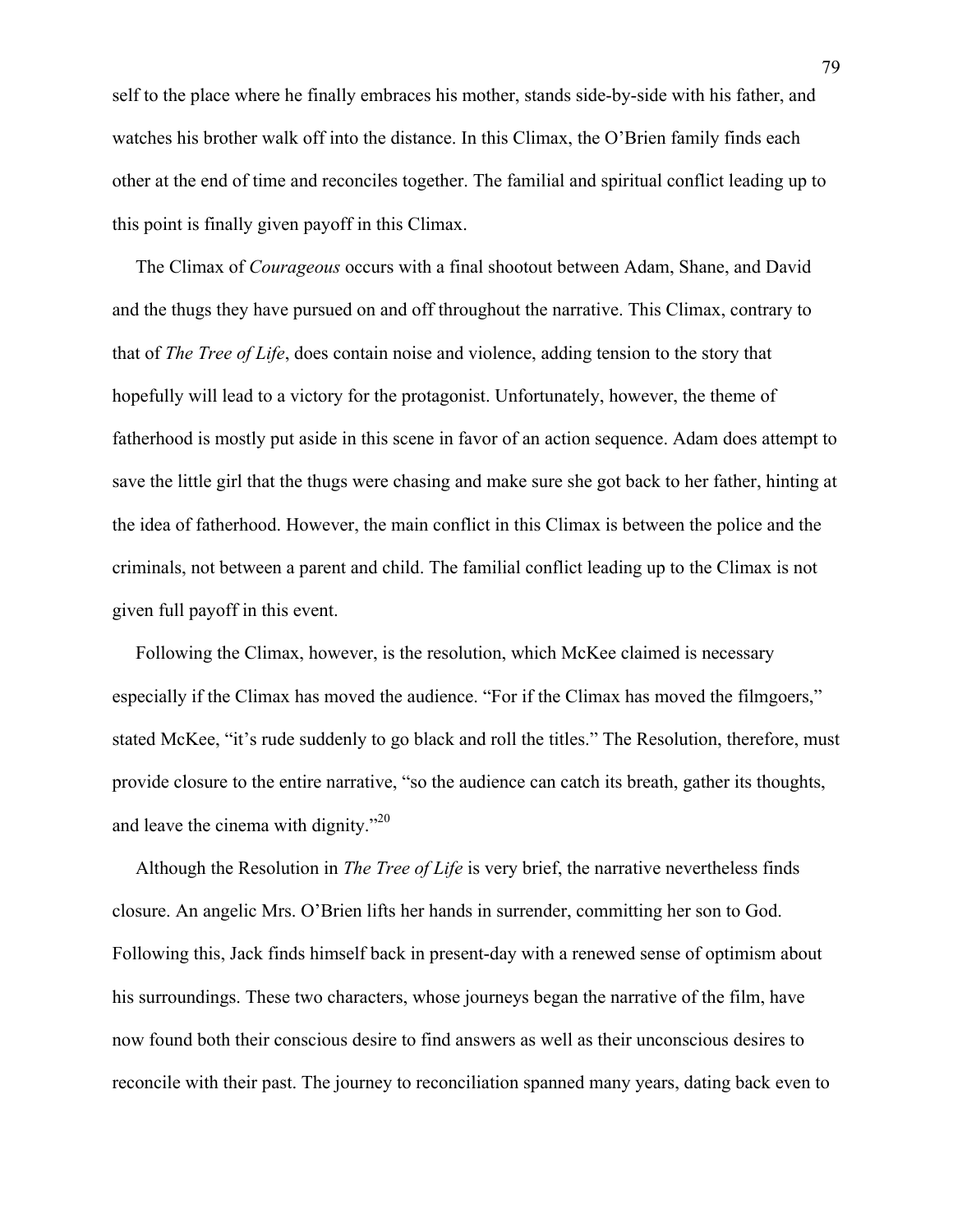the beginning of time itself. However, despite the unconventional structure of the journey, the characters find the closure they needed.

 A.O. Scott of the *New York Times* praised *The Tree of Life* for its unconventional structure portraying an enormous amount of time. "The loss of innocence is not a singular event in history but rather an axiom of human experience," stated Scott, "repeated in every generation and in the consciousness of every individual." Scott maintained, even "without any of the usual architecture of dramatic exposition," Malick had created an "almost perfect domestic narrative."21 Indeed, because Mrs. O'Brien and Jack sought answers from God that required knowledge of time beyond their own lives, the structure of *The Tree of Life* demanded an unconventional structure that studied time itself.

 The Resolution in *Courageous* presents closure for the five fathers and their families, each with their own individual conclusions. Adam addresses the congregation in church about his commitment to fatherhood and acknowledges the varying perspectives that fathers will have on the Resolution for Men. This sermon reveals the variations on the theme of fatherhood that the five main characters represent. Additionally, the sermon provides the congregation – and the viewing audience – with a call to action, specifically for fathers to take a stand to lead their families.

 However, the sermon is just that – a sermon. Roger Moore referred to the resolution of *Courageous* as an "altar call finale."<sup>22</sup> Nathan Rabin of the *A.V. Club* criticized the "closing" monologue that delivers the message of the movie in a shiny little box."<sup>23</sup> Both critics acknowledge that the film's ending is more a verbal appeal to the audience rather than a dramatized resolution, although several visuals do reinforce the sermon. Overtop Adam addressing the congregation are clips of events to come. Adam runs in a race with Dylan and Tyler. Nathan reads Scripture to his family at home and to Derrick in jail. Shane sits alone in his prison cell, contemplating. Javier reads Scripture to his family at home. David visits Amanda and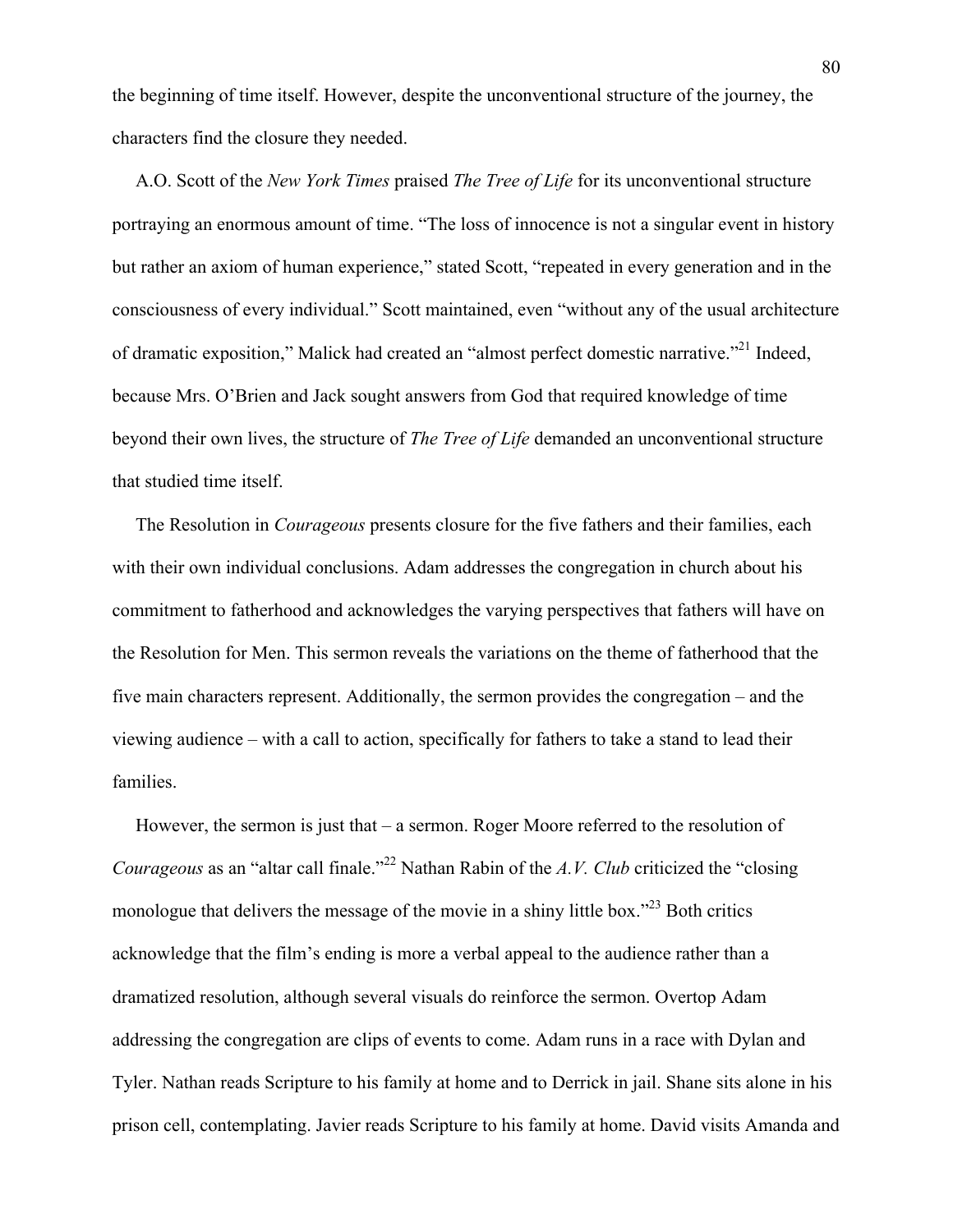Olivia at their home. But because these moments are brief and wordless, the Resolution becomes more of an altar call rather than dramatized closure.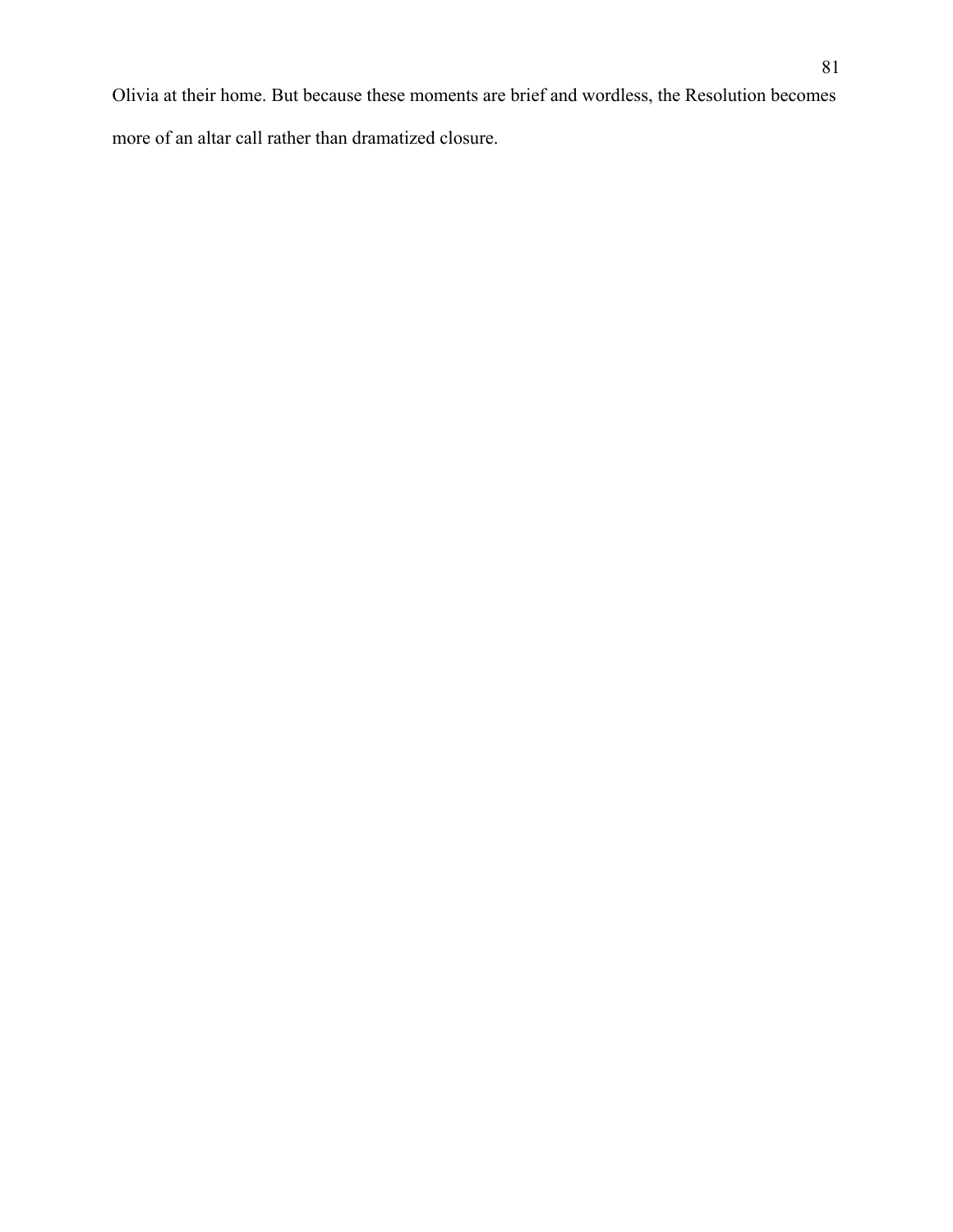## CHAPTER 5

# **CONCLUSION**

 This project asked the question: What are the differences and similarities between films dealing with Christian faith made by secular and evangelical filmmakers? Previous research on this subject has detailed the story structure and character development in films dealing with issues of faith, as well as the methods evangelical filmmakers have taken similar to secular filmmakers to produce and distribute media.

 Case studies on Terrence Malick, Alex Kendrick, and their films have identified prevalent spiritual themes and issues in their work, although the execution of these narratives differs between the filmmakers. *The Tree of Life* and *Courageous* provided two specific examples of films with similar familial and spiritual themes told with different storytelling techniques. Based on analysis according to Robert McKee's *Story* and guidelines on three-act structure in screenwriting, the films ultimately proved to have varying techniques in their storytelling.

 *The Tree of Life* and *Courageous* differ firstly in the delivery of exposition. *The Tree of Life* contains minimal dialogue and verbal acknowledgment of a scene's location or time period, or even the names of the characters. This limited delivery of information is established in the film's opening, as Mr. and Mrs. O'Brien mourn the death of R. L., although neither mentions his age, the circumstances of his death, or even his name. *Courageous*, however, contains substantially more dialogue than *The Tree of Life* and primarily uses dialogue to deliver exposition. Nearly every scene in the film's first act verbally reveals information about characters' names, occupations, and conflict with others, including family members.

 Although *The Tree of Life* and *Courageous* contain differing amounts of dialogue, the films contain dialogue nonetheless, as evidenced by the scene analyses featured previously in this project. As characters communicate with each other in *The Tree of Life*, sentences are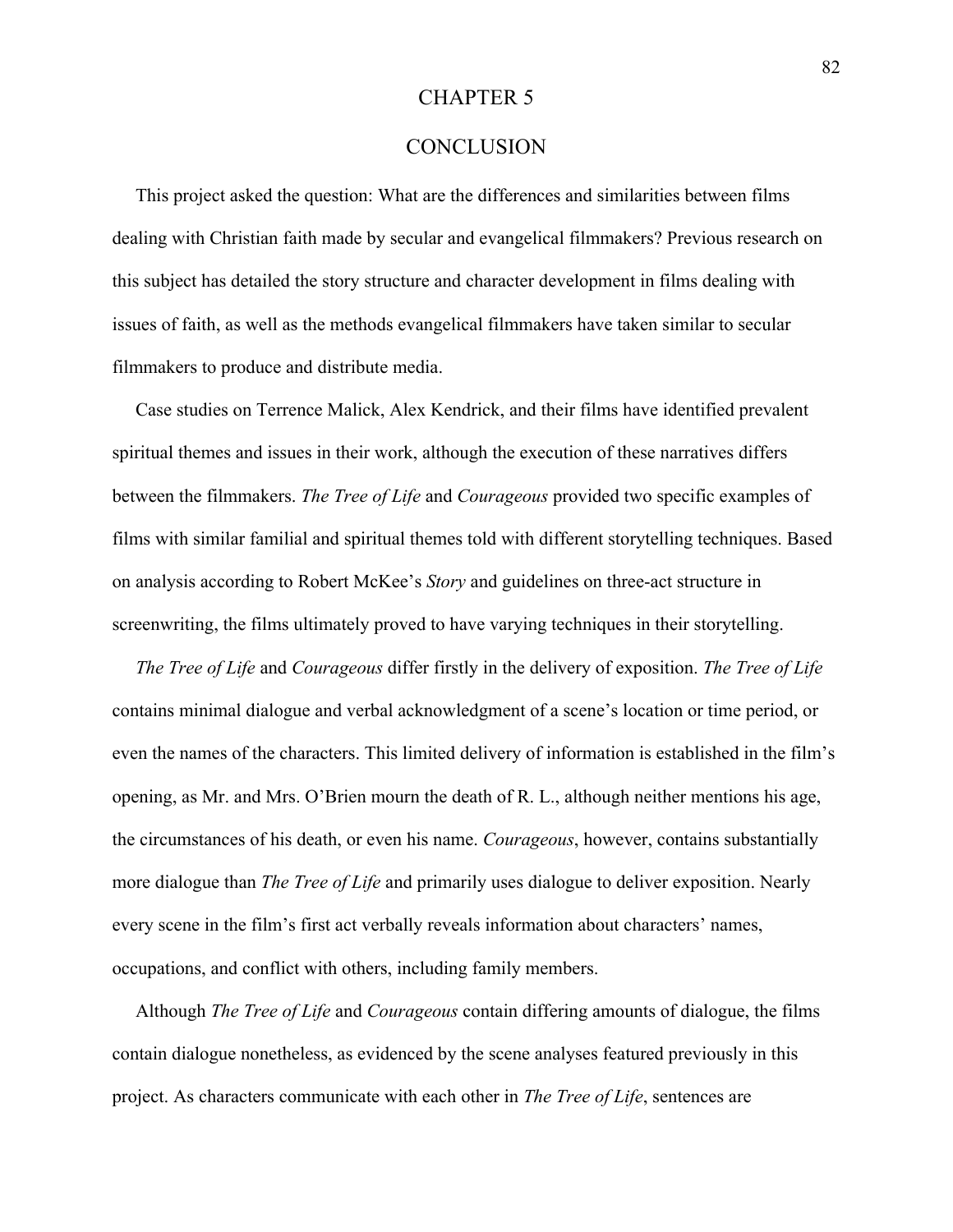fragmented as no one says exactly what he or she means to say. In scenes such as when Mrs. O'Brien's mother comes to comfort her, or when the O'Brien family has an argument at the dining table, or when Jack asks R. L. for forgiveness, characters speak in short statements as if trying to find the right words to say. The dialogue in *Courageous*, however, not only relays exposition about the plot and characters but that also expresses the conflicts and emotions that the characters are experiencing. In scenes such as when the Mitchell family mourns for Emily, when they reconcile together, or when Shane asks Adam for forgiveness, characters verbally acknowledge their emotions. Several other scenes, such as when Adam's pastor consoles him after the loss of Emily or when Nathan shares the Gospel with David, contain longer blocks of dialogue that become more similar to speeches rather than conversation.

 Concerning issues of faith and spirituality, *The Tree of Life* and *Courageous* also differ vastly. Although both feature characters practicing a Christian worldview, that worldview is explained very differently between the films. *The Tree of Life* opens with a title containing a verse from the Biblical book of Job. Several scenes feature the O'Brien family in church or praying at home. However, although there are scenes of infant Jack being baptized and the three O'Brien boys being confirmed in the church as preteens, the denomination of the church is unspecified. As characters pray, they rarely refer to that higher power as "God" or "Lord." Even the film's title, perhaps an allusion to the Biblical tree of life, is never clearly identified in the film. Although the film explicitly references a Christian worldview through the characters, specifics about faith and spirituality are rather vague throughout the film, culminating in the nearly wordless final sequence as the O'Brien family reunites and reconciles on the beach.

 *Courageous* contains explicit references to a Christian worldview, in characters' actions as well as their conversations. Several scenes show characters praying in a group, such as during montages where the five main fathers pray together, or alone, such as when Javier desperately cries out to God for help while looking for employment. Several conversations explain Christian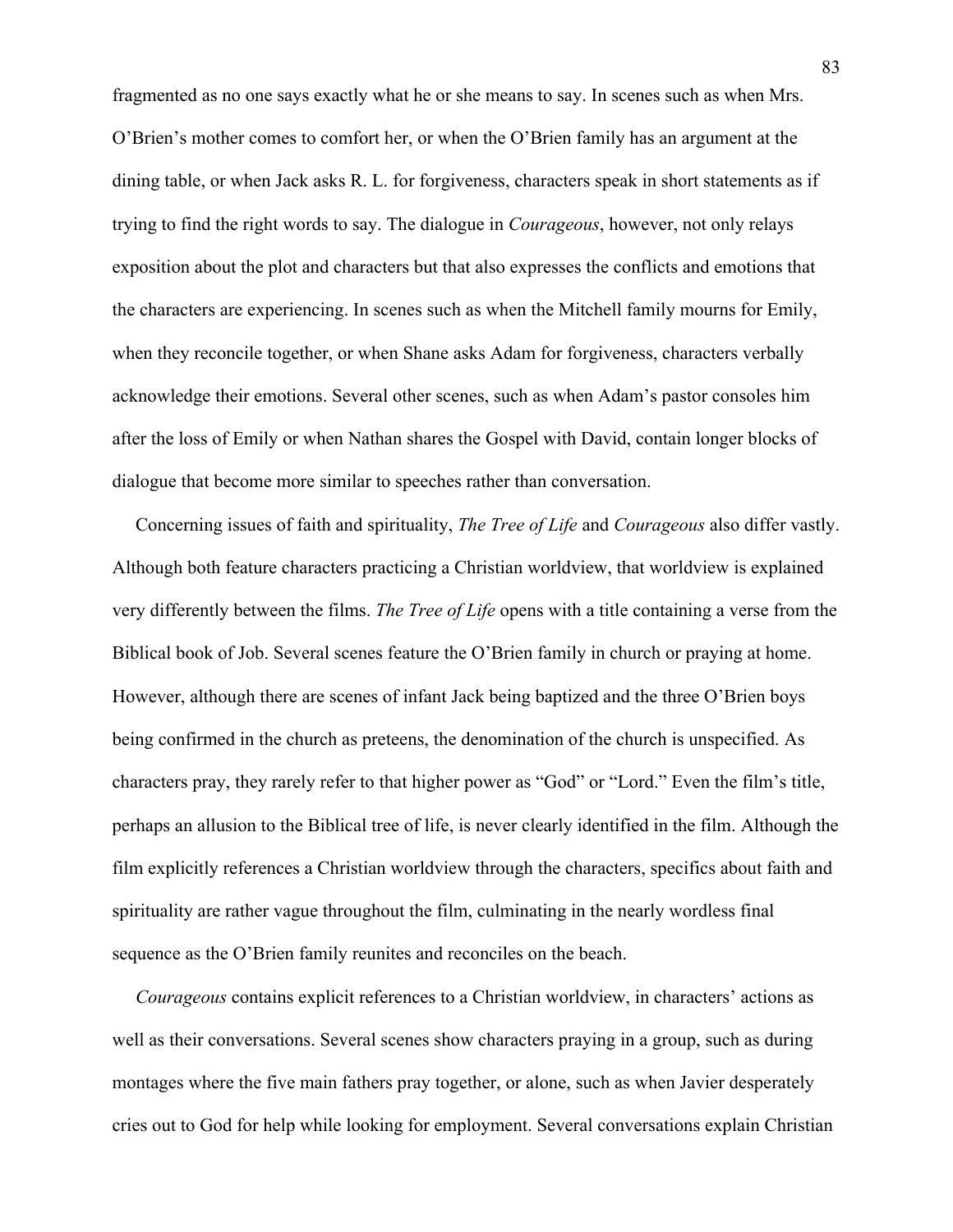theology straightforwardly, prominently that between Nathan and David as Nathan openly shares the Gospel of Jesus Christ. A Christian worldview is not solely portrayed in the film but promoted, culminating in a final sequence where Adam appeals to the men in his church to take a stand for leadership, followed by a title featuring a verse from the Biblical book of Joshua.

 *The Tree of Life* and *Courageous* primarily differ in their storytelling based on the amount of information they convey to the audience. *The Tree of Life* reveals little exposition about the setting, characters, or even spirituality. The ambiguous resolution and lack of information given to the audience leads to an unsatisfying narrative. *Courageous* provides all the necessary information on characters' names, occupations, and relationships with other characters. Additionally, characters explain in detail their attitudes towards Christianity, their families, and their own emotions. The prevalence of dialogue deconstructing the subtext and the quick resolution of conflict leads to an unsatisfying narrative.

 However, despite the differences in storytelling between *The Tree of Life* and *Courageous*, the films still find similarities in storytelling, firstly in their inclusion of conflict. In *The Tree of Life*, Mrs. O'Brien and Jack face conflict as they struggle to reconcile with the grief they have dealt with in the loss of R. L. In *Courageous*, Adam Mitchell and his family and colleagues face conflict as they struggle to reconcile the bonds within their own families.

 As the characters in both *The Tree of Life* and *Courageous* struggle to resolve conflict, they face turning points and low points as they decide what to do. In *The Tree of Life*, Jack experiences the most turning points in his journey, as he must constantly decide between disobedience and obedience, the way of nature versus the way of grace. His choices lead him to disobedience, eventually reaching the low point of harming R. L., causing Jack to feel remorse. But as Jack takes initiative to reconcile with R. L., he finds resolution by ultimately following the way of grace.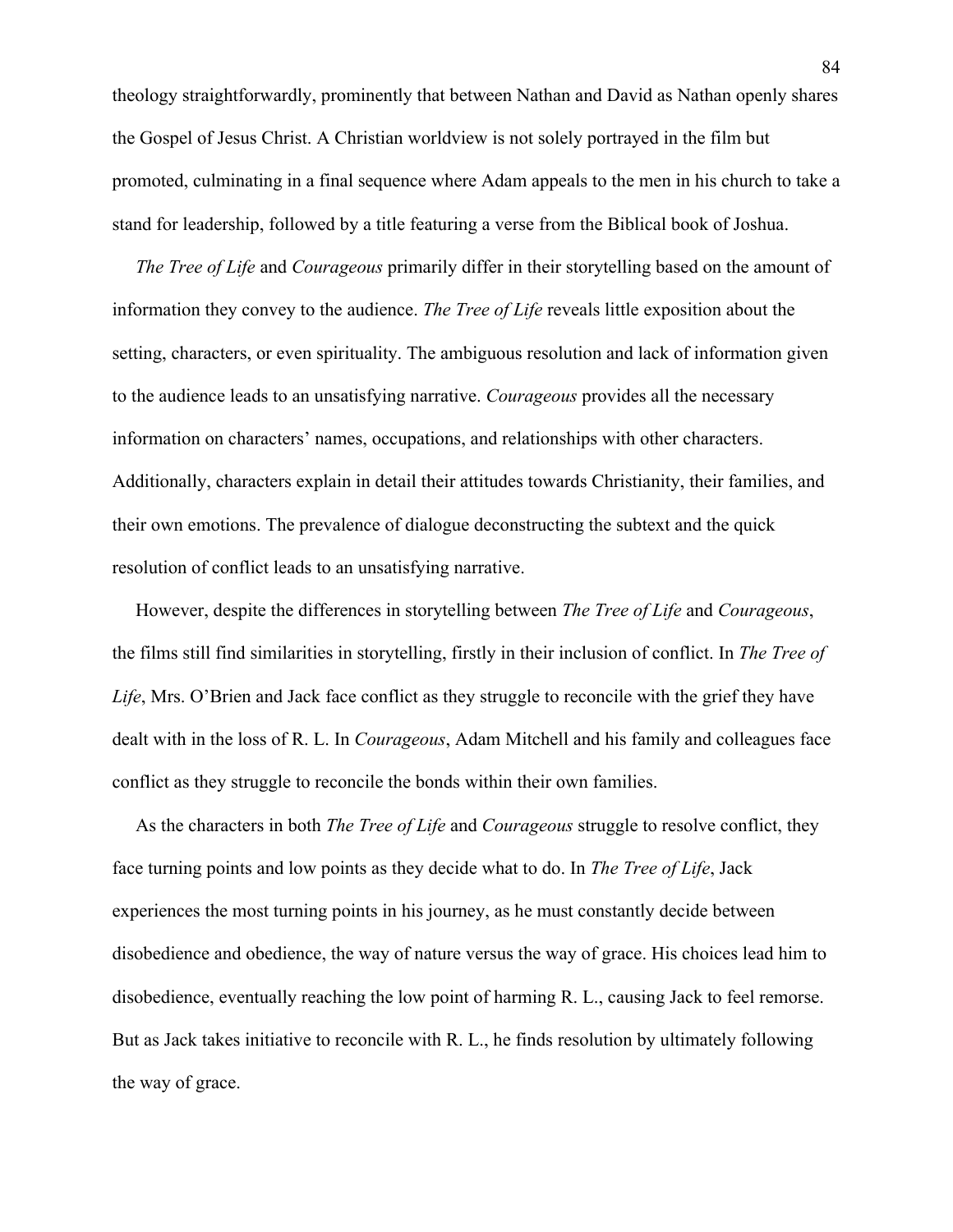In *Courageous*, the characters, especially the five fathers, also face turning points, low points, and reconciliation as they decide what to do. In *Courageous*, Adam faces a turning point after Emily's death and must take initiative to be a better father. Nathan faces a turning point when he must choose to forgive his father whom he never met. David's strongest turning point comes as he decides to reach out to Amanda and make amends with her and Olivia. Javier faces a turning point when he must choose whether or not to report dishonest information in order to be promoted. Shane's turning point comes when he must choose between stealing evidence and honestly making a profit. All five fathers eventually make decisions that lead him to honesty and reconciliation – even Shane, whose decisions eventually lead him to his – and the story's – low point.

 Finally, *The Tree of Life* and *Courageous* share similarities in their overall themes and content. Both films portray families practicing a Christian worldview that is emphasized throughout the narrative, including the explicit use of Scripture. However, those within families in both films struggle nevertheless to love one another, as parents feel unable to control their children and children yearn to disobey or be separated from their parents. Characters are prompted to change, however, after the death of a loved one. Characters then ask God why the tragedy had to happen and how they could have lived differently while their loved one was still alive. Ultimately, this event prompts parents and children in both films to reconcile, with one another and with God.

 The two films share many similarities in their plots, themes, and character development. However, the execution of these narrative elements is very different between the films. Filmmakers Terrence Malick and Alex Kendrick took a similar subject matter with *The Tree of Life* and *Courageous*, respectively, and manipulated the story structure in such a way that the final films became quite different. As a result, *The Tree of Life* and *Courageous* represent two examples of filmmaking about Christian faith, Malick's being told from a more secular point of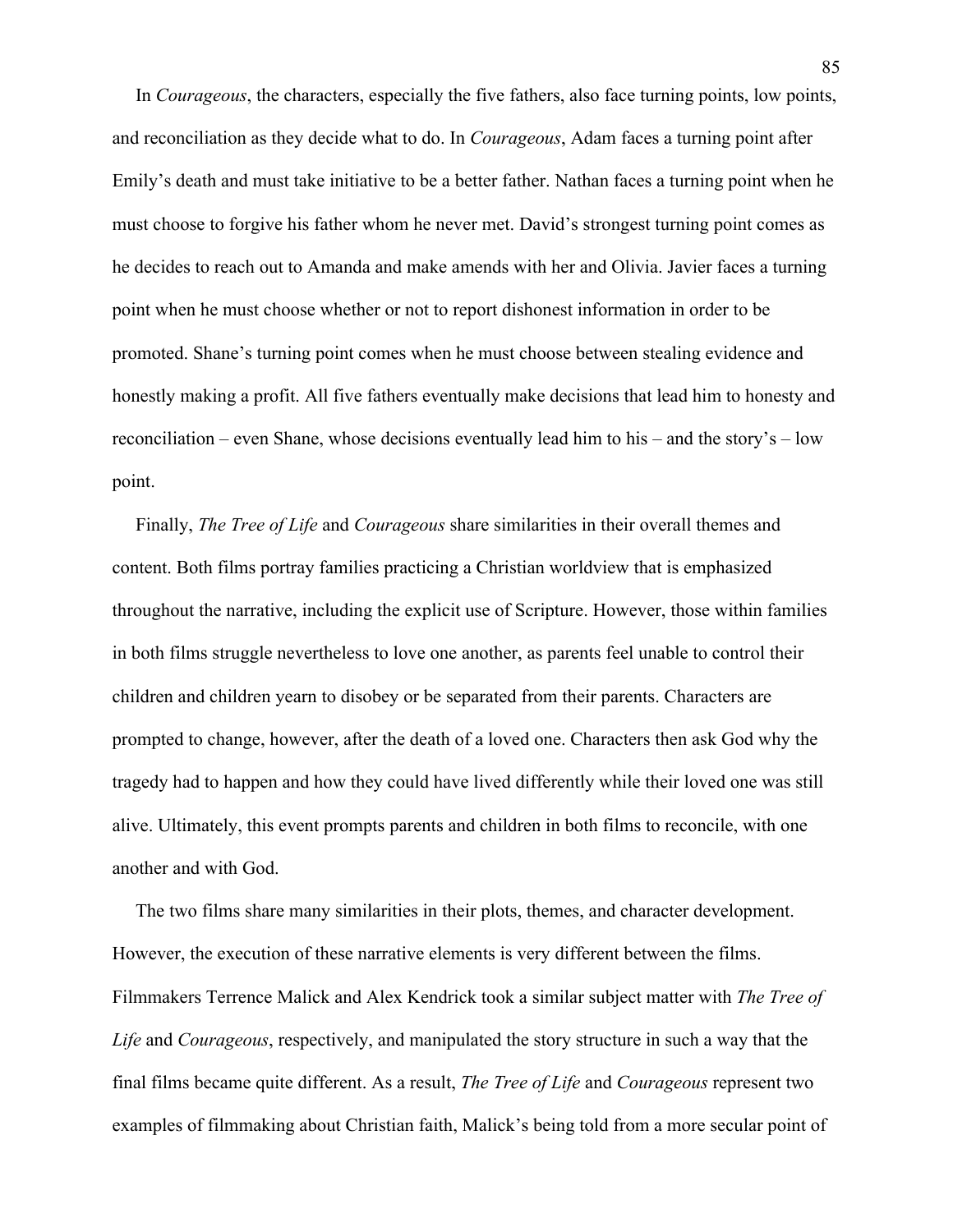view and Kendrick's from a more evangelical point of view. Ultimately, both films received acclaim and financial success from audiences.

 This insight on the variations of story structure is essential for filmmakers of any religious background. As writers study the various methods in which to construct a screenplay, they can discover ways to tell an original story that reflects their personal values. Malick and Kendrick have done this, with *The Tree of Life* and *Courageous*, respectively, using characters, conflict, and recurring themes to tell a personal story rooted in faith.

 McKee himself reinforced the necessity of writers seeking originality in their screenplays. McKee claimed the greatest filmmakers and screenwriters are able to create stories that are distinctly their vision, using the guidelines of storytelling: "Their formal choices—number of protagonists, rhythm of progressions, levels of conflict, temporal arrangements, and the like play with and against substantive choices of content—setting, character, idea—until all elements meld into a unique screenplay."

 However, while *The Tree of Life* and *Courageous* are two examples of similar stories told from two distinct filmmaking perspectives, Dr. Linda Seger also offers insight on two types of storytelling in film that can be applied to these films. Seger, a script consultant since 1981, served as a contributor to Spencer Lewerenz and Barbara Nicolosi's 2005 anthology, *Behind the Screen: Hollywood Insiders on Faith, Film, and Culture*. In her essay, "What Kind of Stories Should We Tell?", Seger identifies two types of stories the Christian screenwriter usually chooses to write: the prescriptive or the descriptive.

 The prescriptive story focuses on showing how the world *can* be rather than how it *is.* According to Seger, these stories contain themes of hope and redemption through a specifically Christian worldview, but their delivery is often problematic. "Instead of showing the process people go through to find God," stated Seger, "these writers are eager to show the result. They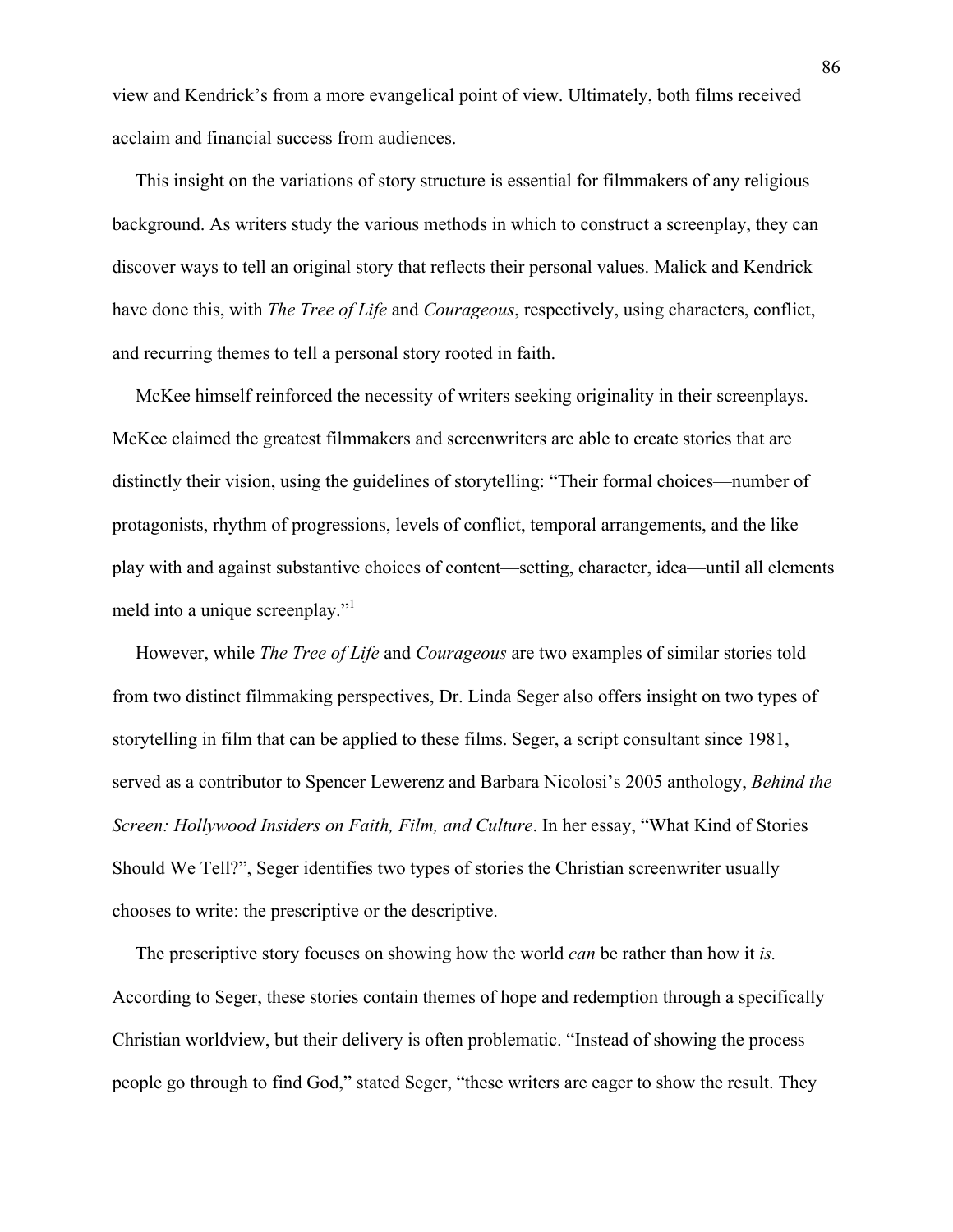sometimes tend to make everything pretty and nice. They forget to show the struggle, pain, resistances, obstacles, and courage needed to turn to the Christian life."<sup>2</sup>

 The descriptive story dramatizes life and reality more than the prescriptive story and may be potentially better received by a universal audience as it lacks an evangelistic message. However, because of their broader appeal, Seger claimed that these stories could be problematic as well. Writers of descriptive stories, according to Seger, "often put the focus on right action rather than right belief…. In the process of trying to use drama in essentially dramatic ways, the transformations that occur in these films may not seem overtly Christian, but may, instead, be a transformation to goodness, compassion, kindness, sensitivity, and change.<sup>"3</sup>

 In her identification of the prescriptive and descriptive methods of storytelling by Christian screenwriter, Seger established a dichotomy between two sides of filmmaking about faith. The prescriptive story offers hope from a Christian worldview but fails, she argues, to dramatize reality; the descriptive story dramatizes reality but fails to offer hope from a Christian worldview. If a screenwriter attempts to tell a story portraying Christian faith from one of these two methods, the final product will have faults.

 However, Seger offered that writing a story that is both prescriptive and descriptive is possible, through a transformational arc. A story must present problems for a protagonist as well as a clear journey for him to draw closer and farther from God, with events occurring within that journey that force him to react. As a protagonist interacts with other characters, those characters must not give him advice simply through dialogue but through relationships: the protagonist interacts with others and is affected by their kindness, sadness, or anger.

 Seger also emphasized that drama involves using subtext rather than explaining meaning. Therefore, according to Seger, "the Christian writer has to be willing to suggest rather than tell." She explained: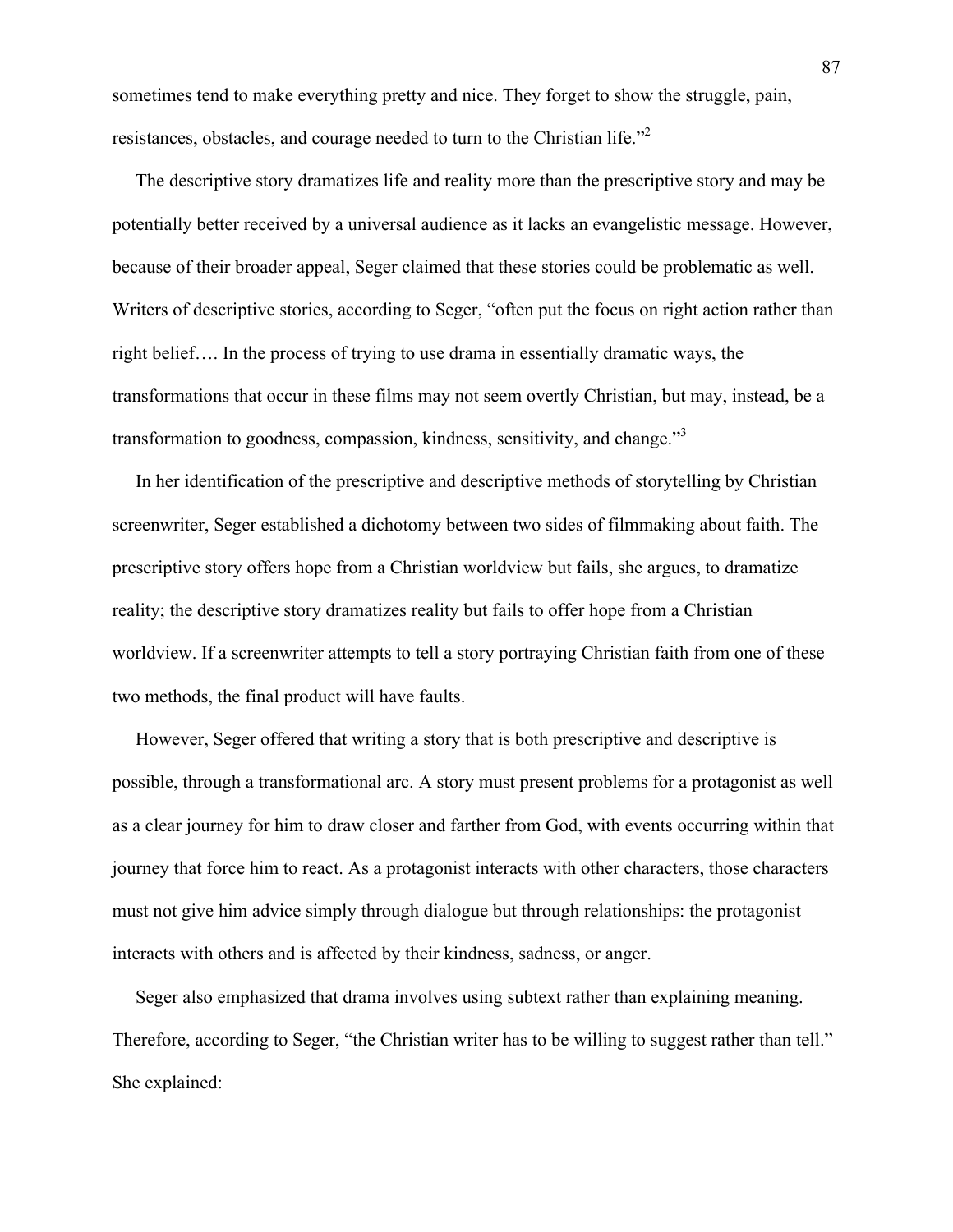"The Christian writer has to be willing to give the viewer choices, knowing that the film might be only one step in the audience's transformation… But if done well, it will reach within the hearts of the audience and touch a center of free will that offers them a new way of thinking and feeling, a new way of judging, a new possibility of being."<sup>4</sup>

 Terrence Malick's *The Tree of Life* represents the 'descriptive' storytelling that Seger described, with quiet delivery of exposition, complex and intimate character development, and themes of Christian faith that transcend conventional storytelling. However, many questions remain unanswered by the ending about the characters, their futures, and even their worldview. Alex Kendrick's *Courageous*, on the other hand, represents the 'prescriptive' storytelling Seger described. The film addresses the potential healing, reconciliation, and strong relationships to be gained from a family following a Christian worldview. However, themes are hardly dramatized because of a prevalence of dialogue and lack of sustained conflict.

 *The Tree of Life* and *Courageous*, despite their similar subject matter, certainly contain many differences in their 'descriptive' or 'prescriptive' storytelling. However, this particular study contains limitations in the fact that the films are but two examples of motion pictures to analyze in order to specify differences in faith-based filmmaking. Studying Terrence Malick's *The Tree of Life* and Alex Kendrick's *Courageous* only provides a single example that distinguishes 'descriptive' storytelling from 'prescriptive' storytelling in faith-based filmmaking.

 Moreover, Terrence Malick and Alex Kendrick as filmmakers also suggest limitations to this study. These directors have varying levels of experience, storytelling technique, and even theological background. However, one additional difference between the two filmmakers affects the comparison between *The Tree of Life* and *Courageous*: Malick's loss of his brother. The character of R. L. in *The Tree of Life*, who died at age 19 and played guitar as a youth, is quite reminiscent of Larry Malick. The film never clarifies R. L.'s cause of death, leaving open-ended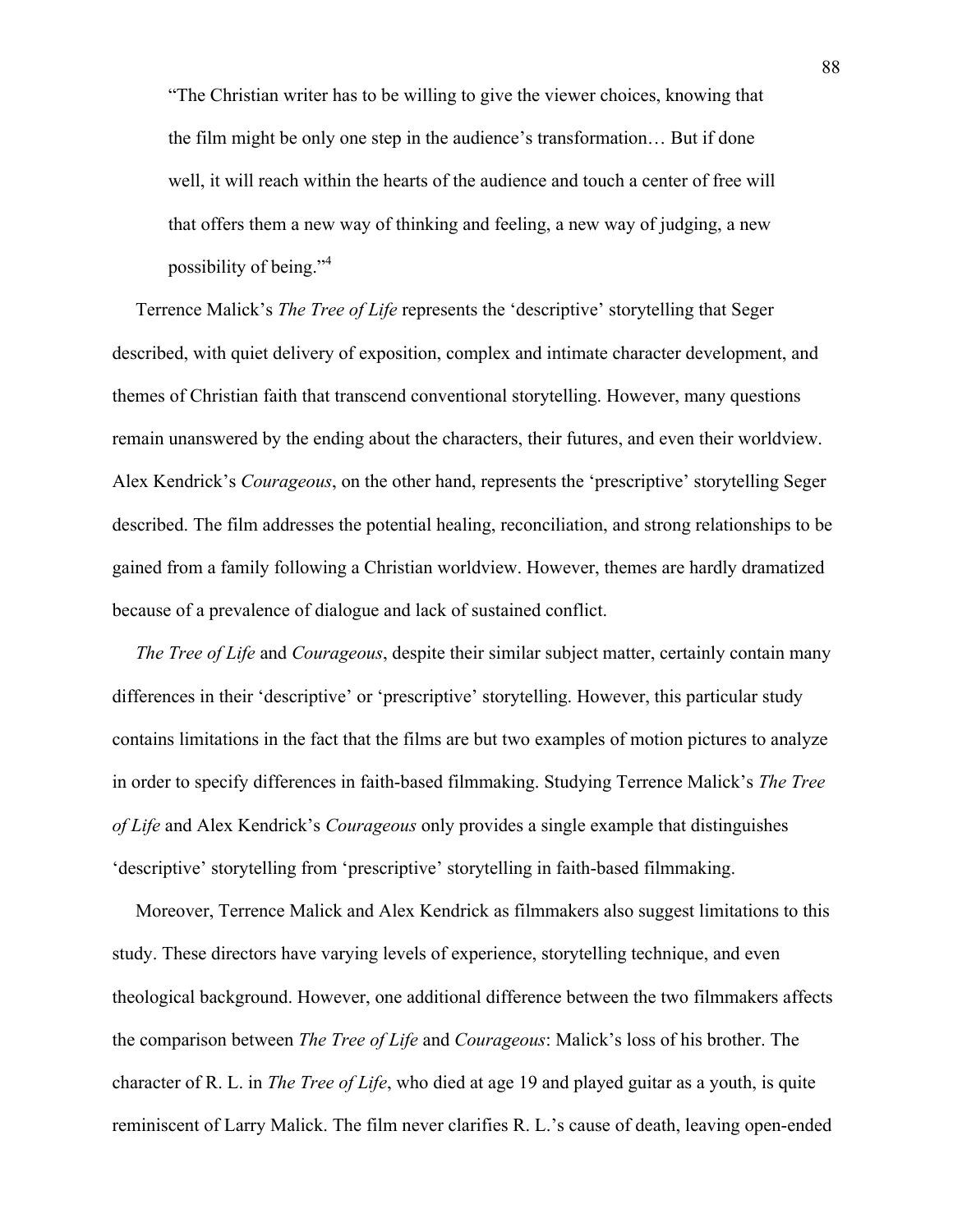the possibility that he may have committed suicide, thus paralleling the tragic loss of Malick's own brother. Kendrick, however, never suffered the loss of a brother, suggesting that the death of Emily in *Courageous* is not personally informed from his own experience, or at least not as personally as Malick's.

 Since the release of these films, however, both Malick and Kendrick have continued to produce feature films dealing with spiritual themes and issues. In 2015, both directors released two new films, *Knight of Cups* and *War Room*, respectively. Malick's latest, about a Hollywood screenwriter searches for meaning in life, revealed, according to Justin Chang of *Variety*, "Malick's view remains a deeply and unapologetically Christian one."<sup>5</sup> Kendrick's latest, about a suburban family learning to incorporate prayer into their daily lives, was called "heavy on broad pulpit pounding" by Tom Russo of the *Boston Globe*, though he noted the film's third act became "somewhat more authentic."<sup>6</sup>

 2015 provided even more opportunities for research and analysis on the differences in faithbased filmmaking. The works of several evangelical filmmakers drew comparison from critics to other secular films dealing with similar subject matter. For example, Alonso Duralde of *The Wrap* compared Pure Flix Entertainment's multi-protagonist drama *Do You Believe?* to the similarly structured 2005 drama *Crash*.<sup>7</sup> Ignatiy Vishnevetsky of the *A.V. Club* referred to Pure Flix's romance drama *Old Fashioned* as "the conservative Evangelical answer to *Fifty Shades of Grey*."8 Michael Rechtshaffen of the *Los Angeles Times* referenced Pure Flix's football drama *Woodlawn* as "an evangelical 'Remember the Titans."<sup>9</sup>

 Evangelical films such as these, reminiscent of secular films with similar structures and themes, reveal the possibility for future comparative analysis. However, these films also reveal the struggle for filmmakers, specifically evangelical directors, to create original content without borrowing material from previous films. Robert McKee addressed this struggle in *Story*, referring to what he named "The War on Cliché," as screenwriters often create stories lacking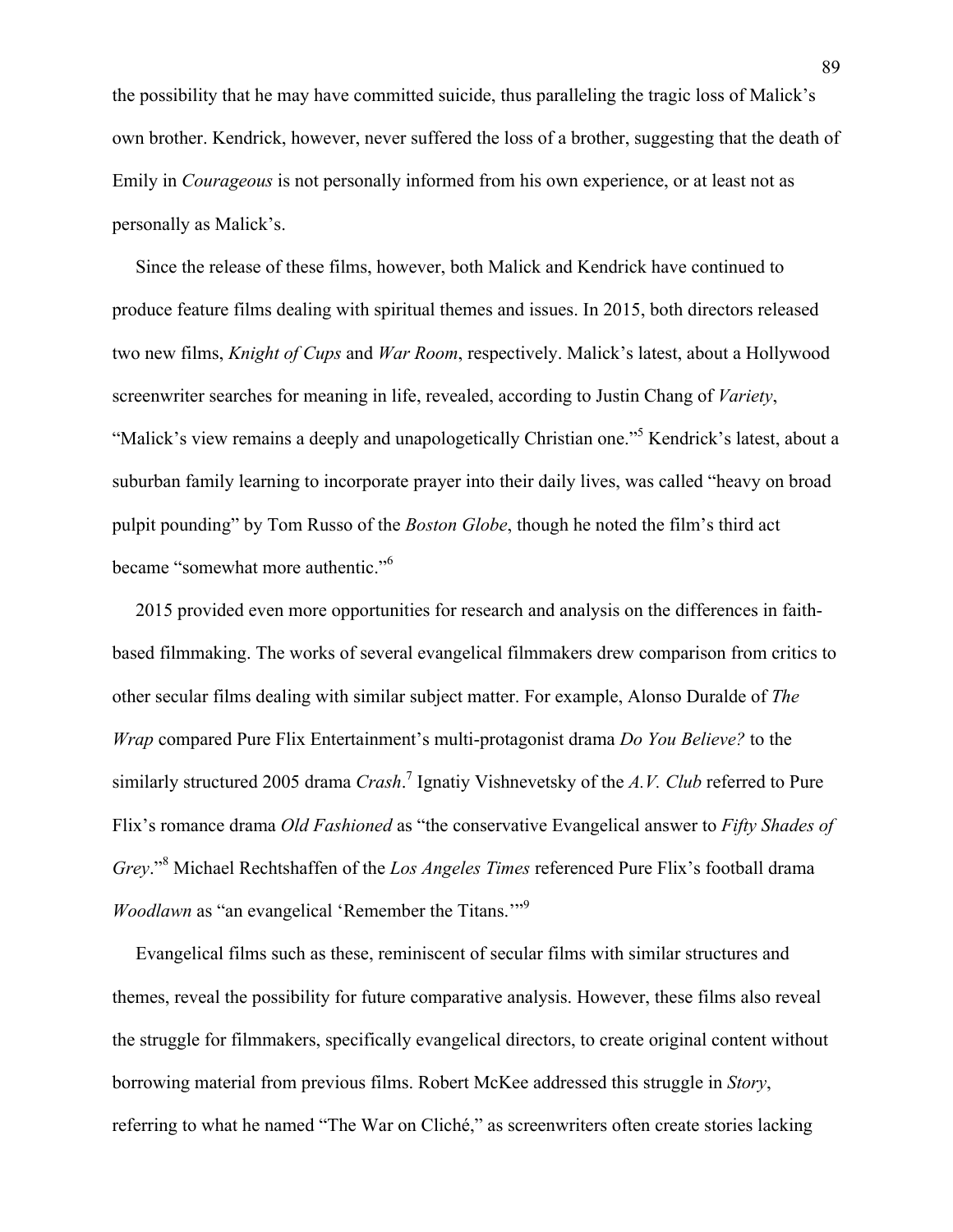original material. "So where do they run? To films and TV, novels and plays with similar settings." McKee enforced, "Knowledge of and insight into the world of your story is fundamental to the achievement of originality and excellence.<sup>"10</sup> Future research analyzing differences in secular and evangelical films with similar subject matter will identify how these films differ in their execution as well as their originality.

 However, further research is not only possible in terms of analysis, but also in terms of filmmaking itself. Jon Erwin, co-director of *Woodlawn* and second unit director on *Courageous*, claimed to *USA Today* evangelical films have the potential to compete at the box office with Hollywood blockbusters, giving Christian filmmakers an opportunity to impact the world. " 'In five to seven years,'" predicted Erwin, " 'we'll see Christian blockbusters… We have the numbers, we have the resources, we're marching up that mountain together. $"$ <sup>11</sup>

 In *Story*, however, McKee gave advice any filmmaker, Christian or non-Christian, should take: to actively pursue improvement in storytelling. "Write every day, line by line, page by page, hour by hour," encouraged McKee, "until command of [this book's] principles becomes as natural as the talent you were born with..."<sup>12</sup> Seger also suggested the risk filmmakers take when creating faith-based films, for not all audiences may immediately understand the subject matter. "Theology and drama are multileveled and subtextual; it's easy for inaccurate theological ideas to be communicated," stated Seger. "Drama, like any medium, has limits. With it, you can influence lives, you can change attitudes, but you may not change someone to action."<sup>13</sup>

 However, there is potential to not only entertain and move audiences and other filmmakers with stories dealing with a Christian worldview, but also to dialogue with others about those issues outside of the film itself. This dialogue is what Ron Austin, author of the essay "The Hollywood Divide" in *Behind the Screen*, claimed must happen in order to bridge the gap between secular and evangelical filmmakers. Austin asked,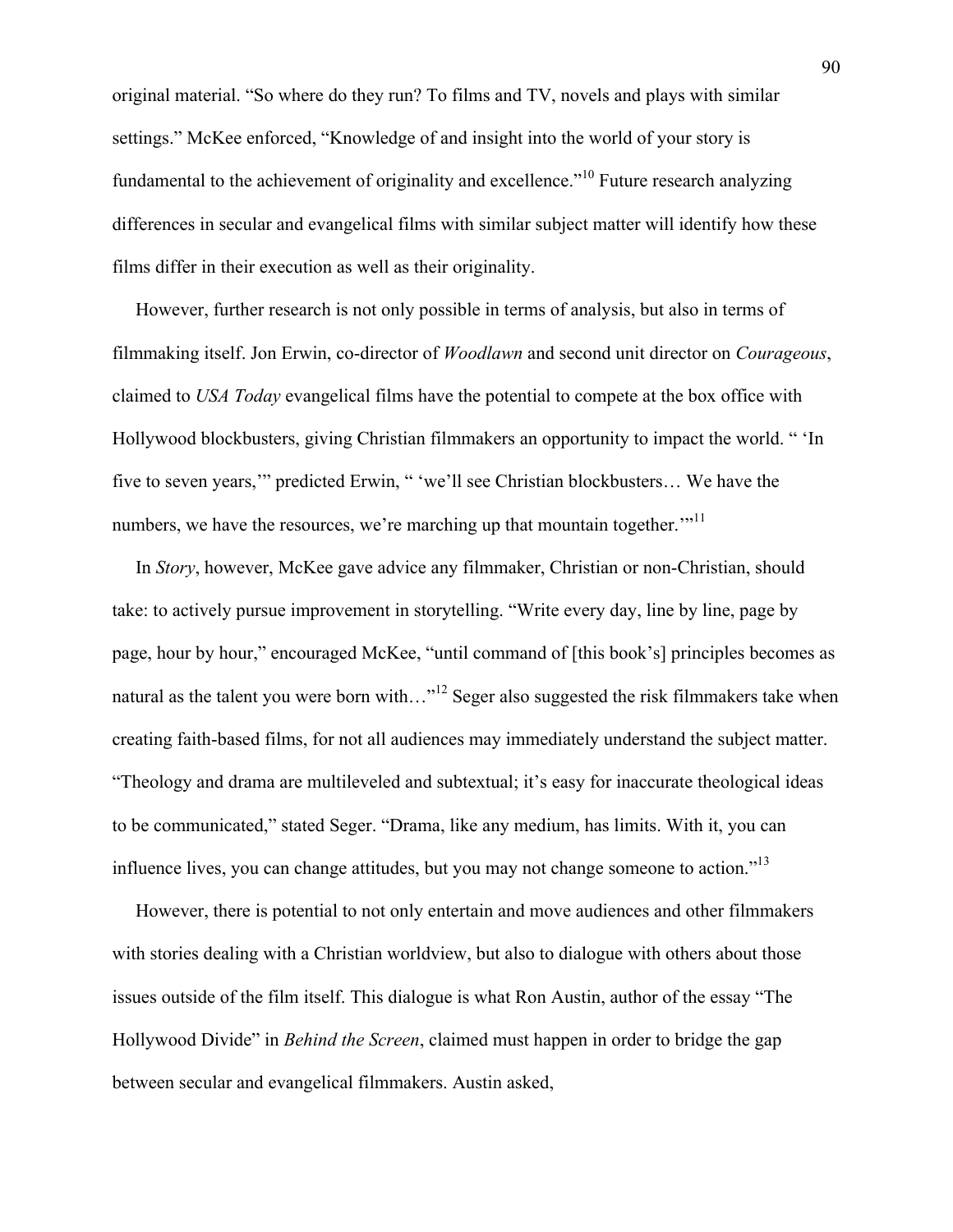"Are we free and courageous enough to open ourselves to the suffering of our nonbelieving adversary? Doing so requires confronting our own unresolved inner conflicts, and perhaps much more. I think the creative process requires that we do this if we are to write honest scripts and make good films. But, whether or not we're making films, this is what Jesus and the Gospels ask of us."<sup>14</sup>

 This analysis of *The Tree of Life* and *Courageous* has presented a comparison between two specific films dealing with similar familial conflict and Christian subject matter. The former film contains characters, conflict, and resolution as the O'Brien family reconciles their past, although many specific details about their lives are left unrevealed. The latter film contains characters, conflict, and resolution as Adam, Shane, Nathan, David, and Javier take initiative to lead their families, although many specific details about their lives are revealed without dramatization.

 In short, *The Tree of Life* says too little, and *Courageous* says too much. The two films differ the most in their dramatization of character and conflict. However, while this dramatization reveals major differences between *The Tree of Life* and *Courageous*, a similarity is also revealed: neither film dramatizes information on plot, character, and conflict in a way that is completely satisfying to the viewer. This case study reveals the struggle that secular and evangelical filmmakers face in their storytelling, to provide just the right amount of exposition, dialogue, conflict, and resolution to create a complete narrative.

 Therefore, as filmmakers pursue storytelling dealing with spiritual themes and story elements, the objective to dramatize conflict is essential, for both the Christian and the non-Christian. This project provides insight into films that differ in the dramatization of their stories, as well as story structure theory, to be used to reach that objective. Perhaps in the future, evangelical filmmakers may indeed be creating motion pictures alongside nonbelievers to not only compete at the box office or with critics, but also to build a bridge between a secular and evangelical community.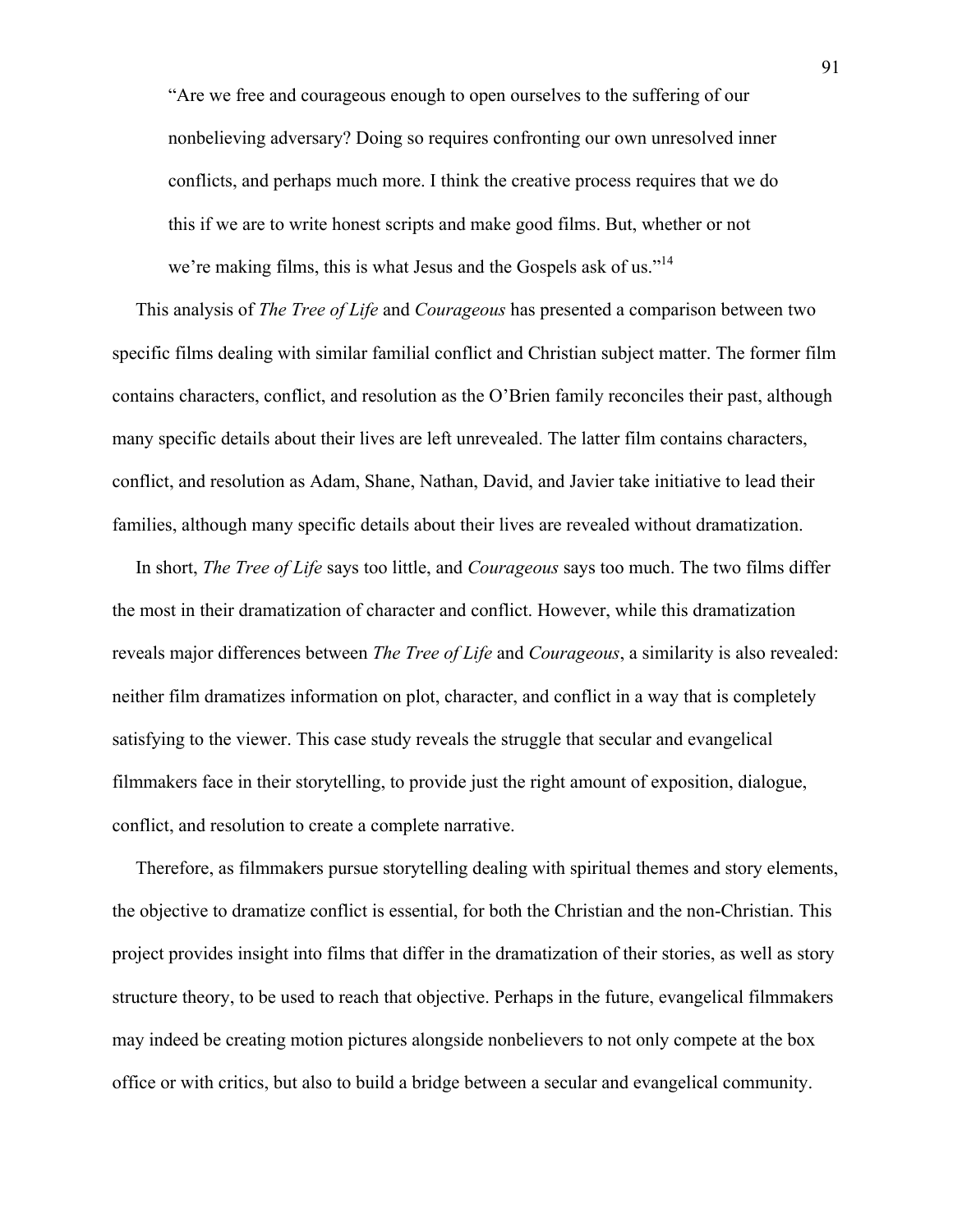# **CITATIONS**

### CHAPTER 1: INTRODUCTION

<sup>1</sup> Detwiler, Craig. "Opportunity Lost." *Behind the Screen: Hollywood Insiders on Faith, Film, and Culture.* Ed. Spencer Lewerenz and Barbara Nicolosi. Grand Rapids: Baker Books, 2005. 38. Print.

 2 Parham, Thom. "Why Do Heathens Make the Best Christian Films?" *Behind the Screen: Hollywood Insiders on Faith, Film, and Culture.* Ed. Spencer Lewerenz and Barbara Nicolosi. Grand Rapids: Baker Books, 2005. 56, 54. Print.

 3 McKay, Hollie. "Is 2014 the Year of the Christian Film?" *Fox News*. FOX News Network, 11 Apr. 2014. Web. 1 Sep. 2014. http://www.foxnews.com/entertainment/2014/04/11/is-2014-yearchristian-film-noah-son-of-god/

 4 Wilkinson, Alissa. "Can Indie Filmmakers Save Religious Cinema?" *The Atlantic.* The Atlantic Monthly Group, 18 Mar. 2015. Web. 19 Mar. 2015.

http://www.theatlantic.com/entertainment/archive/2015/03/not-your-typical-god-movie/385315/

5 Wilkinson.

 6 Austin, Ron. "The Hollywood Divide." *Behind the Screen: Hollywood Insiders on Faith, Film, and Culture.* Ed. Spencer Lewerenz and Barbara Nicolosi. Grand Rapids: Baker Books, 2005. 50. Print.

 7 McClintock, Pamela. " 'Tree of Life' Gets Box-Office Boost from Palme d'Or." *The Hollywood Reporter.* The Hollywood Reporter, 29 May 2011. Web. 20 Apr. 2015. http://www.hollywoodreporter.com/news/tree-life-gets-box-office-192956

 8 Ebert, Roger. "The Greatest Films of All Time." *RogerEbert.com.* Ebert Digital LLC, 26 Apr. 2012. Web. 2 Apr. 2015. http://www.rogerebert.com/rogers-journal/the-greatest-films-of-all-time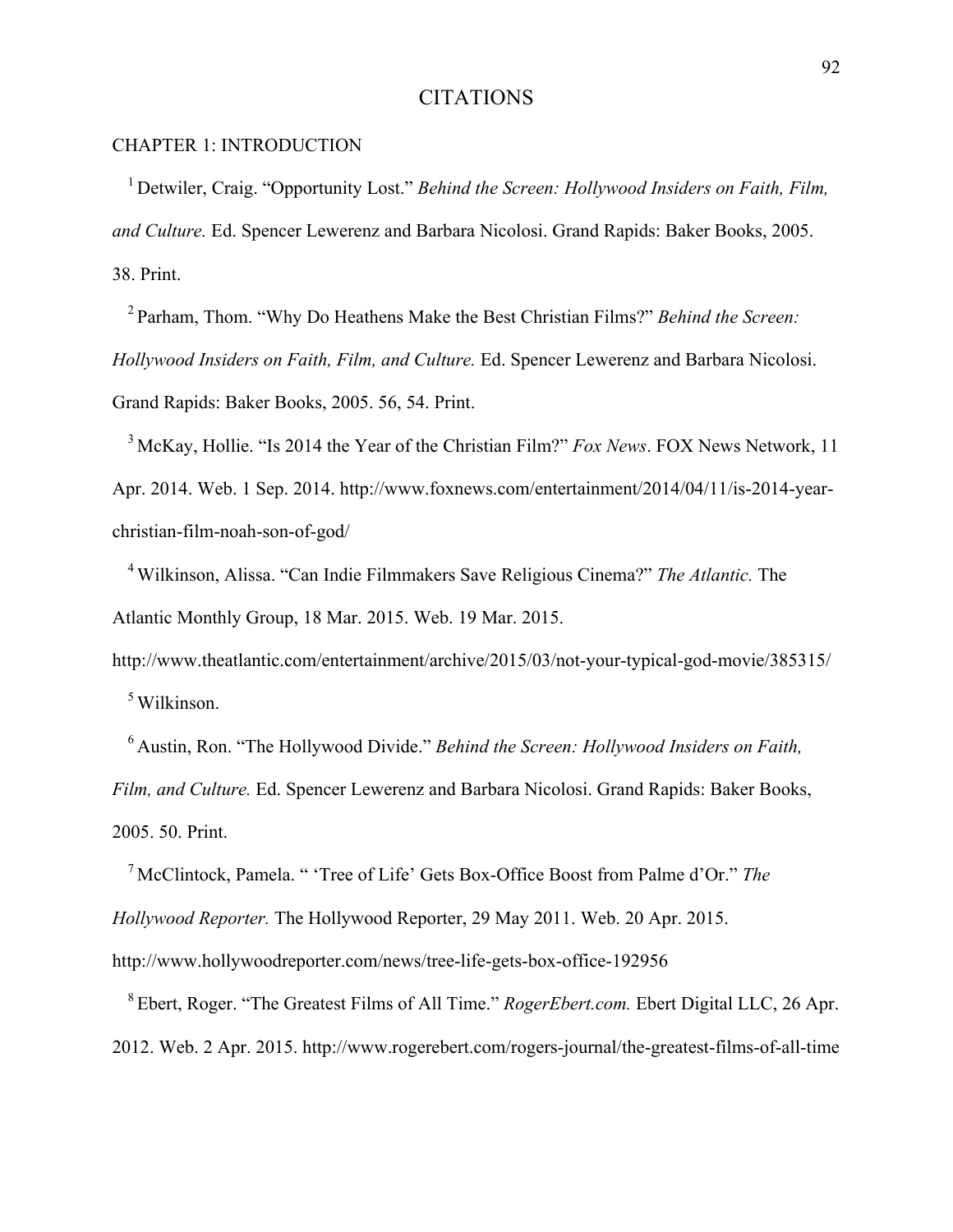9 Scheck, Frank. "Courageous: Film Review." *The Hollywood Reporter.* The Hollywood Reporter, 30 Sep. 2011. Web. 20 Apr. 2015.

http://www.hollywoodreporter.com/review/courageous-film-review-242705

 10 Leydon, Joe. "Review: 'Courageous.'" *Variety.* Variety Media, LLC, 1 Oct. 2011. Web. 20 Apr. 2015. http://variety.com/2011/film/reviews/courageous-1117946281/

11 Shone, Tom. "A Movie Miracle: How Hollywood Found Religion." *The Guardian.*

Guardian News and Media Limited, 31 Jul. 2014. Web. 20 Apr. 2015.

http://www.theguardian.com/film/2014/jul/31/-sp-faith-films-hollywood-religion-christian-noahheaven-is-real-bible

 12 Biskind, Peter. *Easy Riders, Raging Bulls: How the Sex-Drugs-and-Rock 'n' Roll Generation Saved Hollywood.* New York: Touchstone, 1998. 248-249. Print.

<sup>13</sup> Canby, Vincent. "Movie Review – Badlands (1973)." *The New York Times.* The New York Times Company, 15 Oct. 1973. Web. 6 Jun. 2015.

http://www.nytimes.com/movie/review?res=EE05E7DF173EB42CA6494CC0B7799F8C6896

<sup>14</sup> Ebert, Roger. "Days of Heaven Movie Review & Film Summary (1978)." *RogerEbert.com.* Ebert Digital LLC, 7 Dec. 1997. Web. 6 Jun. 2015. http://www.rogerebert.com/reviews/greatmovie-days-of-heaven-1978

<sup>15</sup> Corliss, Richard. "Tree Believer: The Cosmic Vision of Terrence Malick." *Time.* Time Inc., 6 Jun. 2011. Web. 6 Jun. 2015.

http://content.time.com/time/magazine/article/0,9171,2074225,00.html

<sup>16</sup> LaSalle, Mick. " 'New World' Tells the Story of Pocahontas in Riveting Fashion. More Important, It Boldly Explores New Cinematic Territory." *San Francisco Chronicle.* Hearst Communications, Inc., 20 Jan. 2006. Web. 6 Jun. 2015.

http://www.sfgate.com/movies/article/New-World-tells-the-story-of-Pocahontas-in-2505806.php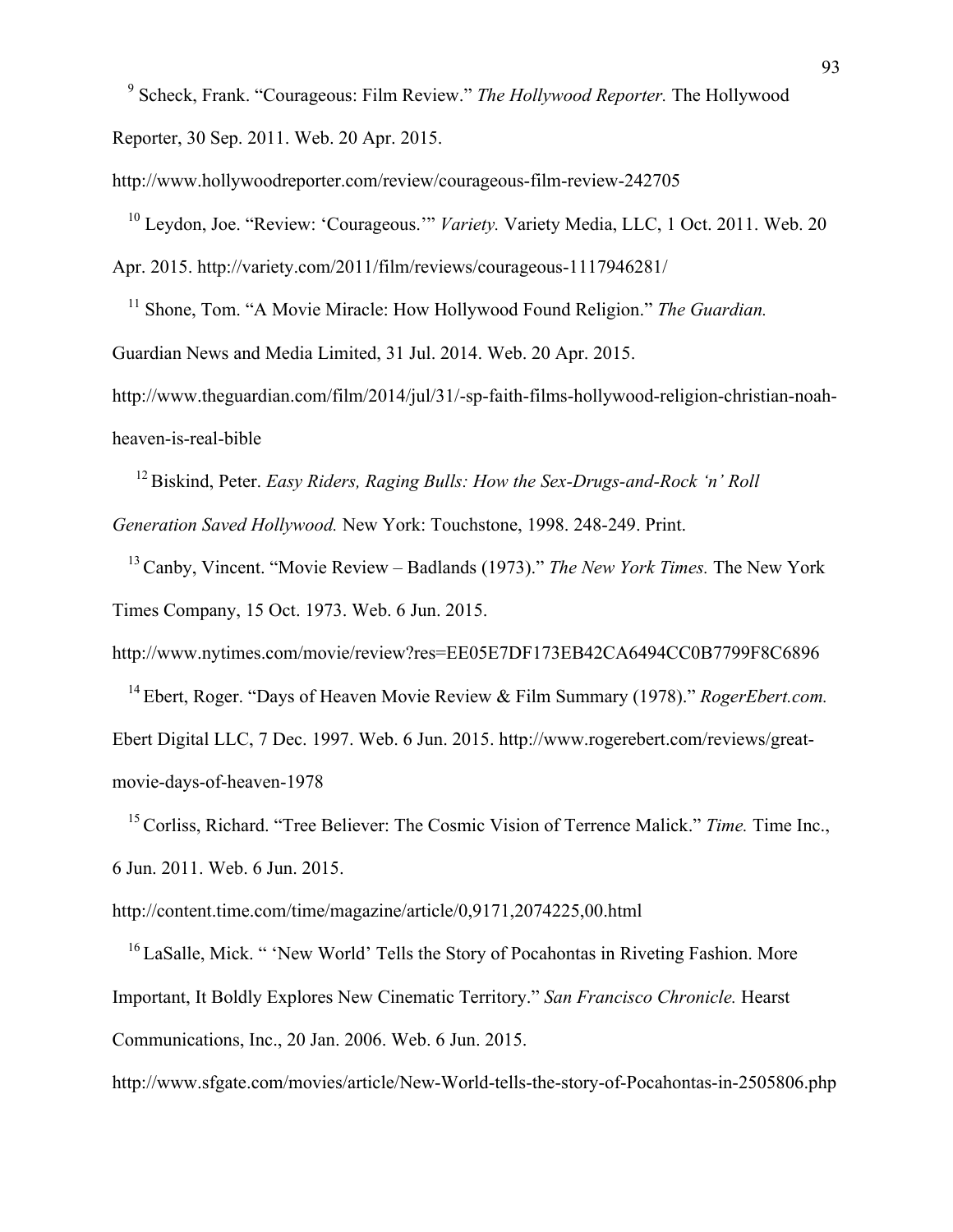<sup>17</sup> McCarthy, Todd. "Review: 'The New World.'" *Variety.* Variety Media, LLC, 12 Dec. 2005.

Web. 7 Jun. 2015. http://variety.com/2005/film/awards/the-new-world-3-1200519722/

<sup>18</sup> Leydon, Joe. "Review: 'Facing the Giants.'" *Variety.* Variety Media, LLC, 1 Oct. 2006.

Web. 7 Jun. 2015. http://variety.com/2006/film/markets-festivals/facing-the-giants-1200512944/

<sup>19</sup> Hardy, Michael. " 'Fireproof' sounds the alarm for a marriage in trouble." *Boston Globe.* NY Times Co., 27 Sep. 2008. Web. 7 Jun. 2015.

http://www.boston.com/ae/movies/articles/2008/09/27/fireproof sounds the alarm for a marri age in trouble/

## CHAPTER 2: LITERATURE REVIEW

 1 Hendershot, Heather. *Shaking the World for Jesus: Media and Conservative Evangelical Culture.* Chicago: The University of Chicago, 2004. Print. 180.

 2 Lindvall, Terry, and Andrew Quicke. *Celluloid Sermons: The Emergence of the Christian Film Industry, 1930-1986.* New York: New York University Press, 2011. Print. 204.

 3 Fech, Bill. "The Soul Announces Itself: Terrence Malick's Emersonian Cinema*.*" MA thesis. Oregon State University, 2013. Print. 1, 108.

 4 Rybin, Steven. *Terrence Malick and the Thought of Film.* Lanham: Lexington Books, 2012. Print. 173.

 5 Cortez, Romeika. "Art Film: An Analysis of Terrence Malick's *The Tree of Life*." MA thesis. University of Copenhagen, n.d. Print. 23.

6 Rosadiuk, Adam. *Film and Philosophic Experience: Terrence Malick's* The Thin Red Line.

MA thesis. Concordia University, 2006. Ottawa: Library and Archives Canada, 2006. Print. 16.

 7 Johnston, Jacob H. "The Sherwood Method: Creating an Independent Christian Feature Film." MA thesis. Liberty University, 2009. Print. 68.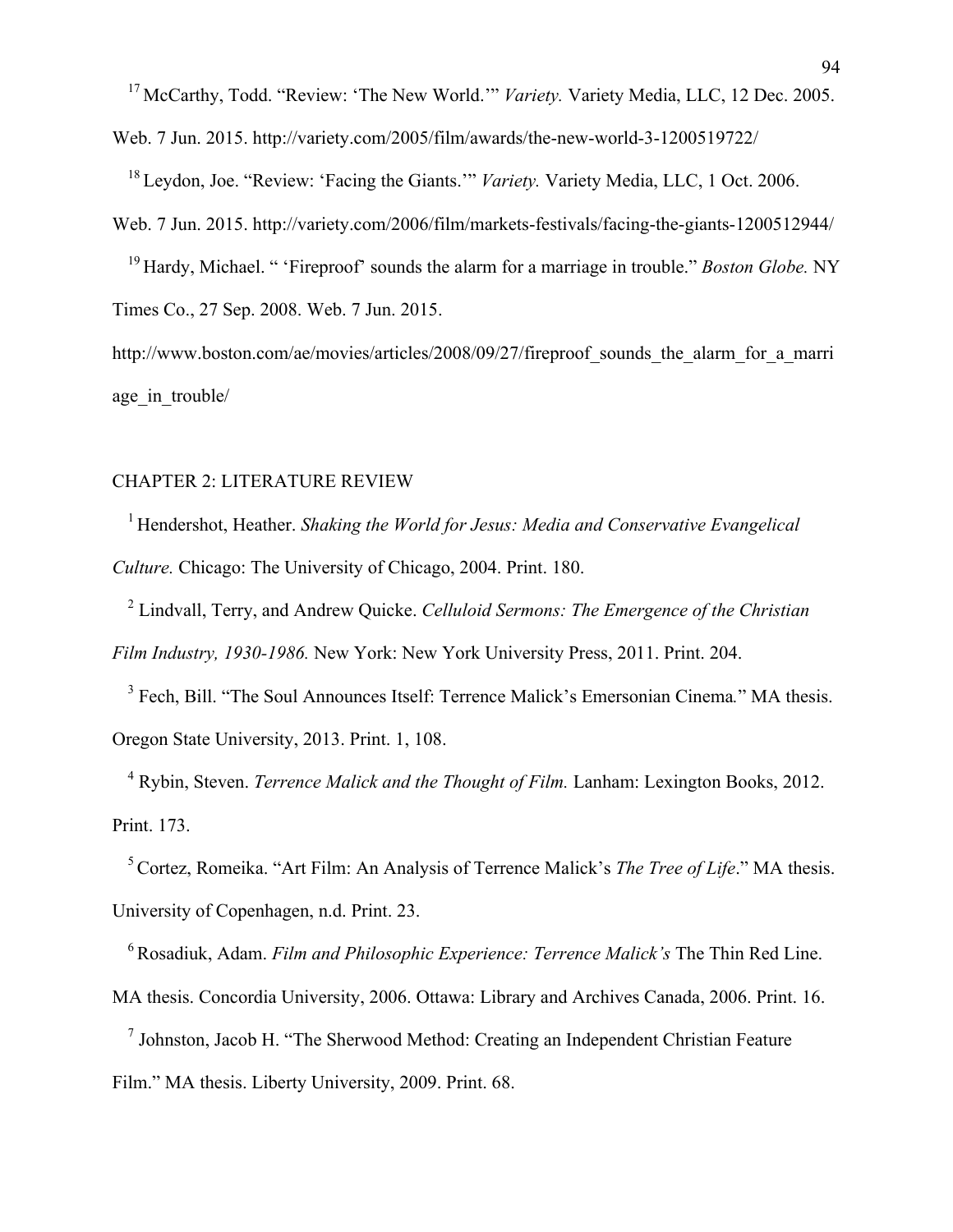8 Parker, J. Ryan. *Cinema as Pulpit: Sherwood Pictures and the Church Film Movement.* Jefferson: McFarland & Company, 2012. Print. 107.

 9 Brown, Melvin E. *Blue Oceans in the United States Motion Picture Industry: Christian Action Films.* Diss. Capella University, 2015. Ann Arbor: UMI, 2015. Print. 3, 5.

 $10$  Benton, Shannon. "Christian Entertainment: Methods Used in Targeting the Christian and Secular Audiences." Senior thesis. Liberty University, 2012. Print. 27.

 11 Jordan, Tibe Patrick. *A War on Two Fronts: Steven Spielberg's* Saving Private Ryan *and Terrence Malick's* The Thin Red Line. MA thesis. Florida Atlantic University, 2001. Ann Arbor: UMI, 2001. Print. 27.

 12 French, Sarah, and Zoë Shacklock. "The affective sublime in Lars von Trier's *Melancholia* and Terrence Malick's *The Tree of Life*." *New Review of Film and Television Studies.* Routledge, 14 Aug. 2014. Web. 7 May 2015. 346.

<sup>13</sup> Pfenninger, Jonathan. "Choices in the Editing Room: How the Intentional Editing of Dialogue Scenes through Shot Choice Can Enhance Story and Character Development within Motion Pictures." MA thesis. Liberty University, 2014. Print. 23, 73.

 14 Burton, Aaron V. *Jesus in the Movies: A Rhetorical Analysis of Selected Films from 1912- 2004.* Diss. Bowling Green State University, 2008. Ann Arbor: UMI, 2008. Print. 6.

 15 Macnaughton, Geoffrey S. *Narrative and Spatial Structures of Reverence: The Biblical Film Between 1964-2004.* MA thesis. York University, 2011. Ottawa: Library and Archives Canada, 2011. Print. 10, 11.

16 Sumera, Lara T. *The Representation of Christianity in Popular American Films from 2000-*

*2005.* MA thesis. San Jose State University, 2006. Ann Arbor: UMI, 2006. Print. 19.

<sup>17</sup> Steinke, Carolina Crespo. "The Newer the Better? A Comparison of the 1974 and 2013 Film Adaptations of F. Scott Fitzgerald's Novel *The Great Gatsby*." MA thesis. University of Granada, 2013. Print. 11.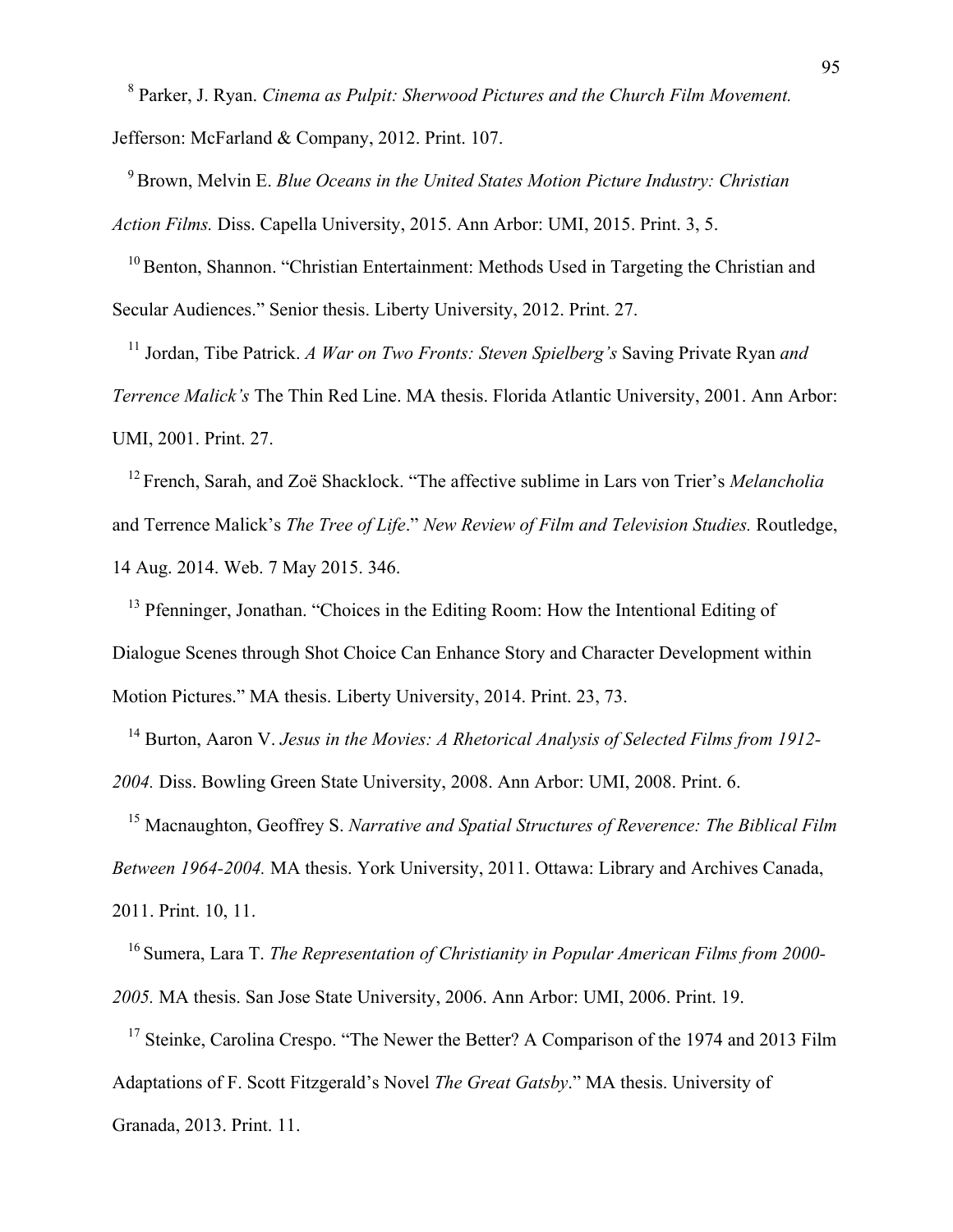# CHAPTER 3: METHODOLOGY

1 Johnston, Robert K. *Reel Spirituality: Theology and Film in Dialogue.* 2nd ed. Grand Rapids:

Baker Academic, 2006. Print. 137.

 2 McKee, Robert. *Story: Substance, Structure, Style, and the Principles of Screenwriting.* New York: HarperCollins Publishers, Inc., 1997. Print.

 $3$  McKee, 12.

 $4$  McKee, 25.

 $<sup>5</sup>$  McKee, 31.</sup>

 $6$  McKee, 130.

7 McKee, 144-145.

8 McKee, 189.

 $9$  McKee, 304.

 $10$  McKee, 309.

 $11$  McKee, 209.

12 McKee, 227.

<sup>13</sup> McKee, 249.

<sup>14</sup> McKee, 287.

<sup>15</sup> McKee, 343.

16 McKee, 344.

<sup>17</sup> "About Critics." *Rotten Tomatoes*. Flixster, Inc., n.d. Web. 22 Apr. 2015.

http://www.rottentomatoes.com/help\_desk/critics/

# CHAPTER 4: RESULTS

<sup>2</sup> McKee, 334.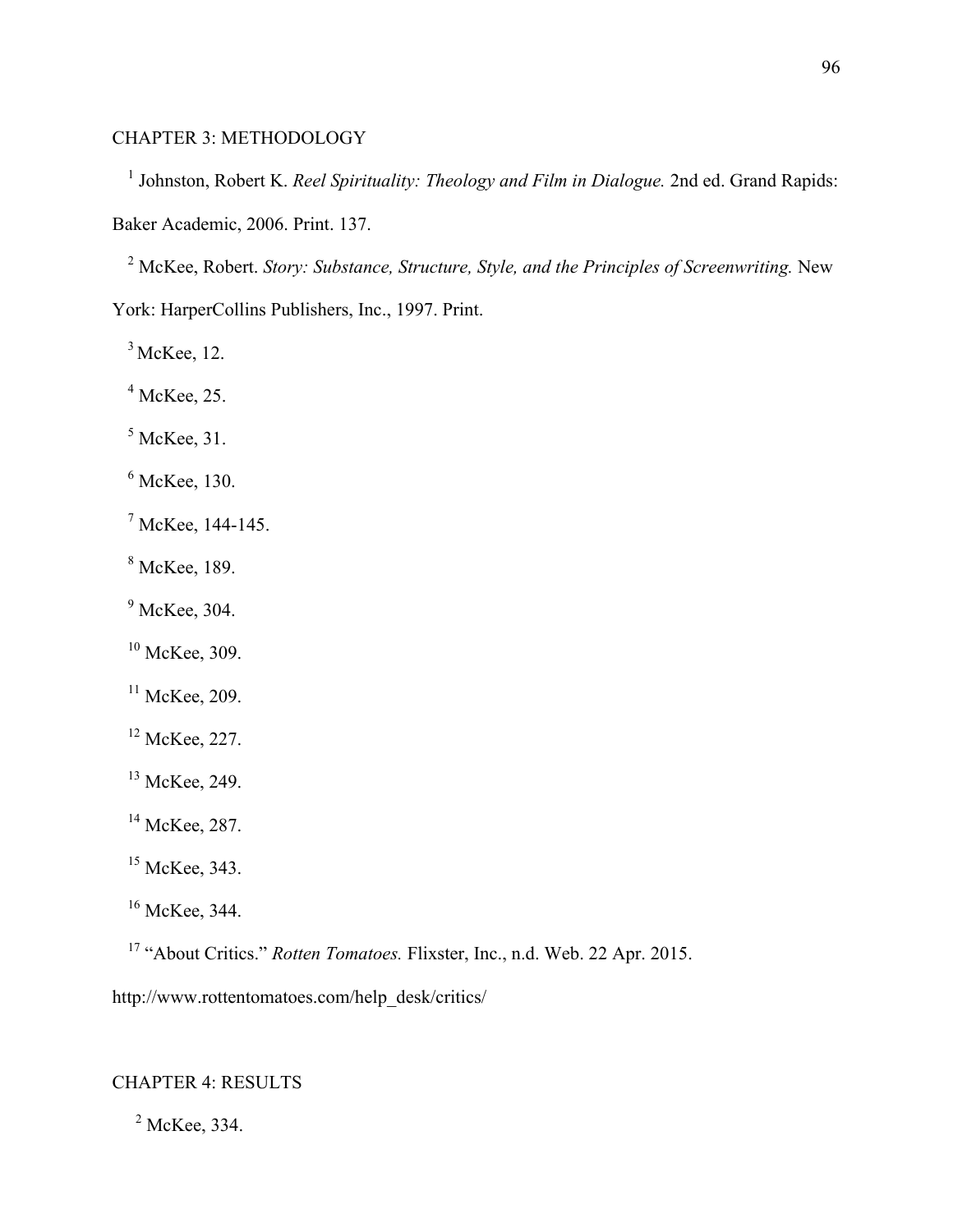<sup>3</sup> McCarthy, Todd. "The Tree of Life: Cannes Review." *The Hollywood Reporter*. The Hollywood Reporter, 16 May 2011. Web. 24 May 2015.

http://www.hollywoodreporter.com/review/tree-life-cannes-review-188564/

<sup>4</sup> Moore, Roger. "Movie Review: 'The Tree of Life.'" *RogersMovieNation.com*. WordPress, 4 Jan. 2013. Web. 24 May 2015. http://rogersmovienation.com/2013/01/04/movie-review-the-treeof-life/

<sup>5</sup> Russo, Tom. " 'Courageous' movie review." *The Boston Globe*. Boston Globe Media Partners, LLC, 3 Oct. 2011. Web. 24 May 2015.

http://www.boston.com/ae/movies/articles/2011/10/03/courageous\_aims\_for\_the\_heart\_with\_a\_t oo\_heavy\_hand/

 <sup>6</sup> Scheck, Frank. "Courageous: Film Review." *The Hollywood Reporter.* The Hollywood Reporter, 30 Sep. 2011. Web. 20 Apr. 2015.

http://www.hollywoodreporter.com/review/courageous-film-review-242705/

<sup>7</sup> McKee, 192.

<sup>8</sup> McKee, 210.

 $<sup>9</sup>$  McKee, 341.</sup>

<sup>10</sup> McKee, 345.

11 Pinkerton, Nick. "The Difficult Gifts of *The Tree of Life*." *The Village Voice.* Village

Voice, LLC, 25 May 2011. Web. 24 May 2015. http://www.villagevoice.com/film/the-difficultgifts-of-the-tree-of-life-6431143/

 12 Morris, Wesley. "The Tree of Life movie review." *The Boston Globe.* Boston Globe Media Partners, LLC, 3 Jun. 2011. Web. 24 May 2015.

http://www.boston.com/ae/movies/articles/2011/06/03/movie review terrence malicks the tree \_of\_life\_open\_to\_interpretation/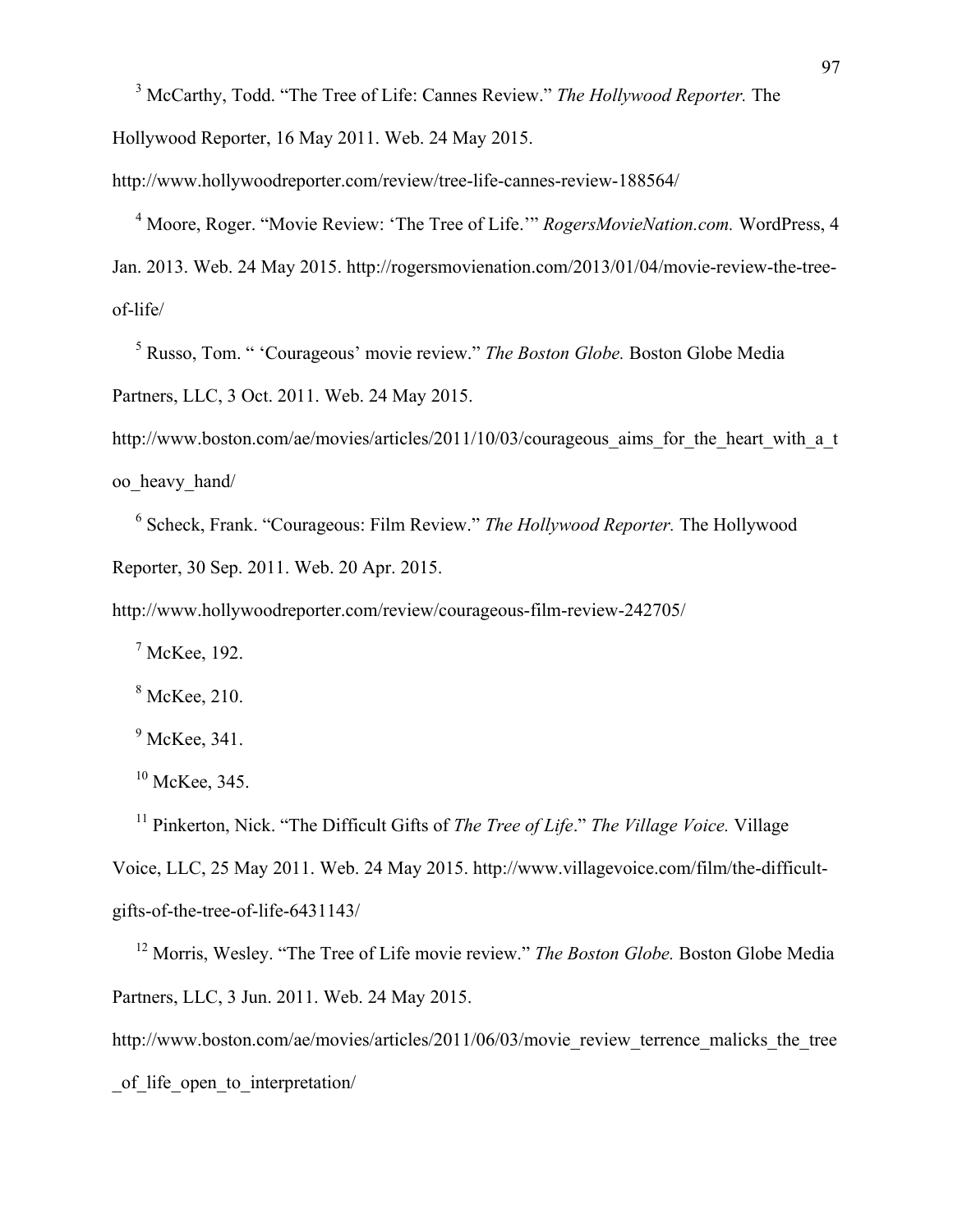13 Turan, Kenneth. "Movie review: 'The Tree of Life.'" *Los Angeles Times.* Los Angeles

Times, 26 May 2011. Web. 24 May 2015.

http://articles.latimes.com/2011/may/26/entertainment/la-et-tree-life-20110527/

<sup>14</sup> McCarthy, "The Tree of Life: Cannes Review."

<sup>15</sup> McKee, 226.

<sup>16</sup> McKee, 228.

 17 Goldstein, Gary. "Review: 'Courageous,' from Alex Kendrick." *Los Angeles Times.* Los Angeles Times, 3 Oct. 2011. Web. 24 May 2015.

http://articles.latimes.com/2011/oct/03/entertainment/la-et-courageous-20111003/

<sup>18</sup> McKee, 309.

 $19$  McKee, 310.

 $20$  McKee, 314.

21 Scott, A.O. " 'The Tree of Life,' From Terrence Malick – Review." *The New York Times.*

The New York Times Company, 26 May 2011. Web. 24 May 2015.

 22 Moore, Roger. "Movie Review: 'Courageous.'" *RogersMovieNation.com.* WordPress, 6 Jan. 2013. Web. 24 May 2015. http://rogersmovienation.com/2013/01/06/movie-reviewcourageous/

 23 Rabin, Nathan. "Review: Courageous." *The A.V. Club.* Onion Inc, 28 Sep. 2011. Web. 24 May 2015. http://www.avclub.com/review/courageous-62620/

## CHAPTER 5: CONCLUSION

 $1$  McKee, 9.

<sup>2</sup> Seger, Linda. "What Kind of Stories Should We Tell?" *Behind the Screen: Hollywood Insiders on Faith, Film, and Culture.* Ed. Spencer Lewerenz and Barbara Nicolosi. Grand Rapids: Baker Books, 2005. 154. Print.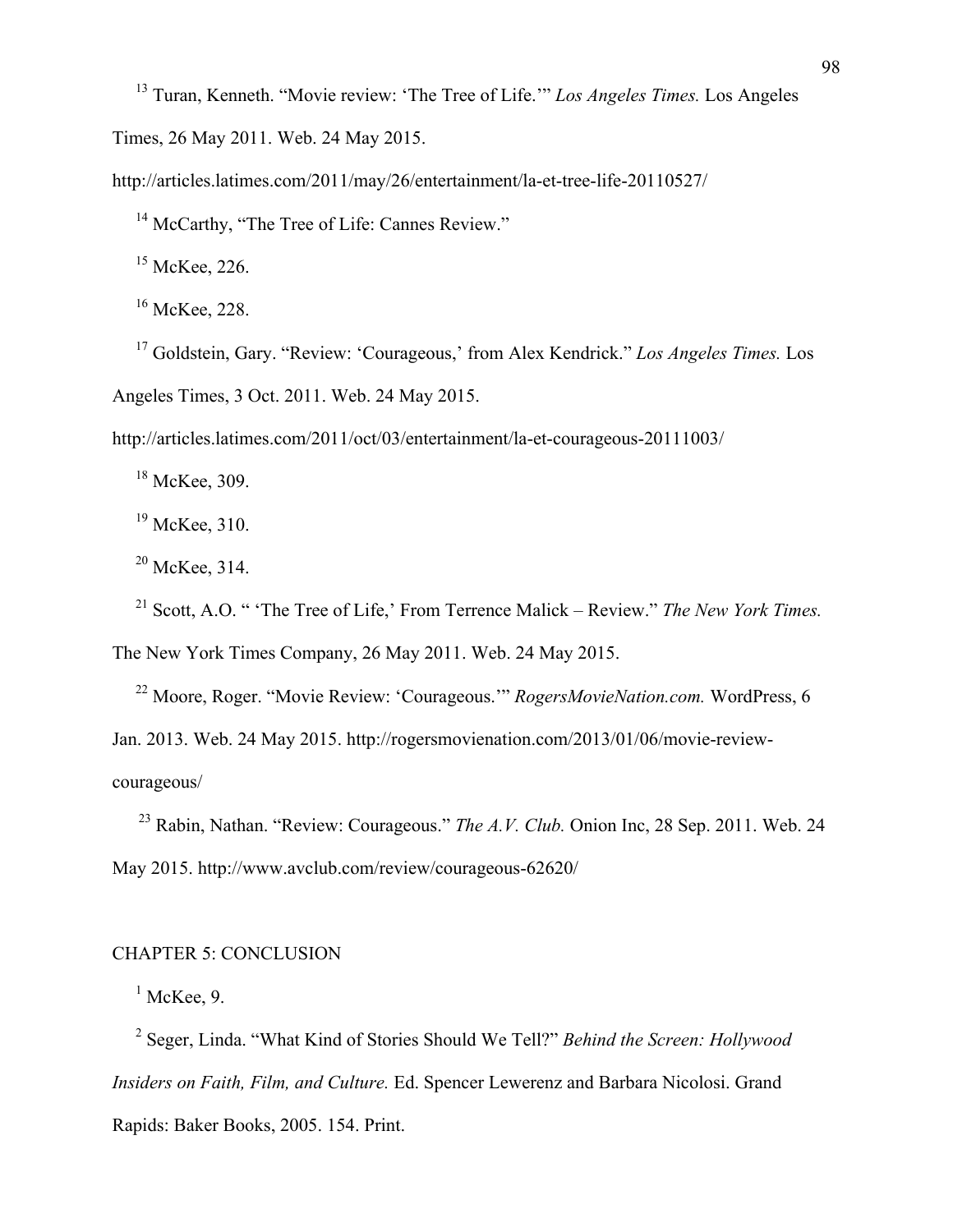<sup>3</sup> Seger, 156.

<sup>4</sup> Seger, 159.

<sup>5</sup> Chang, Justin. "Berlin Film Review – Knight of Cups." *Variety*. Variety Media, LLC, 8 Feb. 2015. Web. 20 Jun. 2015. http://variety.com/2015/film/reviews/berlin-film-review-knight-ofcups-1201425546/

 <sup>6</sup> Russo, Tom. "In 'War Room,' message gets lost in pulpit pounding." *The Boston Globe.* Boston Globe Media Partners, LLC, 27 Aug. 2015. Web. 28 Oct. 2015. https://www.bostonglobe.com/arts/movies/2015/08/27/war-room-message-gets-lost-pulpitpounding/bR7cr7ysQ2hCoA5o01XvII/story.html/

<sup>7</sup> Duralde, Alonso. " 'Do You Believe?' Review: Better Cast in This Faith Film, But the Same Old Sermonizing." *The Wrap.* The Wrap News Inc., 20 Mar. 2015. Web. 28 Oct. 2015. http://www.thewrap.com/do-you-believe-review-mira-sorvina-ted-mcginley-cybill-shepherdgods-not-dead/

 <sup>8</sup> Vishnevetsky, Ignatiy. "*Old Fashioned* bills itself as the Evangelical answer to *Fifty Shades of Grey*." *The A.V. Club.* Onion Inc., 12 Feb. 2015. Web. 28 Oct. 2015.

http://www.avclub.com/review/old-fashioned-bills-itself-evangelical-answer-fift-215102/

<sup>9</sup> Rechtshaffen, Michael. "Christian sports drama 'Woodlawn' leads spiritual films into a new arena." *Los Angeles Times.* Los Angeles Times, 17 Oct. 2015. Web. 28 Oct. 2015. http://www.latimes.com/entertainment/movies/moviesnow/la-et-hc-woodlawn-review-20151017-story.html/

 $10$  McKee, 67-68.

 11 Ryan, Patrick. "With 'Woodlawn,' Christian films enter new playing field." *USA Today.* USA Today, 15 Oct. 2015. Web. 28 Oct. 2015.

http://www.usatoday.com/story/life/movies/2015/10/15/woodlawn-faith-based-movies-boxoffice/73873400/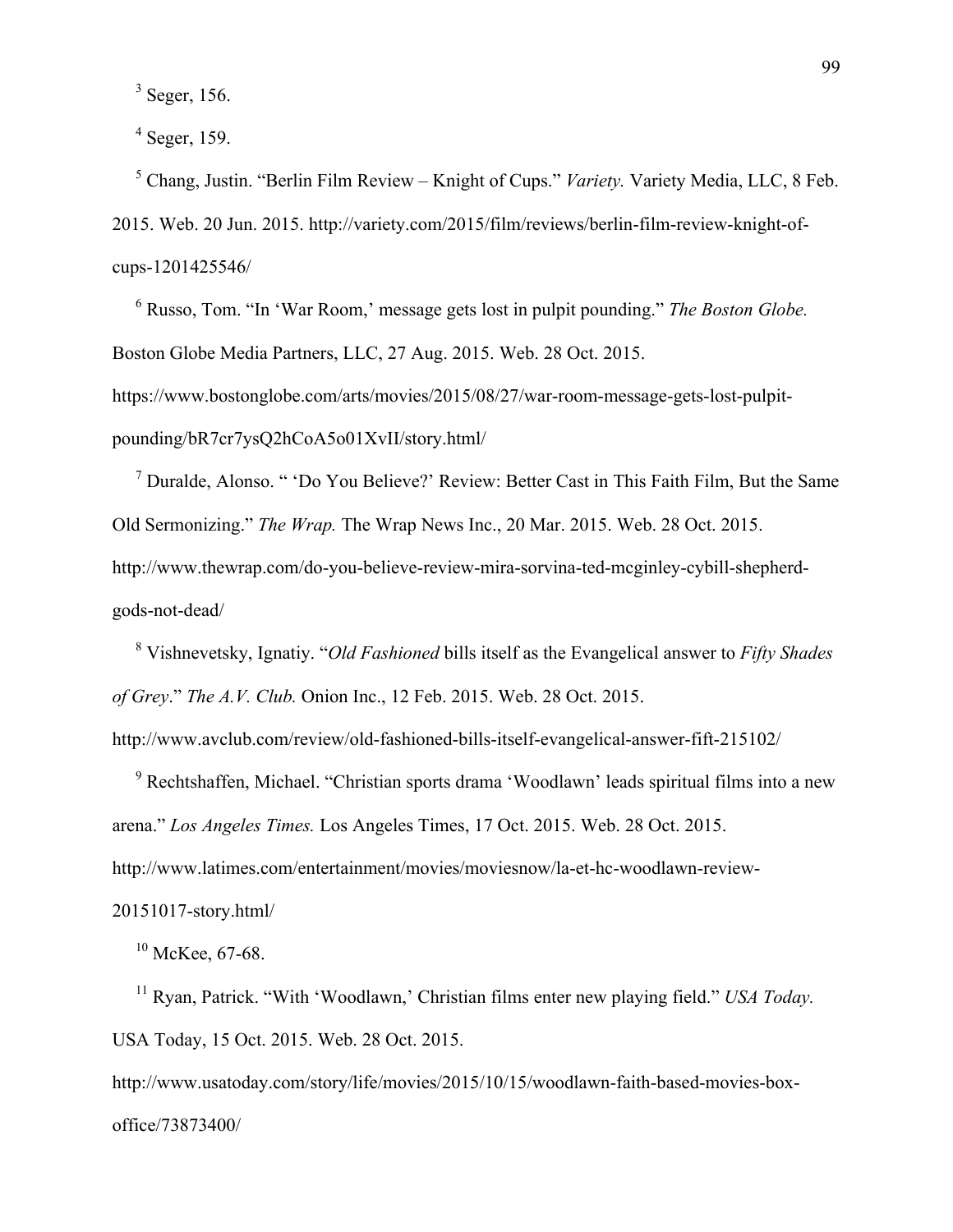<sup>12</sup> McKee, 419.

<sup>13</sup> Seger, 160.

 14 Austin, Ron. "The Hollywood Divide." *Behind the Screen: Hollywood Insiders on Faith, Film, and Culture.* Ed. Spencer Lewerenz and Barbara Nicolosi. Grand Rapids: Baker Books, 2005. 51. Print.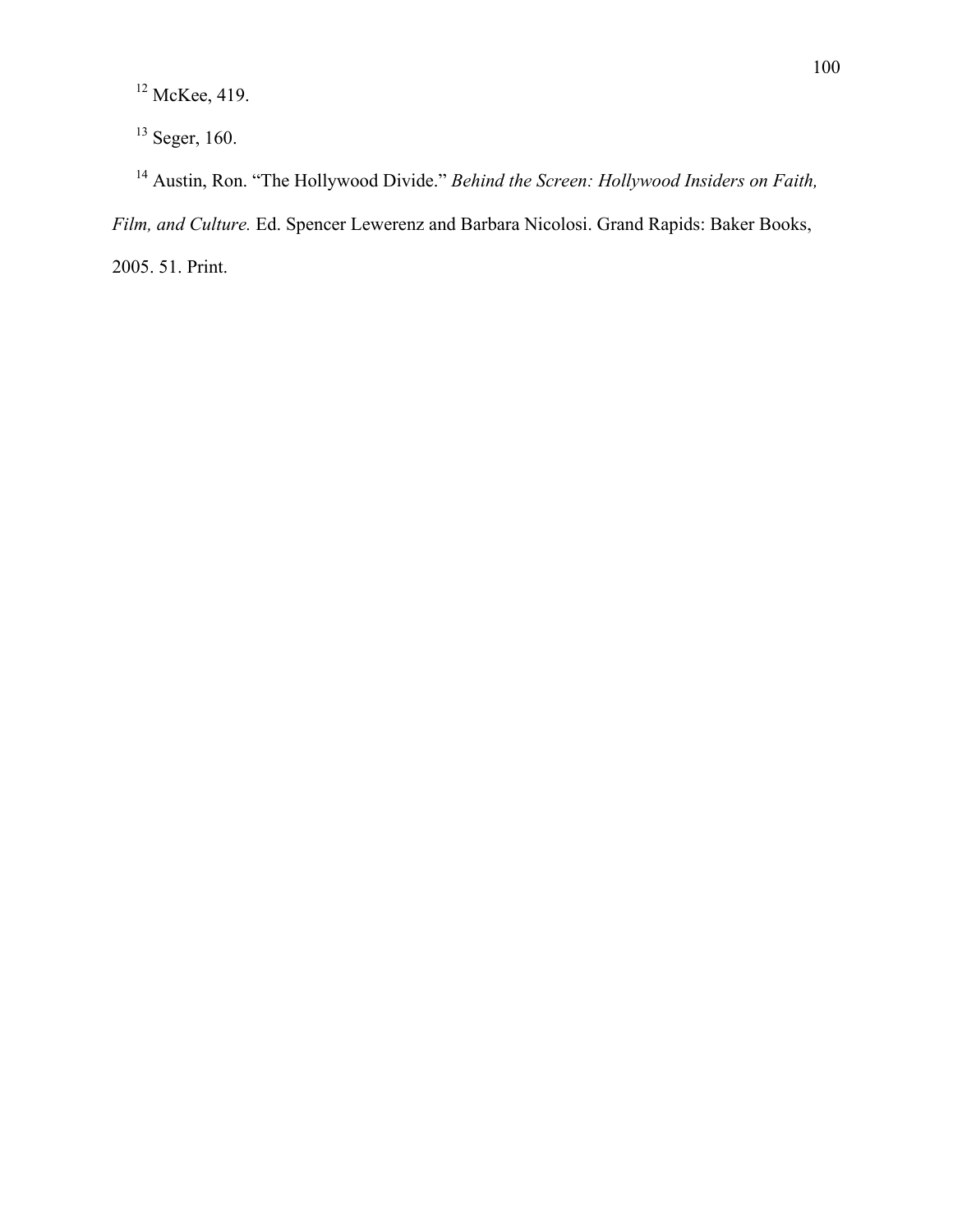### BIBLIOGRAPHY

"About Critics." *Rotten Tomatoes*. Flixster, Inc., n.d. Web. 22 Apr. 2015.

- *Badlands.* Dir. Terrence Malick. Perf. Martin Sheen, Sissy Spacek, and Warren Oates. Warner Bros., 1973. DVD.
- Benton, Shannon. *Christian Entertainment: Methods Used in Targeting the Christian and Secular Audiences.* Senior thesis. Liberty University, 2012. Print.
- Biskind, Peter. *Easy Riders, Raging Bulls: How the Sex-Drugs-and-Rock 'n' Roll Generation Saved Hollywood.* New York: Touchstone, 1998. Print.
- Brown, Melvin E. *Blue Oceans in the United States Motion Picture Industry: Christian Action Films.* Diss. Capella University, 2015. Ann Arbor: UMI, 2015. Print.
- Brunick, Paul. " 'Courageous,' Directed by Alex Kendrick Review." *The New York Times.* The New York Times Company, 2 Oct. 2011. Web. 24 May 2015.
- Burton, Aaron V. *Jesus in the Movies: A Rhetorical Analysis of Selected Films from 1912-2004.* Diss. Bowling Green State University, 2008. Ann Arbor: UMI, 2008. Print.
- Canby, Vincent. "Movie Review Badlands (1973)." *The New York Times.* The New York Times Company, 15 Oct. 1973. Web. 6 Jun. 2015.
- Catt, Michael. *Prepare for Rain: The Story of a Church that Believed God for the Impossible.* Fort Washington: CLC Publications, 2007. Print.
- Chang, Justin. "Berlin Film Review Knight of Cups." *Variety.* Variety Media, LLC, 8 Feb. 2015. Web. 20 Jun. 2015.
- Chang, Justin. "Review: 'The Tree of Life.'" *Variety.* Variety Media, LLC, 16 May 2011. Web. 24 May 2015.
- Corliss, Richard. "Tree Believer: The Cosmic Vision of Terrence Malick." *Time.* Time Inc., 6 Jun. 2011. Web. 6 Jun. 2015.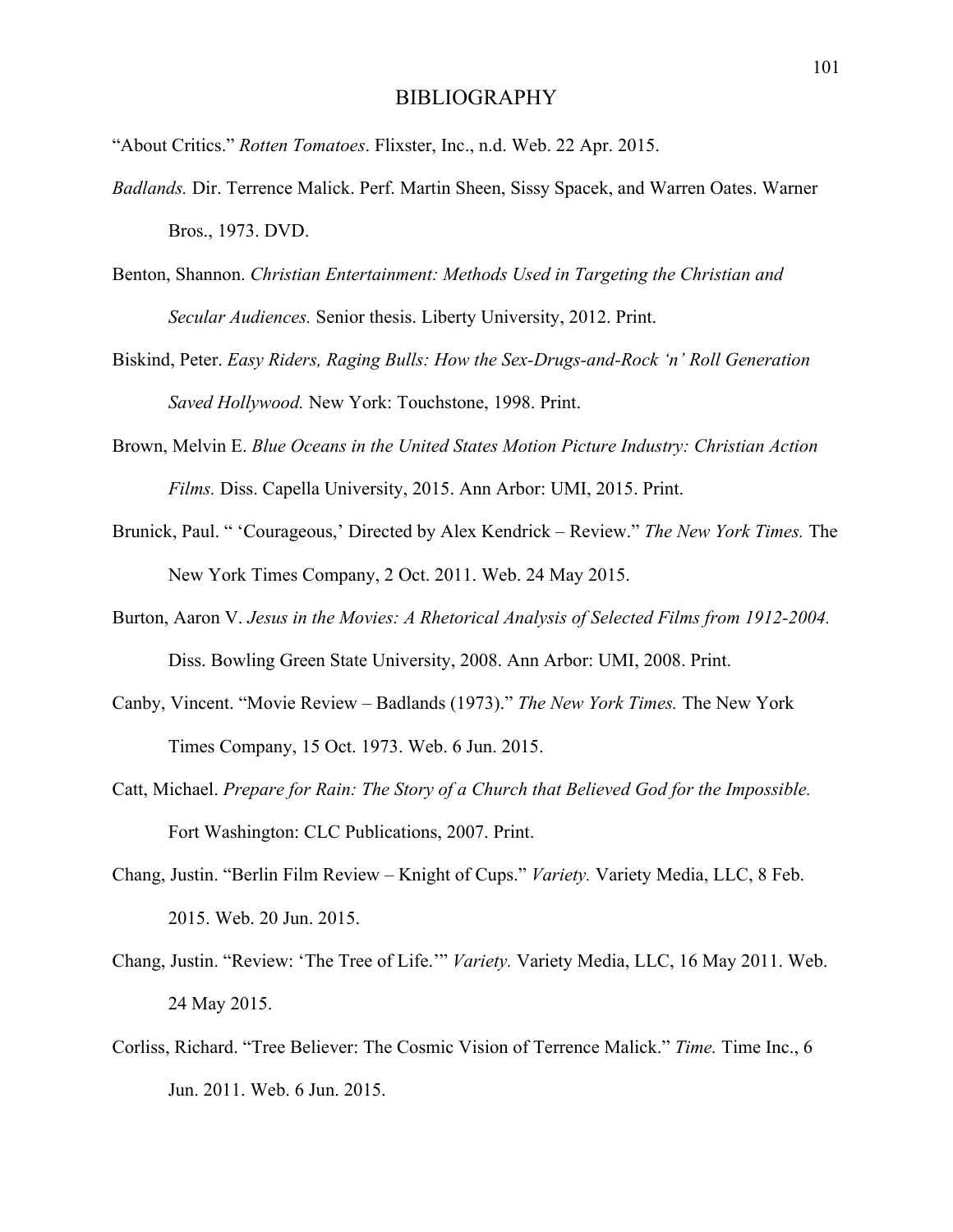- Cortez, Romeika. *Art Film: An Analysis of Terrence Malick's* The Tree of Life. MA thesis. University of Copenhagen, n.d. Print.
- *Courageous*. Dir. Alex Kendrick. Perf. Alex Kendrick, Kevin Downes, Ken Bevel, Ben Davies, and Robert Amaya. TriStar Pictures, 2011. DVD.

"Courageous (2011)." *BoxOfficeMojo.com.* IMDb.com, Inc., n.d. Web. 20 Apr. 2015.

*Days of Heaven.* Dir. Terrence Malick. Perf. Richard Gere, Brooke Adams, Sam Shepard, and Linda Manz. Paramount Pictures, 1978. DVD.

"Days of Heaven (1978)." *BoxOfficeMojo.com.* IMDb.com, Inc., n.d. Web. 20 Apr. 2015.

- Duralde, Alonso. " 'Do You Believe?' Review: Better Cast in This Faith Film, But the Same Old Sermonizing." *The Wrap.* The Wrap News Inc., 20 Mar. 2015. Web. 28 Oct. 2015.
- Ebert, Roger. "Days of Heaven Movie Review & Film Summary (1978)." *RogerEbert.com.* Ebert Digital LLC, 7 Dec. 1997. Web. 6 Jun. 2015.
- Ebert, Roger. "The Greatest Films of All Time." *RogerEbert.com.* Ebert Digital LLC, 26 Apr. 2012. Web. 2 Apr. 2015.
- *Facing the Giants*. Dir. Alex Kendrick. Perf. Alex Kendrick, Shannen Fields, Tracy Goode, and Jason McLeod. Provident Films, 2006. DVD.

"Facing the Giants (2006)." *BoxOfficeMojo.com*. IMDb.com, Inc., n.d. Web. 20 Apr. 2015.

- Fech, Bill. "The Soul Announces Itself: Terrence Malick's Emersonian Cinema." MA thesis. Oregon State University, 2013. Print.
- *Fireproof*. Dir. Alex Kendrick. Perf. Kirk Cameron, Erin Bethea, Ken Bevel, and Harris Malcolm. Provident Films, 2008. DVD.

"Fireproof (2008)." *BoxOfficeMojo.com.* IMDb.com, Inc., n.d. Web. 20 Apr. 2015.

*Flywheel*. Dir. Alex Kendrick. Perf. Alex Kendrick, Janet Lee Dapper, Tracy Goode, and Walter Burnett. Provident Films, 2003. DVD.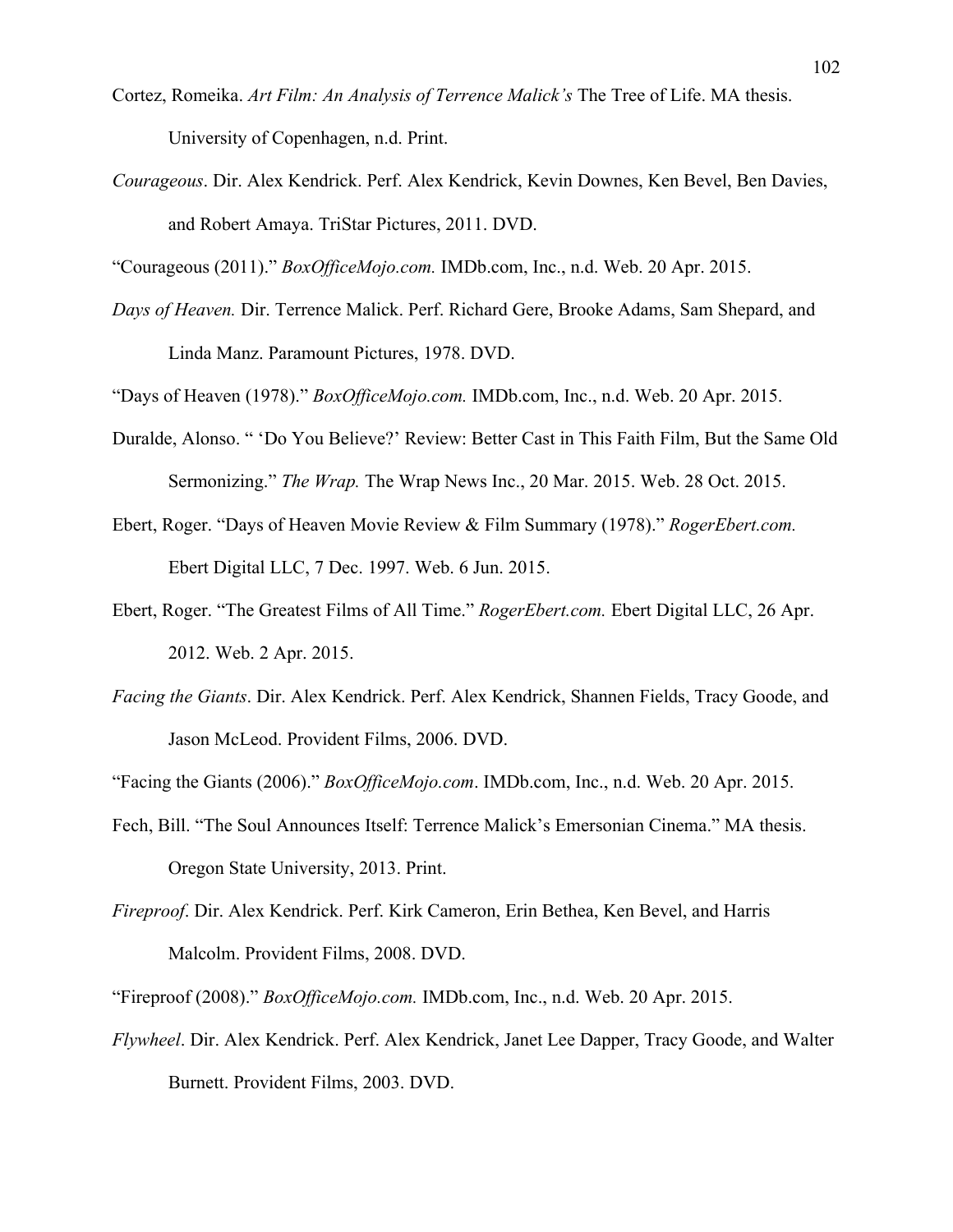- Ford, Rebecca, Borys Kit, and Pamela McClintock. " 'F--- that F---er': Hollywood Sounds Off, Ranks New York's Top Film Critics in Anonymous Survey." *The Hollywood Reporter.* The Hollywood Reporter, 10 Apr. 2015. Web. 16 Apr. 2015.
- French, Sarah, and Zoë Shacklock. "The affective sublime in Lars von Trier's *Melancholia* and Terrence Malick's *The Tree of Life*." *New Review of Film and Television Studies.* Routledge, 14 Aug. 2014. Web. 7 May 2015.
- Goldstein, Gary. "Review: 'Courageous,' from Alex Kendrick." *Los Angeles Times.* Los Angeles Times, 3 Oct. 2011. Web. 24 May 2015.
- Hardy, Michael. " 'Fireproof' sounds the alarm for a marriage in trouble." *Boston Globe*. NY Times Co., 27 Sep. 2008. Web. 7 Jun. 2015.
- Hendershot, Heather. *Shaking the World for Jesus: Media and Conservative Evangelical Culture.* Chicago: The University of Chicago, 2004. Print.
- Hess, Brian Allan. *Between Scylla and Charybdis: A Look at Two Christian Film Companies.* MA thesis. Regent University, 2000. Ann Arbor: UMI, 2002. Print.
- Johnston, Jacob H. *The Sherwood Method: Creating an Independent Christian Feature Film.* MA thesis. Liberty University, 2009. Print.
- Johnston, Robert K. *Reel Spirituality: Theology and Film in Dialogue*. 2nd ed. Grand Rapids: Baker Academic, 2006. Print.
- Jordan, Tibe Patrick. *A War on Two Fronts: Steven Spielberg's* Saving Private Ryan *and Terrence Malick's* The Thin Red Line. MA thesis. Florida Atlantic University, 2001. Ann Arbor: UMI, 2001. Print.

Kendrick, Alex, and Stephen Kendrick. *Courageous.* 2011. Screenplay. 31 Aug. 2015.

LaSalle, Mick. " 'New World' tells the story of Pocahontas in riveting fashion. More important, it boldly explores new cinematic territory." *San Francisco Chronicle*. Hearst Communications, Inc., 20 Jan. 2006. Web. 6 Jun. 2015.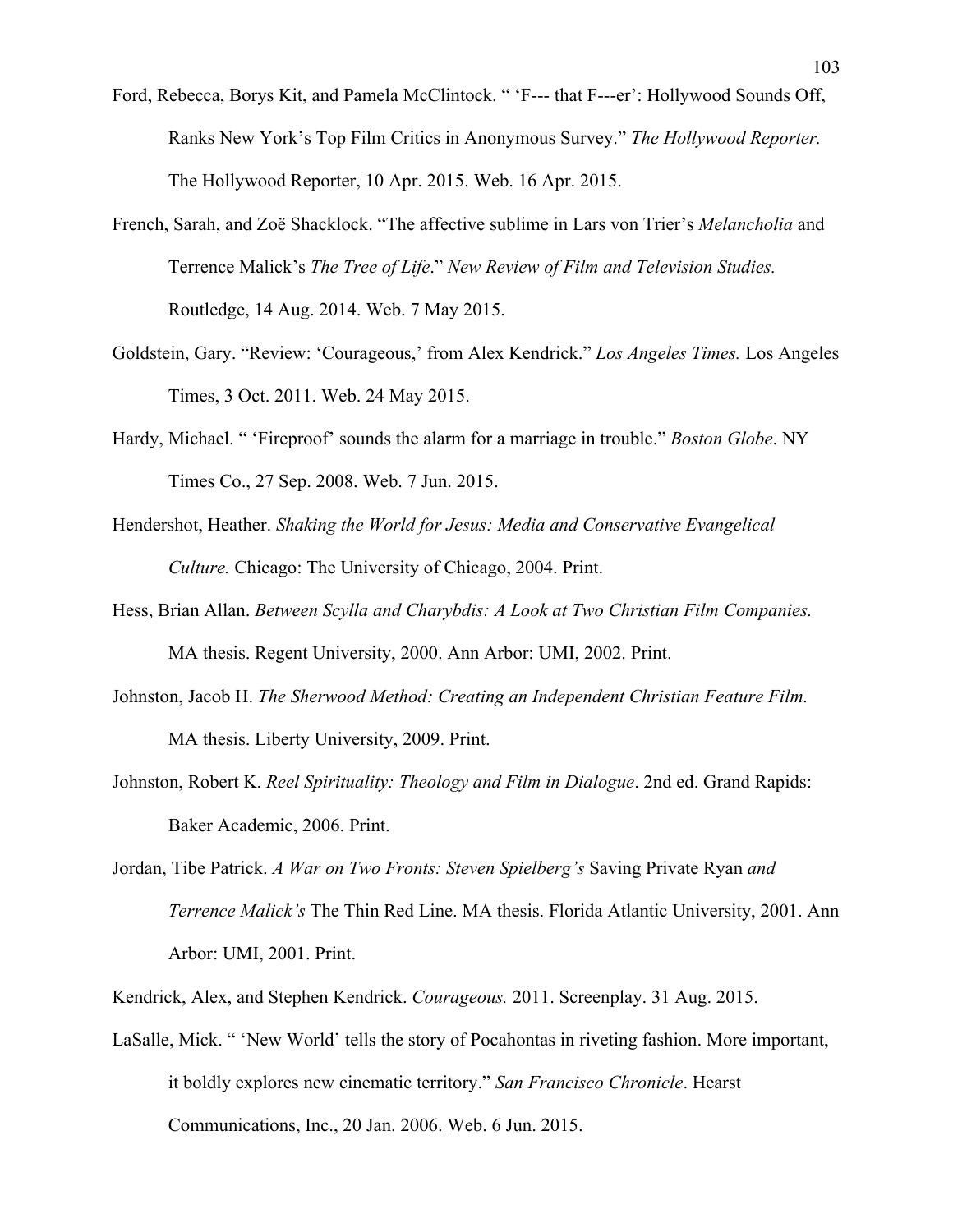- Lewerenz, Spencer, and Barbara Nicolosi, eds. *Behind the Screen: Hollywood Insiders on Faith, Film, and Culture.* Grand Rapids: Baker Books, 2005. Print.
- Leydon, Joe. "Review: 'Courageous.'" *Variety.* Variety Media, LLC, 1 Oct. 2011. Web. 20 Apr. 2015.
- Leydon, Joe. "Review: 'Facing the Giants.'" *Variety*. Variety Media, LLC, 1 Oct. 2006. Web. 7 Jun. 2015.
- Leydon, Joe. "Review: 'War Room.'" *Variety.* Variety Media, LLC, 30 Aug. 2015. Web. 28 Oct. 2015.
- Leydon, Joe. "Film Review: 'Woodlawn.'" *Variety.* Variety Media, LLC, 18 Oct. 2015. Web. 28 Oct. 2015.
- Lindvall, Terry, and Andrew Quicke. *Celluloid Sermons: The Emergence of the Christian Film Industry, 1930-1986.* New York: New York University Press, 2011.
- Macnaughton, Geoffrey S. *Narrative and Spatial Structures of Reverence: The Biblical Film Between 1964-2004.* MA thesis. York University, 2011. Ottawa: Library and Archives Canada, 2011. Print.
- McCarthy, Todd. " 'Knight of Cups': Berlin Review." *The Hollywood Reporter.* The Hollywood Reporter, 8 Feb. 2015. Web. 20 Jun. 2015.
- McCarthy, Todd. "Review: 'The New World.'" *Variety.* Variety Media, LLC, 12 Dec. 2005. Web. 7 Jun. 2015.
- McCarthy, Todd. "The Tree of Life: Cannes Review." *The Hollywood Reporter.* The Hollywood Reporter, 16 May 2011. Web. 24 May 2015.
- McCarthy, Todd. " 'War Room': Movie Review." *The Hollywood Reporter.* The Hollywood Reporter, 28 Aug. 2015. Web. 28 Oct. 2015.
- McClintock, Pamela. " 'Tree of Life' Gets Box-Office Boost from Palme d'Or." *The Hollywood Reporter.* The Hollywood Reporter, 29 May 2011. Web. 20 Apr. 2015.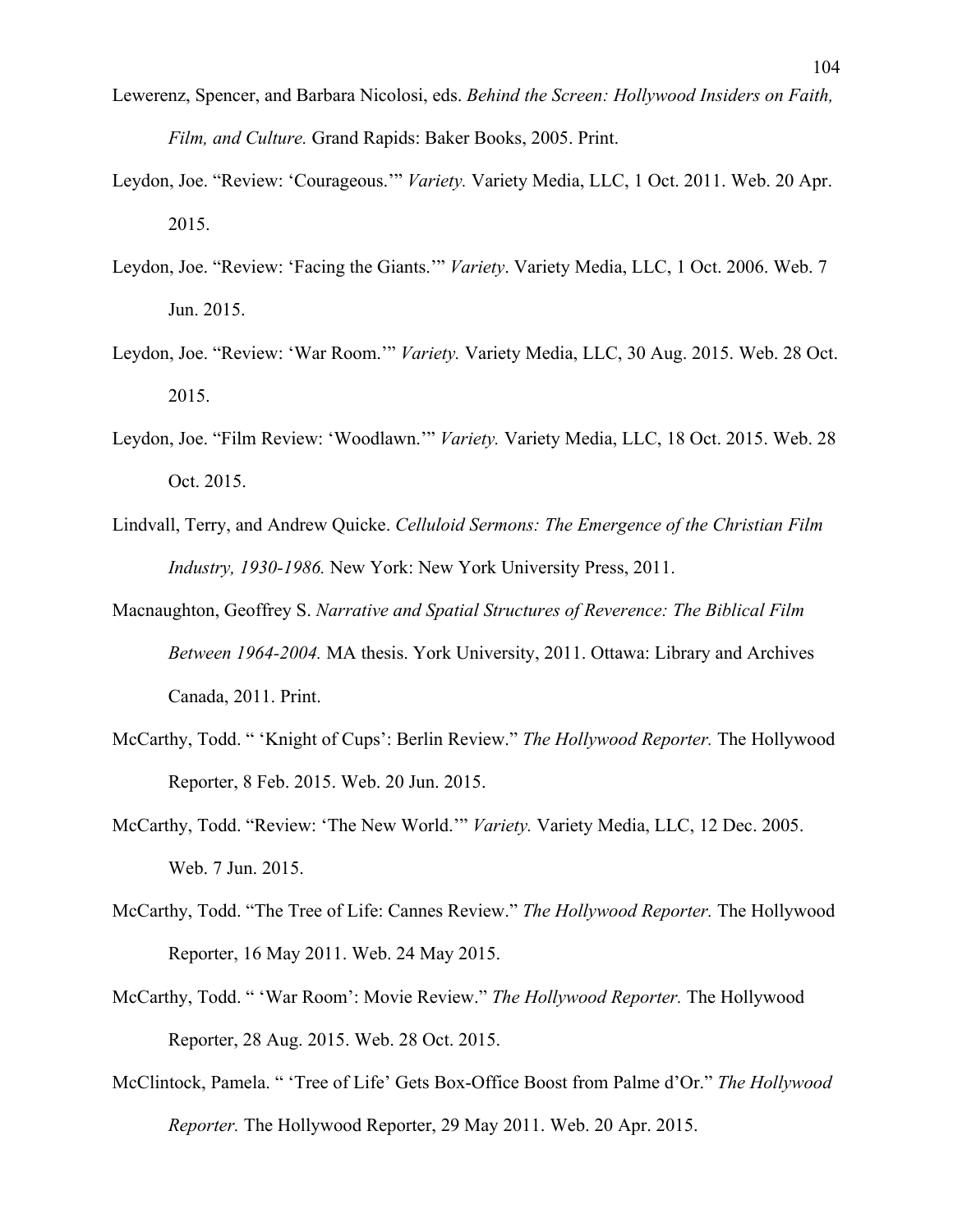- McKay, Hollie. "Is 2014 the year of the Christian film?" *Fox News.* FOX News Network, 11 Apr. 2014. Web. 1 Sep. 2014.
- McKee, Robert. *Story: Substance, Structure, Style, and the Principles of Screenwriting.* New York: HarperCollins Publishers, Inc., 1997. Print.
- McNary, Dave. "Christian Bale's 'Knight of Cups' Gets March Release Date." *Variety.* Variety Media, LLC, 23 Jul. 2015. Web. 26 Oct. 2015.
- Moore, Roger. "Movie Review: 'Courageous.'" *RogersMovieNation.com.* WordPress, 6 Jan. 2013. Web. 24 May 2015.
- Moore, Roger. "Movie Review: 'The Tree of Life.'" *RogersMovieNation.com.* WordPress, 4 Jan. 2013. Web. 24 May 2015.
- Morris, Wesley. "The Tree of Life movie review." *The Boston Globe.* Boston Globe Media Partners, LLC, 3 Jun. 2011. Web. 24 May 2015.
- *The New World.* Dir. Terrence Malick. Perf. Colin Farrell, Q'orianka Kilcher, Christopher Plummer, and Christian Bale. New Line Cinema, 2005. DVD.

"The New World (2005)." *BoxOfficeMojo.com.* IMDb.com, Inc., n.d. Web. 20 Apr. 2015.

- Nordine, Michael. "Hollywood Bigfoot: Terrence Malick and the 20-Year Hiatus That Wasn't." *LAReviewOfBooks.org.* Los Angeles Review of Books, 12 May 2013. Web. 6 Jun. 2015.
- Parker, J. Ryan. *Cinema as Pulpit: Sherwood Pictures and the Church Film Movement.* Jefferson: McFarland & Company, 2012. Print.
- Parker, J. Ryan. *Ministers of Movies: Sherwood Pictures and the Church Film Movement.* Diss. Graduate Theological Union, 2011. Ann Arbor: UMI, 2011. Print.
- Pfenninger, Jonathan. *Choices in the Editing Room: How the Intentional Editing of Dialogue Scenes through Shot Choice Can Enhance Story and Character Development within Motion Pictures.* MA thesis. Liberty University, 2014. Print.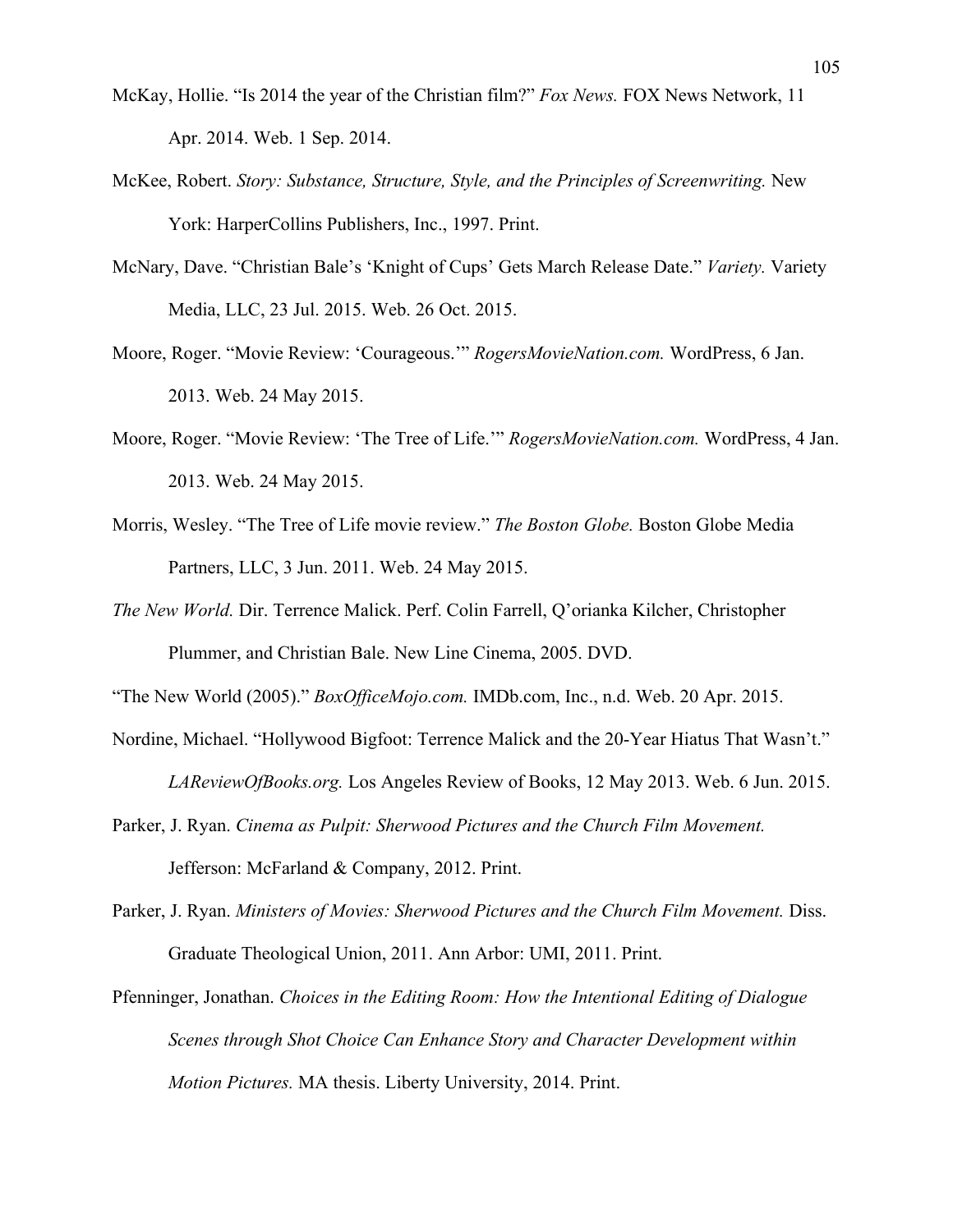- Pinkerton, Nick. "The Difficult Gifts of *The Tree of Life*." *The Village Voice.* Village Voice, LLC, 25 May 2011. Web. 24 May 2015.
- Rabin, Nathan. "Review: Courageous." *The A.V. Club.* Onion Inc, 28 Sep. 2011. Web. 24 May 2015.
- Rechtshaffen, Michael. "Christian sports drama 'Woodlawn' leads spiritual films into a new arena." *Los Angeles Times.* Los Angeles Times, 17 Oct. 2015. Web. 28 Oct. 2015.
- Rosadiuk, Adam. *Film and Philosophic Experience: Terrence Malick's* The Thin Red Line. MA thesis. Concordia University, 2006. Ottawa: Library and Archives Canada, 2006. Print.
- Russo, Tom. " 'Courageous' movie review." *The Boston Globe.* Boston Globe Media Partners, LLC, 3 Oct. 2011. Web. 24 May 2015.
- Russo, Tom. "In 'War Room,' message gets lost in pulpit pounding." *The Boston Globe.* Boston Globe Media Partners, LLC, 27 Aug. 2015. Web. 28 Oct. 2015.
- Ryan, Patrick. "With 'Woodlawn,' Christian films enter new playing field." *USA Today.* USA Today, 15 Oct. 2015. Web. 28 Oct. 2015.
- Rybin, Steven. *Terrence Malick and the Thought of Film*. Lanham: Lexington Books, 2012. Print.
- Rybin, Steven M. *The Historical Thought of Film: Terrence Malick and Philosophical Cinema.* Diss. Ohio University, 2009. Print.
- Schager, Nick. "*Courageous*: Subtle as a Chastity Ring." *The Village Voice.* Village Voice, LLC, 28 Sep. 2011. Web. 24 May 2015.
- Scheck, Frank. "Courageous: Film Review." *The Hollywood Reporter.* The Hollywood Reporter, 30 Sep. 2011. Web. 20 Apr. 2015.
- Scheck, Frank. " 'War Room': Film Review." *The Hollywood Reporter.* The Hollywood Reporter, 28 Aug. 2015. Web. 28 Oct. 2015.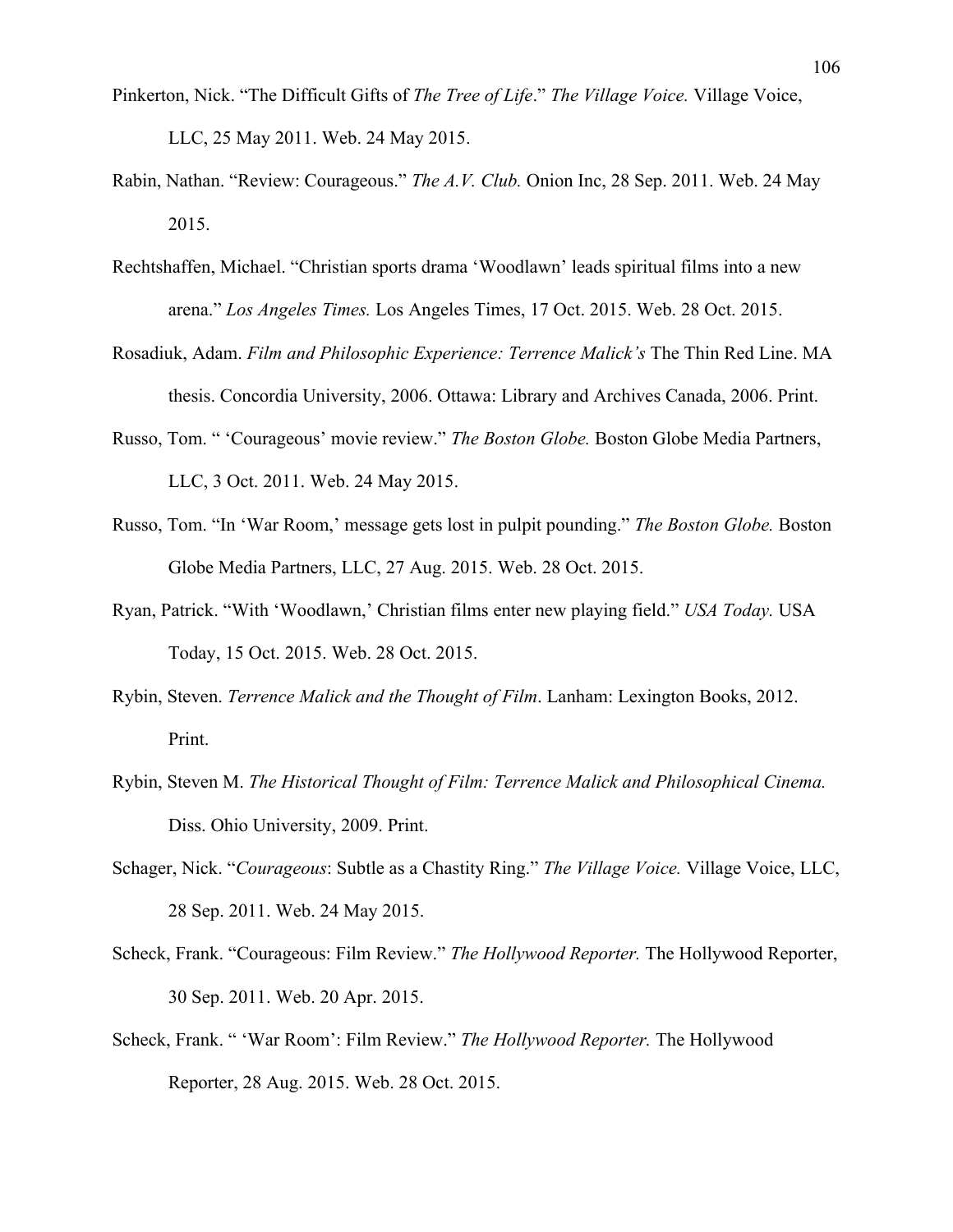- Scheck, Frank. " 'Woodlawn': Film Review." *The Hollywood Reporter.* The Hollywood Reporter, 16 Oct. 2015. Web. 28 Oct. 2015.
- Schwarzbaum, Lisa. "The Tree of Life Review." *Entertainment Weekly.* Entertainment Weekly Inc., 6 Jun. 2011. Web. 24 May 2015.
- Scott, A.O. " 'The Tree of Life,' From Terrence Malick Review." *The New York Times.* The New York Times Company, 26 May 2011. Web. 24 May 2015.
- Shone, Tom. "A movie miracle: how Hollywood found religion." *The Guardian.* Guardian News and Media Limited, 31 Jul. 2014. Web. 20 Apr. 2015.
- Staskiewicz, Keith. "Courageous." *Entertainment Weekly.* Entertainment Weekly Inc., 2 Oct. 2011. Web. 24 May 2015.
- Steinke, Carolina Crespo. *The Newer the Better? A Comparison of the 1974 and 2013 Film Adaptations of F. Scott Fitzgerald's Novel* The Great Gatsby. MA thesis. University of Granada, 2013. Print.
- Sumera, Lara T. *The Representation of Christianity in Popular American Films from 2000-2005.* MA thesis. San Jose State University, 2006. Ann Arbor: UMI, 2006. Print.
- *The Thin Red Line.* Dir. Terrence Malick. Perf. Jim Caviziel, Sean Penn, Nick Nolte, and Elias Koteas. Fox 2000 Pictures, 1998. DVD.
- "The Thin Red Line (1998)." *BoxOfficeMojo.com*. IMDb.com, Inc., n.d. Web. 20 Apr. 2015.
- *To the Wonder*. Dir. Terrence Malick. Perf. Ben Affleck, Olga Kurylenko, Rachel McAdams, and Javier Bardem. Magnolia Pictures, 2013. DVD.
- "To the Wonder (2013)." *BoxOfficeMojo.com*. IMDb.com, Inc., n.d. Web. 20 Apr. 2015.
- Tobias, Scott. "Review: The Tree of Life." *The A.V. Club.* Onion Inc., 26 May 2011. Web. 24 May 2015.
- *The Tree of Life*. Dir. Terrence Malick. Perf. Brad Pitt, Sean Penn, Jessica Chastain, and Hunter McCracken. Fox Searchlight Pictures, 2011. DVD.